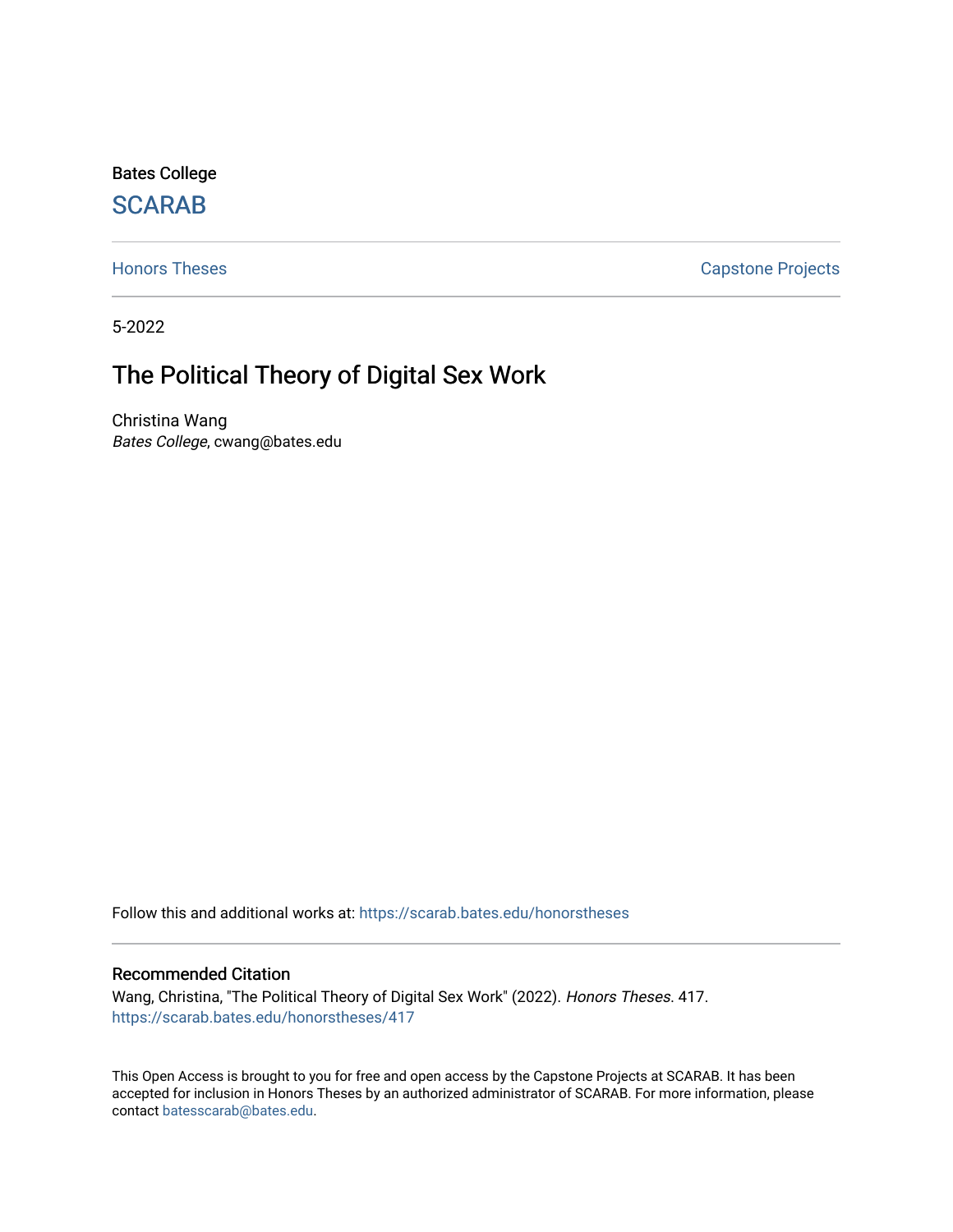The Political Theory of Digital Sex Work

An Honors Thesis Presented to The Faculty of the Department of Politics Bates College In Partial Fulfillment of the Requirements for the Degree of Bachelor of Arts

> By Christina Wang

Lewiston, Maine March 30, 2022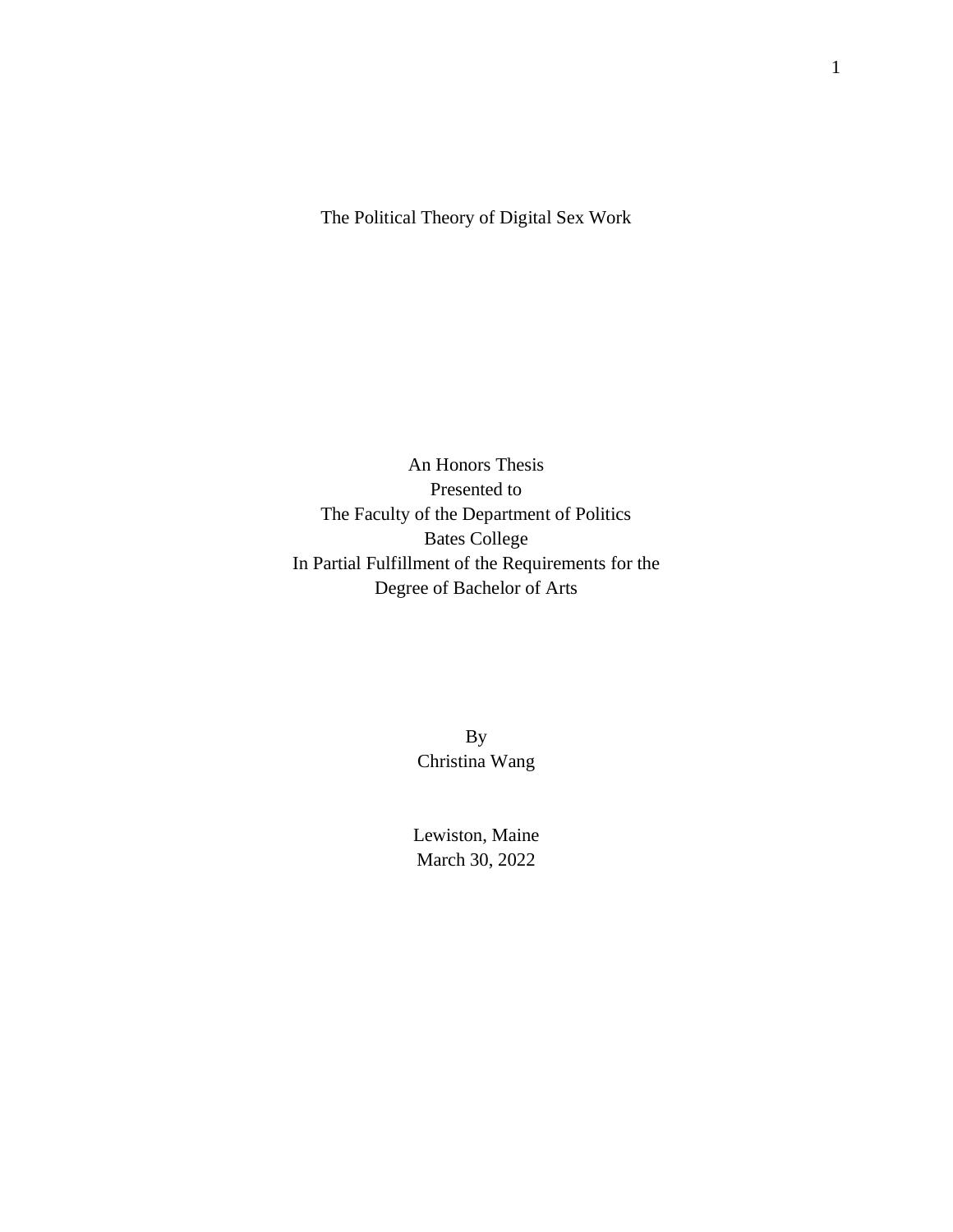# **Acknowledgements**

<span id="page-2-0"></span>This thesis would not have been possible without the support of so many people.

Thank you to my amazing thesis advisor, Dr. Lisa Gilson, for your unwavering encouragement and guidance throughout this process. Thank you for patiently explaining all sorts of political theory to me, and for answering all of my long-winded questions about this thesis. Your classes, and our thesis meetings, were amongst my most intellectually transformative experiences at Bates, and completely reshaped how I thought about Politics. Thank you for being a phenomenal professor, advisor, and mentor.

Thank you to the fantastic Politics professors whom I've had the opportunity to take classes with at Bates: Professors Stephen Engel, Seulgie Lim, Senem Aslan, Jacob Longaker, and Arlene MacLeod. The content and skills I learned in your classes have been invaluable, and I admire you all deeply as scholars and educators. Many thanks, also, to Professor Engel and Professor Alyssa Maraj Grahame for participating in my thesis evaluation presentation, and for sending along such helpful and thorough feedback throughout the writing process.

Thank you to my family, who are very much the reason I am at Bates in the first place. Thank you to my parents, who will always be my first and forever role models. Thank you to my brother, Sean, for agreeing to read my thesis chapters, even amidst the chaos of attending medical school during a pandemic (I don't know how you do it!) I love you all so much; thank you for everything.

Thank you to my incredible friends from Bates, from Bath, and from home. I am so, so lucky that you are all part of my life. Our friendships mean the world to me. Thank you for your unwavering love and support over the years. Thank you for sending me articles about sex work, for reading (very) rough drafts, and for reassuring me that I will, in fact, finish my thesis.

Finally, I would like to dedicate this thesis to sex workers themselves. I hope that this thesis can deconstruct the countless stereotypes that exist about sex work, and also illuminate sex workers' important efforts in navigating and dismantling various systems of oppression.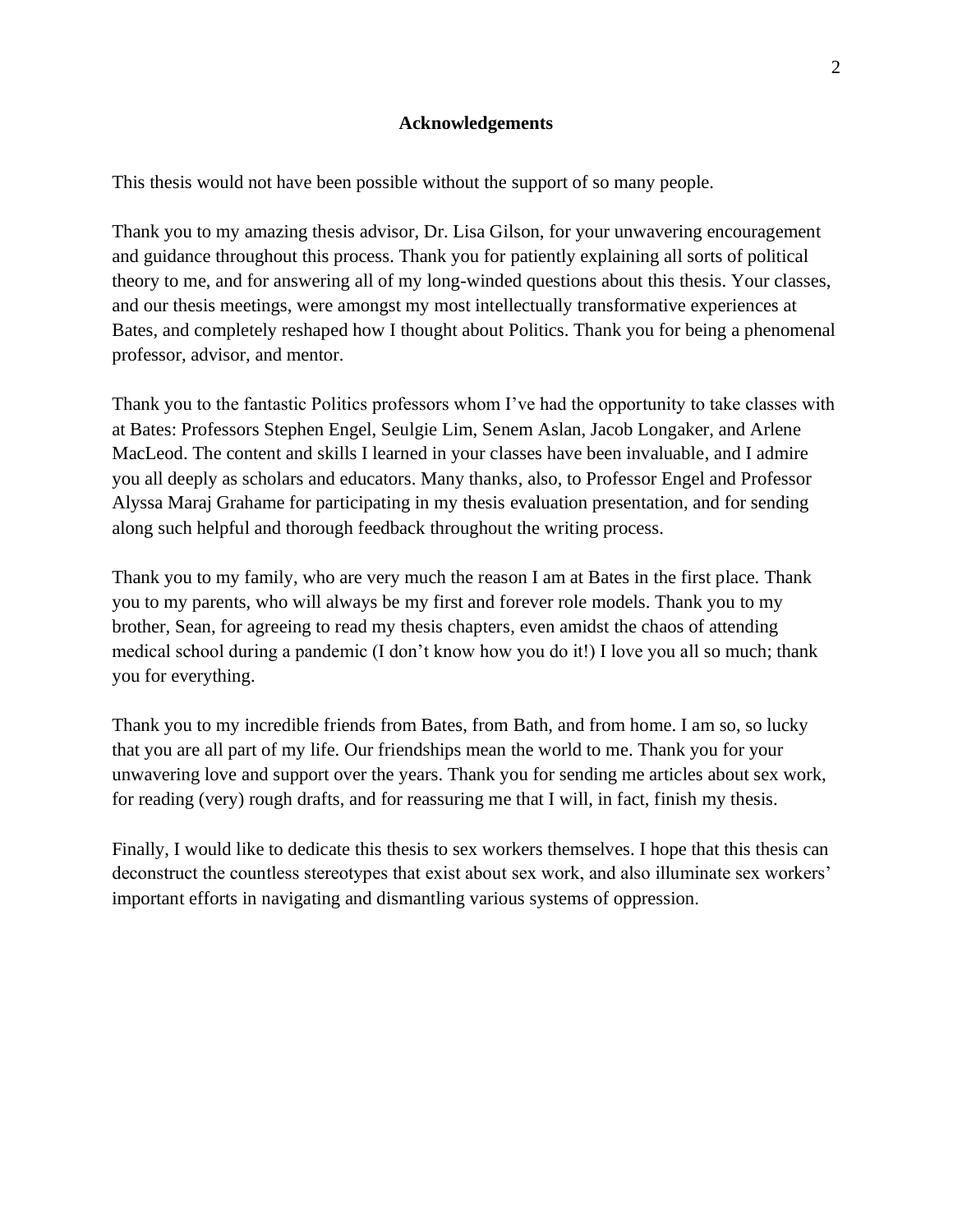# **Table of Contents**

| <b>Acknowledgements</b>                                                     | $\overline{2}$ |
|-----------------------------------------------------------------------------|----------------|
| <b>Abstract</b>                                                             | $\overline{4}$ |
| <b>Introduction</b>                                                         | 5              |
| <b>Literature Review</b>                                                    | 11             |
| <b>Chapter 1: Libertarian Analyses of Classical Sex Work</b>                | 22             |
| <b>Chapter 2: Marxist Analyses of Classical Sex Work</b>                    | 51             |
| <b>Chapter 3: Feminist &amp; Queer Analyses of Classical Sex Work</b>       | 71             |
| <b>Chapter 4: Political Thereotical Analyses of Digital Sex Work</b>        | 94             |
| <b>Chapter 5: The Implications of Digital Sex Work for Political Theory</b> | 120            |
| <b>Bibliography</b>                                                         | 133            |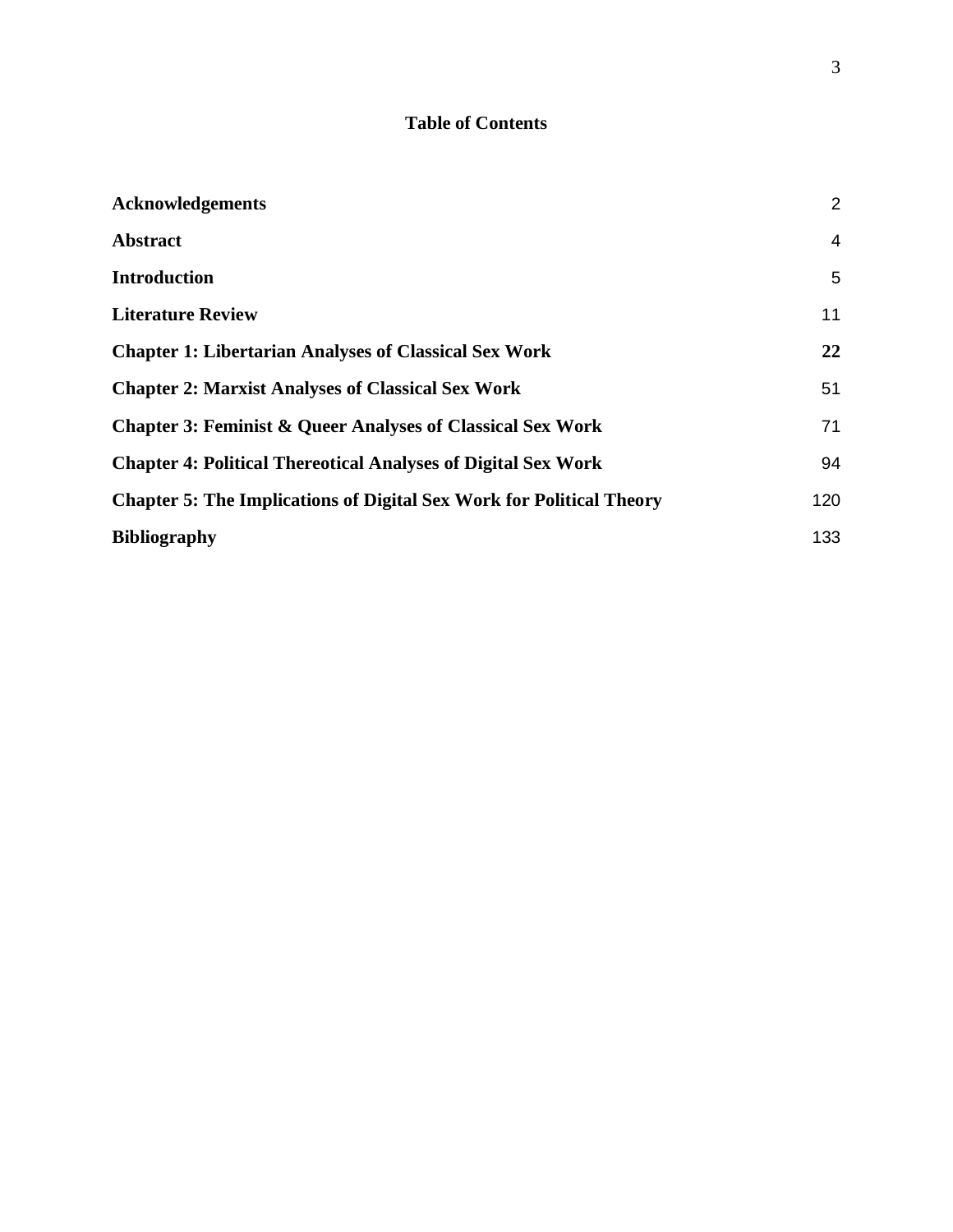#### **Abstract**

<span id="page-4-0"></span>Sex and work are both important concepts in major political theories, such as libertarianism, Marxism, and feminism. Yet few scholars have utilized these theories when analyzing sex work. To fill this gap, this thesis first uses libertarian, Marxist, and feminist theories to analyze in-person, or "classical," sex work. This reveals how each theory uses the industry to reinforce their core ideologies around freedom, capitalism, and sexism, respectively. I then turn to digital sex work, which is a recent development within the industry. There is limited scholarship on digital sex work, and the literature that does exist usually does not incorporate political theories in its analysis of the industry. Therefore, I extend libertarianism, Marxism, and feminism into digital sex work to see how the online aspect complicates these theories. I argue that libertarians fail to recognize that due to their different identities, sex workers have varying degrees of individual freedom, which affects their experiences within the industry. Secondarily, a Marxist analysis of digital sex work reveals that the Internet plays an active role in the continued commodity fetishization of sex workers. Finally, feminist discourse on digital sex work elucidates the theory's underlying commitment to provide the best set of circumstances for women. Moreover, this feminist analysis of the industry shows how crucial intersectionality is to the movement, as one set of circumstances may be beneficial for one group of women and detrimental to another. I conclude this thesis by suggesting questions that future research on sex work can address.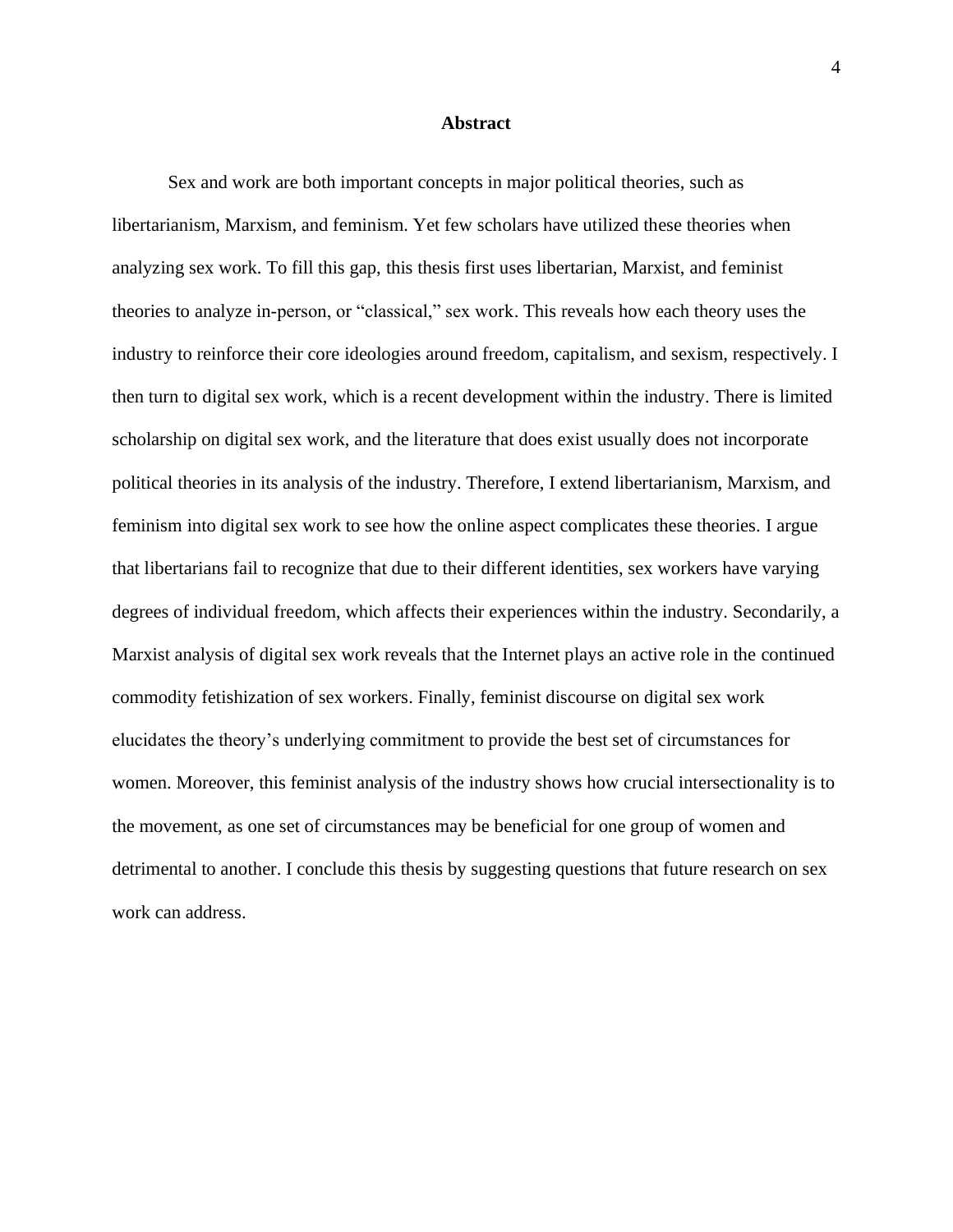## **Introduction**

<span id="page-5-0"></span>During the summer of 2020, a controversy erupted on OnlyFans, an Internet subscription website popular with sex workers. Bella Thorne, a famous actress, had joined the platform. Thorne set her subscription fee to twenty dollars a month, and tweeted that she would not be posting any content with her nude in it. In the span of only two weeks, Thorne made two million dollars.<sup>1</sup> The other sex workers who used OnlyFans were furious with Thorne. These sex workers argued that Thorne's experience on OnlyFans was unrepresentative of the vast majority of sex workers' experiences on the site. Rather than being a fast and easy way to earn money, these sex workers argued that in reality, OnlyFans was genuinely hard and demanding work. For instance, sex workers pointed out that they are expected to constantly create their own content while also marketing themselves, and managing their finances and other administrative tasks. Yet despite all of the time that sex workers spent working on the platform, OnlyFans was not guaranteed to be financially lucrative for sex workers. Additionally, sex workers argued that thanks to her wealth and privilege, Thorne did not have to face the societal stigmatization and backlash that most sex workers are forced to endure. Instead, Thorne made far more profit than most other sex workers on the site, without having to face virtually any threats to her safety or employment.<sup>2</sup>

In the following year, another uproar erupted on OnlyFans when they announced a ban on sexually explicit content from its website. (OnlyFans maintained that they were forced to enact this ban due to banks and payment services repeatedly rejecting payments that were being

<sup>1</sup> Madison Malone Kircher, "Bella Thorne Broke OnlyFans (No, Not Like That)," *Vulture*, August 31, 2020, [https://www.vulture.com/2020/08/belly-thorne-onlyfans-scam-explained.html.](https://www.vulture.com/2020/08/belly-thorne-onlyfans-scam-explained.html)

<sup>2</sup> EJ Dickson, "Sex Workers Worry Bella Thorne's \$2 Million Payday Could Ruin OnlyFans," *Rolling Stone*, August 26, 2020[, https://www.rollingstone.com/culture/culture-news/bella-thorne-onlyfans-sex-workers-1050102/.](https://www.rollingstone.com/culture/culture-news/bella-thorne-onlyfans-sex-workers-1050102/)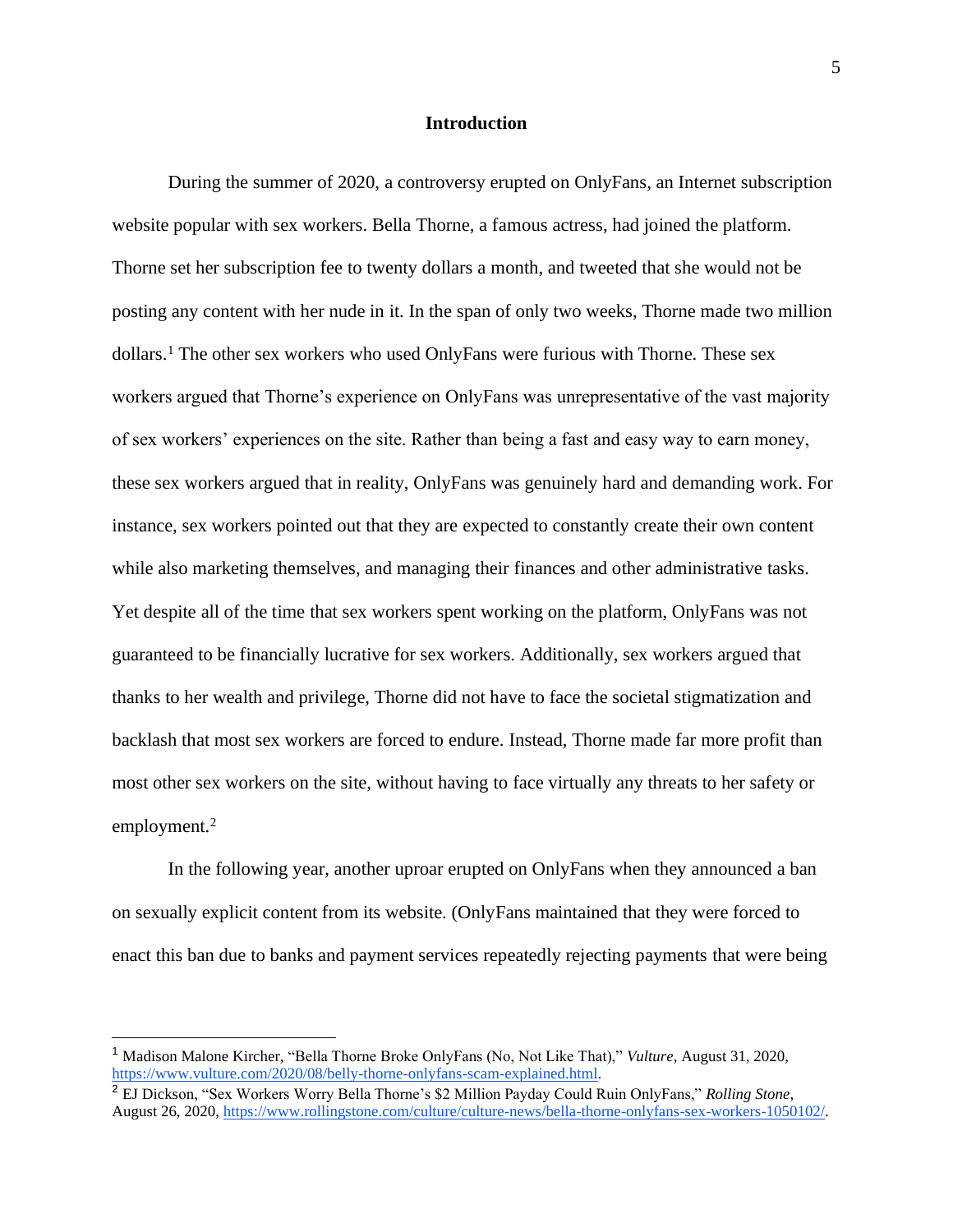sent to sex workers.) After the ban, OnlyFans received abundant backlash from the numerous sex workers who utilized the platform (as of August 2021, there were over 130 million OnlyFans users who paid to access digital sex workers' content.)<sup>3</sup> These sex workers feared that they would lose the income that OnlyFans provided them, and were especially anxious considering the economic instability that accompanied the COVID-19 pandemic. Sex workers accused OnlyFans of, at last, showing its true lack of care for them.<sup>4</sup> Many sex workers felt that OnlyFans used their labor to profit and grow in popularity, only to abandon them once they became a prominent platform popular with celebrities and other influencers.<sup>5</sup> Eventually, OnlyFans reversed course, claiming that there was no longer any need to ban sexually explicit content because of "banking partners' assurances that OnlyFans can support all genres of creators."<sup>6</sup> Even though OnlyFans did not permanently ban sexually explicit content, many sex workers lost trust in the site. Yet, as one OnlyFans-based sex worker says, "So many of these hard-working people are forced to go straight back to OnlyFans, because they've built their lives around this platform. Sex sells."<sup>7</sup> No matter how skeptical some sex workers became of OnlyFans, they had become so financially dependent on it that they had to return to the platform.

These two controversies surrounding OnlyFans underline the importance of conducting academic research about digital sex work. These controversies are not isolated incidents. Rather, these issues have become even more pressing today in the context of late-stage capitalism and

<sup>3</sup> Taylor Lorenz and Alyssa Lukpat, "OnlyFans Says It Is Banning Sexually Explicit Content," *The New York Times*, August 19, 2021[, https://www.nytimes.com/2021/08/19/business/onlyfans-porn-ban.html.](https://www.nytimes.com/2021/08/19/business/onlyfans-porn-ban.html)

<sup>4</sup> Brian Contreras, "OnlyFans Ditches Sex Work Ban in Abrupt Reversal — But Creators Remain Wary," *Los Angeles Times*, August 25, 2021[, https://www.latimes.com/business/technology/story/2021-08-25/onlyfans-ditches](https://www.latimes.com/business/technology/story/2021-08-25/onlyfans-ditches-sex-work-ban-in-abrupt-reversal-but-creators-remain-wary)[sex-work-ban-in-abrupt-reversal-but-creators-remain-wary.](https://www.latimes.com/business/technology/story/2021-08-25/onlyfans-ditches-sex-work-ban-in-abrupt-reversal-but-creators-remain-wary)

<sup>5</sup> Taylor Lorenz and Alyssa Lukpat, "OnlyFans Says It Is Banning Sexually Explicit Content," *The New York Times*, August 19, 2021[, https://www.nytimes.com/2021/08/19/business/onlyfans-porn-ban.html.](https://www.nytimes.com/2021/08/19/business/onlyfans-porn-ban.html)

<sup>6</sup> Mina Harder, "'Just Us Who Got Hurt': OnlyFans Sex Workers Still Haunted By Porn-Ban Debacle," *Fortune*, October 9, 2021[, https://fortune.com/2021/10/09/onlyfans-sex-workers-porn-ban-subscribers/.](https://fortune.com/2021/10/09/onlyfans-sex-workers-porn-ban-subscribers/) 7 Ibid., ibid.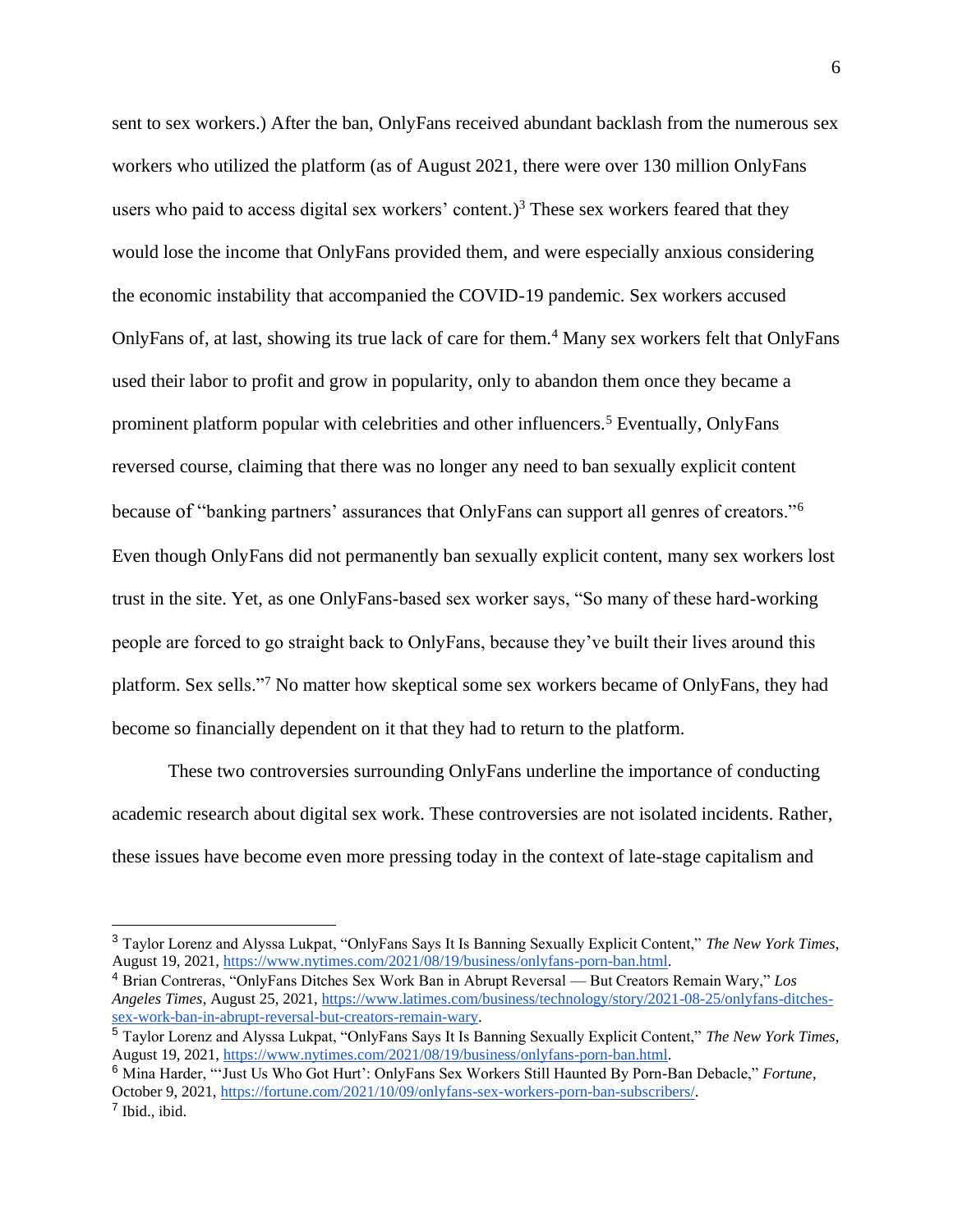the #MeToo movement. The #MeToo movement, first created by Black activist Tarana Burke in 2006, was meant to support women and girls of color who had been affected by sexual harassment and violence. The movement gained tremendous attention and popularity in 2017 when actress Alyssa Milano tweeted, "'If you've been sexually harassed or assaulted write 'me too' as a reply to this tweet . . . we might give people a sense of the magnitude of the problem.'" In a mere 24 hours, there were over a million tweets and retweets that used the #MeToo hashtag, with people sharing their own experiences with sexual harassment. Similarly to Bella Thorne's involvement in OnlyFans, Milano's role in #MeToo has silenced the original voices and experiences of people who have been in the movement all along. Instead, those with immense privilege – such as Thorne and Milano – are regarded as the face of OnlyFans sex workers and the #MeToo movement, respectively.

There is an abundance of academic research about in-person – or what I refer to in this thesis as "classical" sex work – but currently, there is significantly less scholarship about sex work that occurs in the online realm. Yet studying digital sex work is crucial in developing a holistic understanding of the industry, as sex work is increasingly shifting into the online space. Digital sex work raises important questions about various pertinent topics that classical sex work also evokes, such as labor, identity, privilege, and capitalism. It is imperative for scholars to understand how, if at all, these issues change when thinking about sex work in the digital realm. For instance, are there disproportionately more privileged people (like Bella Thorne) working on digital sex work platforms rather than doing in-person sex work? If so, why is that the case? How, if at all, is selling sexual services to people via the Internet unique from selling them in person? Do online sex workers have a different experience of working under capitalism compared to in-person sex workers?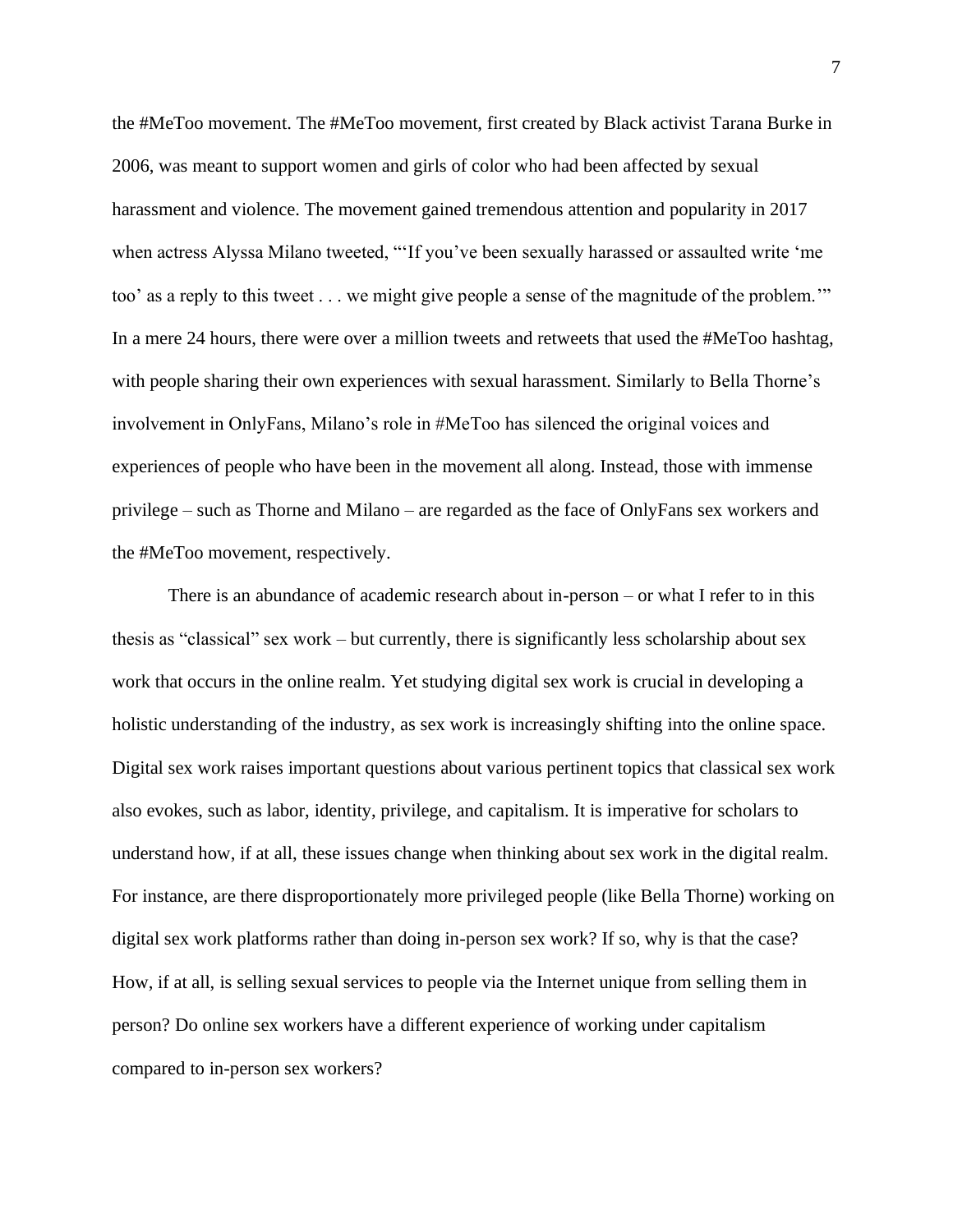It is vital to utilize political philosophy when answering these questions. In particular, the theories of libertarianism, Marxism, and feminism intimately reckon with freedom, labor, capitalism, and identity, which make them especially relevant for an analysis of sex work. Libertarianism and Marxism offer very different implications about working under the system of capitalism. Yet by using both theories, we can begin to understand how sex workers navigate working under capitalism, and what the effects of capitalism are on the industry. We can also use libertarianism and Marxism to analyze to what extent sex work is a "distinct" type of labor compared to legal, non-stigmatized employment. Furthermore, feminist theory is a necessary framework to use when considering the gendered dynamics of sex work: statistically speaking, the vast majority of sex workers are women, while clients tend to be men.<sup>8</sup> Yet this, of course, does not apply to all instances of sex work. It is also crucial to understand how LGBTQ+ people navigate the industry, especially when sex work remains dominated by a narrative of heteronormativity.

Before delving into political theoretical analyses of digital sex work, it is necessary to first understand what exactly in-person, classical sex work is. Broadly speaking, sex work refers to "the exchange of sexual services for money or goods, including housing, food, drugs, or basic necessities."<sup>9</sup> There are numerous types of sex work. One category of sex work is known as "direct" sex work, in which "it is clear that the primary purpose of the interaction is to exchange sex for a fee."<sup>10</sup> Direct sex work can occur in various places. For instance, in street sex work, sex workers solicit clients on the streets and in other outdoor public spaces, and offer their sexual

<sup>8</sup> Mac, Juno, and Molly Smith. *Revolting Prostitutes: The Fight for Sex Workers' Rights.* London: Verso Books, 2018.

<sup>&</sup>lt;sup>9</sup> "Sex Work vs. Trafficking: How They are Different and Why It Matters," Sex Workers & Allies Network, Yale Global Health Justice Partnership, last modified June 2020, [https://law.yale.edu/sites/default/files/area/center/ghjp/documents/issue\\_brief\\_sex\\_work\\_vs\\_trafficking\\_v2.pdf.](https://law.yale.edu/sites/default/files/area/center/ghjp/documents/issue_brief_sex_work_vs_trafficking_v2.pdf)

<sup>10</sup> C Harcourt and B Donovan, "The Many Faces of Sex Work," *Sex Transm Infect* 81 (2005): 201.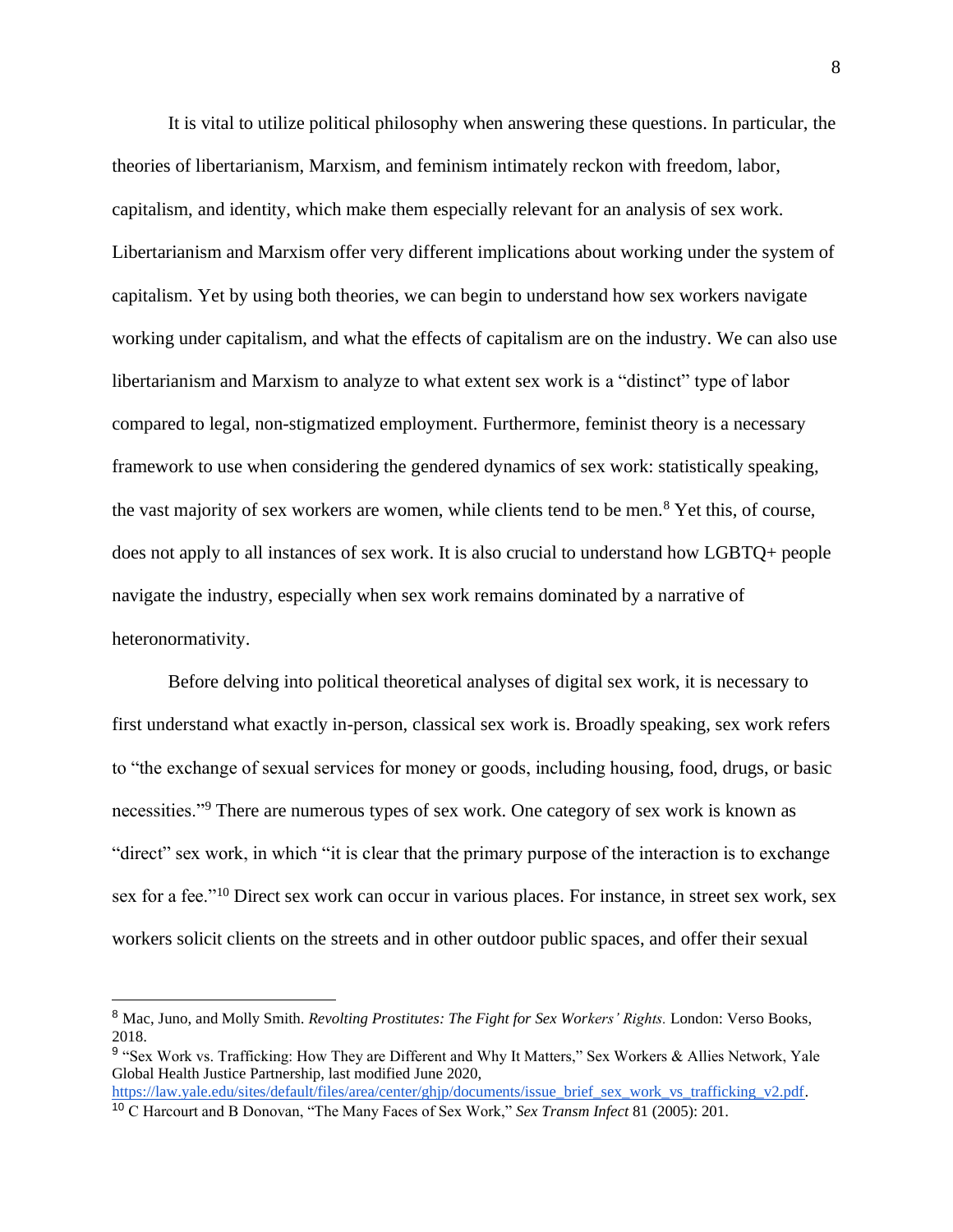services in allies, vehicles, or other temporary locations. Sex workers can also solicit clients in indoor public spaces like clubs and bars. In areas where sex work is legalized or decriminalized, sex workers have the option of operating out of brothels, which are spaces specifically designed for sex work to take place. Brothels offer more safety to sex workers compared to street sex work, and are often licensed by the state to exist. Finally, there are other kinds of direct sex work in which the client contacts the sex worker to receive sexual services, as opposed to sex workers soliciting the client. For instance, in escorting, the client contacts the sex worker (or "call girl" or "call boy") through phones or hotel staff. The sex worker then provides sexual services at the client's home or hotel. Escorting is a more clandestine type of sex work compared to other kinds because it occurs in more private spaces, and is thus better able to avoid scrutiny and punishment from law enforcement.<sup>11</sup>

Another type of sex work is indirect sex work, which tend to "involve little or no genital contact and therefore have little sexual health risk."<sup>12</sup> One example of indirect sex work is bondage and discipline, where clients can pay to enact their sexual fantasies via role-playing with a sex worker, but they tend to not engage in intercourse. Another type is lap dancing, in which sex workers perform erotic dancing on clients at hotels and clubs, but do not usually engage in more sexual intimacy beyond that. In addition, another kind of indirect sex work that is common to Western countries are massage parlors. To the public, these massage parlors appear to simply provide regular massages, but they also can secretly provide various sexual services to clients.<sup>13</sup> Finally, digital sex work can be categorized as a type of indirect sex work (though some sex workers will use the Internet to advertise themselves and find clients, and will opt to

<sup>11</sup> Ibid., 202.

 $12$  Ibid., 203.

 $13$  Ibid., ibid.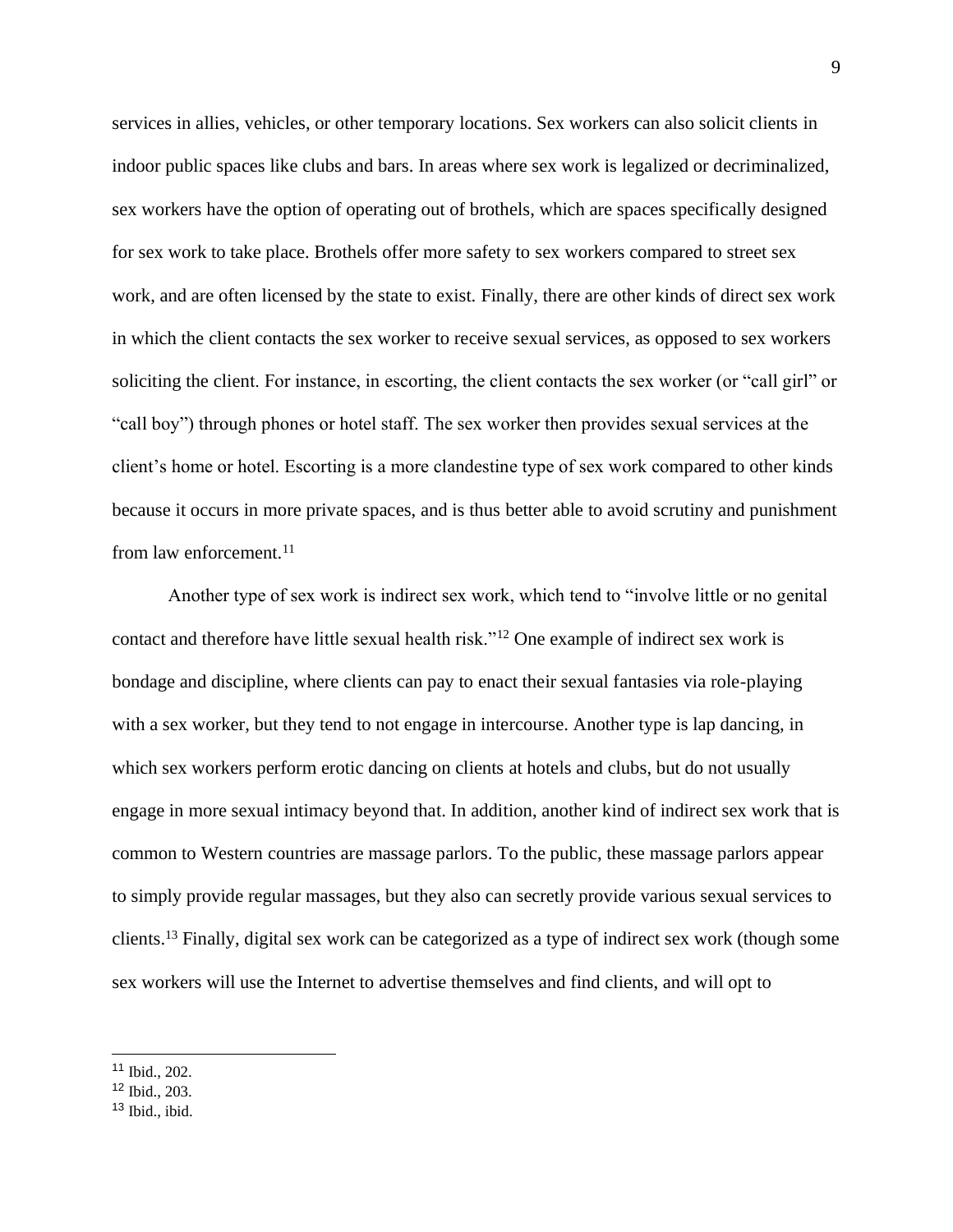exchange sexual services in-person.) I will explain more about digital sex work in a later chapter of this thesis.<sup>14</sup>

In this thesis, I will first provide a literature review outlining the academic scholarship about classical and digital sex work. I will organize the literature review into scholarship that uses an empirical approach versus a theoretical one. Then, in the first chapter of this thesis, I will offer an overview of libertarianism, and review what libertarians have written about classical sex work. I argue that libertarians use digital sex work as merely another example of the individual freedom that everyone is entitled to. I follow this same format in the succeeding Marxism and feminism chapters: I provide readers with an overview of essential components from each theory, before explaining what Marxist and feminists have argued about in-person sex work. In the Marxism chapter, I argue that Marxists use sex work to show how capitalism is damaging to all workers, even those who work in legal, non-stigmatized jobs. Finally, I argue that the debate over sex work in feminism stems from the movement's overall attempt to define and create the best possible world for women and queer individuals.

I then shift my attention to digital sex work. I first provide readers with the necessary background about online sex work, and elucidate the parallels and distinctions between digital and online sex work. I also compare digital sex work with pornography, which legally is recognized as distinct from sex work, and question why this may be the case. Then, I explain to readers how contemporary political theorists from the libertarian, Marxist, and feminist traditions

<sup>&</sup>lt;sup>14</sup> It is important to note that sex work is not the same as sex trafficking. This is a common misconception regarding the industry, and many anti-sex-work activists have attempted to conflate the two as the same in order to suggest the lack of agency that sex workers have. Additionally, there is legislation that suggests that sex work and sex trafficking are the same. In the United States, sex trafficking legally refers to "the recruiting, harboring, transporting, provisioning, obtaining, patronizing, or soliciting of a person for the purpose of a commercial sex act."# This means, then, that seemingly mundane actions that have nothing to do with trafficking, like "driving a sex worker, doing a sex worker's taxes, seeing a sex worker, [and] working with a sex worker", can get someone arrested on sex trafficking charges.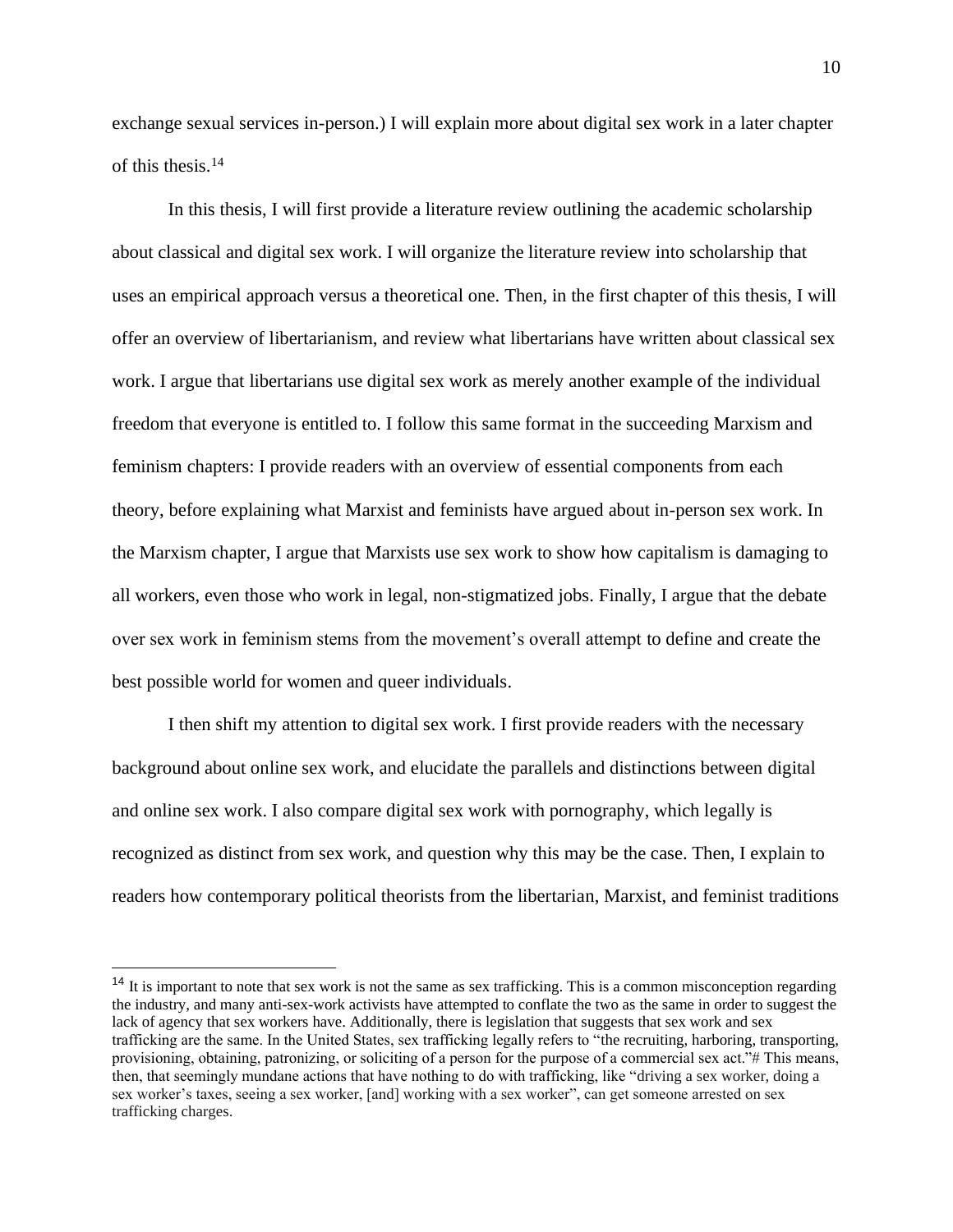<span id="page-11-0"></span>have conceptualized digital sex work. Finally, I conclude that digital sex work reveals crucial implicit aspects of the three political theories that scholars ought to reckon with. A libertarian analysis of digital sex work reveals that libertarianism fails to recognize that people are equipped with different amounts of individual freedom. Meanwhile, digital sex work supports Marx's original arguments about commodity fetishization, and suggests that his theories can be extended to the online space. This shows that Marxist thought remains relevant to this day. Lastly, even though there is a wide range of feminist thought about digital sex work, I argue that a commonality between all of those perspectives is the goal of providing the most ideal world for women. However, feminists disagree on what this ideal world ought to look like for women. I argue that this disagreement reveals the urgency and importance of centering intersectionality in feminist advocacy. I conclude the thesis by suggesting potential questions for future research on digital sex work.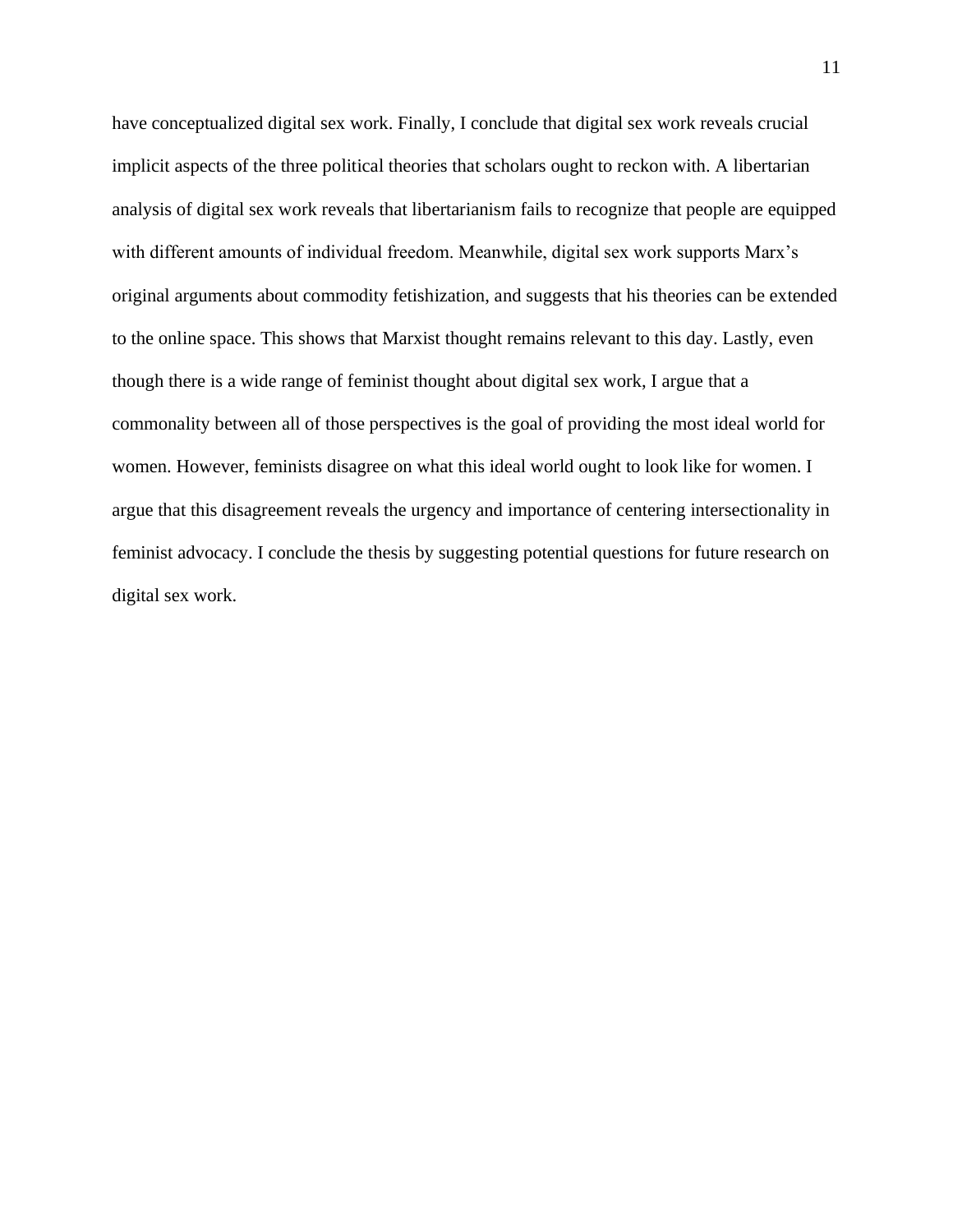## **Literature Review**

#### **Introduction:**

Although there is abundant scholarship about sex work, the vast majority of this literature consists of empirical analyses of in-person, or classical, sex work. There is not very much research about sex work that utilizes a theoretical approach, and there still remains a lack of scholarship about digital sex work. In this literature review, I outline the existing literature on sex work. This includes both empirical and theoretical analyses of classical sex work, as well as empirical approaches to digital sex work. This literature review highlights my thesis's two main contributions to the scholarship on sex work. Firstly, I provide a comparative study of libertarian, Marxist, and feminist theories by putting their analyses of sex work into debates with one another. Secondarily, I expand upon the literature about digital sex work by analyzing the phenomena through political theory, rather than an empirical approach.

#### **Empirical Analyses of Classical Sex Work:**

Much of the empirical research on classical sex work focuses on the risks that sex workers experience in the industry. In their ethnography of Australian women sex workers, Priscilla Pyett and Deborah Warr speak to sex workers who faced many risks in their work, even though sex work is technically decriminalized in Australia. For instance, even though all the women they interviewed wanted to use condoms during oral and penetrative sex, it was near impossible for them to do this in practice due to extreme resistance and violence they encountered from clients.<sup>15</sup> Additionally, all of the street-based sex workers the scholars

<sup>15</sup> Priscilla Pyett and Deborah Warr, "Women at Risk in Sex Work: Strategies for Survival," *Journal of Sociology* 35, no. 2 (August 1999): 186.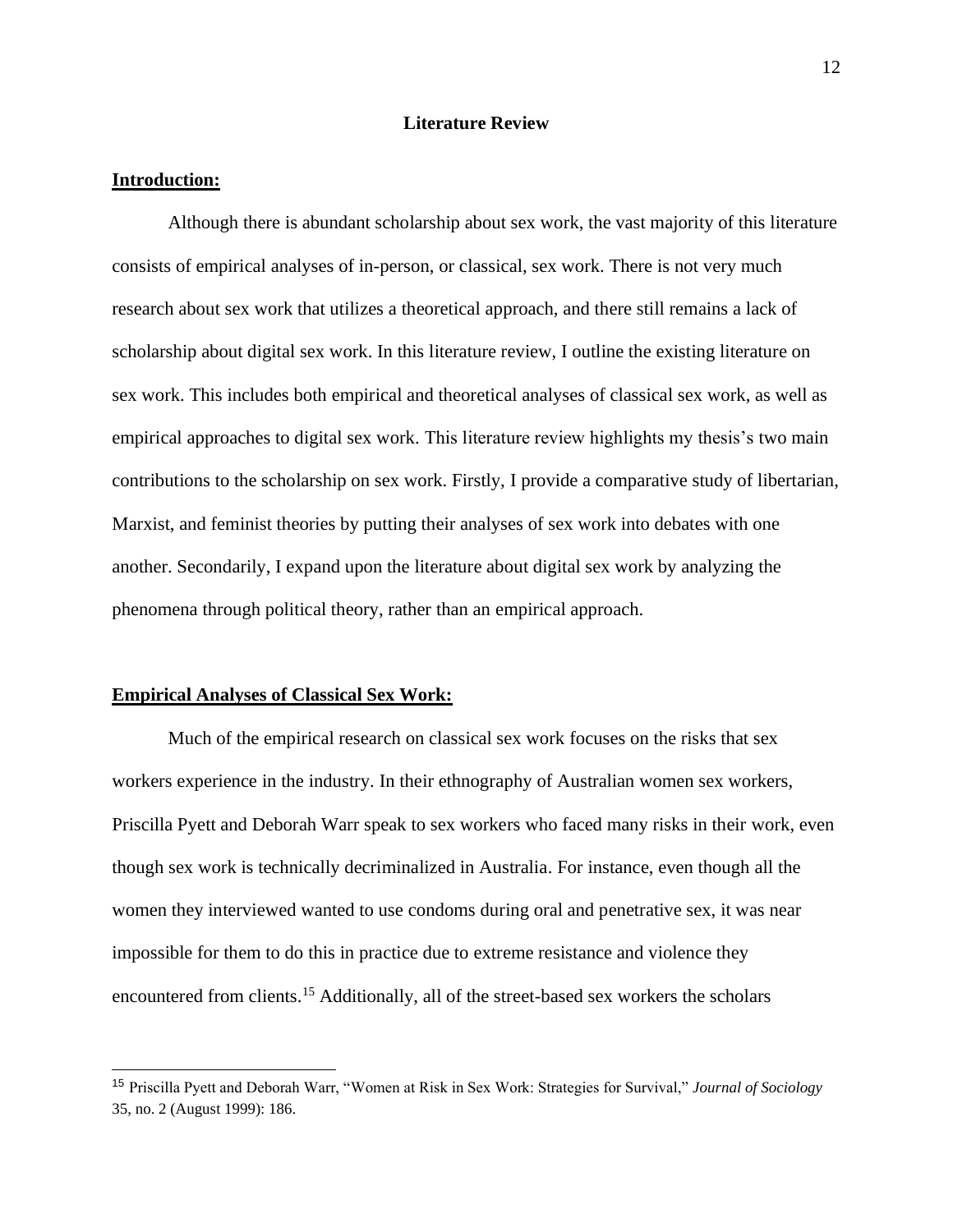interviewed shared that they had, at minimum, experienced one "serious assault," and were constantly worried about encountering violent clients. Many of them feared for their lives, wondering if they would be alive after each new encounter with a client.<sup>16</sup> Yet the majority of the sex workers in this ethnography refused to contact the police even if they were in danger, as they were afraid of being arrested or having to pay exorbitant fines.<sup>17</sup>

Other scholars have also pointed to sex workers' reluctance to reach out to law enforcement. For example, in their ethnography – which is also of sex workers in Australia – Zahra Stardust, Carla Treloar, Elena Cama, and Jules Kim learn about the dangers that sex workers face from the police. The sex workers they interviewed shared traumatizing experiences with the police, in which the police did nothing in response to sex workers being assaulted or robbed on the job. This led to sex workers severely distrusting the police, to the extent that some of them refused to ever contact the police, even in an emergency.<sup>18</sup> Additionally, the other sex workers they interviewed also had numerous experiences with sexual assault in the industry, and were severely traumatized by their assaults. One sex worker shared that "the problem with [the] domestic violence of sex workers [is]…that when you speak out, no one really believes you and that's a problem … they look at you and they think you are still alive, that you haven't been through any sexual abuse…so they don't believe what you say."<sup>19</sup> This anecdote reveals that the severe stigmatization of sex workers has led to people, such as the police, refusing to believe sex workers when they come forward with sexual assault allegations. The scholars argue that this is

<sup>&</sup>lt;sup>16</sup> Ibid., ibid.

 $17$  Ibid., ibid.

<sup>&</sup>lt;sup>18</sup> Zahra Stardust, Carla Treloar, Elena Cama, and Jules Kim, "'I Wouldn't Call the Cops if I was Being Bashed to Death': Sex Work, Whore Stigma and the Criminal Legal System," *International Journal for Crime, Justice and Social Democracy* 10, no. 3 (2021): 147. <sup>19</sup> Ibid., 150.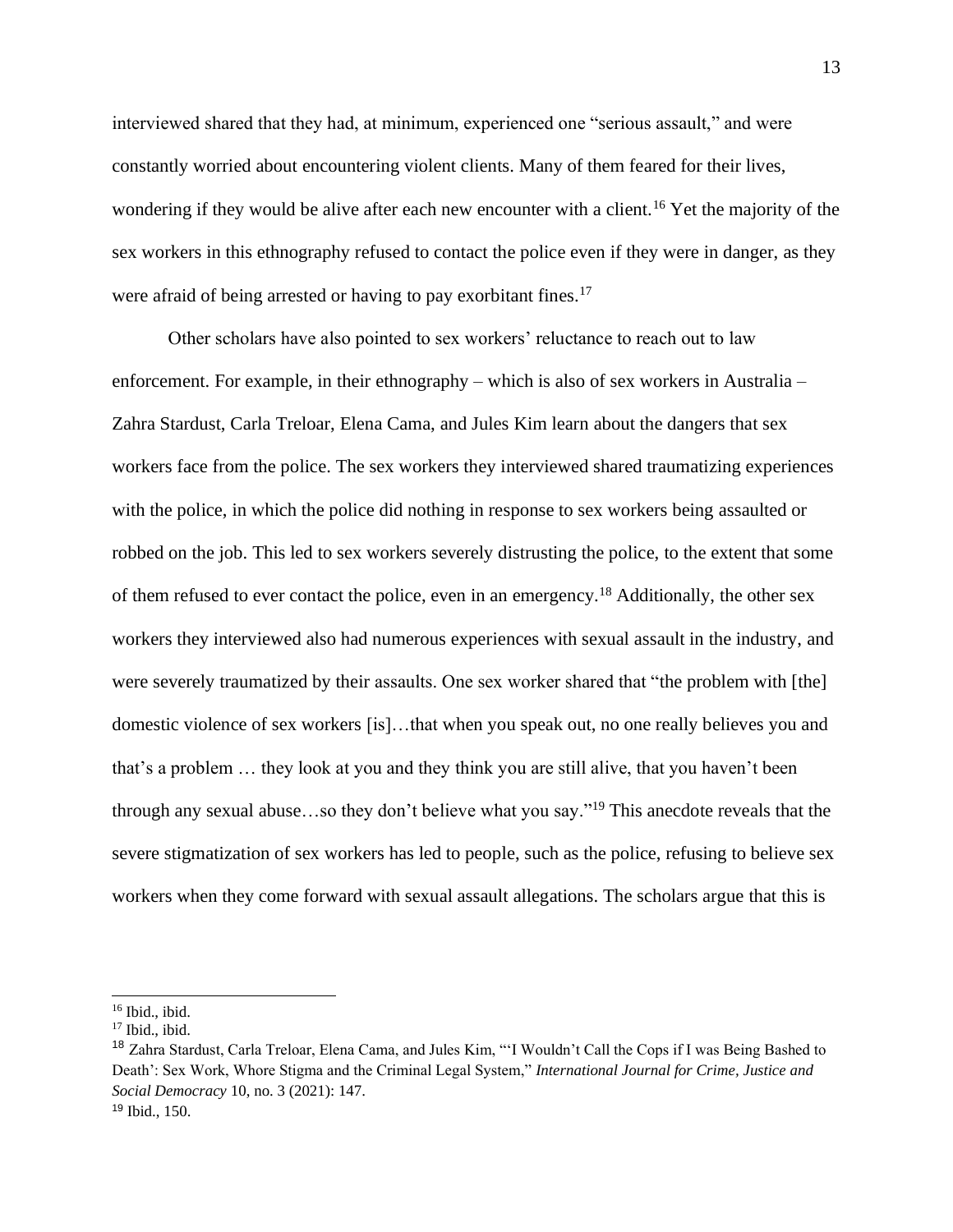because non-sex-workers do not see consent as applying to sex work, which means that they do not conceive of rape as something that sex workers could face.<sup>20</sup>

Other scholars' empirical analyses of classical sex work acknowledge the dangers that come with it, but also elucidate how the industry is essential for those who are excluded from mainstream jobs. As self-identified sex workers Molly Smith and Juno Mac argue, "through the lens of economic need, people's reasons for engaging in sex work reappear not as aberrant or abject, but as a rational survival strategy in an often shitty world."<sup>21</sup> This is especially true for women with marginalized identities, whose labor is frequently undervalued and underpaid in non-sex-work jobs in a patriarchal, ableist society. Due to this sexism, sex work can be the preferable – or sometimes, only – option for marginalized individuals, compared to other kinds of employment. For instance, in their ethnography of sex workers in Brazil, Ana Paula da Silva and Thaddeus Gregory Blanchette spoke to women who chose to do sex work over legal and non-stigmatized jobs. One woman they spoke to, Luana, got a job in construction after being involved in sex work.<sup>22</sup> Yet, as Luana shares, she eventually returned to sex work:

They used me to seal tiles in the bathrooms of one of those new condominiums here in Downtown…And I stopped whoring. After six weeks, however, I still hadn't received my first paycheck. Worse, we worked without any protection and the chemicals we used caused open wounds on my arms and hands. I had to stay away from work for three days with a medical excuse, but when I got back, they fired me. They never paid me for the six weeks of work I did and they still have my work card. So I came back here [a brothel]. At least here I get paid. (da Silva and Blanchette, 33).

The terrible working conditions that Luana experienced – her delayed paycheck, the various physical dangers she was exposed to, and her eventual termination – demonstrate how women's

<sup>20</sup> Ibid., ibid.

<sup>21</sup> Juno Mac and Molly Smith, *Revolting Prostitutes: The Fight for Sex Workers' Rights* (London: Verso Books, 2018), 65.

<sup>&</sup>lt;sup>22</sup> Ana Paula da Silva and Thaddeus Gregory Blanchette, "For Love or for Money? (Re)produtive Work, Sex Work, and the Transformation of Feminine Labour," *cadernos pagu* 50 (2017): 33.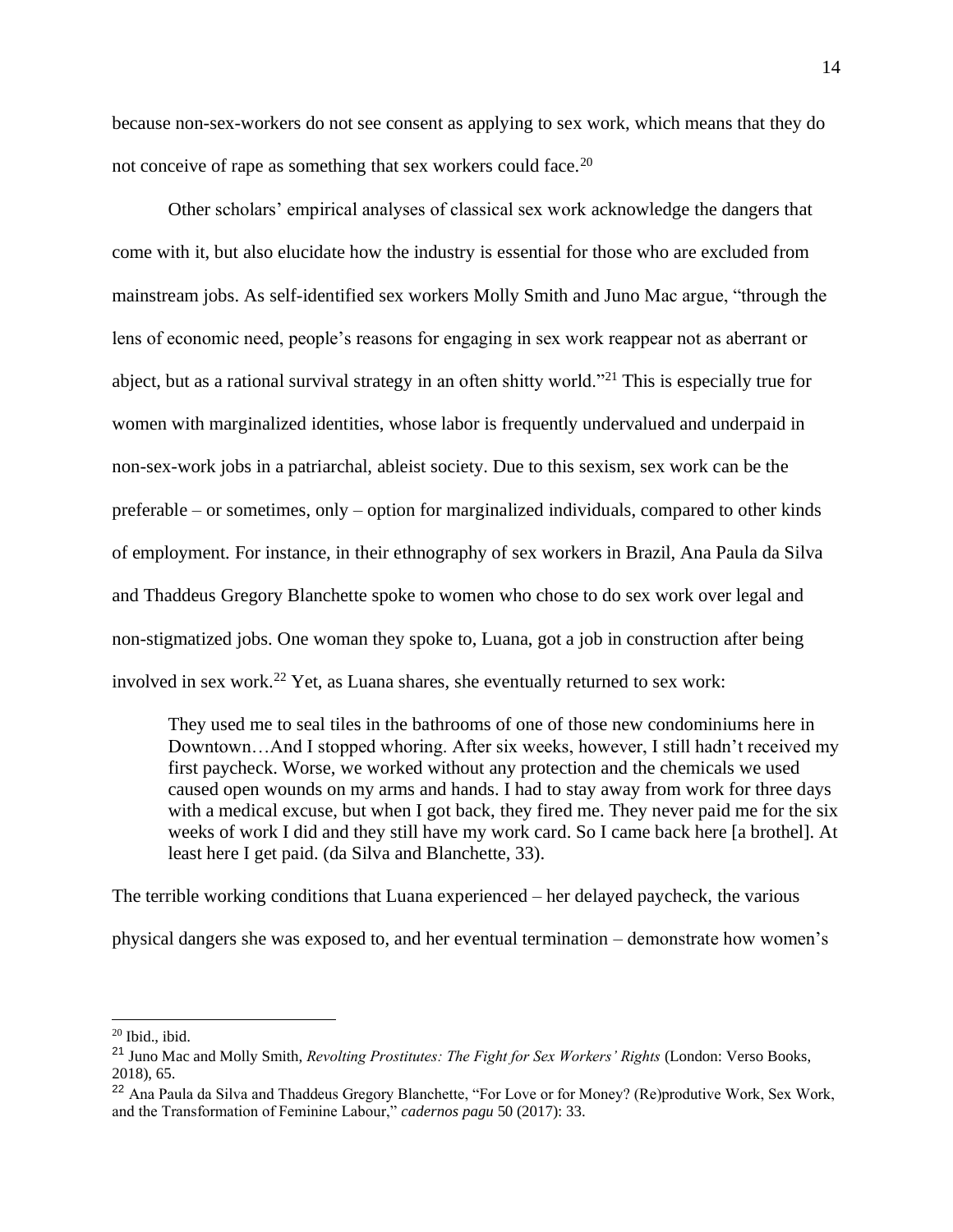labor is heavily undervalued and exploited under the intersections of capitalism and patriarchy. Of course, sex work also comes with physical dangers and other potentially problematic working conditions. However, as Luana notes, she ultimately preferred sex work over her construction job because she at least knew she could expect a paycheck at the brothel, while the construction job gave her no guarantee of being paid. Molly Smith and Juno Mac provide another example from a disabled Māori woman involved in sex work, who writes:

"My body isn't capable of working a 40-hour week, nor allowing me to become qualified at something that pays well. I'm disabled from working, and I'm part of a society that doesn't take care of people like me, people like my daughter [who is also disabled]… Being a sex worker means I can work when I am able and have days off when I'm not… I can spend lots of time caring for my daughter."

This woman's anecdote shows that more "traditional" types of employment can actually be highly exclusionary for marginalized groups. She shares that as someone who is disabled, she is unable to work 40 hours a week, or to become trained in a job that would provide her with a stable income. Therefore, she is shut out from "mainstream" jobs that would require her to be able to do these things. Yet sex work can provide her with an important means of economic survival, and allows her to have a flexible working schedule so that she can care for her daughter.

Even though sex work can provide a means of income for people who are shut out of "mainstream" capitalism, the industry is still an oppressive place for people with marginalized identities. In her ethnography, Angela Jones interviews nonbinary and transmasculine sex workers, who share their experiences navigating an industry dominated by heteronormativity. The sex workers share that their clients want to be able to "easily assign gender to [sex workers'] bodies."<sup>23</sup> If clients are unable to do this, then they ostracize the sex worker, and see them as less

<sup>&</sup>lt;sup>23</sup> Angela Jones, "'It's Hard Out Here for a Unicorn': Transmasculine and Nonbinary Escorts, Embodiment, and Inequalities in Cisgendered Workspaces," *Gender & Society* 20, no. 10 (2020): 19.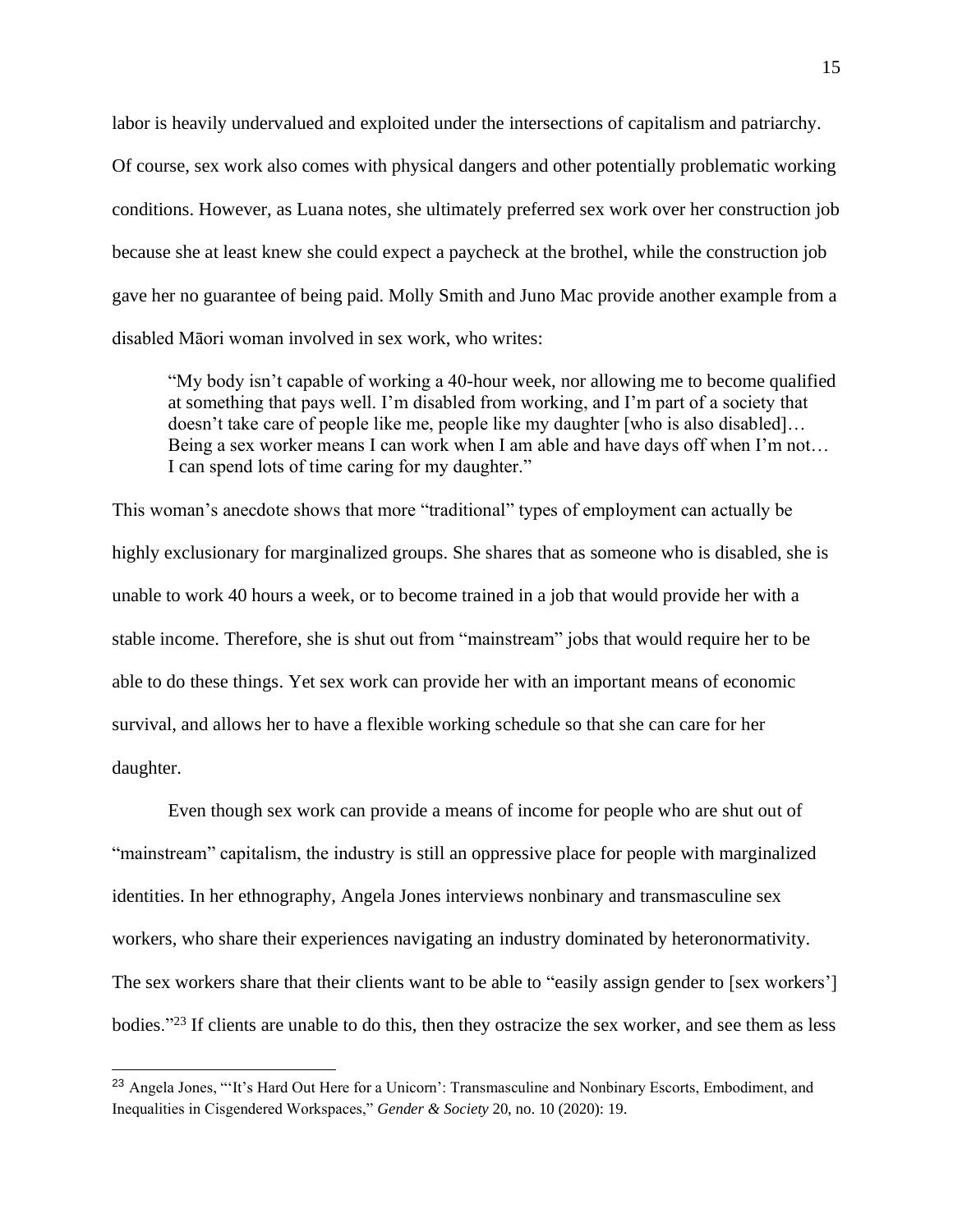valuable compared to cisgender sex workers.<sup>24</sup> This is obviously incredibly exclusionary to sex workers who do not visibly present as either masculine or feminine. It also outcasts nonbinary and transgender sex workers who may present as a certain gender, but do not actually identify with that gender. Additionally, the sex workers explain that their transition processes dramatically affect their profit due to their clients' transphobia. One trans man shares: "[When] I started to work as a trans guy, my clients dropped massively because there's way less demand… a lot of my clients were men who wanted to see someone with a vagina…but didn't want to pay money to see cis women because their rates were higher…they were still viewing me as a woman . . . and only seeing me because I was cheap." His experience reveals that trans sex workers have a much more challenging time obtaining clients compared to cis sex workers, while simultaneously, cis sex workers are able to charge much higher rates for their sexual services. Additionally, his anecdote shows that clients do not always honor and respect the gender identities of trans sex workers. Instead, for the sake of their own sexual pleasure, clients choose to perceive trans sex workers as the gender they were assigned to at birth.

These empirical analyses are extremely valuable pieces of scholarship. By centering sex workers' voices, this research helps us to begin to understand sex workers' experiences in the industry. Crucially, however, this empirical scholarship does not include a political theoretical framework in its analysis. This is an important gap to fill in the literature because political theory elucidates the various systems and institutions that these sex workers are navigating. For instance, a political theoretical approach to sex work analyzes how capitalism and patriarchy affect sex workers' experiences in the industry. Political theory also helps us understand the implicit issues that sex workers have raised in these ethnographies. How do sex workers

<sup>16</sup>

 $24$  Ibid., ibid.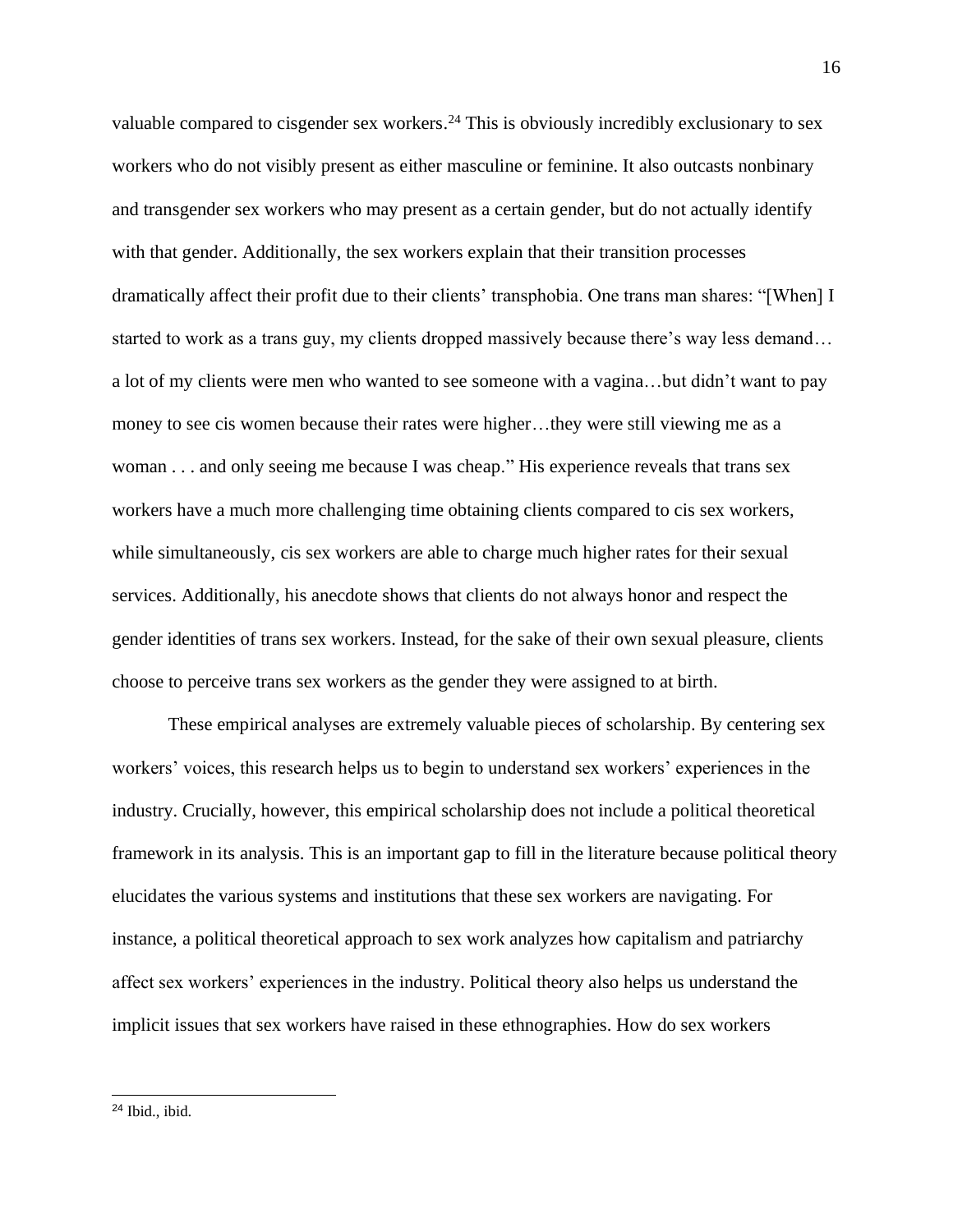conceptualize freedom in the industry, and to what extent do they have agency in their work? How can sex workers resist potentially oppressive institutions, like capitalism, and to what extent is sex work itself a protest against these systems? In the next section of this literature review, I will outside some of the theoretical approaches that scholars have used in their analyses on sex work. In this thesis, I focus on libertarianism, Marxism, and feminism, as I am particularly interested in the relationships between sex work, capitalism, and sexism.

# **Theoretical Analyses of Classical Sex Work:**

# *Libertarian Analyses of Classical Sex Work:*

Libertarians have not written very much about classical sex work. One libertarian thinker who has written about sex work is Walter Block, who claims that sex workers have the agency to decide to stay in the industry, or quit if they dislike it. He writes, "the prostitute does not look upon the sale of sex as demeaning. After considering the good features (short hours, high remuneration), with the drawbacks (harassment by the police, enforced commissions to her pimp, uninspiring working conditions), the prostitute obviously prefers her work, otherwise she would not continue it."<sup>25</sup> Block's argument here reflects the key libertarian concept that people are equipped with the individual freedom to make their own decisions, so long as they do not harm other people.<sup>26</sup> Therefore, since sex workers hypothetically have the agency to decide whether or not to stay in the industry, they would not remain sex workers if they disliked the work.

<sup>25</sup> Walter Block, *Defending the Undefendable* (New York: Fleet Press, 1976), 4.

<sup>26</sup> Robert Nozick, *Anarchy, State, and Utopia* (New York: Basic Books Inc., Publishers, 1974), 31.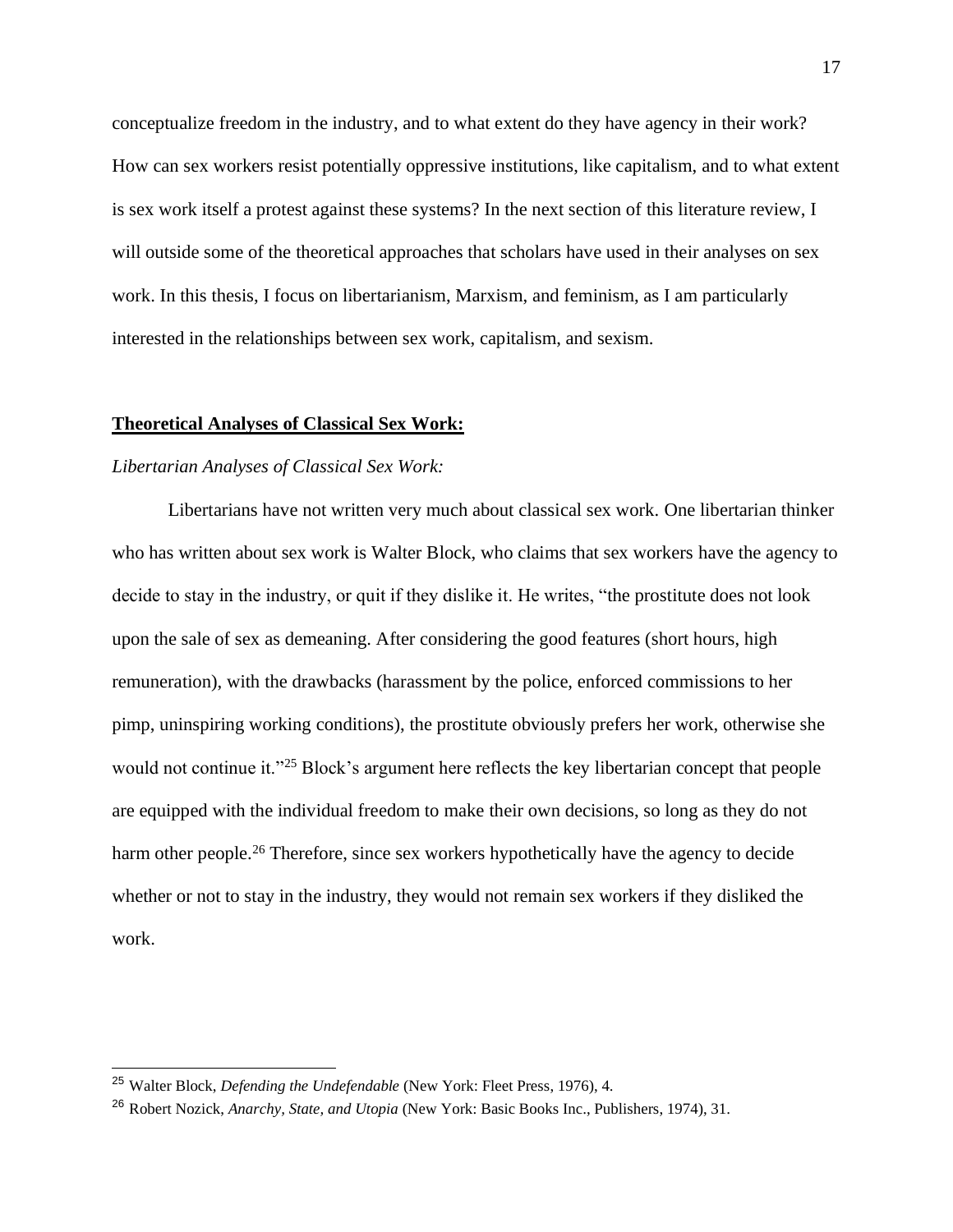Block also attempts to defend the role of the pimp in sex work. He argues that the vast majority of pimps are not exploitative. In order to holistically evaluate pimping, he claims that "any extraneous evil acts which may be committed by some pimps must be ignored as having little to do with the profession as such."<sup>27</sup> Block claims that even if some pimps act in an unethical fashion, that does not necessarily translate into the sex work industry being inherently problematic. Rather, he argues that the vast majority of pimps treat sex workers fairly, and that pimps are necessary actors because they expedite the sex work process. Pimps connect sex workers to clients, which means that neither the sex worker nor the client have to waste their time searching for each other.<sup>28</sup> Ultimately, Block posits that everyone involved in sex work only participates in the industry if they want to, and have something to gain from doing so. This alludes to his earlier argument about sex workers staying in the industry only if they truly wish to do so, as they hypothetically have the freedom to quit whenever they want to.

# *Marxist Analyses of Classical Sex Work:*

Karl Marx – one of the founders of Marxism – did not write much explicitly about sex work. Yet what he did write reveals his belief that sex work is a symbol for the exploitative nature of capitalism. In *The Economic and Philosophic Manuscripts of 1844*, Marx wrote that "prostitution is only a specific expression of the general prostitution of the laborer, and since it is a relationship in which falls not the prostitute alone, but also the one who prostitutes – and the latter's abomination is still greater – the capitalist, etc., also comes under this head."<sup>29</sup> Marx sees capitalism and sex work as being intimately related to each other. He portrays the general

<sup>27</sup> Walter Block, *Defending the Undefendable* (New York: Fleet Press, 1976), 10.

<sup>28</sup> Ibid., 11.

<sup>29</sup> Karl Marx, "The Economic and Philosophic Manuscripts of 1844," in *The Marx-Engels Reader*, ed. Robert C. Tucker (New York: W.W. Norton & Company, 1978), 42.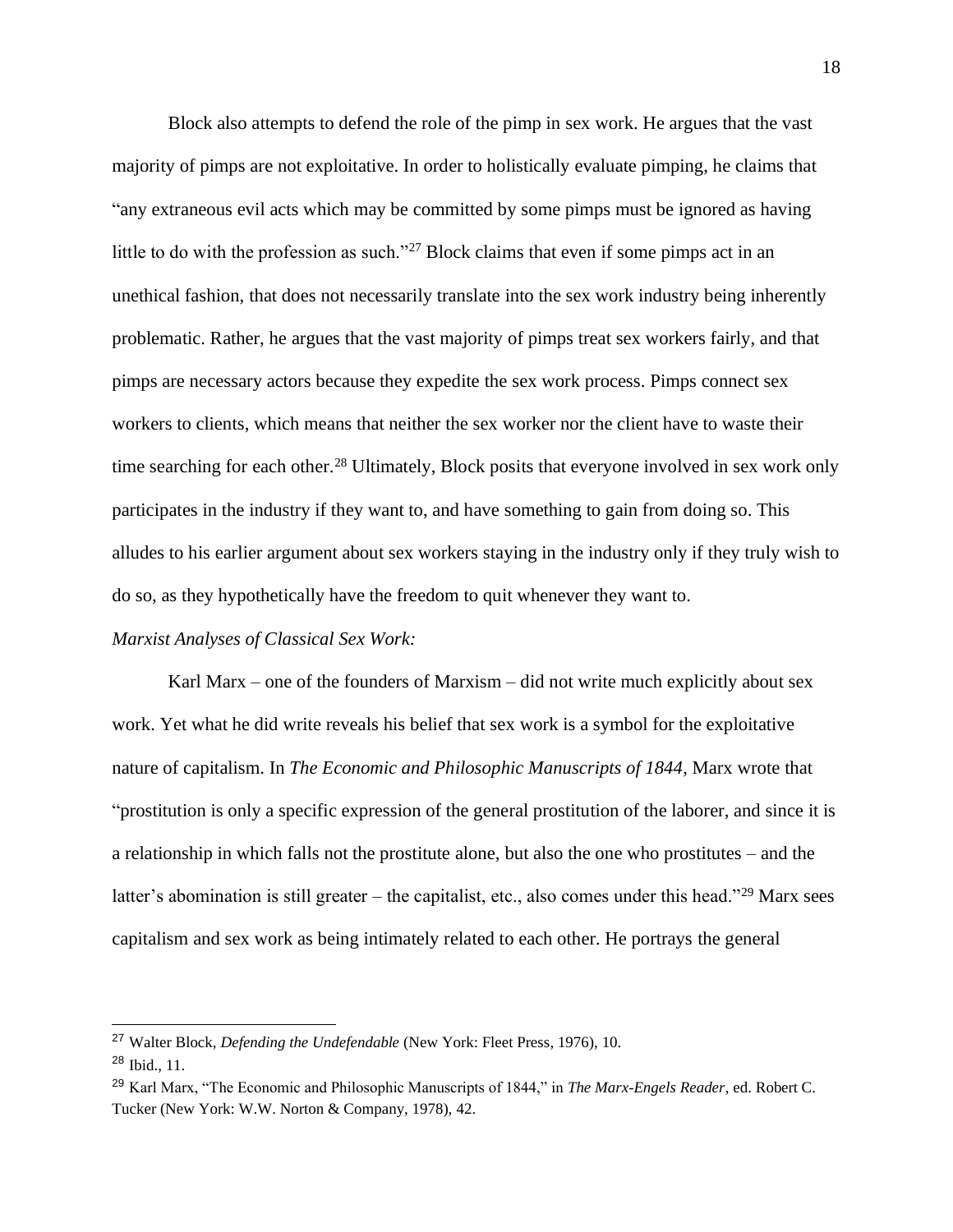experience of working under capitalism as analogous to sex work, as he sees both types of labor as fundamentally degrading and abusive towards workers. To Marx, the pimp is essentially the same as the bourgeoisie – both are exploiting and profiting off of their workers.<sup>30</sup>

Contemporary Marxist scholars agree with Marx that sex work can be a problematic form of employment, but argue that is an insufficient reason to criminalize or ban sex work, as all jobs in a capitalist society are flawed in different ways. Molly Smith and Juno Mac, who identify as both sex workers and Marxists, argue that it is unrealistic to expect work to be "something that the worker should find fulfilling, non-exploitative, and enjoyable."<sup>31</sup> Smith and Mac counter this optimistic portrayal of work, and argue that in reality, working under capitalism "is often pretty awful, especially when it's low-paid and unprestigious."<sup>32</sup> Sex work, then, is not necessarily much different than more seemingly banal instances of labor exploitation in legal and nonstigmatized jobs. Smith and Mac provide several examples of this: "Perhaps your boss took a cut of your tips, or forced you to work…during your grandfather's funeral. Perhaps you've started to resent the way your time-sheets always seem to entail…unpaid work at the end of the day, or how long you spend on your commute – time that's not only uncompensated but actively expensive."<sup>33</sup> These examples – which likely, many people can relate to – show that all work under capitalism is difficult and problematic, not just sex work. As another Marxist scholar, Peter Frase, argues, "many sex workers, if they had access to another source of income, would…leave the sex industry or demand better conditions for themselves. But the same could be said of supermarket checkers or factory workers. And that…is the only argument against sex

<sup>30</sup> Marx has written more about sex work beyond *The Economic and Philosophic Manuscripts of 1844*. I will delve into this in the Marxism chapter.

<sup>31</sup> Juno Mac and Molly Smith, *Revolting Prostitutes: The Fight for Sex Workers' Rights* (London: Verso Books, 2018), 65.

<sup>32</sup> Ibid., 66.

 $33$  Ibid., 69.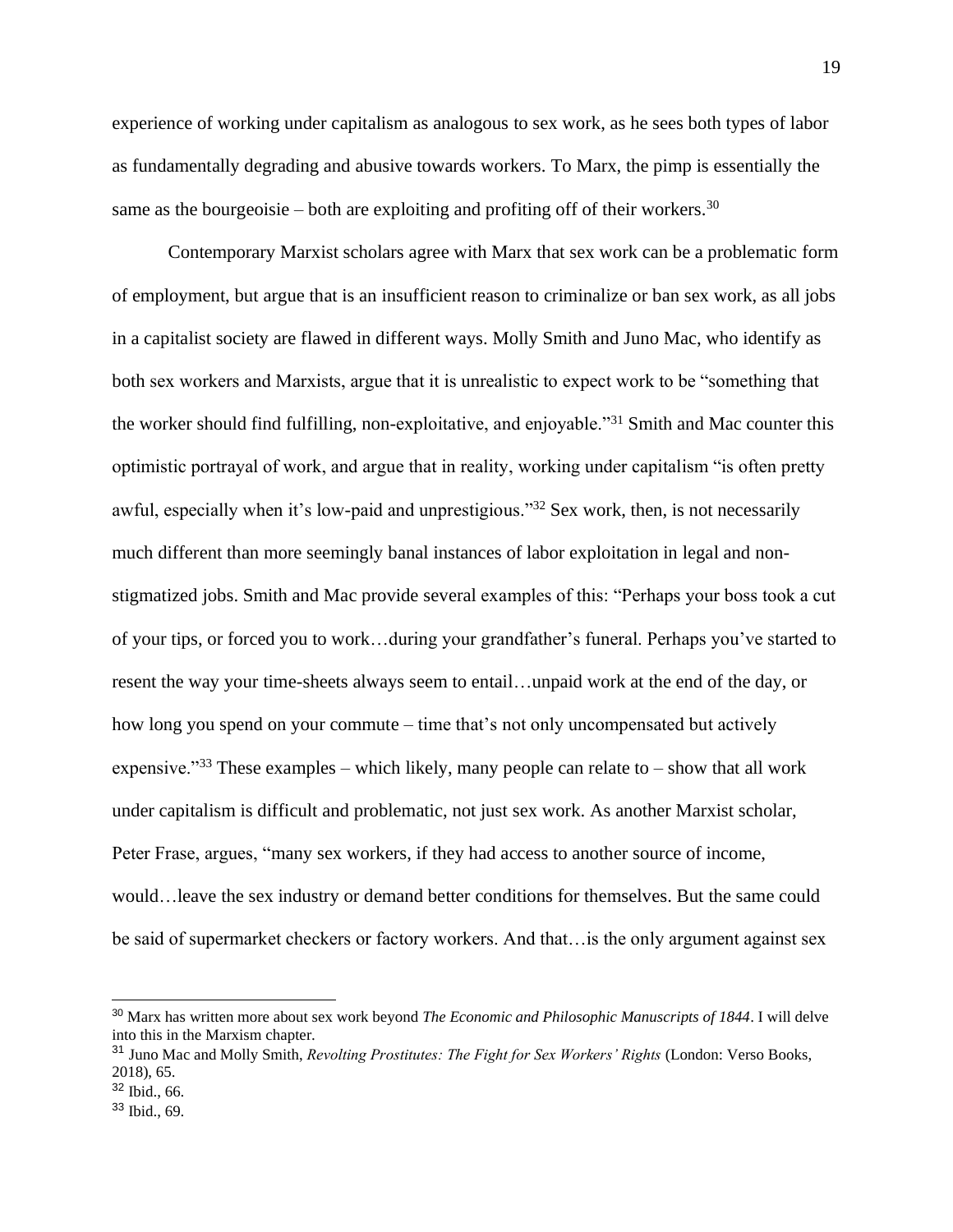work that...holds up: it's work, and work is often terrible."<sup>34</sup> Mac, Smith, and Frase are all deeply critical of capitalism. Their criticisms implicitly suggest that in a non-capitalist world – and thus, a world in which people are not forced to work demeaning jobs to survive – there would be no need to do sex work.

# *Feminist Analyses of Classical Sex Work:*

Finally, there are a wide range of perspectives within feminism about sex work. Some feminists are vehemently opposed to the industry because they see it as brutally demeaning towards women. For instance, prominent anti-sex-work feminist Catherine MacKinnon argues that there is no such thing as consensual sex work. MacKinnon writes that women in sex work are denied all civil rights because they are repeatedly raped and degraded by men, as they cannot choose what sort of sexual services they are providing to men. MacKinnon concludes that it is offensive and problematic to assume that a woman would voluntarily choose to engage in sex work.<sup>35</sup> Another prominent feminist scholar, Andrea Dworkin, agrees with MacKinnon's perspective on sex work. Dworkin writes graphically about the physical and emotional trauma that sex work forces women to endure: "She is…treated as…vaginal slime…Her anus is often torn…Her mouth is a receptacle for semen…When men use women in prostitution, they are expressing a pure hatred for the female body…It is a contempt so deep…that a whole human life is reduced to a few sexual orifices, and he can do anything he wants."<sup>36</sup> According to Dworkin, sex work is so abysmal because it allows men to actualize their contempt and hatred towards

<sup>34</sup> Peter Frase, "The Problem With (Sex) Work," *Jacobin*, March 28, 2012, [https://www.jacobinmag.com/2012/03/the-problem-with-sex-work/.](https://www.jacobinmag.com/2012/03/the-problem-with-sex-work/)

<sup>35</sup> Catharine A. MacKinnon, "Prostitution and Civil Rights," *Michigan Journal of Gender and Law* 1, no. 1 (1993): 13.

<sup>36</sup> Andrea Dworkin, "Prostitution and Male Supremacy," *Michigan Journal of Gender and Law* 1, no. 1 (1993): 6.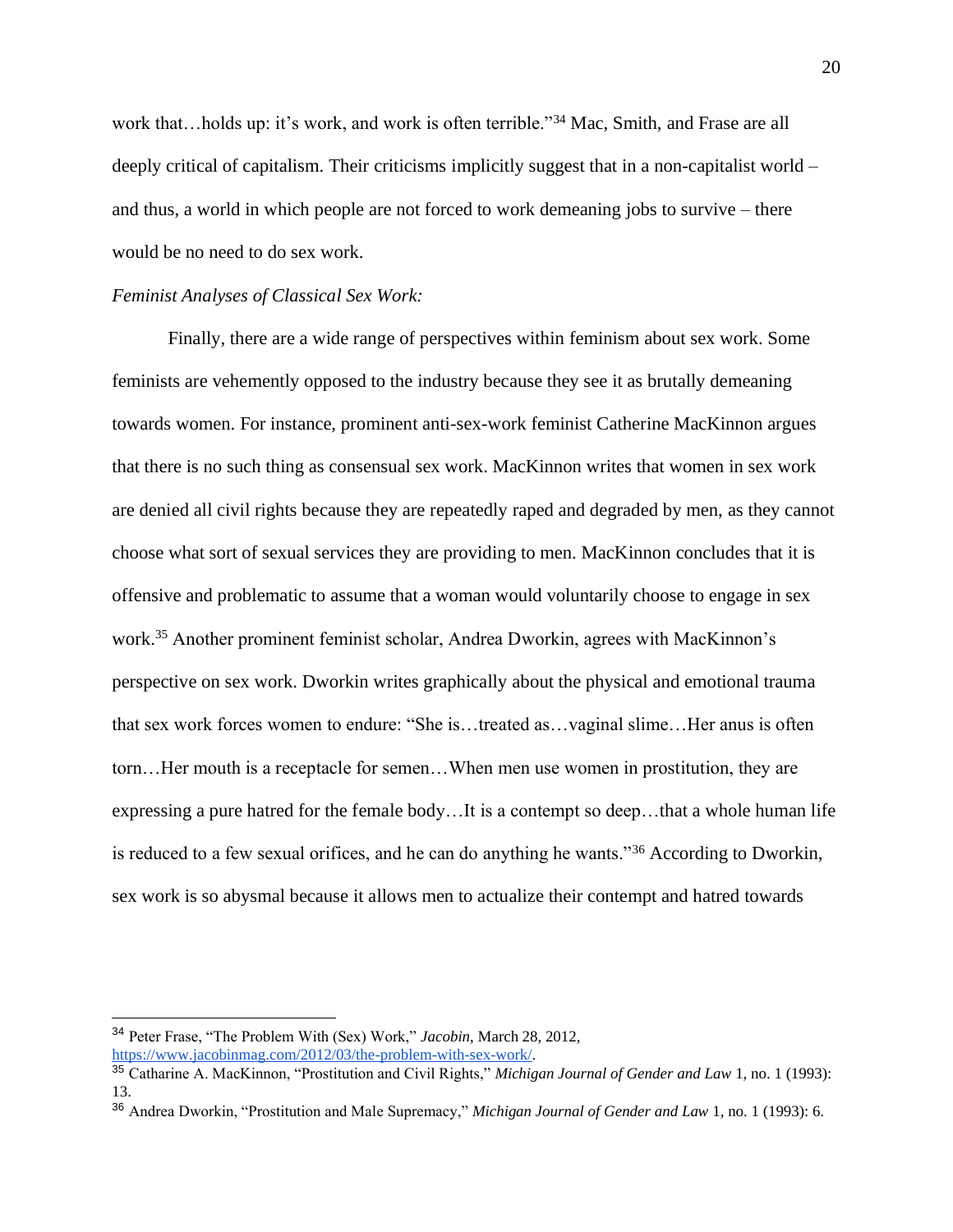women by doing whatever they want to sex workers. Therefore, Dworkin argues that sex work is an institution that violently objectifies women, and strips them of their humanity and autonomy.

Other feminists use the framework of intersectionality to oppose sex work. For example, Vednita Nelson argues that there is a profound relationship between systemic racism and sex work. Nelson writes, "Racism makes Black women and girls especially vulnerable to sexual exploitation and keeps them trapped in the sex industry. It does this by limiting educational and career opportunities for African-Americans in this country. It does this through a welfare system that has divided the poor Black family." <sup>37</sup> Nelson points out that systemic racism has forced Black women and girls into the sex work industry as a means of financial survival. Additionally, Nelson argues that sex work reinforces racist stereotypes about Black women as being hypersexual, and willing to have sex with anyone.<sup>38</sup> When Black women and girls attempt to leave the sex work industry, Nelson points out that the state disproportionately punishes them compared to white women. The racism of the criminal justice system forces Black women into incarceration and to pay higher fines for being involved in sex work.<sup>39</sup> Thus, Nelson concludes that sex work is a racist and punishing institution for Black women and girls, and that it is incredibly challenging for them to leave the industry once they become involved in it.

Another extension of anti-sex-work feminist perspective is carceral feminism, a term coined by sociologist Elizabeth Bernstein. Carceral feminism is also a theoretical expansion of the empirical research about the policing of sex work. Carceral feminism refers to feminists who support the use of policing and criminalization in order to dissuade sex work from happening.<sup>40</sup>

<sup>37</sup> Vednita Nelson, "Prostitution: Where Racism & Sexism Intersect," *Michigan Journal of Gender and Law* 1, no. 1 (1993): 83.

<sup>38</sup> Ibid., 83-84.

<sup>39</sup> Ibid., 85.

<sup>40</sup> Juno Mac and Molly Smith, *Revolting Prostitutes: The Fight for Sex Workers' Rights* (London: Verso Books, 2018), 32.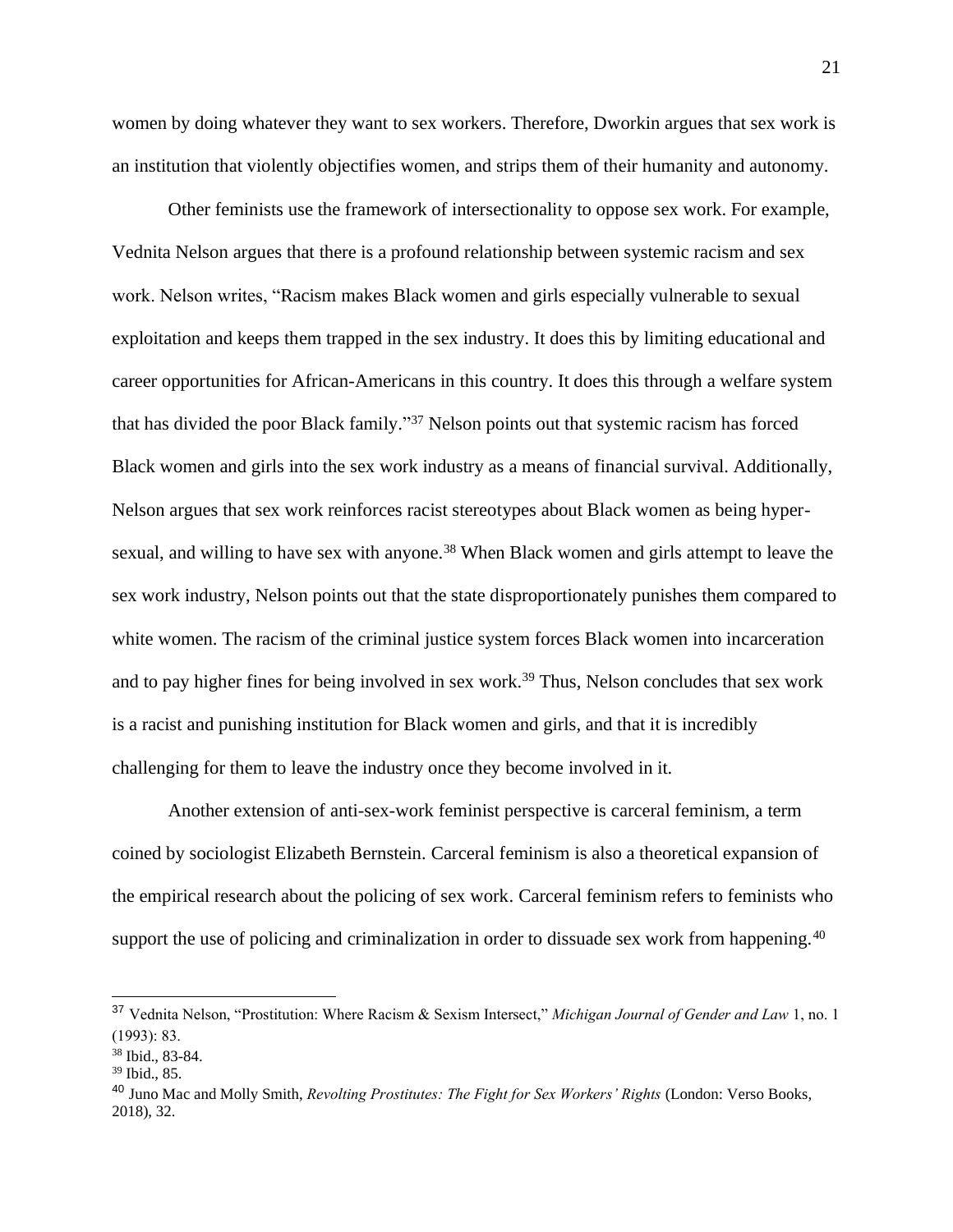Bernstein argues that carceral feminism is intimately tied to the rise of the neoliberal state. According to Bernstein, anti-sex-work feminists embrace "the family as a privatized sphere of safety for women and children that the criminal justice system should be harnessed to protect."<sup>41</sup> This perspective "is premised upon liberal understandings of formal equality between women and men, and the safe containment of sexuality within the pair-bonded couple."<sup>42</sup> Therefore, carceral feminists advocate for police and incarceration as ways of protecting their neoliberal image of the private family and home. Yet many feminists and sex workers are staunchly opposed to carceral feminism. For example, Smith and Mac cite statistics that show that the police, and the criminal justice system writ large, perpetrate abundant sexual violence towards women. As a result, they argue that the police should not be the ones responding to sex work. Other sex workers share a mentality of only calling the police in an absolute emergency. Most of the time, due to the criminalization of sex work, workers view police as a pertinent threat to their safety.<sup>43</sup> Writer and self-identified sex worker Melissa Gira Grant argues that it is nonsensical to portray the police and incarceration as institutions that help sex workers, considering how much they have violence they have inflicted onto sex workers. As Grant writes, "How…is someone who is most used to having the police threaten them, or demand sex with them in exchange for not being arrested, then supposed to trust the police…let alone to connect them to services which are already freely available? Is it that impossible to imagine there is a better party for reaching out to sex workers than the police?"<sup>44</sup> Grant argues that it is inappropriate for the police to

<sup>41</sup> Elizabeth Bernstein, "Carceral Politics as Gender Justice? The "Traffic in Women" and Neoliberal Circuits of Crime, Sex, and Rights," *Theory and Society* 41 (Februrary 2012): 247.  $42$  Ibid., ibid.

<sup>43</sup> Juno Mac and Molly Smith, *Revolting Prostitutes: The Fight for Sex Workers' Rights* (London: Verso Books, 2018), 33.

<sup>44</sup> Melissa Gira Grant, *Playing the Whore: The Work of Sex Work* (London: Verso Books, 2014), 14.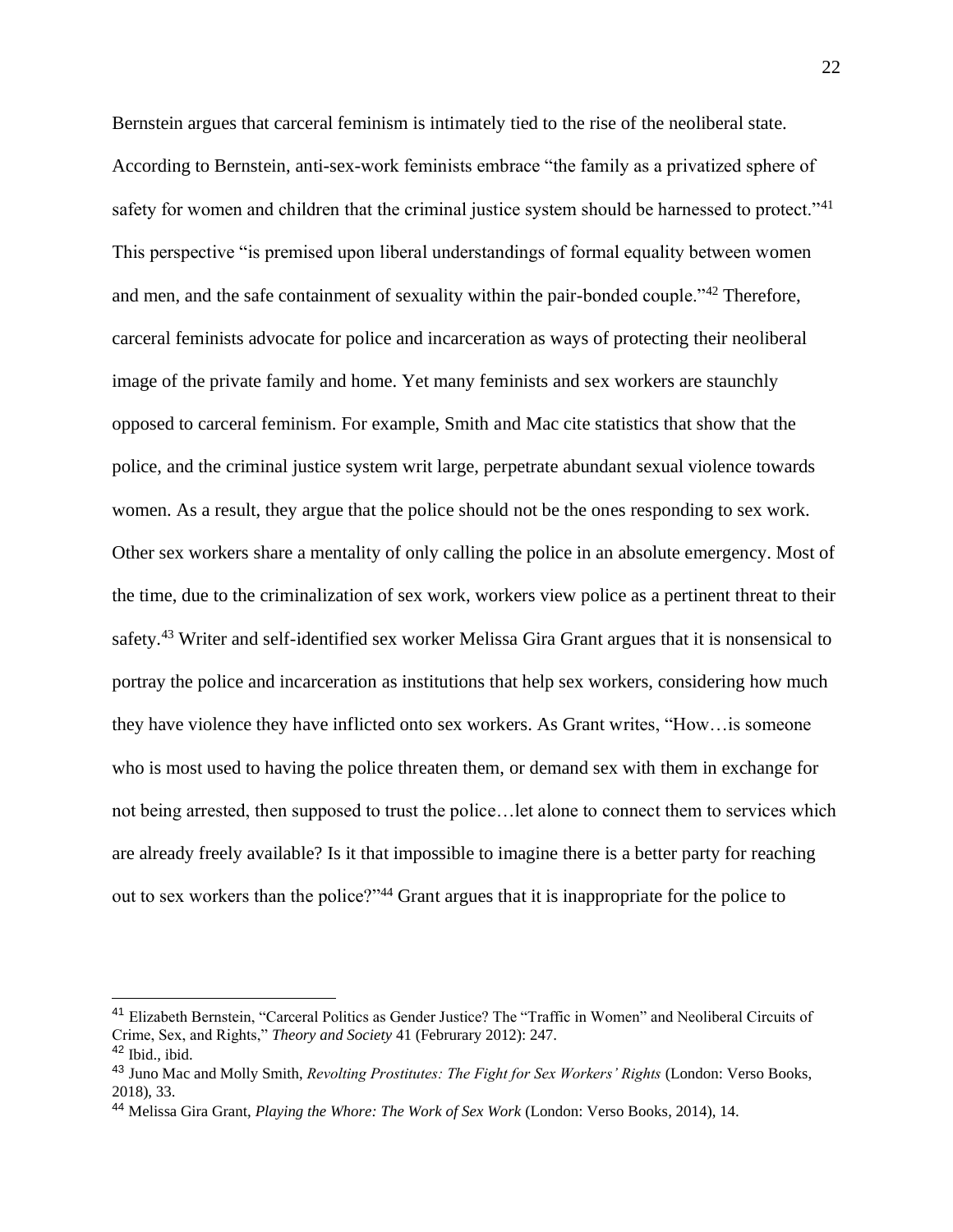intervene in sex work, and somehow connect sex workers to social services, considering their violent history towards sex workers.

On the other hand, some feminist scholars argue that sex work is an important venue for women to express societally unaccepted sexual desires and experience pleasure. For instance, Gayle Rubin argues that there historically has been an abundance of stigma and misinformation surrounding sex, especially between marginalized people, such as sadomasochists and members of the LGBTQ+ community.<sup>45</sup> As an example, she points to the post World War II era of the United States, where "erotic communities whose activities did not fit the postwar American dream drew intense persecution" from the American government.<sup>46</sup> Furthermore, Rubin is concerned about legal restrictions on sex and the enforcement of laws regarding sex work, as she views this as the state problematically continuing to police "unconventional" sexual behaviors that they see as wrong or offensive.<sup>47</sup> Rubin argues that this type of regulation portrays the diversity of human sexuality as something transgressive and disgusting, rather than recognizing the nuances behind alternative forms of sexual activity, such as sex work.<sup>48</sup> Margo St. James, an eminent sex-positive sex worker who founded the Call Off Your Old Tired Ethics (COYOTE) organization, argues that sex work is a crucial source of sexual pleasure and liberation for women that they may have a more difficult time accessing elsewhere. She argues, "I've always thought that whores were the only emancipated women. We are the only ones who have the absolute right to fuck as many men as men fuck women. In fact we are expected to have many partners a week, the same as any good stud."<sup>49</sup> St. James claims that sex workers get to achieve

<sup>45</sup> Gayle S. Rubin, "Thinking Sex: Notes for a Radical Theory of the Politics of Sexuality," in *Culture, Society and Sexuality*, ed. Richard Parker and Peter Aggleton (London: Routledge, 2006), 143.

<sup>46</sup> Ibid., 145.

<sup>47</sup> Ibid., 146.

 $48$  Ibid., 166.

<sup>49</sup> Christine Overall, "What's Wrong with Prostitution? Evaluating Sex Work," *Signs* 17, no. 4 (1992): 721.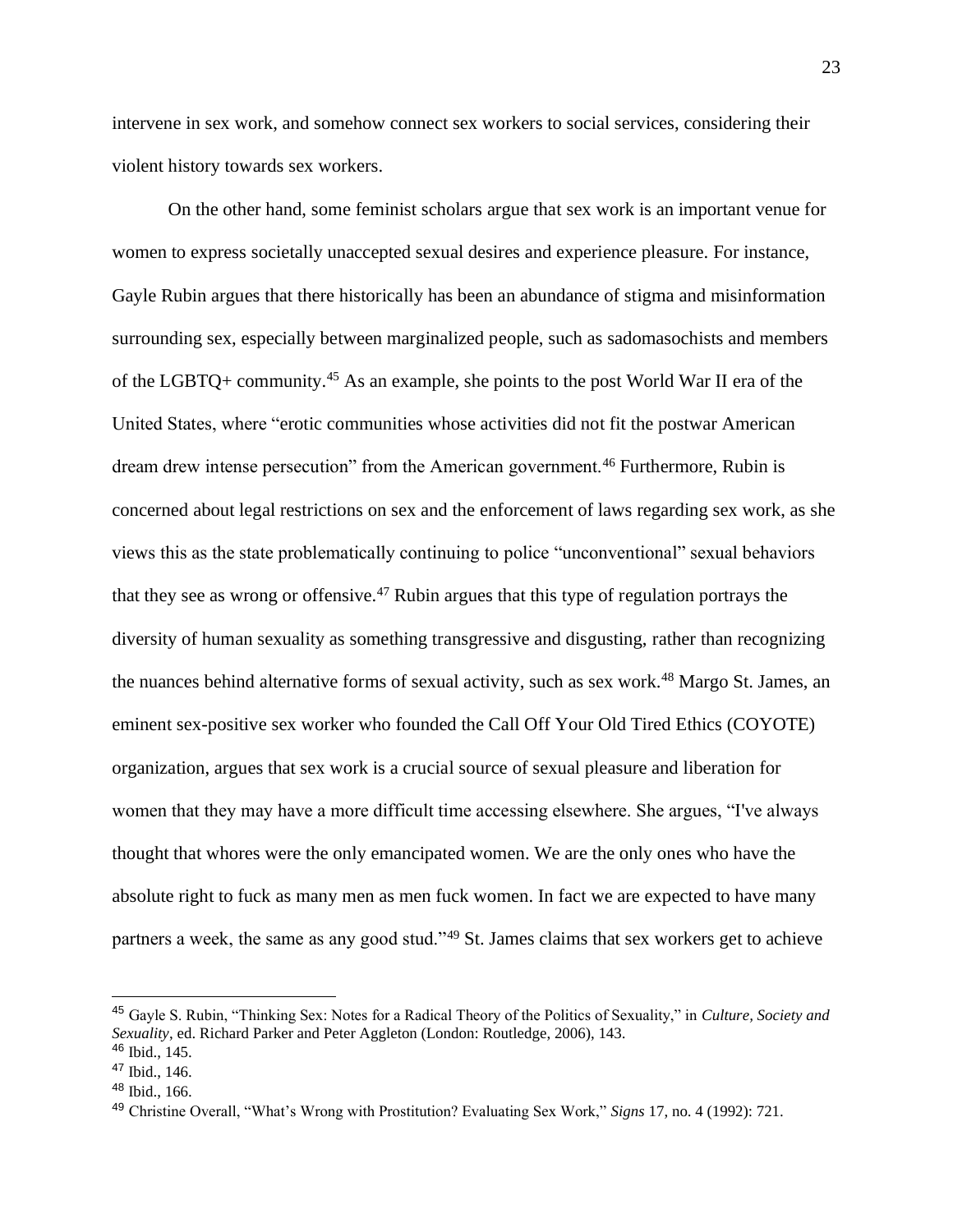sexual freedom because the nature of their job enables them to have an abundant amount of sex, while other women are judged and ostracized if they are seen as sex with multiple partners.

Other feminist scholars do not exactly fit into the binary of supporting or opposing the existence of classical sex work. Rather, these feminist scholars use a combination of Marxism and feminism to argue that the stigmatization and criminalization of sex work reveal a societal discomfort with the concept of women profiting from selling sexual services. As Molly Smith and Juno Mac note, sex workers are frequently asked if they would still have sex with their clients if they were not being paid, which suggests that sex is something that women are expected to offer for free.<sup>50</sup> Smith and Mac argue that a hyper-fixation of sex workers' sexual pleasure ignores how laborious the industry is, and instead strengthens the image of sex as being something that women enjoy so much that they do it without cost.<sup>51</sup> Anthropologists Ana Paula da Silva and Thaddeus Gregory Blanchette build upon Smith and Mac's observation regarding the expectation that women offer sex for free. They note that "what seems to offend" people about sex work "is that something that should be given out of love (or  $-$  more historically  $-$  out of obligation) [has] become commoditized, supposedly making the seller a victim of the capitalist exploitation of her body."<sup>52</sup> Yet, as da Silva and Blanchette argue, there are many other types of labor aside from sex that women have historically been expected to do for free (i.e.: child care and domestic tasks.)<sup>53</sup> The scholars point to sex work as an example of how work that women have long supposedly done out of "love" or benevolence is now "increasingly being transformed into productive jobs, done for salary and by contract, generating capital and

<sup>50</sup> Juno Mac and Molly Smith, *Revolting Prostitutes: The Fight for Sex Workers' Rights* (London: Verso Books, 2018), 66.

<sup>51</sup> Ibid., 52.

<sup>52</sup> Ana Paula da Silva and Thaddeus Gregory Blanchette, "For Love or for Money? (Re)produtive Work, Sex Work, and the Transformation of Feminine Labour," *cadernos pagu* 50 (2017): 5. <sup>53</sup> Ibid., 6.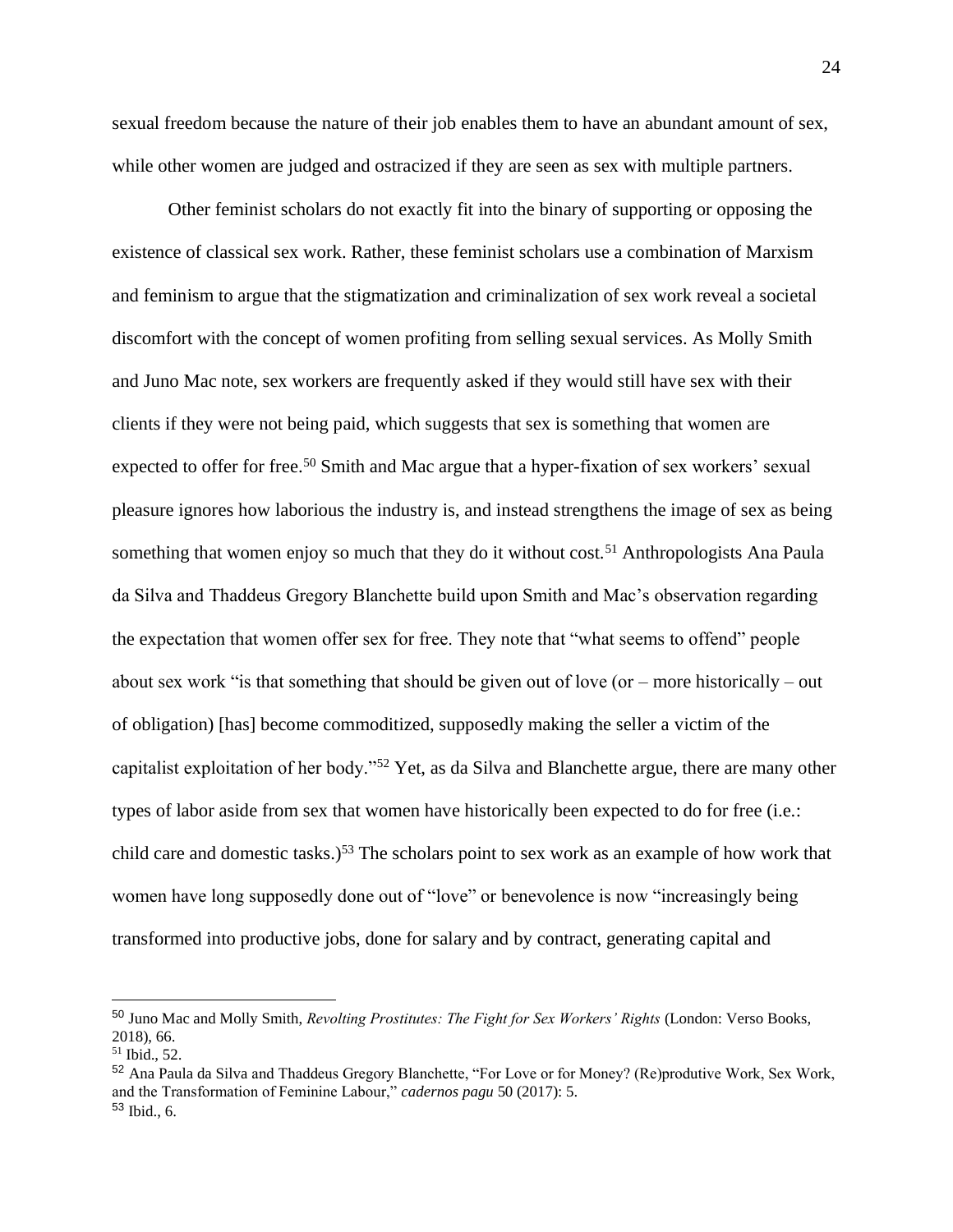surplus."<sup>54</sup> This disrupts the status quo of gendered labor, as the labor that women previously did in the private sphere – such as sex – is now becoming something they are also doing in the public realm in order to make money. Another scholar, Peter Frase, argues that under capitalism, sex work is perceived as a threat because it "conflicts with a bourgeois ideal of private, monogamous sexuality."<sup>55</sup> He elaborates, "if you want to oppose sex work without opposing work in general, you're forced to fall back on some normative claim about what counts as normal, natural sexual relationships."<sup>56</sup> Frase notes that the bourgeoisie conceptualizes sexuality as being "private" and "monogamous," and fundamentally distinct from work conducted in the public capitalist realm. This suggests, then, that sex work – in which sex workers sell sexual services to multiple clients, and sometimes in public spaces – disrupts the bourgeoisie ideal of "proper" sexual behavior.

These political theoretical analyses of sex work offer important insights into how sex work relates to various systems, like capitalism, sexism, and racism. This adds extremely helpful context to the empirical literature about classical sex work. However, there are still gaps in the literature that remain unfilled. In particular, these political theoretical analyses tend to be noncomparative; that is, scholarship that utilizes one theory does not necessarily engage with another theory. This approach is problematic because it fails to wrestle with what other theorists have written about sex work. It is essential to conduct a comparative theoretical analysis of sex work because doing so allows theorists to understand the parallels and differences between them and other political theories. This, then, enables political theorists to begin reckoning with the key arguments in their own theories, as well as the implicit claims their theories are offering.

<sup>54</sup> Ibid., 20.

<sup>55</sup> Peter Frase, "The Problem With (Sex) Work," *Jacobin*, March 28, 2012, [https://www.jacobinmag.com/2012/03/the-problem-with-sex-work/.](https://www.jacobinmag.com/2012/03/the-problem-with-sex-work/)

 $56$  Ibid., ibid.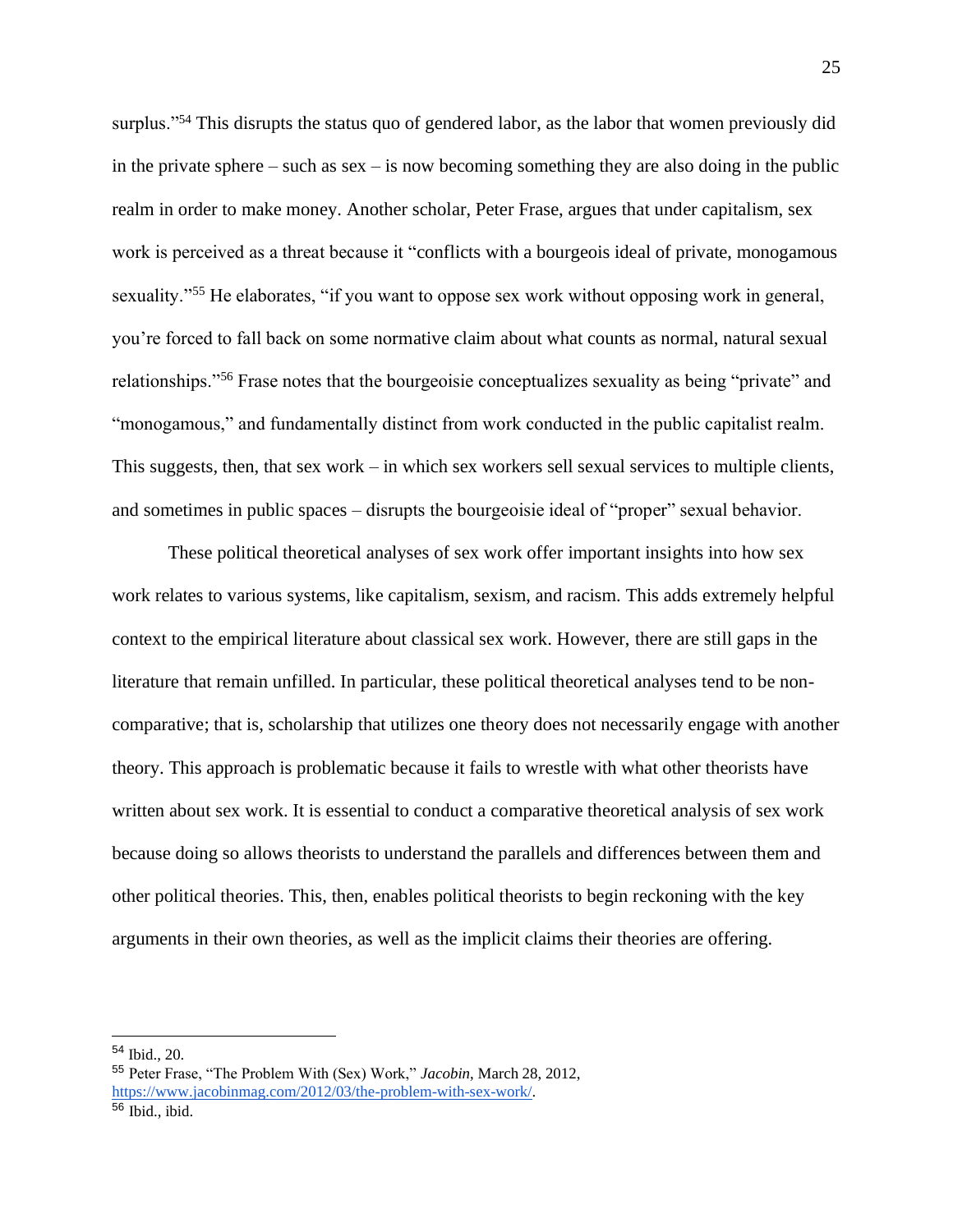Additionally – by definition – the scholarship on classical sex work does not discuss digital sex work. This is a significant gap in the literature, as digital sex work is becoming increasingly common in contemporary sex work. In this final section, I will outline what scholarship currently does exist about digital sex work.

# **Empirical Analyses of Digital Sex Work:**

Although there is still a lack of research about digital sex work, scholars have conducted excellent empirical analyses of the industry. Sociologist Angela Jones argues that online sex work offers many important benefits to sex workers. For example, due to their usage of the Internet, digital sex workers have a lower risk of facing physical violence from clients and police, and are also able to advertise themselves more easily compared to in-person sex workers.<sup>57</sup> Therefore, online sex workers face a lower risk for things like sexual assault, pregnancy, sexually transmitted diseases, etc., which are potential dangers involved in in-person sex work.<sup>58</sup> Furthermore, digital sex workers are able to have less interaction with law enforcement because online sex work is less physically public compared to classical sex work. Thus, online sex workers are less likely to be arrested or incarcerated by the police compared to in-person sex workers.<sup>59</sup> Jones expands upon the implications of this increased safety in her ethnography of webcam models. Through her research, she discovers that the online nature of digital sex work allows sex workers to discover and prioritize their own sexual pleasure in ways that they could not through classical sex work. Because sex workers perceive online sex work to be safer for them than in-person, they are able to focus on their own enjoyment rather than

<sup>57</sup> Angela Jones, "Sex Work in a Digital Era," *Sociology Compass* 9, no. 7 (2015): 562.

<sup>58</sup> Angela Jones, "For Black Models Scroll Down: Webcam Modeling and the Racialization of Erotic Labor," *Sexuality & Culture* 19 (2015): 785.

<sup>59</sup> Ibid., 786.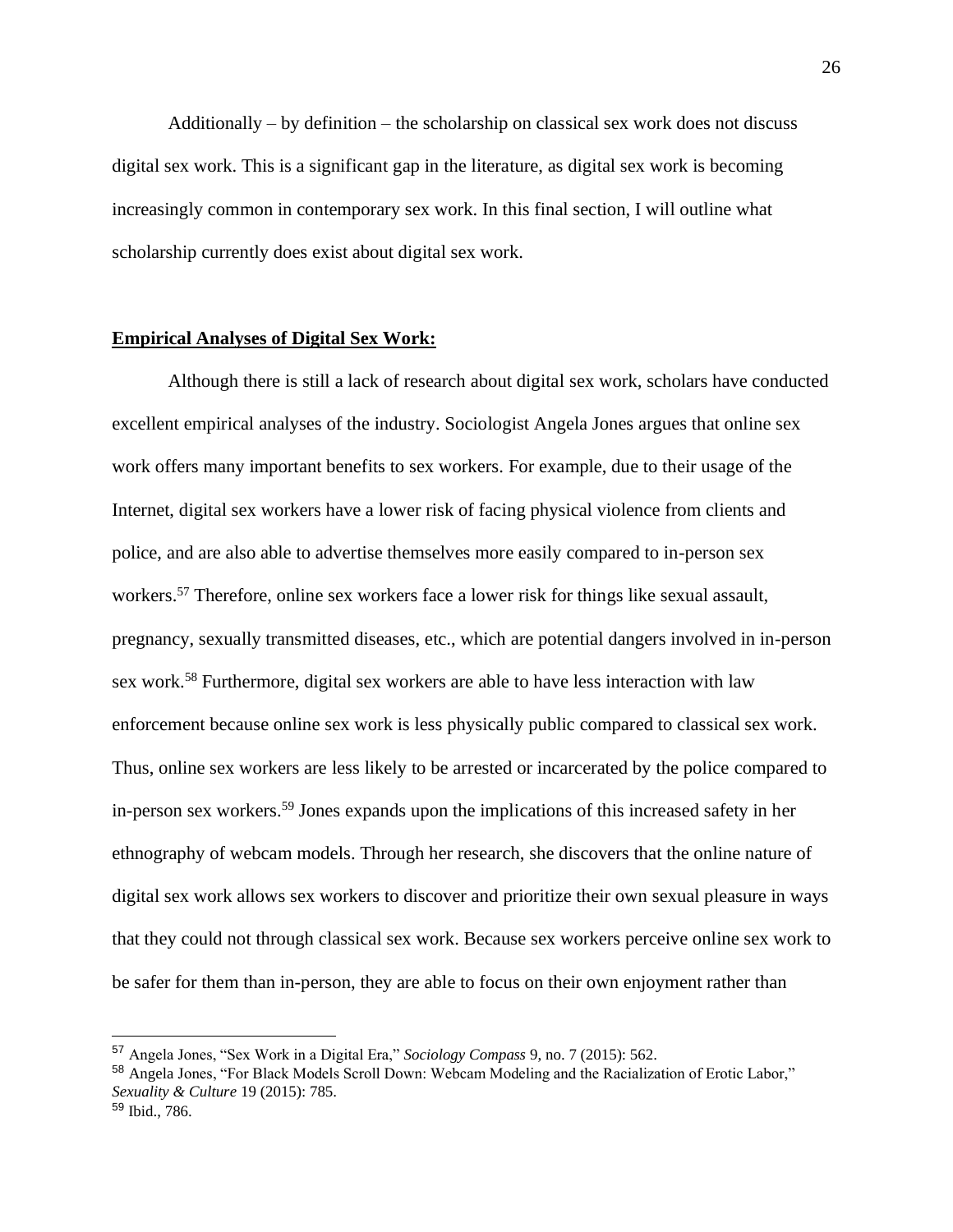worrying about their safety. Therefore, digital sex workers can focus on performing acts that they actually want to do and enjoy sexually, rather than catering their entire show for their clients.<sup>60</sup>

Yet despite these important benefits, scholars have pointed out several downsides to digital sex work. For instance, Jones notes that online sex work still poses many pertinent dangers to sex workers, such as capping and doxing. Capping refers to "the unwanted filming and sharing of [online sex workers' erotic performances," which may be sold and circulated without the workers' knowledge or consent.<sup>61</sup> On the other hand, doxing is when "clients use research and/or hacking to acquire information about [sex workers] and then share that information with other clients and/or use the information to stalk them."<sup>62</sup> Both capping and doxing pose serious threats to the security of digital sex workers, even though they may not necessarily be seen as physical dangers. Other scholars argue that digital sex work is incredibly demanding work, but that clients fail to recognize this. Helen Rand argues that online sex work obfuscates the immense amount of labor that digital sex workers must put in in order to be successful and stand out from the numerous other digital sex workers on a platform. She claims that clients do not see the labor that occurs behind the scenes of the erotic content that they access. For instance, clients do not witness the processes behind creating said content (i.e.: live streams), nor do they see the labor behind other tasks that online sex workers do, such as creating blogs and Instagram posts for fans and potential clients to see.<sup>63</sup> Rand argues that this normalizes the abundant unpaid labor that online sex workers do, which makes it challenging for digital sex work to be seen as a genuine form of work.<sup>64</sup> Rand notes that digital sex workers are essentially

<sup>60</sup> Angela Jones, "'I Get Paid to Have Orgasms': Adult Webcam Models' Negotiation of Pleasure and Danger," *Signs: Journal of Women in Culture and Society* 42, no. 1 (2016): 236.

 $61$  Ibid., 565.

<sup>62</sup> Ibid., ibid.

 $63$  Ibid., 49.

 $64$  Ibid., ibid.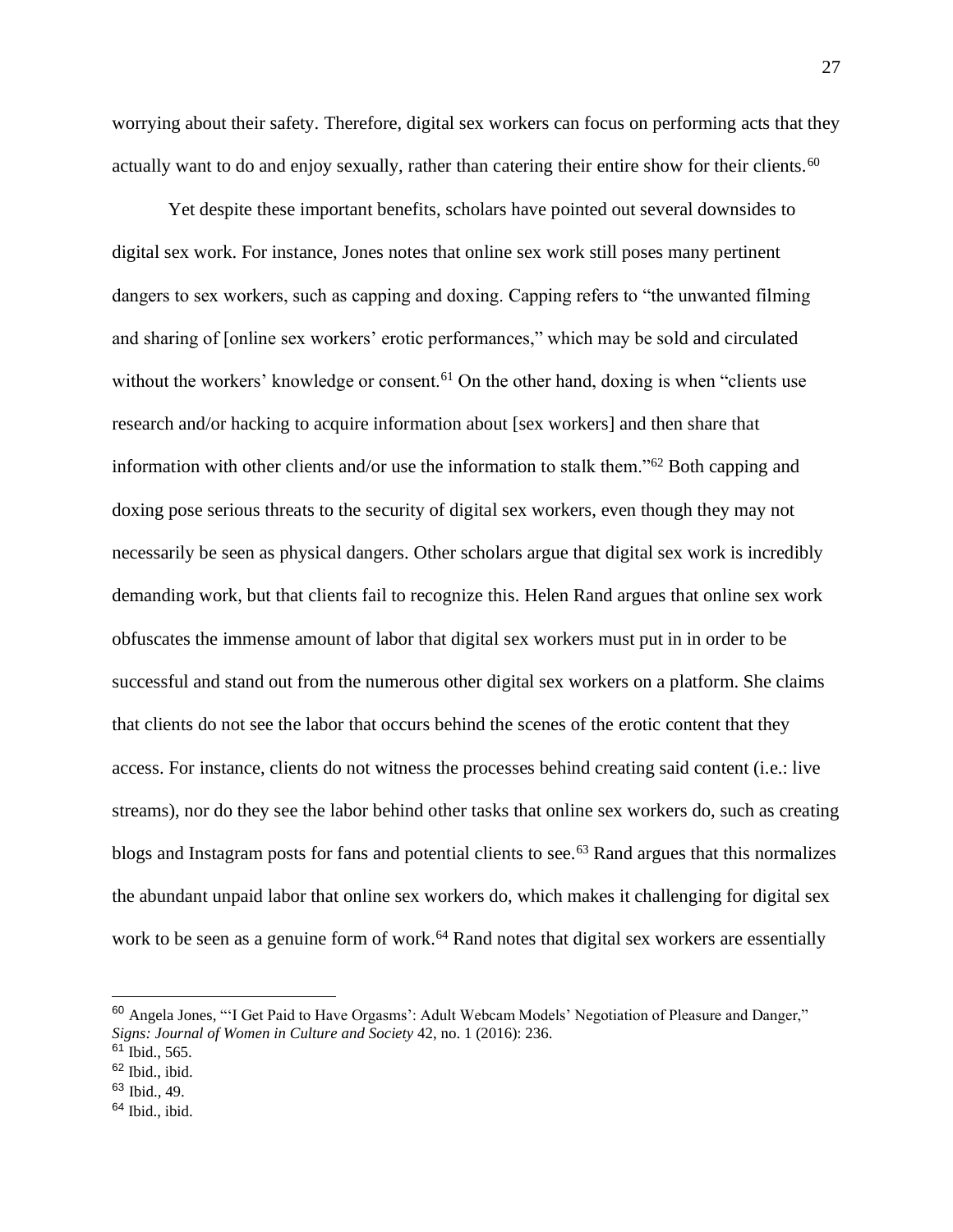always on the clock – customers are always able to contact them, and there is an expectation that online sex workers respond as soon as they can, or else they risk losing the clients. Thus, sex workers are constantly checking their messages and attempting to respond to clients.<sup>65</sup> Furthermore, because there are so many digital sex workers on Internet platforms, online sex workers feel a pressure to constantly be working, as they fear not attracting enough customers to financially support themselves. As one OnlyFans sex worker says, "I always feel like I can be doing better…because the industry I'm in is so fast-paced, if I stopped doing something, someone will take my place."<sup>66</sup> Thus, digital sex work makes it feel almost impossible for sex workers to have any reprieve from their work life.

Scholars have also done crucial empirical research about the experiences of marginalized online sex workers. In her study of webcam models, Jones argues that Black online sex workers face abundant racism in the industry, and are therefore less financially successful compared to white digital sex workers. Jones notes that the most successful Black webcam models fit conventional white beauty standards, such as having "longer hair styles through the use of chemical straighteners, weaves…wear[ing] colored contact lenses, and hav[ing] thin physique."<sup>67</sup> This indicates that clients desire and expect Black digital sex workers to adapt to this narrow and racist definition of beauty. On this website that Jones used for her ethnography, the less popular a sex worker is, the more that a user must scroll down in order to find them. The website's structure means that clients are more likely to request sexual services from people who show up first on the website, rather than continuously scroll through it. Therefore, Black women, who are

<sup>65</sup> Ibid., 50.

<sup>66</sup> Annie Lord, "Being an OnlyFans Sex Worker Sounds Stressful," *Vice*, July 11, 2019, [https://www.vice.com/en/article/neagv8/only-fans-sex-worker-interview.](https://www.vice.com/en/article/neagv8/only-fans-sex-worker-interview)

<sup>67</sup> Angela Jones, "For Black Models Scroll Down: Webcam Modeling and the Racialization of Erotic Labor," *Sexuality & Culture* 19 (2015): 792.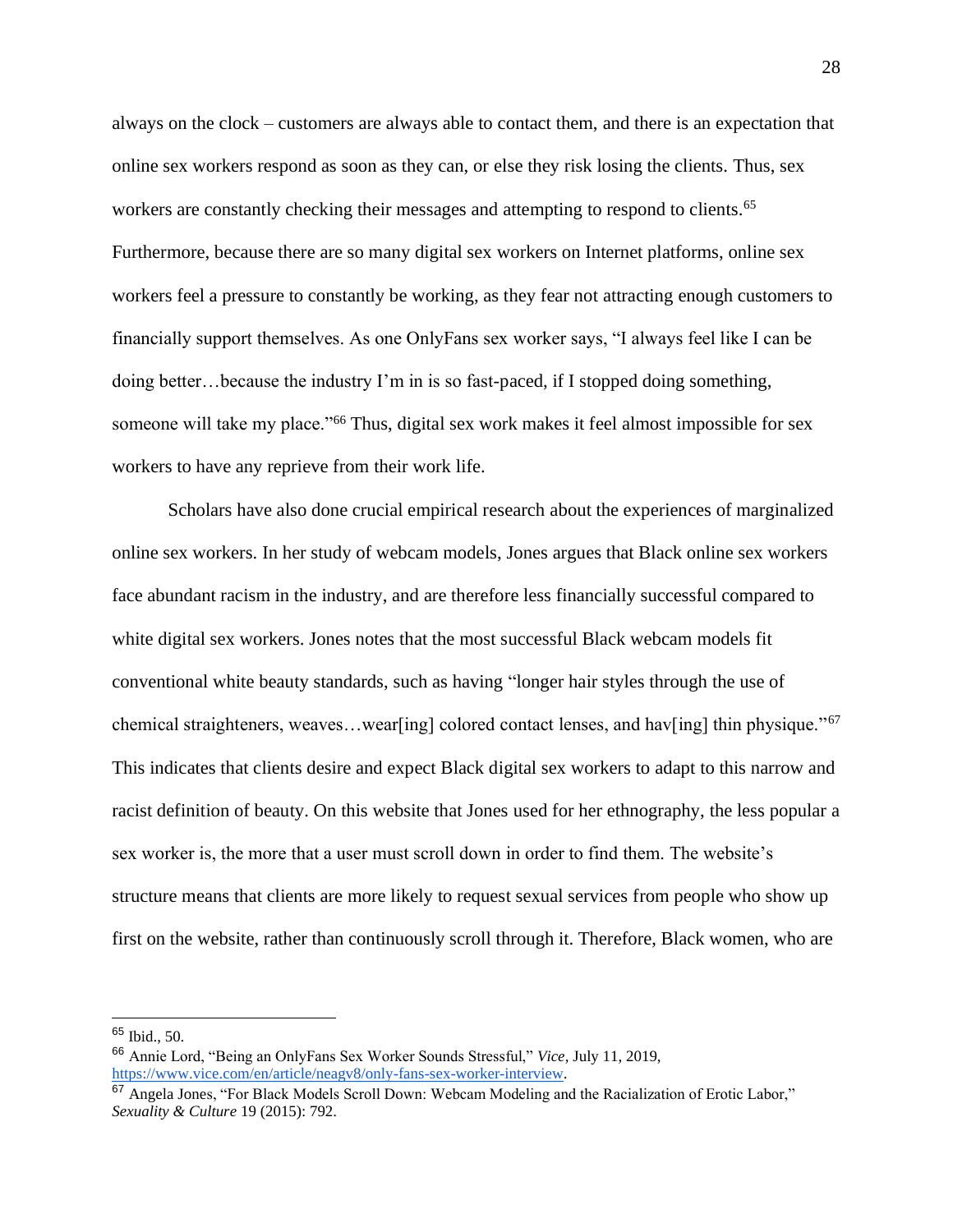disproportionately at the bottom of the website because they are seen as falling outside white beauty standards, are less likely to get clients. As a result, Black digital sex workers are less likely to make the same sort of income that white women sex workers do.<sup>68</sup>

These ethnographies of digital sex workers are extremely valuable for understanding online sex workers' experiences in this burgeoning realm of sex work. However, a gap that still exists in this literature is the lack of theoretical analysis about digital sex work. As I said earlier about classical sex work, it is vital to use political theory to study digital sex work. Political theory allows us to understand how institutions (i.e.: patriarchy, capitalism, racism) affect and permeate online sex work. Additionally, this theoretical approach interrogates digital sex workers' relationship to key issues in political theory, such as power and freedom. Political theory offers context for the experiences that sex workers share in these ethnographies. My thesis ultimately fills this gap by utilizing a political theoretical approach to digital sex work, rather than empirical.

#### **Conclusion:**

Even though valuable research has been done about both classical and digital sex work, I have shown in this literature review that the majority of the scholarship uses a sociological and ethnographic approach. Therefore, my thesis fills a gap in the literature by not only using a political theoretical approach, but also applying political theory to digital sex work, which remains under-researched in the scholarship. My other contributions to the literature are the numerous conversations that I have put various political theorists in. While these conversations

<sup>68</sup> Ibid., ibid.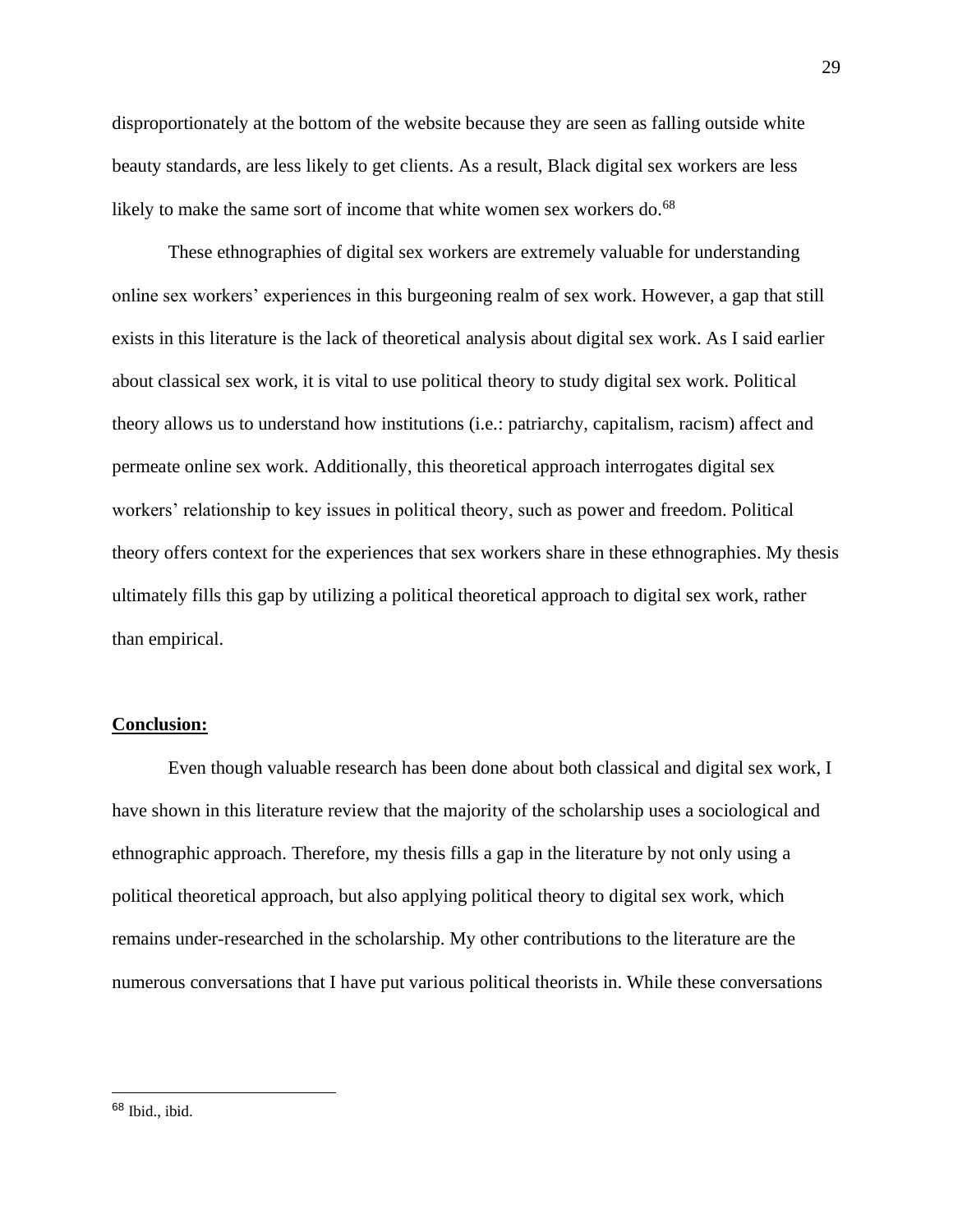are focused around sex work, they still reveal crucial, implicit questions that political theory is reckoning with.

In order to apply political theory to digital sex work, I must first use the theories to analyze classical sex work. The theories I am using in this thesis are libertarianism, Marxism, and feminism, as I want to analyze sex work through the lenses of capitalism and patriarchy. Sex workers are working under the system of capitalism, and libertarianism and Marxism are both necessary theories in that they provide different analyses for what the repercussions of that may be. Meanwhile, feminism is an essential theory to use because of the gendered dynamics of sex work – statistically speaking, the vast majority of sex workers are women, while the clients are men. Using a feminist theoretical framework helps us understand what the ramifications are of this gendered dynamic.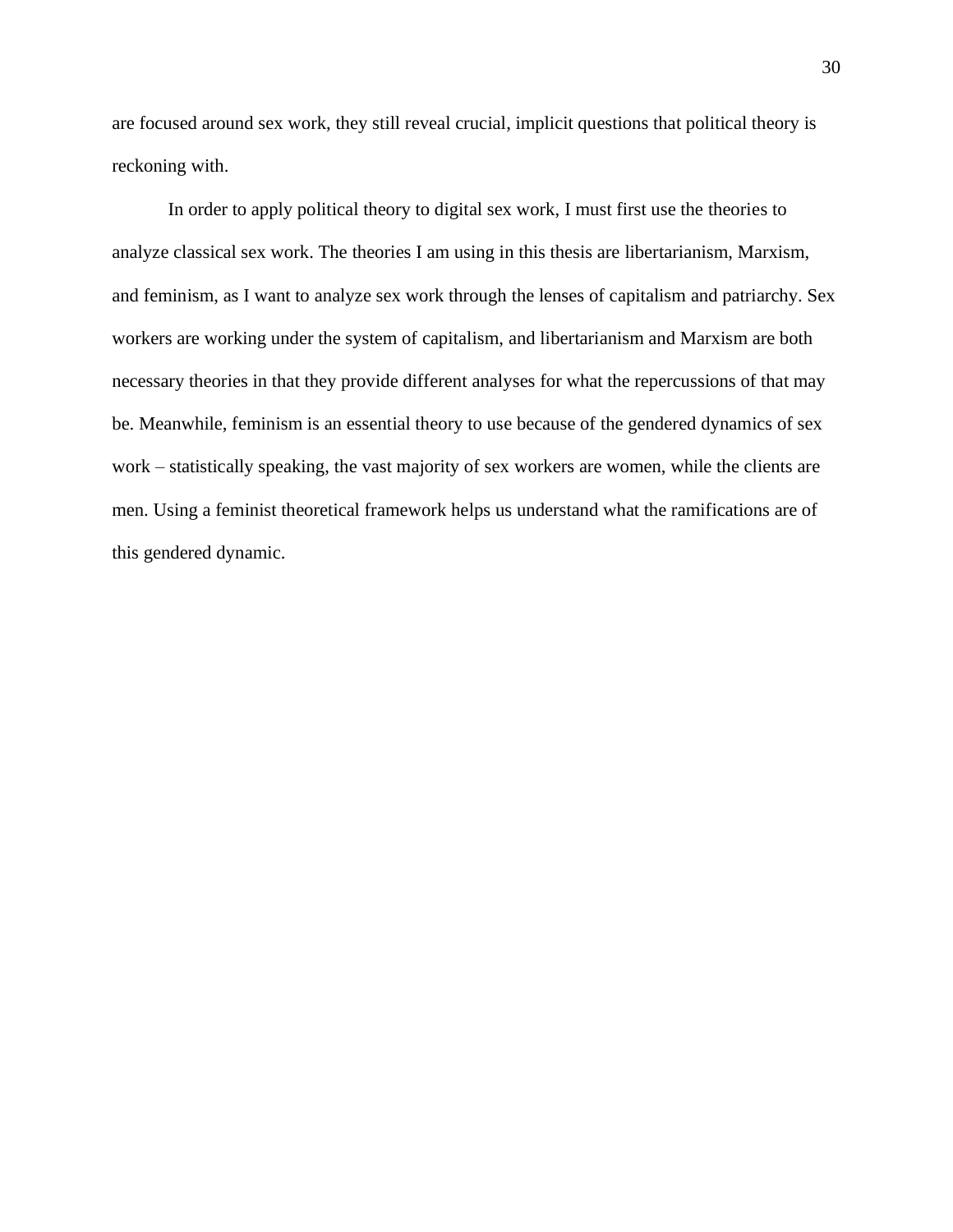#### **Chapter 1: Libertarian Analyses of Classical Sex Work**

# **Introduction:**

As I have shown in my literature review, there are numerous complex debates surrounding sex work. Yet what many of them boil down to are questions about the individual freedom that sex workers have, especially in the context of capitalism. Some scholars are concerned that people who decide to enter the industry are not truly able to freely consent into sex work, as circumstances outside of their control (i.e.: poverty) force them to rely on sex work as a means of income.<sup>69</sup> Other scholars believe that capitalism is actually an essential system that protects people's individual freedom from the government, and that therefore sex workers are completely free to enter and quit the industry as they please.<sup>70</sup>

Therefore, libertarianism provides a useful framework for analyzing sex work, as the theory is centered around preserving and maximizing people's individual freedom, especially by using capitalism. Sex workers in the United States and other Western states work under capitalism, which libertarians regard as the ideal system for protecting and exercising individual freedom. Using libertarianism in an analysis of sex work allows us to interrogate to what extent sex workers are able to exercise their freedom under capitalism. Secondarily, a common charge against sex work is that sex workers are coerced into the industry against their will because of factors outside of their control, such as precarious financial situations. This argument suggests that even if someone decides to join the sex work industry, they cannot truly consent into it because an external factor like their financial status has forced them into it. Libertarianism can potentially offer a helpful lens for evaluating this critique against sex work. Libertarianism

<sup>69</sup> Emma Goldman, *Anarchism and Other Essays* (New York: Mother Earth Publishing Association, 1917), 184.

<sup>70</sup> Walter Block, *Defending the Undefendable* (New York: Fleet Press, 1976), 4.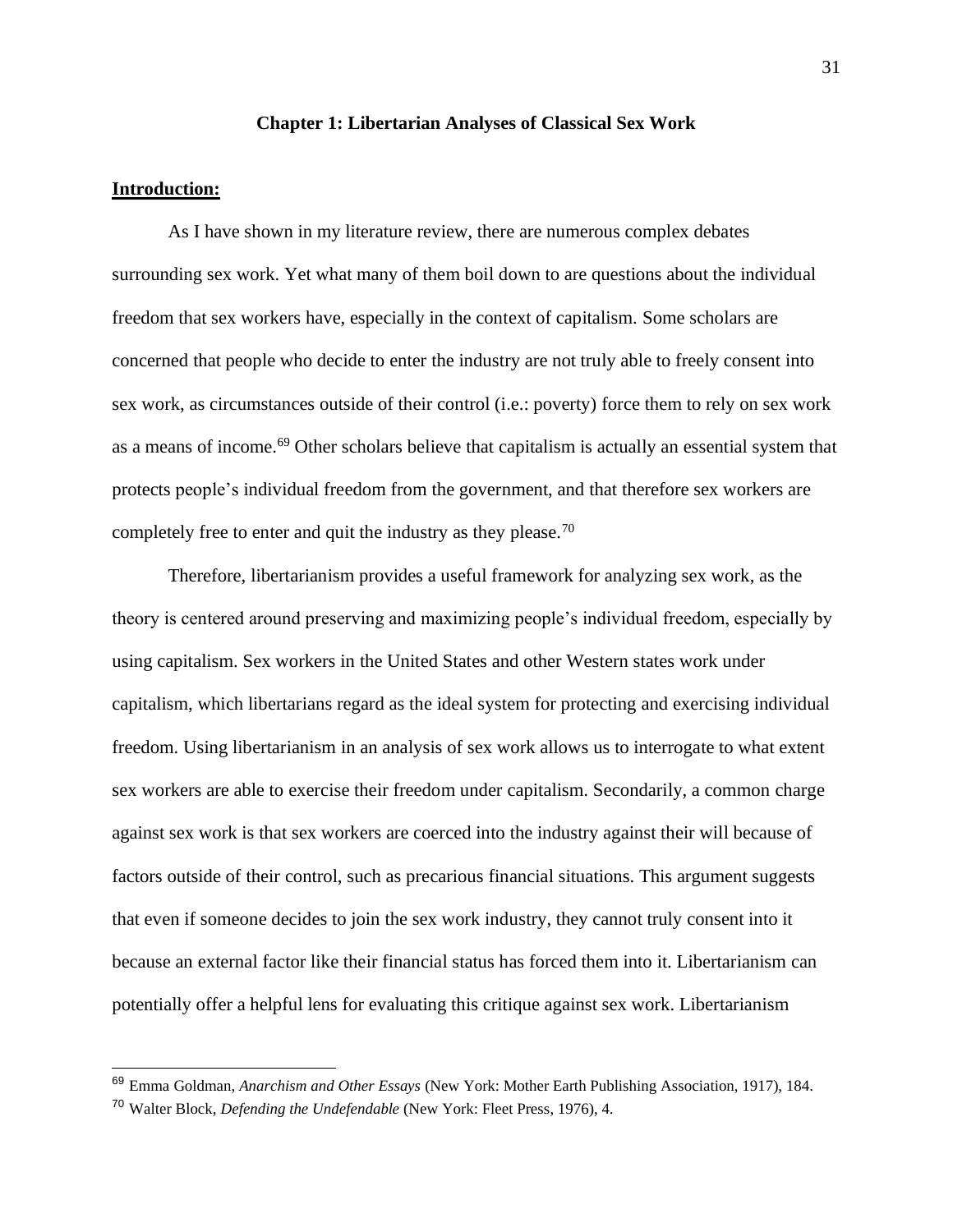wrestles with what individual freedoms people have, how these freedoms become transgressed, and the implications of these freedoms becoming violated.

In this chapter, I will first outline three important components of libertarian ideology: individual freedom, the free market, and small governments. I will uncover what prominent libertarian thinkers have written about each of these concepts. Then, I will link libertarian thought to in-person sex work. I will first explain what libertarian scholars have written about sex work, before showing how libertarian thought can be extended into analyses of the industry. I argue that libertarians point to sex work as merely another example of how people choose to exercise their individual freedom.

## **What is Libertarianism?:**

Even though the term "libertarianism" may have only emerged in the late 20th century, the ideals that this political theory espouses have been present for centuries. Libertarianism has its roots in liberalism, which revolves around the importance of preserving individual freedom.<sup>71</sup> Liberal ideology began to emerge around the 16th century, when war became far more expensive and deadlier. This resulted in governments increasingly taxing their citizens to pay for the cost of war, which, in turn, sparked severe distrust in state authority.<sup>72</sup> In the 17th century, the English Civil War and the ensuing Global Revolution led to a small government with little religious toleration. This type of government gave rise to liberal thought about individual liberties and limited government.<sup>73</sup> These liberal ideas also inspired Americans after the Revolutionary War, as shown through the United States Constitution protecting individual freedoms, and limiting the

<sup>71</sup> Stephen Davies, "General Introduction," in *The Encyclopedia of Libertarianism*, ed. Ronald Hamowy (Thousand Oaks: SAGE Publications, Inc, 2008), xxv.

 $72$  Ibid., xxvi.

<sup>73</sup> Ibid., xxvii.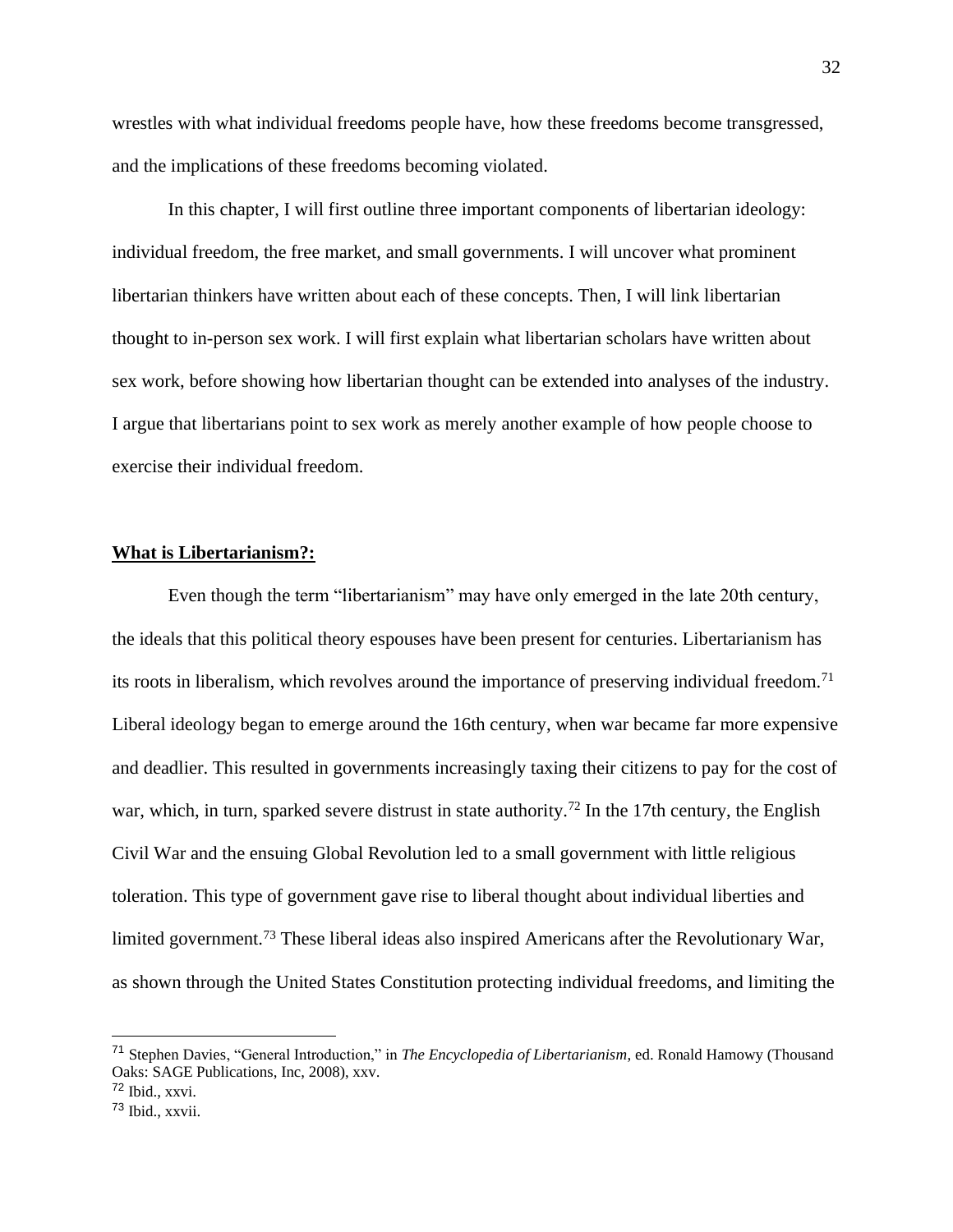scope of the government.<sup>74</sup> However, the devastation of the two World Wars weakened support for liberalism, as people increasingly embraced collectivism and larger government.<sup>75</sup> In order to resist statism and to continue surviving as a movement, classical liberals had to collaborate with conservatives, even though they had many ideological differences. Therefore, classical liberals chose to rebrand themselves as "libertarians" so that they could distinguish themselves from conservatives.<sup>76</sup>

As this history shows, libertarianism has significant roots in classical liberalism. Yet liberalism and libertarianism remain two distinct political theories. Liberalism "is the ideological commitment to guarantee equal…respect for all individuals," and "is expressed…in efforts by the state to ensure that no one's view of the good life is privileged over others."<sup>77</sup> The state actualizes this commitment by, for example, limiting rights that can harm other people or perpetuate inequality (for instance, the state limits freedom of speech because hate speech harms marginalized populations.)<sup>78</sup> On the other hand, libertarianism believes that "individuals should be free to pursue the path that they choose without interference, particularly by government."<sup>79</sup> While liberals are comfortable with a more robust government for the sake of protecting individual liberties, libertarians embrace a highly individualistic society with limited government intervention. Meanwhile, in comparison to libertarians, classical liberals are more likely to believe that upholding individual freedoms and rights for all people is more important than having a smaller government. Despite these important differences between liberals and

<sup>74</sup> Ibid., xxviii.

<sup>75</sup> Ibid., xxv.

<sup>76</sup> Ibid., xxxvi.

<sup>77</sup> Brian Rathbun, "Wedges and Widgets: Liberalism, Libertarianism, and the Trade Attitudes of the American Mass Public and Elites," *Foreign Policy Analysis* (2014): 2.

 $78$  Ibid., ibid.

 $79$  Ibid., 3.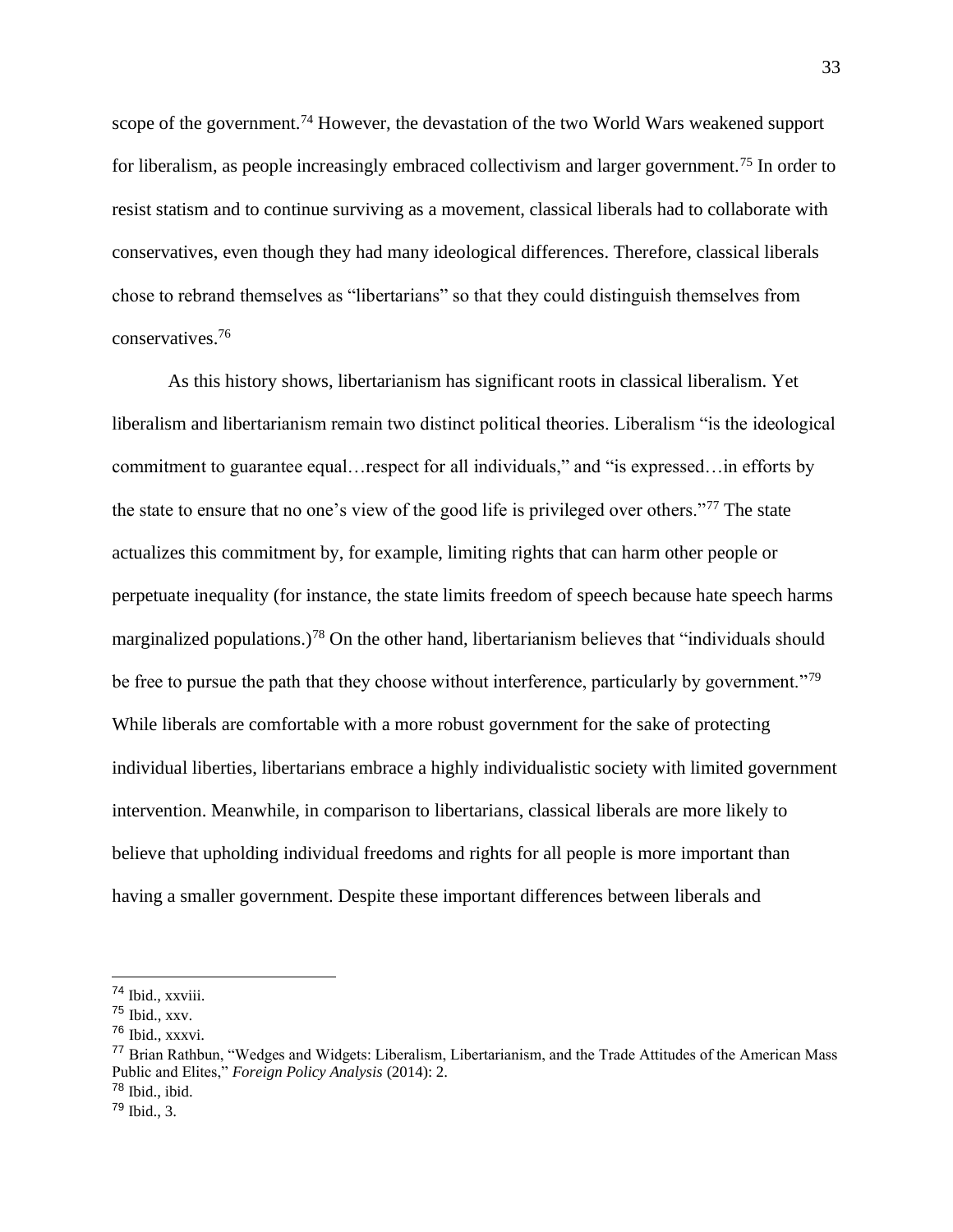libertarians, it is still relevant to refer to liberal thinkers in the context of this thesis. Even though some older political theorists in this chapter may be classified as classical liberals, they are still theorists who contemporary libertarians hearken back to. Additionally, many kinds of liberal justifications are used by modern libertarians, which makes them relevant to study in this thesis.

There are two categories of libertarianism: deontological and consequentialist. Deontological libertarians believe that people are born with basic rights, such as individual freedom, and there is no end or outcome that justifies violating this freedom.<sup>80</sup> Even if people use their individual freedoms to make decisions that result in counterproductive or problematic outcomes, deontological libertarians believe that the government still has no right to interfere because doing so would be a violation of people's intrinsic rights.<sup>81</sup> Rather, the government only has the right to intervene if people's individual freedoms and physical safety are at risk. On the other hand, consequentialist libertarianism advocates for free-market capitalism by pointing to efficiency and profit that the system can generate. Consequentialist libertarianism may support the free market through a framework of natural rights, but their endorsement of capitalism rests upon the supposedly positive outcomes of the system. There are three key aspects of libertarianism, which blend both deontology and consequentialism, that I will focus on in this chapter: individual freedom, small governments, and free-market capitalism.

#### *Individual Freedom:*

Individual freedom is the foundation of libertarian thought, as libertarianism focuses on protecting and maximizing this autonomy. Many libertarian texts discuss the notion of individual freedom. One example of this is Richard Overton's "An Arrow Against All Tyrants." Overton

<sup>80</sup> Jonathan Wolff, "Libertarianism, Utility, and Economic Competition," *Virginia Law Review* 92, no. 7 (2006): 1606.

<sup>81</sup> Will Kymlicka, "Libertarianism," in *Contemporary Political Philosophy: An Introduction*, (Oxford: Oxford University Press, 2002), 103.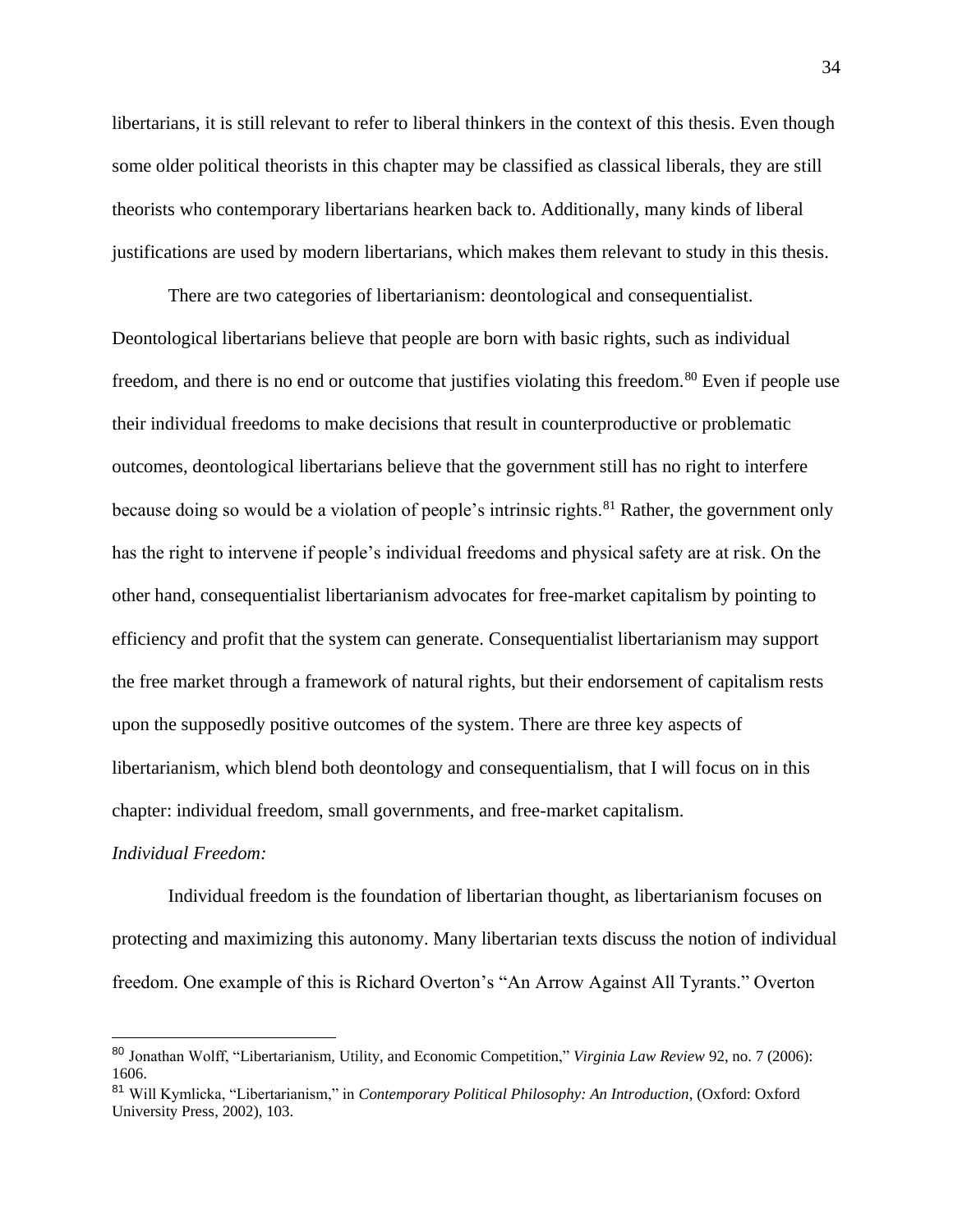was a Leveller, who were a group of soldiers and civilians that organized during the 1642 English Civil War around the concept of individual freedom.<sup>82</sup> The Levellers believed that everyone was entitled to religious and political freedom, and ought to have the ability to decide whether or not they wanted to fight in war.<sup>83</sup> Overton argues that there are intrinsic rights that all people are given at birth: "For by natural birth, all men are equally and alike born to like propriety, liberty, and freedom...everyone [has] a natural, innate freedom and propriety...everyone equally and alike to enjoy his birthright and privilege."<sup>84</sup> Overton's writing suggests that everyone in society is entitled to these basic rights, and that everyone has an equal ability to enjoy them. But why is this the case?

One way libertarians answer this question is through the concept of self-ownership, or the notion that people can "own themselves" in the same way that people own property. Various libertarian thinkers have written about the implications of people possessing self-ownership. Richard Overton writes that every person "is given an individual property by nature, not to be invaded or usurped by any: for everyone as he is himself, so he hath a self-propriety, else he could not be himself."<sup>85</sup> Overton suggests that people cannot violate each other's individual freedoms because everyone has self-ownership. Another example of libertarian writing on selfownership is John Locke's *Two Treatises on Government*. Locke was a famous English philosopher, and grew up in the aftermath of the English Civil War. After the English Civil War, there were many political changes in England, such as the abolition of the English monarchy, the

<sup>82</sup> Carl Watner, "'Come What, Come Will!' Richard Overton, Libertarian Leveller," in *The Journal of Libertarian Studies*, 4, no. 4 (1980): 405.

<sup>83</sup> Ibid., ibid.

<sup>84</sup> Richard Overton, "An Arrow Against All Tyrants," in *The Libertarian Reader: Classic and Contemporary Writings from Lao-Tzu to Milton Friedman*, ed. David Boaz (New York: The Free Press, 1997), 122. <sup>85</sup> Ibid., 121.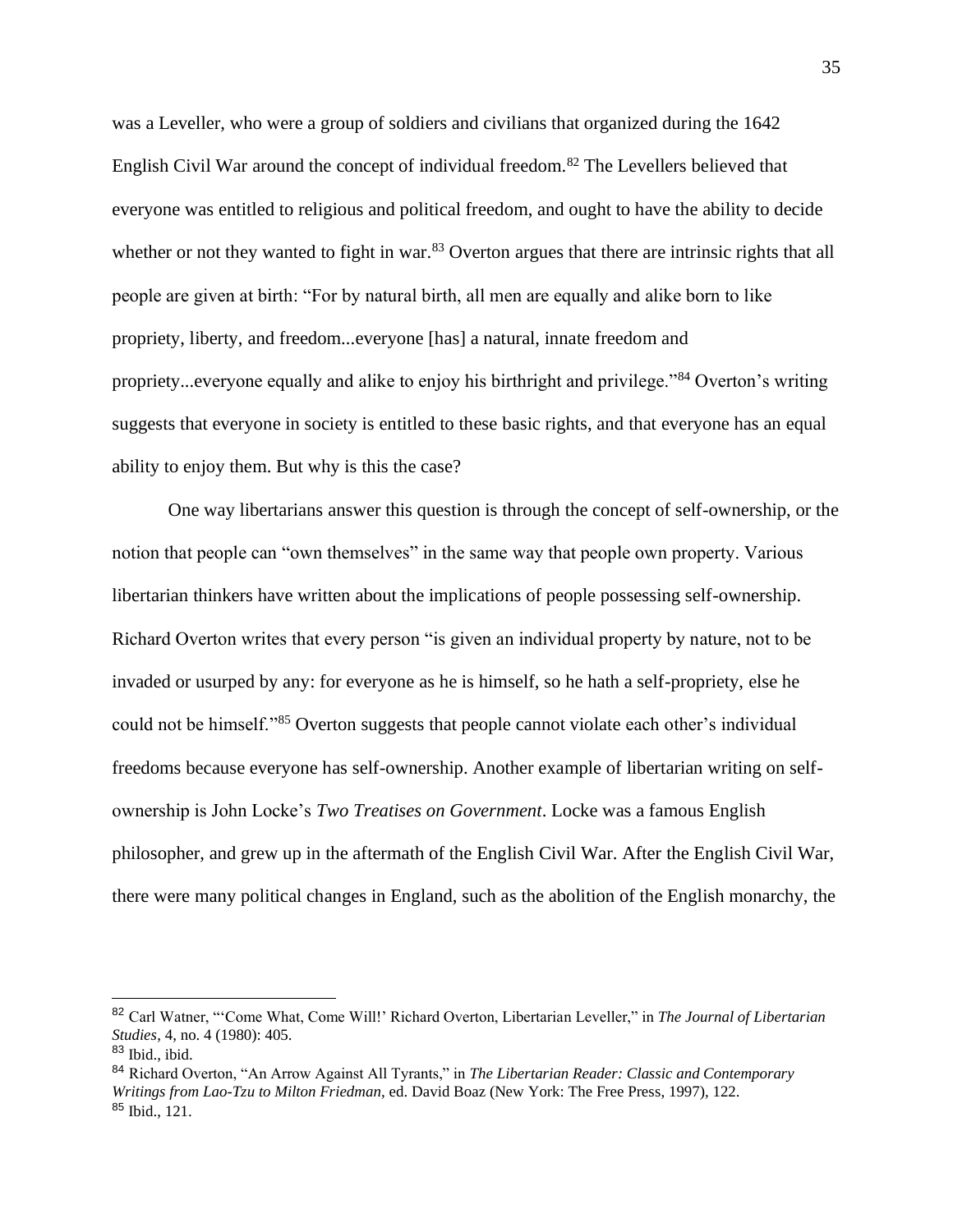House of Lords, and the Anglican Church.<sup>86</sup> In *Two Treatises on Government*, Locke argues that all people have a God-given, human right to self-ownership. He writes that "every man has a property in his own person...The labour of his body, and the work of his hands...are properly his."<sup>87</sup> According to Locke, self-ownership means that the fruits of someone's labor ought to belong to them. For example, in the same way the apples that someone grows on their farm is their property, the work that someone does is also their property. Locke continues:

"Whatsoever...he hath mixed his labour with, and joined to it something that is his own...makes it his property. It...hath by this labour something annexed to it that excludes the common right of other men. For this labour being the unquestionable property of the labourer, no man but he can have a right to [it]."<sup>88</sup> Locke believes that people should be entitled to own anything that they have worked for. If people already own their labor under self-ownership, then by default, the results of their labor must belong to only them, as other people did not contribute their individual labor to achieve whatever the end product is. Locke provides the example of a man enjoying the acorns and apples that he collected himself from trees. Even though these foods and trees are in a public space and are hypothetically available to anyone, only the man who foraged for them is entitled to eating them. This is because the food now becomes his property due to him using his own labor to accumulate it. Even though the man has the freedom to distribute the food out of his own benevolence, no one else besides him is entitled to eat it.<sup>89</sup>

Crucially, even though libertarians believe that individuals have freedom, they also believe that this freedom cannot be used to violate others' autonomy or livelihood. Robert

<sup>86</sup> William Uzgalis and Edward N. Zalta, "John Locke," *The Stanford Encyclopedia of Philosophy*, 2020, [https://plato.stanford.edu/archives/spr2020/entries/locke/.](https://plato.stanford.edu/archives/spr2020/entries/locke/)

<sup>87</sup> John Locke, "Of Property," in *Two Treatises of Government and a Letter Concerning Toleration*, ed. Ian Shapiro (New Haven: Yale University Press, 2003), 111.

 $88$  Ibid., 112.

<sup>89</sup> Ibid., Ibid.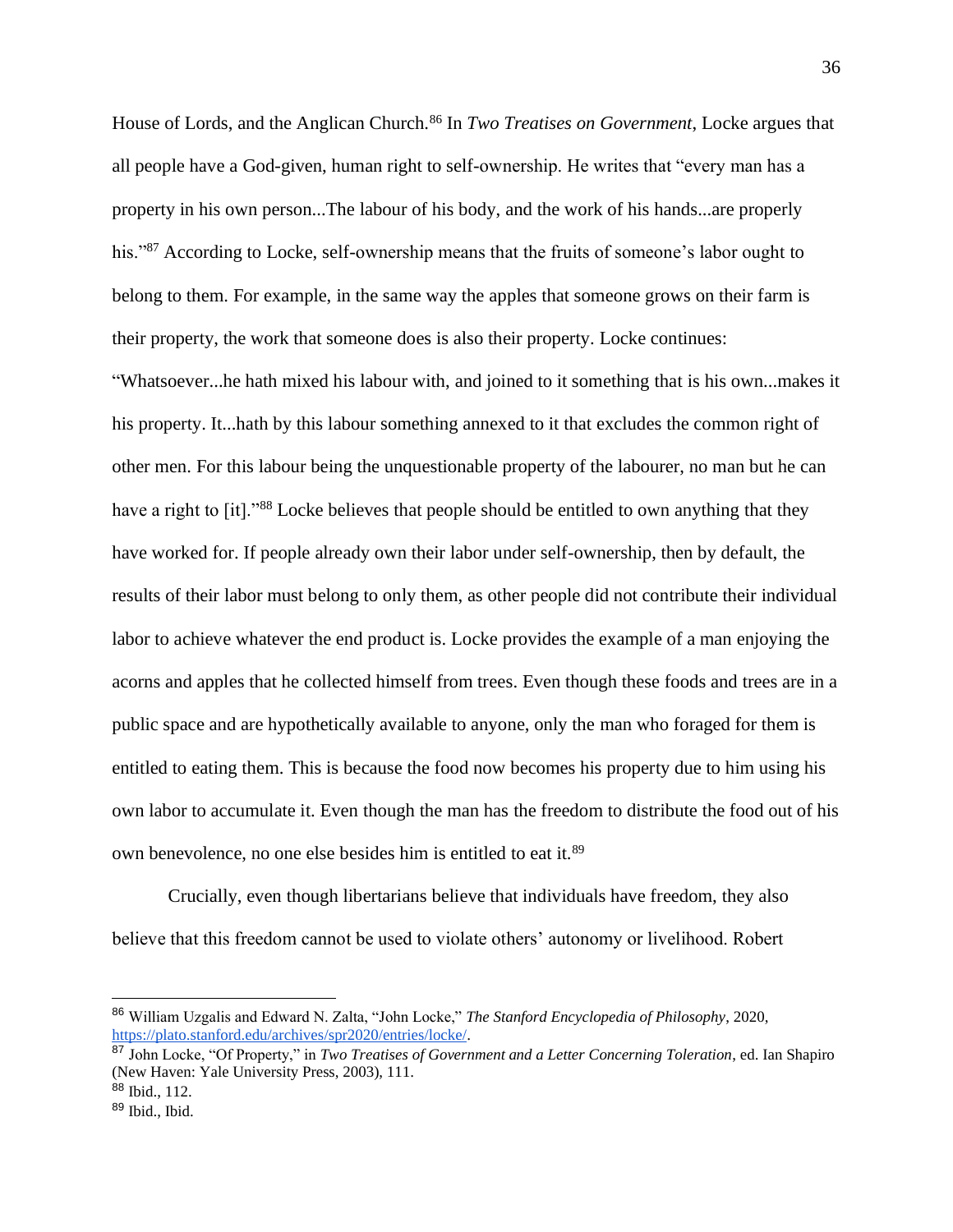Nozick was a prominent, 20th-century libertarian thinker who spearheaded this idea by building upon Locke's conception of self-ownership. Nozick's theory of self-ownership is also grounded in the political philosophy of Immanuel Kant, a prominent philosopher from the 18th century European Enlightenment period.<sup>90</sup> Importantly, even though Kant would not identify himself as a libertarian, libertarians such as Nozick are still drawn to the components of Kant's thinking that have parallels to libertarianism. For instance, Nozick utilizes one aspect of Kant's categorical imperative, which is that people are not means to an end; rather, people themselves are the ends.<sup>91</sup> As Kant writes, "rational beings are called persons inasmuch as their nature already marks them out as ends in themselves…as something which is not to be used merely as a means and hence there is…a limit on all arbitrary use of such beings, which are thus the objects of respect."<sup>92</sup> Here, Kant argues that people cannot be used in order to achieve some particular outcome. Rather, people in and of themselves are ends, in that they, by virtue of their humanity, are deserving of respect from others. Additionally, Kant claims that people are "rational" and "autonomous." As a result, "reason…relates every maxim of the will as legislating universal laws to every other will and also to every action toward oneself."<sup>93</sup> Here, Kant suggests that thanks to people's rationality, they treat each other as ends rather than as means to an end. At the same time, he claims that as rational beings, people "obey no law except what he at the same time enacts himself."<sup>94</sup> This points to Kant's belief that people have the freedom to do what they choose, as long as they do not violate other individuals' freedom.

<sup>90</sup> Richard L. Lanigan, "Kant, Immanuel," *The International Encyclopedia of Communication Theory and Philosophy* (2016): 2.

<sup>91</sup> Robert Nozick, *Anarchy, State, and Utopia* (New York: Basic Books Inc., Publishers, 1974), 32.

<sup>92</sup> James R Otteson, "Kantian Individualism and Political Libertarianism," *The Independent Review* 13, no. 3 (2009): 389-390.

<sup>93</sup> Ibid., 390.

<sup>94</sup> Ibid. ibid.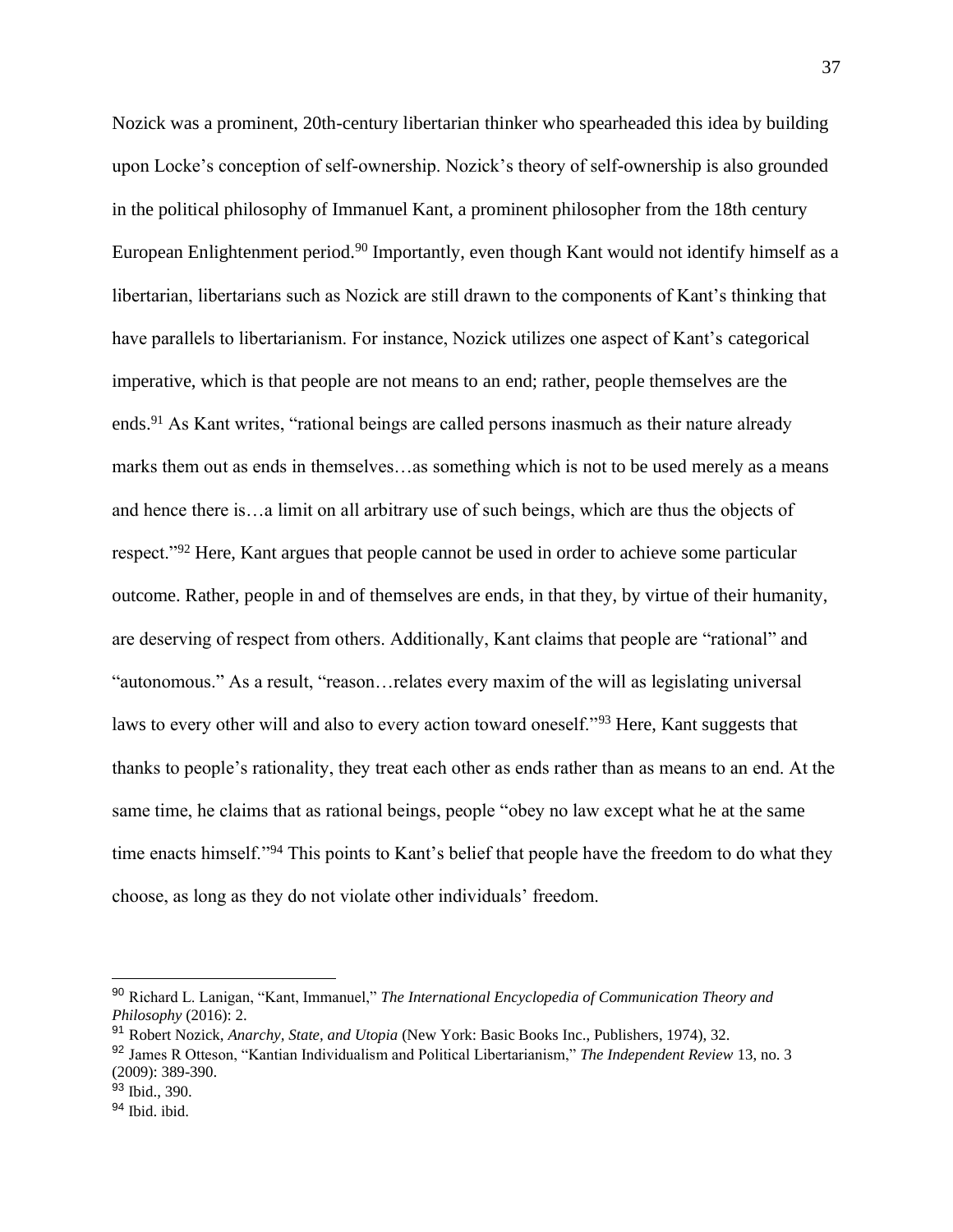Therefore, Nozick writes that people "may not be sacrificed or used for the achieving of other ends without their consent."<sup>95</sup> Nozick's argument here is deontological: he suggests that there is no outcome -- no matter how much said outcome would benefit others -- that justifies harming people by encroaching upon their freedom. Though it may initially appear counterintuitive, Nozick's desire to protect people's individual freedoms leads him to propose his theory of side constraints. Under this theory, people's actions are limited in order to protect the basic rights and integrities of other people. Nozick argues that side constraints are necessary because no person ought to be used as a means to achieve benefits for others. Doing this would disrespect people's self-ownership and therefore, their basic humanity, as every person is theoretically born with an equal amount of individual freedom.<sup>96</sup> For example, even though people technically have the individual freedom and ability to rob and kill, side constraints prevent people from committing these actions because robbery and murder are life-threatening. If someone is dead, then they cannot possess the individual freedoms and liberties that libertarians believe everyone is entitled to.

# *Small Government:*

Another key component of libertarian ideology is the belief that a small government is integral to the preservation of individual freedom. The ideal libertarian government is staunchly anti-paternalist, and limited in the scope of its power. Libertarians justify their vision of minimalist government by arguing that people are better able to handle their own affairs than the government is. One thinker who wrote about this is the 19th century philosopher John Stuart Mill. At this point in history, there was a political shift from an aristocracy to more democratic forms of government. Mill was concerned about the potential societal harms that this

<sup>95</sup> Robert Nozick, *Anarchy, State, and Utopia* (New York: Basic Books Inc., Publishers, 1974), 31. <sup>96</sup> Ibid., 33.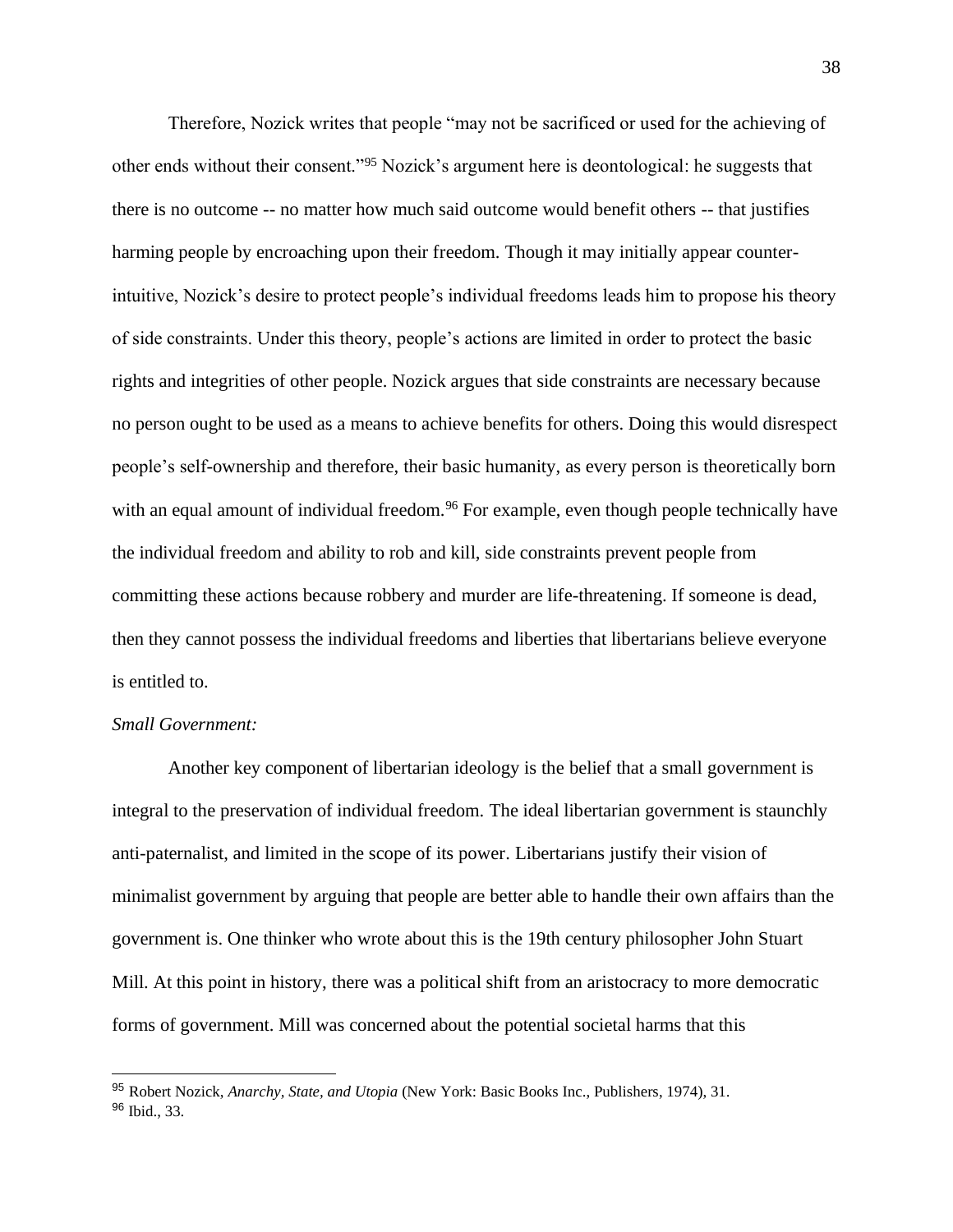transformation would bring.<sup>97</sup> He argues that people are more equipped than the government "to" conduct any business, or to determine how or by whom it shall be conducted" since they are personally invested and involved in their own affairs, while the government is not.<sup>98</sup> Mill's argument here favors an anti-paternalistic government, as he suggests that people do not need unsolicited assistance from the government in order to go about their everyday life.

However, there are two instances where libertarians support government intervention in people's individual freedoms. While libertarians generally believe that everyone has individual freedom, the American economist Milton Friedman writes that "freedom is a tenable objective only for responsible individuals. We do not believe in freedom for madmen or children…Paternalism is inescapable for those whom we designate as not responsible."<sup>99</sup> Although it is unclear who exactly Friedman is referring to when he mentions "madmen," his other example about children suggests that there are certain individuals who do not understand the vastness of individual freedom, and what the implications of this autonomy are. These people may use their freedom recklessly, and end up harming themselves or other people. This leads to the second case where libertarians support government intervention, which is when people's basic rights – such as to life and freedom – are at risk. As John Stuart Mill writes, "the sole end for which mankind are warranted...in interfering with the liberty of action...is self-protection...the only purpose for which power can be rightfully exercised over any member of a...community, against his will, is to prevent harm to others."<sup>100</sup> Friedman and Mills' writing reveals that libertarians support some degree of government intervention so long as it helps preserve people's

<sup>97</sup> Christopher Macleod and Edward N. Zalta, "John Stuart Mill", *The Stanford Encyclopedia of Philosophy*, last modified Summer 2020, [https://plato.stanford.edu/archives/sum2020/entries/mill/>](https://plato.stanford.edu/archives/sum2020/entries/mill/).

<sup>98</sup> John Stuart Mill, *On Liberty* (Luton: Andrews UK Ltd., 2016), 131.

<sup>99</sup> Milton Friedman, *Capitalism and Freedom* (Chicago: University of Chicago Press, 1962,) 33.

<sup>100</sup> John Stuart Mill, *On Liberty* (Luton: Andrews UK Ltd., 2016), 26.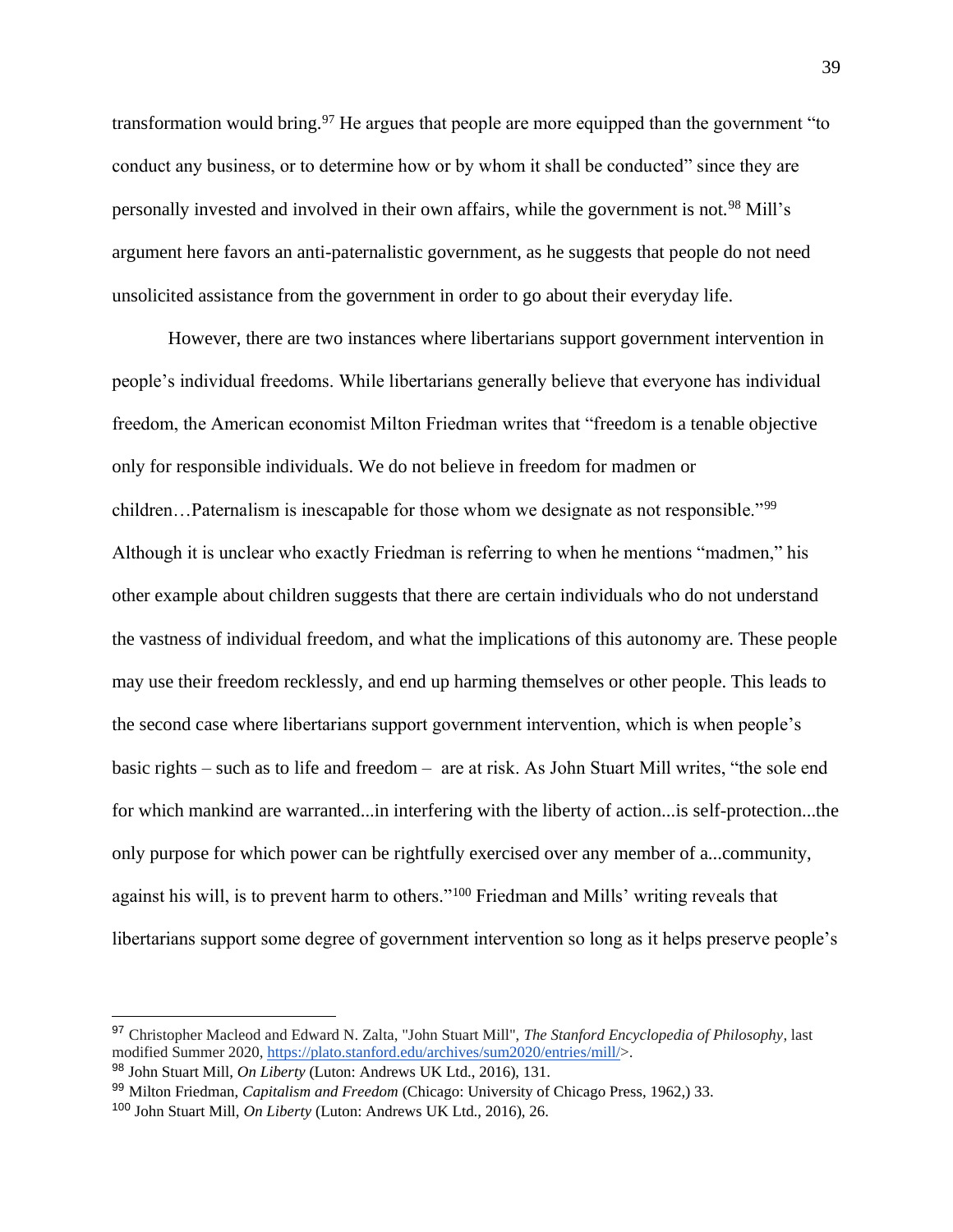safety. Libertarians likely care so much about this because not only do people have a basic right to life, but also because people being alive is the means by which they access the freedom that libertarians prioritize.

Importantly, libertarians believe that the government should not intervene even in situations where people are struggling, and may want assistance from the state. Libertarians argue that people should independently deal with their struggles because they will gain various important benefits from doing so, which they hypothetically will not receive if they learn to become reliant on government assistance. As Mill writes, individualism leads to people gaining a "mental education -- a mode of strengthening their active faculties, exercising their judgment, and giving them a familiar knowledge of the subjects with which they are thus left to deal."<sup>101</sup> Libertarians believe that if the government intervenes when people need help, then they will not have the opportunity to gain the strength, wisdom, and self-awareness that comes from persevering through difficult moments.

A fundamental reason as to why libertarians dislike government intervention is because they see it as a violation of people's individual freedoms. In her 1943 essay, "The Humanitarian with the Guillotine," journalist Isabel Paterson equates the government with a well-meaning humanitarian who seriously harms the people they intend on helping. Paterson uses this analogy to agree with other libertarians that the state should not interfere in its people's affairs. She argues that the government should not step in to assist even if people are financially struggling, and even if it seems like the most generous or logical action to take. According to Paterson, this is because it is unreasonable to expect people to live and make decisions based upon the interests of others. She writes that "it cannot be supposed that the producer exists only for the sake of the

 $101$  Ibid., ibid.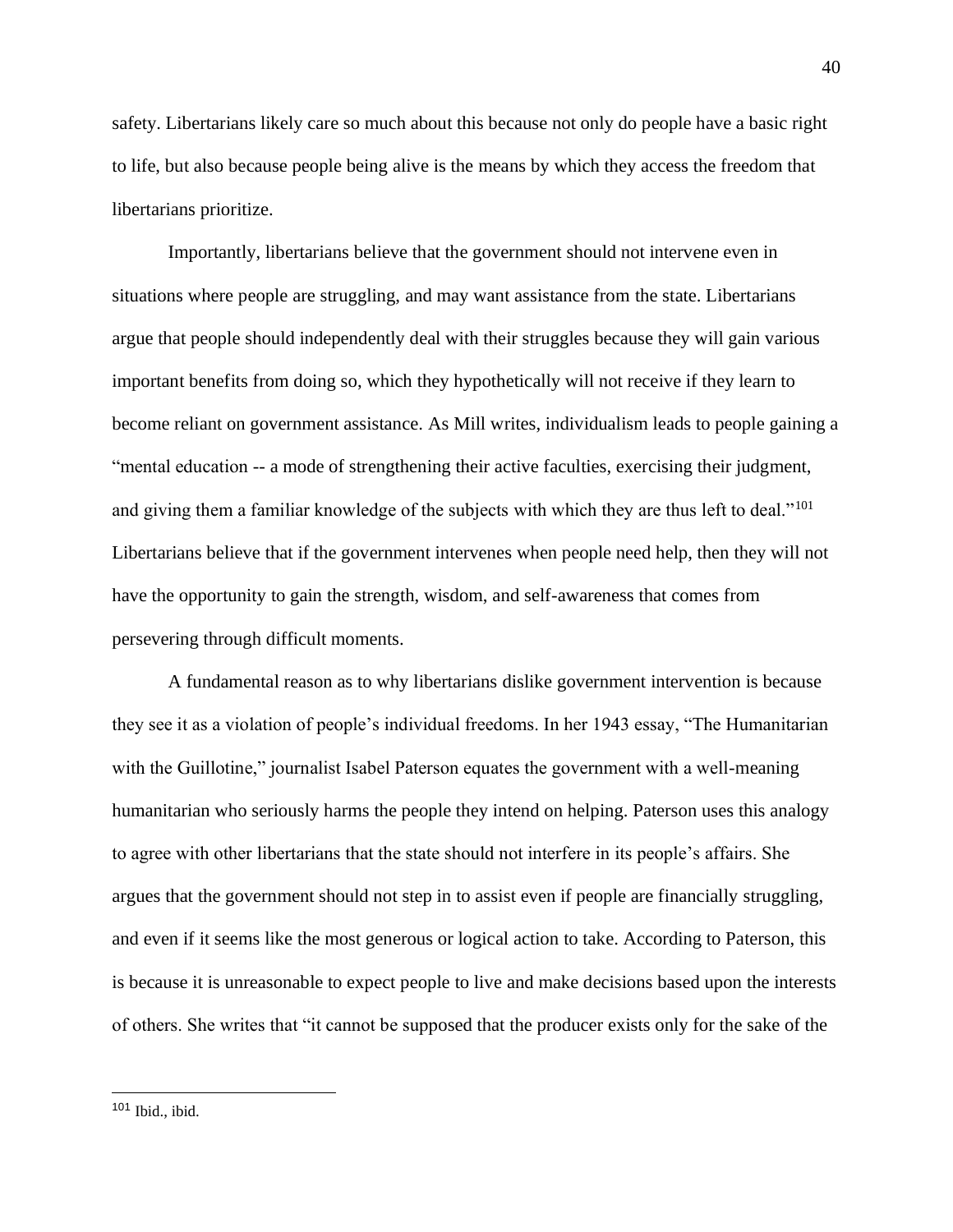non-producer, the well for the sake of the ill, the competent for the sake of the incompetent; nor any person merely for the sake of another."<sup>102</sup> Paterson's perspective reflects just how vital antipaternalism and individual freedom are to libertarians. If people live in a manner where they make decisions based on what best helps others, then they are never truly able to maximize their own freedoms. Rather, they become oppressed by the constant obligation to live their lives for the sake of others. As Paterson continues to write, government assistance "seize[s] the provision made by private persons for their own security, thus depriving everyone of every hope or chance of security."<sup>103</sup> An example of a "seized provision" is the state taxing their wealthy populations in order to fund welfare programs for low-income communities. Paterson, and other libertarians, would argue that this is a problematic action for the government to take because they believe it encroaches on people's freedoms. A person devotes their labor – which libertarians claim people own – to earn an income. This income also results from a person's individual freedom, and ability, to participate in the economy. Under the principle of self-ownership, people's income ought to belong solely to them, and only they should have the ability to decide what to do with it. Therefore, because people have not freely consented to being taxed by the government, any act of taxation is a violation of people's individual freedoms.

Paterson also argues that the humanitarian, interventionist government will fail if it tries to assist its people. According to Paterson, it is impossible for the government to account for the wide array of various interests that exist. The government will instead blindly undertake actions that they believe are beneficial for society. Paterson claims that extreme government intervention is only justified in "a world filled with breadlines and hospitals, in which nobody retained the

<sup>102</sup> Isabel Paterson, "The Humanitarian with the Guillotine" in *The Libertarian Reader: Classic and Contemporary Writings from Lao-Tzu to Milton Friedman*, ed. David Boaz (New York: The Free Press, 1997), 33. <sup>103</sup> Ibid., 34.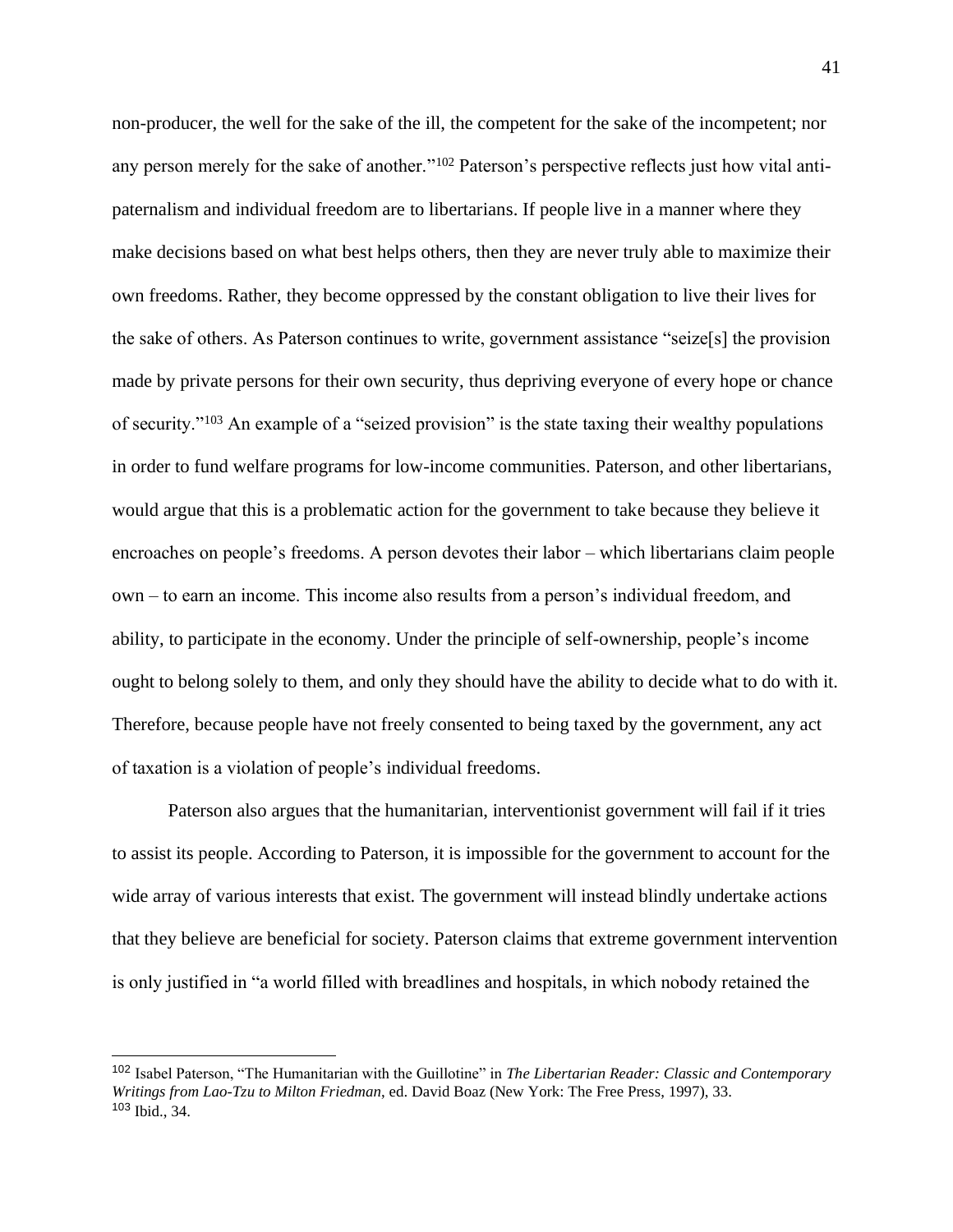natural power of a human being to help himself or to resist having things done to him."<sup>104</sup> The dystopian world that Paterson paints of "breadlines and hospitals" is one so dire that people have lost virtually all of their individual freedoms. The fact that people are relying on breadlines and hospitals indicates that they are struggling to survive, and do not have much choice over their circumstances. Therefore, her argument suggests that extreme government intervention would only be acceptable in an extreme world where people have lost their "natural" human right to individual freedom and autonomy.

Finally, libertarians claim that the state ought to be limited in its scope because it is already too authoritative. They believe that the government should not garner more power if it is not necessary for the sake of ensuring the basic rights of their citizens. Mill writes extensively about the negative effects of the government accumulating power: "Every function super-added to those already exercised by the government, causes its influence over hopes and fears to be more widely diffused, and converts...the active and ambitious part of the public into hangers-on of the government."<sup>105</sup> If the government gains more power, then Mill believes that their control will bleed into people's private lives of their "hopes and fears." Additionally, libertarians argue that the state is so dangerous and overly powerful because they are allowed to operate outside of the laws that their citizens are forced to follow. The American economist Murray Rothbard argues that this is unjust, as it allows the government to take problematic actions like commit atrocities during war and force people into conscription, all while claiming that it is necessary for the sake of the state. Moreover, Rothbard argues that while everyone else in society makes their income via involvement in the free market, the government is the only actor who acquires money

<sup>104</sup> Isabel Paterson, "The Humanitarian with the Guillotine" in *The Libertarian Reader: Classic and Contemporary Writings from Lao-Tzu to Milton Friedman*, ed. David Boaz (New York: The Free Press, 1997), 33. <sup>105</sup> John Stuart Mill, *On Liberty* (Luton: Andrews UK Ltd., 2016), 132.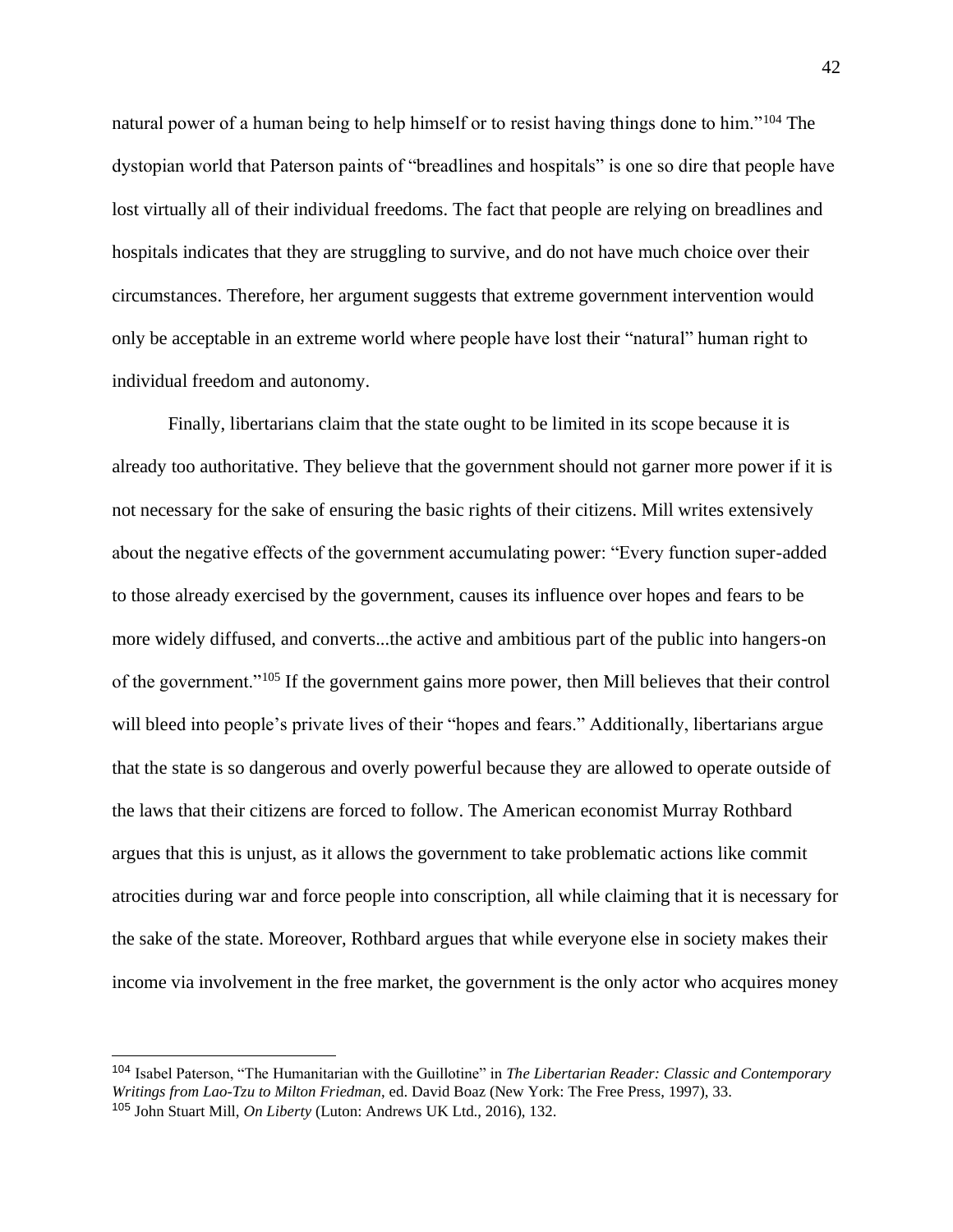"by the direct threat of confiscation or imprisonment if payment is not forthcoming. This coerced levy is 'taxation.'"<sup>106</sup> Rothbard continues by equating the government to criminals, claiming that "only the government can use its funds to commit violence against its own or any other subjects; only the government can prohibit pornography, compel a religious observance, or put people in jail for selling goods at a higher price than the government deems fit."<sup>107</sup> Rothbard's examples here point to the fact that the government is able to interfere in every aspect of people's lives, and is able to punish them if they do not utilize their freedom in the way the government sees fit. On the other hand, Rothbard claims, "libertarians…coolly and uncompromisingly apply the general moral law to people acting in their roles as members of the State apparatus."<sup>108</sup> To further amplify this issue, there is also no check against government power, while private criminals are accounted for by state organizations like the police. Even if there are supposed checks and balances within the United States government, it does not solve for the fact that the government will always wield far more power than the people.<sup>109</sup>

Although libertarians are deeply skeptical of government power, the majority of them believe that some iteration of a small government is necessary in order to ensure that people follow essential laws, such as not physically harming other people.<sup>110</sup> In addition, the ideal libertarian government would be one that simply oversees capitalism's operations, and ensures that rules are being followed, rather than directly intervening in the free market. As Friedman writes, the government is essential both as a forum for determining the 'rules of the game' and as an umpire to interpret and enforce the rules decided on."<sup>111</sup>

<sup>106</sup> Murray Rothbard, *For a New Liberty: The Libertarian Manifesto* (New York: MacMillan Publishers, 1973), 57.  $107$  Ibid., Ibid.

<sup>108</sup> Ibid., 56.

<sup>109</sup> Ibid., 57.

<sup>110</sup> Friedrich Hayek, *Law, Legislation and Liberty* (Milton Park: Routledge, 1973), 47.

<sup>111</sup> Milton Friedman, *Capitalism and Freedom* (Chicago: University of Chicago Press, 1962,) 15.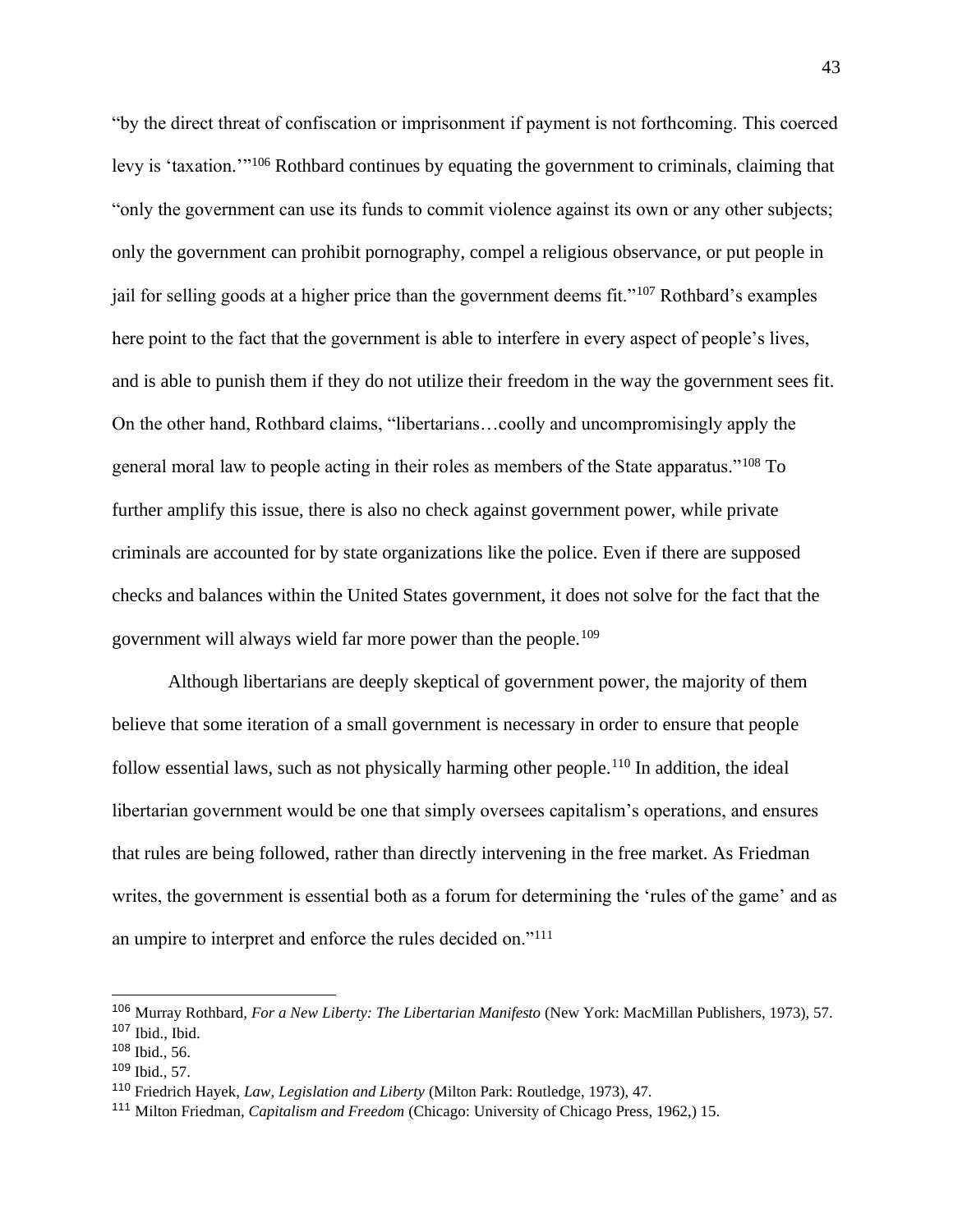Libertarians envision a combination of small government and free-market capitalism as being the means by which people maximize their freedom. Milton Friedman argues that there is an intimate relationship between economic and political freedom, and that individual freedom is impossible to achieve under socialist governments where the state owns everything. Friedman writes that government restrictions of people's financial activity (i.e.: requiring them to put money into retirement accounts, or requiring licenses for them to do work) are fundamental violations of people's individual freedom.<sup>112</sup> Instead, Friedman argues that people access the most freedom via competitive, free-market capitalism without government interference. According to Friedman, this is because capitalism is inherently non-coercive, as the seller and the client only participate in a financial transaction if they are both able to benefit from it. Friedman claims that households can either choose to "produce goods and services that it exchanges for goods and services produced by other households," or they can choose to "produce directly for itself."<sup>113</sup> Therefore, because the household or individual has the option of providing for themselves, they do not need to enter a financial transaction unless they gain something from it. Furthermore, sellers, consumers, and employees all have their freedom protected under capitalism because even if they are being coerced, they still have many alternatives for employment and profit generation.<sup>114</sup> All of these alternatives hypothetically prevent people from being harmed under capitalism.

Moreover, libertarians claim that capitalism is a way to simultaneously check and escape the state's power.<sup>115</sup> Friedman writes, "By removing…economic activity from the control of

<sup>112</sup> Ibid., 8-9.

<sup>113</sup> Ibid., 13.

<sup>114</sup> Ibid., 14-15.

<sup>115</sup> Ibid., 3.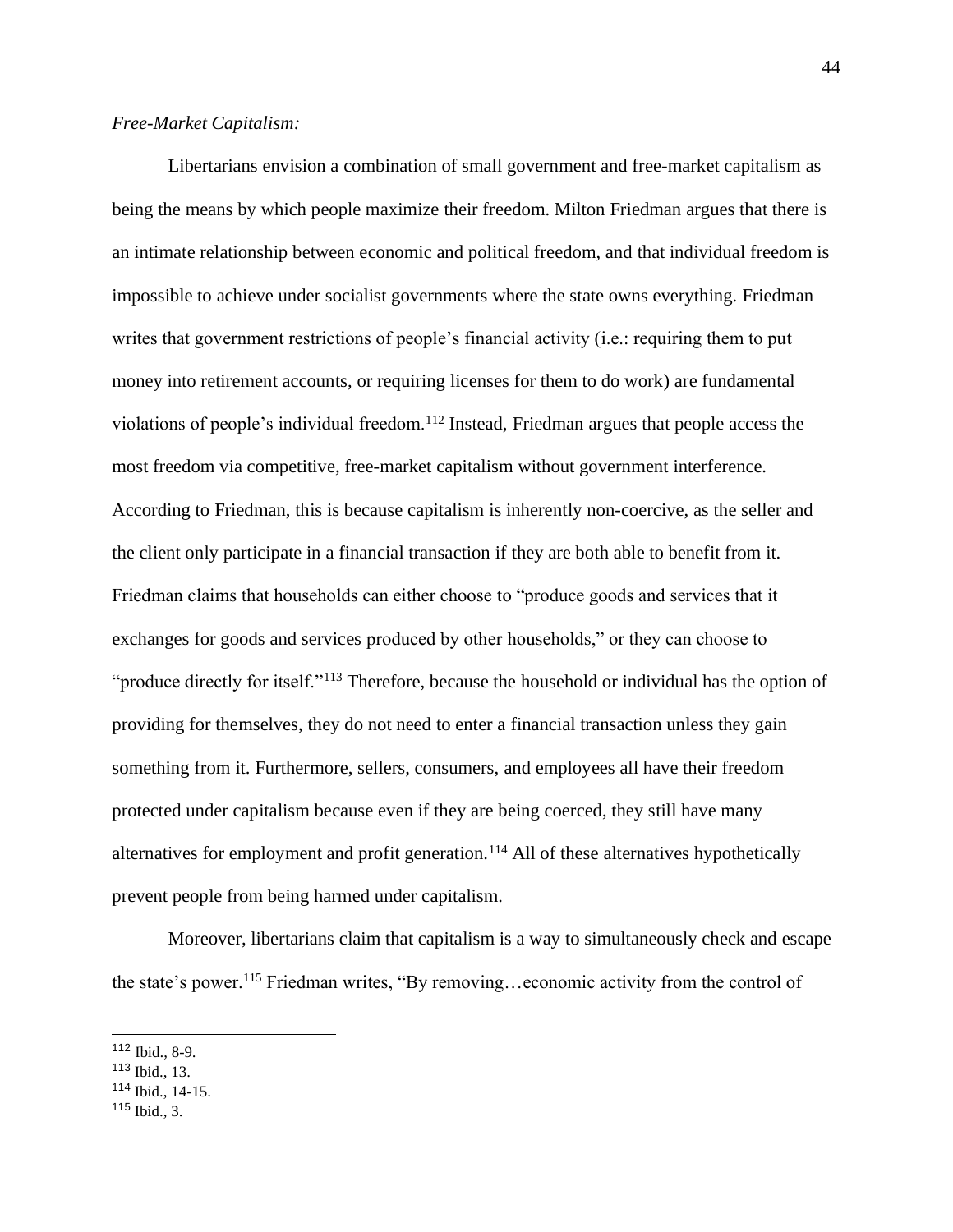political authority, the market eliminates this source of coercive power. It enables economic strength to be a check to political power."<sup>116</sup> As I have shown above, numerous libertarian scholars have written substantially about how the government has too much power, as they have the ability to take actions that non-state actors cannot (i.e.: collect taxes and imprison people.) Therefore, libertarians believe that if the free-market economy is in the hands of the private sector rather than the public, then people will have access to a space that is separate from government oversight.

As I explained earlier, libertarians frown upon people receiving assistance from the government during challenging times. Instead, libertarians believe that capitalism will help people overcome their financial hardship. For example, Isabel Paterson argues that the welfare state does not actually help people who are in poverty because it does not target the causes behind dire financial situations, such as unemployment. Instead, the government merely gives them finite resources like food, clothing, and housing. According to Paterson, once these resources run out, nothing about a person's situation changes, and they instead develop a problematic dependence on government support.<sup>117</sup> On the other hand, Paterson believes that capitalism and the free market will help struggling people overcome their financial hardship because they will be able to earn a wage again. She writes, "Suppose someone...simply wanting work done for his own reasons, should hire the needy man for a wage...the...employer has brought the man...back into the production line...whereas the philanthropist can only divert energy in such manner that there can be no return into production, and therefore less likelihood of...finding employment."<sup>118</sup> Paterson claims that welfare is only a band-aid solution to poverty,

<sup>116</sup> Ibid., 15.

<sup>117</sup> Isabel Paterson, "The Humanitarian with the Guillotine" in *The Libertarian Reader: Classic and Contemporary Writings from Lao-Tzu to Milton Friedman*, ed. David Boaz (New York: The Free Press, 1997), 34.  $118$  Ibid., Ibid.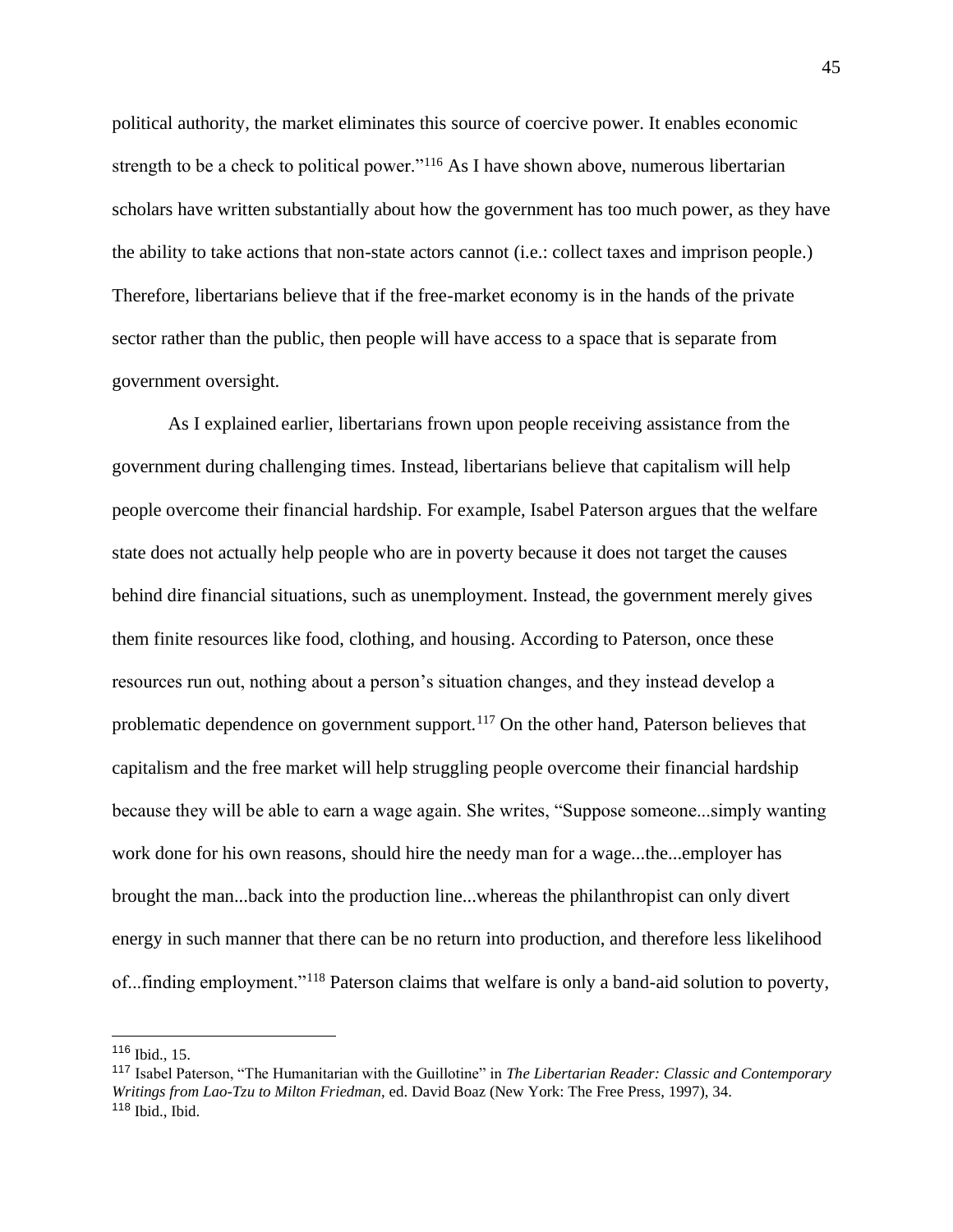as it will not result in people finding jobs and thus earning income to support themselves with. Interestingly, she does not try to suggest that capitalism is some benevolent force, even if it results in providing struggling people with financial stability. Instead, Paterson suggests that capitalism is inherently structured in such a way where an employer will always need to hire someone, thus benefiting the employee by inserting them back into the free market, and giving them a paycheck.

Lastly, libertarians believe that capitalism is so beneficial because of the competition that it stokes. Everyone is hypothetically able to participate in capitalism as an employer, employee, or client. Therefore, because there are no barriers to entry, there are an abundance of people competing with one another to produce better goods, and attract more clients. Libertarians celebrate this economic competition, as they believe it forces people to continuously innovate their goods, and to improve the efficiency of their production process. Furthermore, economic competition pressures sellers to produce high quality goods while selling them at a low price, as they want to ensure that clients continue buying their goods. This obviously favors the consumer, as they have the freedom to choose between various products to purchase.<sup>119</sup>

## **Libertarian Analyses of In-Person Sex Work:**

There have not been many libertarians who have written explicitly about sex work. However, if we take the existing libertarian political philosophy to its logical conclusion, then it is reasonable to assume that the vast majority of libertarians support the decriminalization of sex work.<sup>120</sup> Perhaps the most obvious reason why libertarians support decriminalization is because

<sup>119</sup> Jonathan Wolff, "Libertarianism, Utility, and Economic Competition," *Virginia Law Review* 92, no. 7 (2006): 1607-1608.

<sup>&</sup>lt;sup>120</sup> Although legalization and decriminalization of sex work are often perceived as the same, they are actually two different concepts. Legalization still involves significant government oversight on the industry. Under legalization,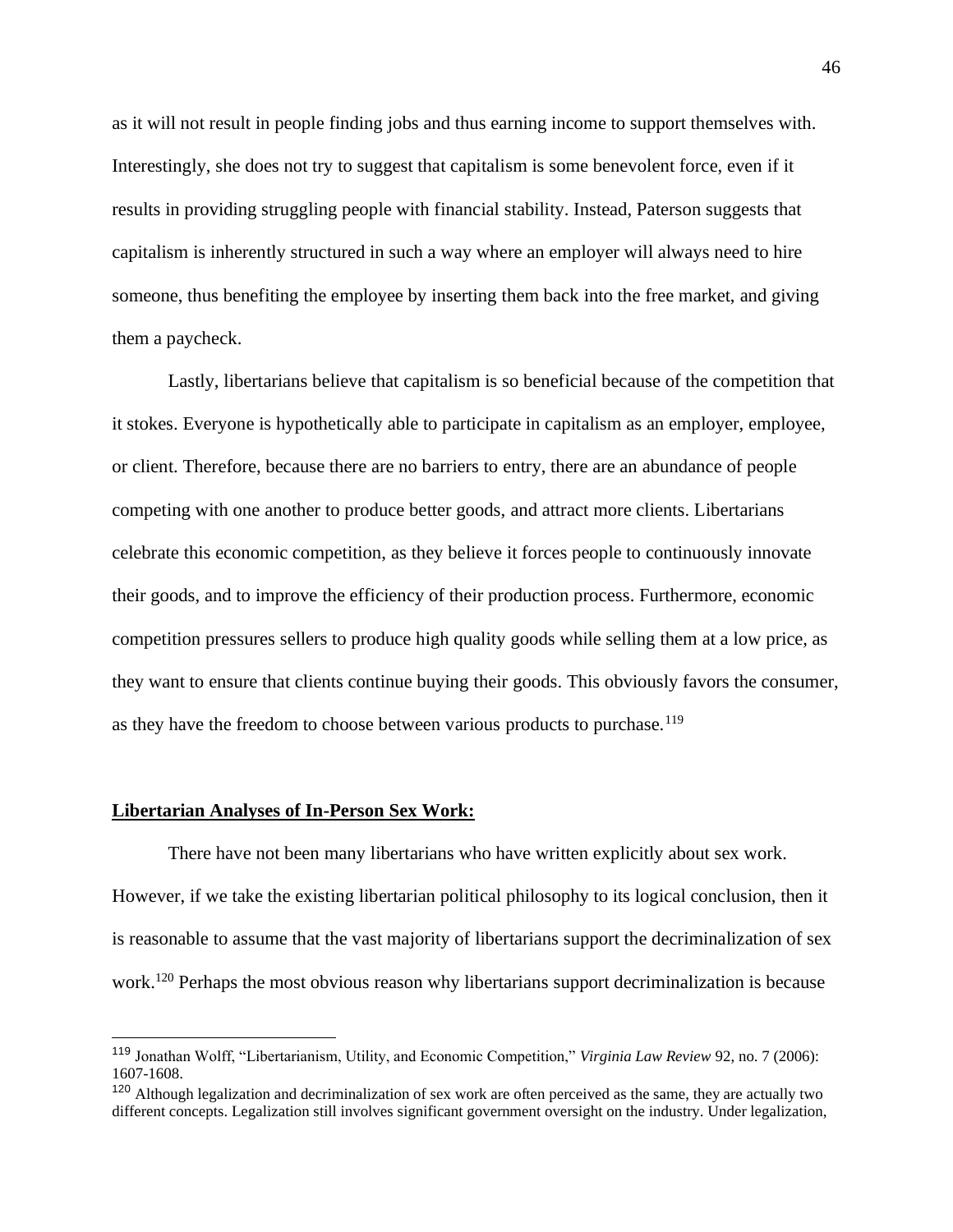they want to protect people's basic human right to make their own choices. As written on the official Libertarian Party website, "The Libertarian Party supports the decriminalization of prostitution. We assert the right of consenting adults to provide sexual services to clients for compensation, and the right of clients to purchase sexual services from consenting sex workers."<sup>121</sup> The Libertarian Party's stance reflects that people ought to have the freedom to both sell sexual services, and to purchase them from sex workers. Notably, the Party's endorsement of decriminalization does not include any commentary about the morality of sexuality or sex work. The Party's written stance does not pass any judgement on either the sex worker or the client. This reflects a line of thinking à la Mill and Nozick, both of whom argue that people's individual freedoms should only be undercut if they are harming other people, or if they are infringing upon their freedoms. Thus, assuming that sex work is a consensual and safe exchange of sexual services and money between two freely consenting adults, libertarians see no reason to interfere with this transaction.

One libertarian thinker who has written in support of decriminalizing sex work is Walter Block in his book, *Defending the Undefendable.* Block writes that "the prostitute does not look upon the sale of sex as demeaning. After considering the good features (short hours, high remuneration), with the drawbacks (harassment by the police, enforced commissions to her pimp, uninspiring working conditions), the prostitute obviously prefers her work, otherwise she would not continue it."<sup>122</sup> Block's argument reflects the implicit libertarian assumption that people voluntarily opt into sex work, and that they have the freedom to quit this work any time they choose. Additionally, even though he concedes that sex workers may experience degrading

governments may pass laws about what kinds of sex work are legal and illegal. On the other hand, decriminalization means that sex work, in it of itself, is legal, regardless of the context or circumstance (Mac and Smith 311). <sup>121</sup> "Platform," Libertarian Party, accessed December 8, 2021[, https://www.lp.org/platform/.](https://www.lp.org/platform/)

<sup>122</sup> Walter Block, *Defending the Undefendable* (New York: Fleet Press, 1976), 4.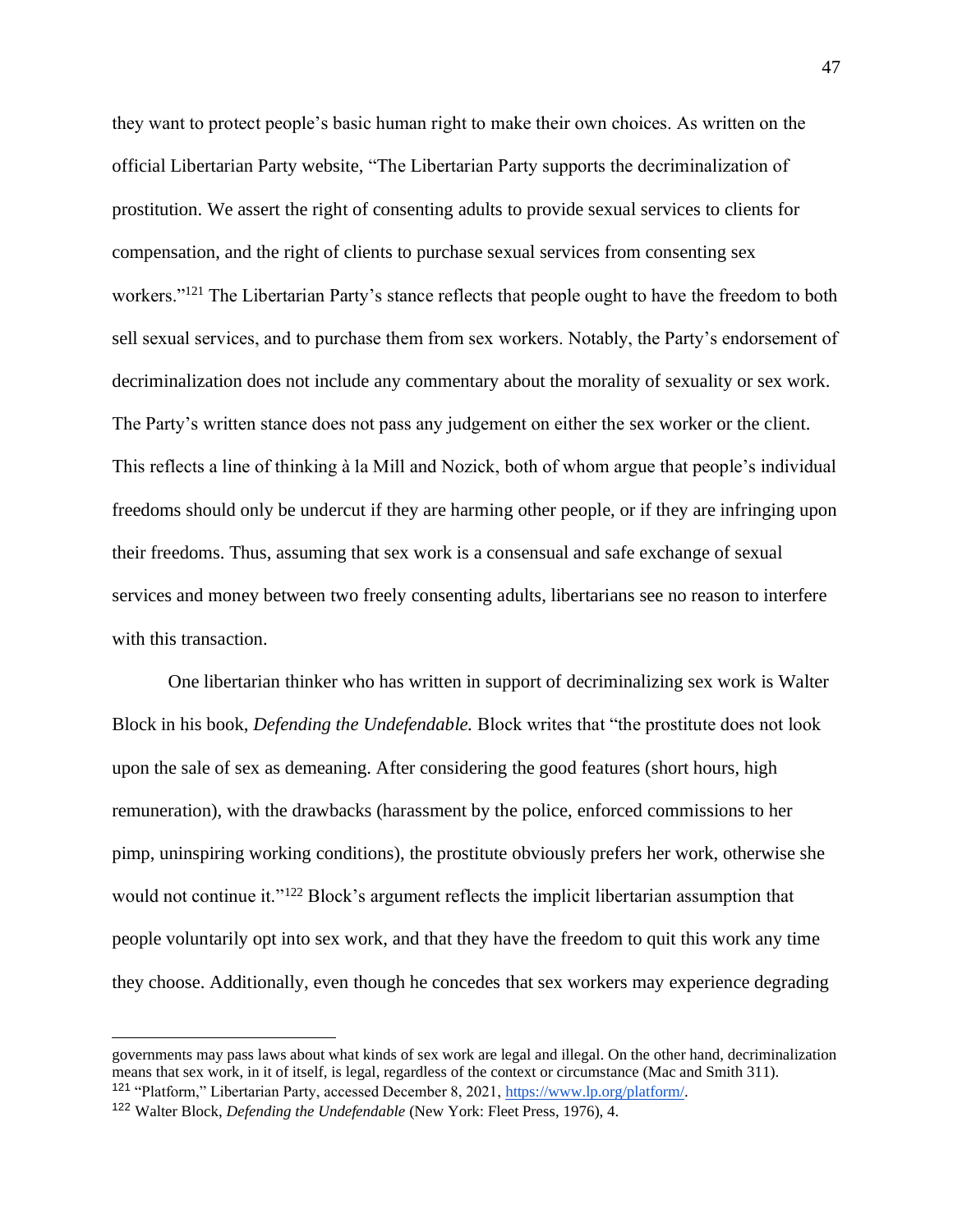work conditions and a lack of freedom, he argues that this is non-unique to sex work. People who are in other professions, such as doctors and carpenters, may also be forced to work for problematic clients; yet, these jobs do not face the same extreme societal stigma that sex work does. According to Block, what all of these jobs have in common is that people consider the pros and cons of their work, and can freely decide for themselves if the benefits outweigh the downsides (or vice versa.)<sup>123</sup> Block believes that those who support the criminalization of sex work must explain why the industry is inherently and uniquely more degrading than other socially accepted jobs.

Very few libertarian thinkers have written about the role of the pimp in sex work. In *Defending the Undefendable*, Block attempts to defend the pimp in the same way he defends sex work as an industry – that is, perhaps some pimps are violent and exploitative, but the vast majority are not. Block claims that even if there are ill-intentioned pimps, it is still unjustifiable to denounce sex work writ large because a "[pimp's exploitative] action is [not] a necessary part of the profession."<sup>124</sup> Rather, he writes, "if the action which defines the profession of pimping were evil, then it should be condemned also. In order to evaluate pimping, any extraneous evil acts which may be committed by some pimps must be ignored as having little to do with the profession as such."<sup>125</sup> The crux of Block's argument is that some pimps may be cruel and unfair to sex workers, but the profession of sex work itself does not require pimps to act like this. Therefore, if the profession itself does not force pimps to be malicious people, then it is unjustifiable to criminalize sex work as a whole.

<sup>123</sup> Ibid., ibid.

<sup>124</sup> Ibid., 9.

<sup>125</sup> Ibid., 10.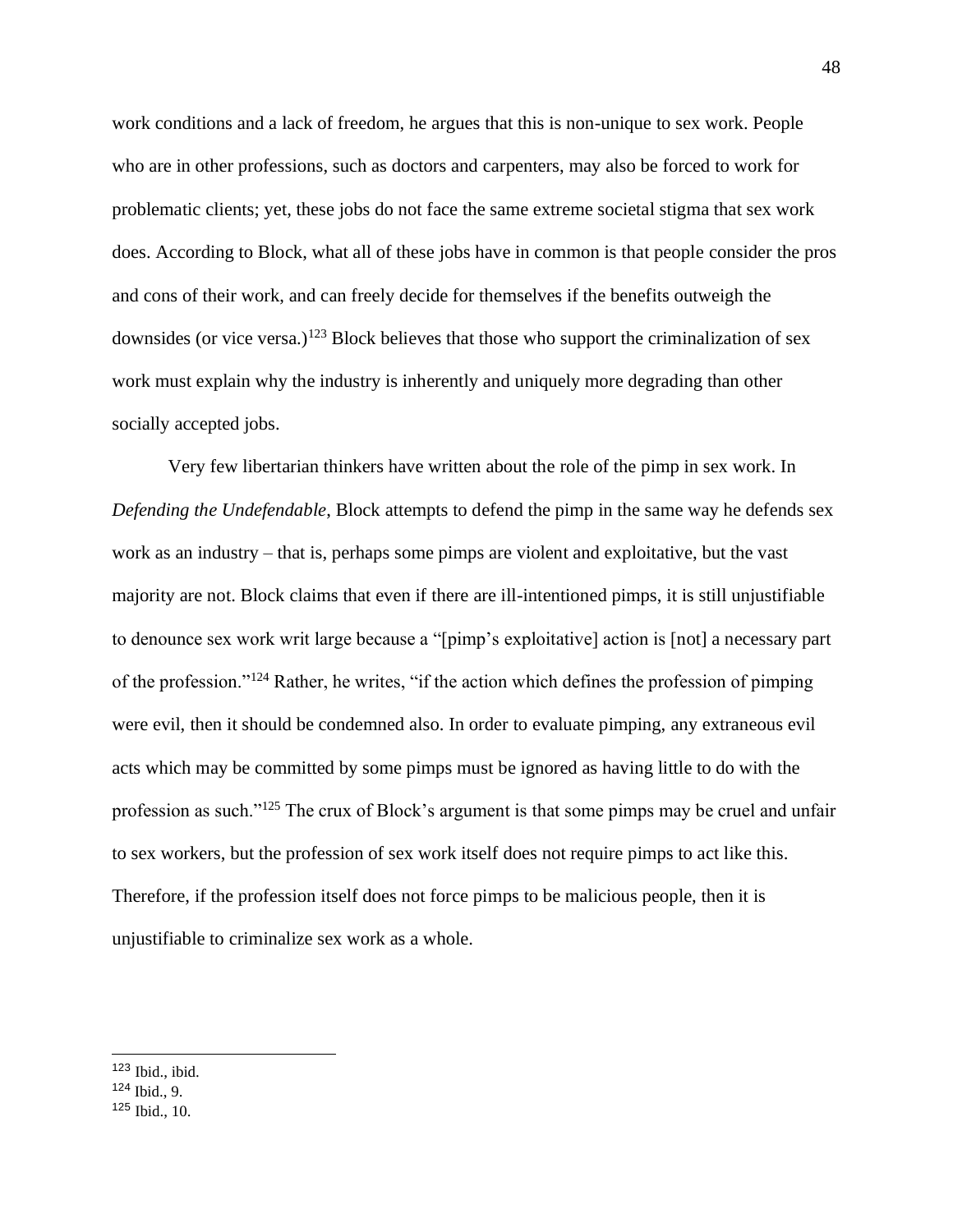When Block does begin to evaluate pimping, he puts it in the framework of another fundamental aspect of libertarian thought, which are the benefits of free-market capitalism. Block equates pimps to brokers, as they bring two parties together in less time than it would take without them being there. Furthermore, Block argues that the pimp makes the transaction of sex work more efficient for both the client and the worker. A pimp who connects a sex worker to a client reduces the amount of time that a client needs to spend searching for whom they can buy sexual services from. Meanwhile, the sex worker benefits from collaborating with a pimp because she does not have to waste her time searching for a client. Block ultimately concludes that if there was no mutual benefit for both the pimp and the sex worker, then they would not engage in any sort of relationship.<sup>126</sup> Block's conception of the pimp-worker dynamic is reminiscent of Friedman's argument about how capitalism is inherently non-coercive, as both people hypothetically only participate in this relationship if they can gain something out of it. Libertarians would likely say that if this was an exploitative relationship, the benefit of capitalism is that the sex worker can simply find clients herself, or choose to work with another pimp.

### **Conclusion:**

Many of the core tenets of libertarianism are pertinent to understanding sex work. There is abundant scholarship debating to what extent sex workers have autonomy, if at all, especially in the context of capitalism. Thus, because of how foundational individual freedom is to libertarianism, it is essential to use this theory to conceptualize the agency (or lack thereof, as some scholars would argue) that sex workers possess.

<sup>126</sup> Ibid., 11.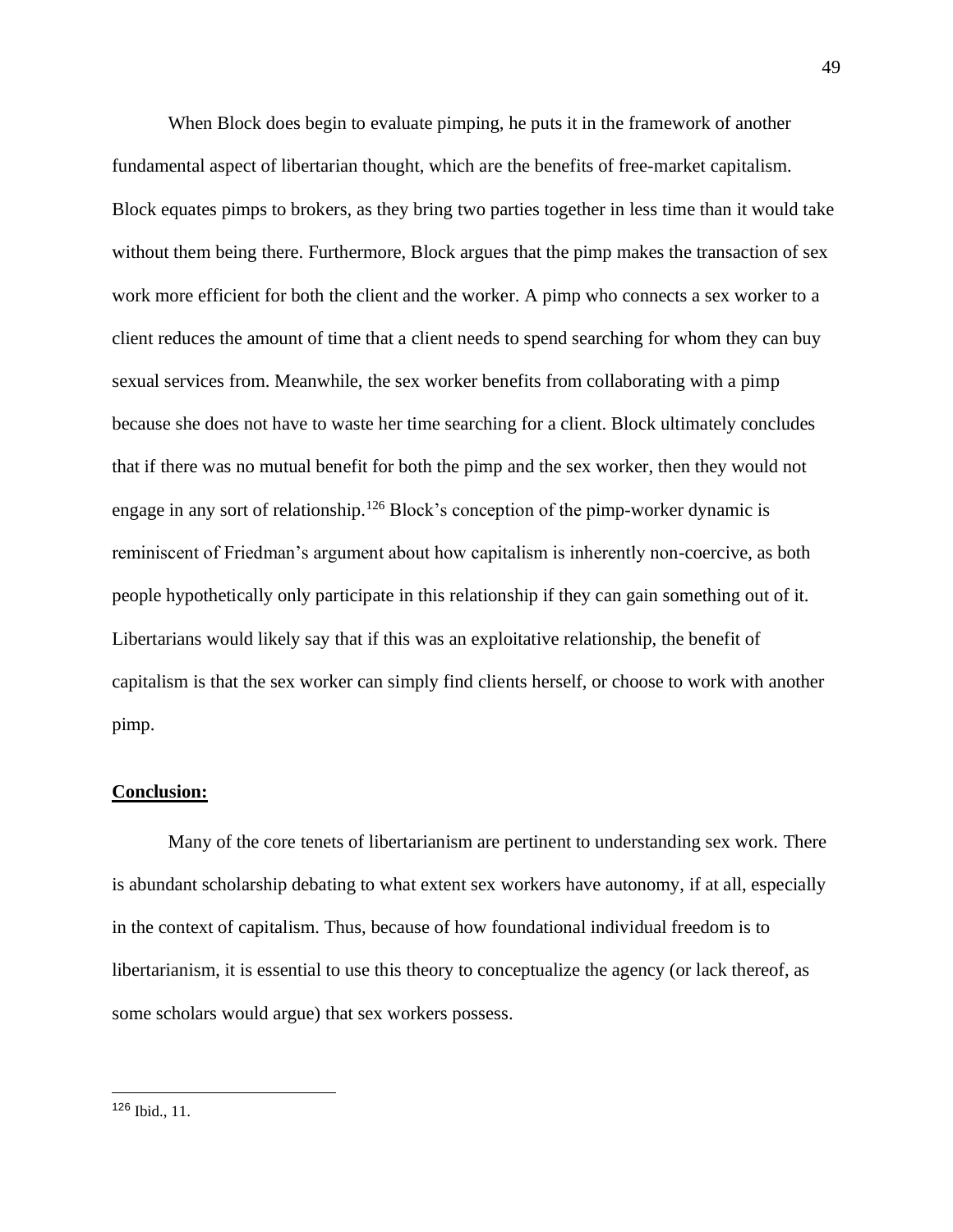The libertarian analyses of in-person sex work show that libertarians use the industry as an example of how people can exercise their individual freedom under free-market capitalism. Libertarians repeatedly emphasize that sex workers have the autonomy to decide if they want to join or quit the industry. Therefore, according to libertarians, anyone who is engaging in sex work has weighed the upsides and downsides to the work, and is choosing to voluntarily do it because the pros outweigh the cons.

Additionally, assuming that the sex work is consensual and no one is being harmed, libertarians see no reason as to why the government should interfere with sex work. This reflects Nozick's philosophy on side constraints – as long as no one's individual freedom is being violated, then libertarians do not find it necessary to intervene. We can conclude from this, then, that libertarians are vehemently opposed to the criminalization of sex work, and would likely view it as an abuse of unnecessarily large government power. Even if some libertarians would cast moral judgement onto sex workers, they still would be unopposed to allowing sex workers to exercise their individual freedom and decisions to pursue this work.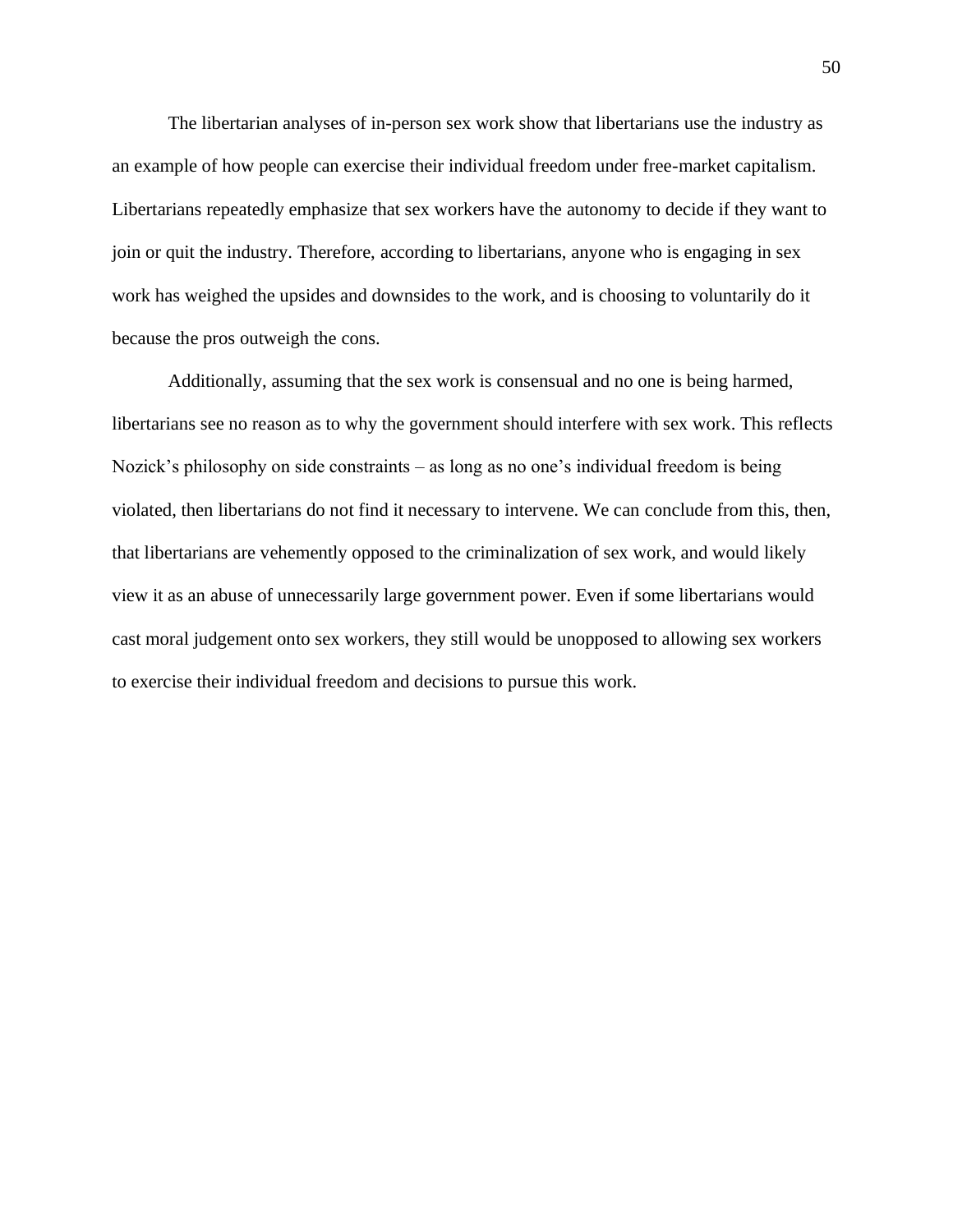## **Chapter 2: Marxist Analyses of Classical Sex Work**

# **Introduction:**

While libertarianism portrays capitalism as a catalyst for individual freedom, Marxism has the opposite view: it sees capitalism as a fundamentally oppressive and dehumanizing system that the working-class proletariat are forced to live under, while the wealthy bourgeoisie benefit from this exploitation. Marxism is framed around this critical view of capitalism, and attempts to propose alternatives to the system.

It is essential to use Marxism to examine sex work because the industry challenges what are perhaps more conventional understandings of labor and exploitation. A common – yet controversial – refrain used by sex workers and anti-criminalization activists is "sex work is work." This statement is typically used in an attempt to de-stigmatize sex work by suggesting that sex work is just like any other sort of occupation that one might have.<sup>127</sup> This statement also implicitly suggests that work in general is something that is socially acceptable, and that people are encouraged to do. (Interestingly, as discussed in the previous chapter, this is a perspective that libertarians also share.) Libertarians view sex work as one of the numerous job options that free-market capitalism offers people to choose from, and therefore see no issue with the industry. (If anything, libertarians would say that capitalism is a uniquely good system because it provides people with the individual freedom to become a sex worker if they desire, without any moral judgement cast upon them.)

Yet the declaration that "sex work is work" has a much different implication when it is applied in a Marxist context. When utilizing a Marxist approach, the statement suggests that sex

<sup>127</sup> Liza Featherstone, "Socialists Should Support Sex Workers' Rights," *Jacobin*, August 5, 2019, [https://jacobinmag.com/2019/08/sex-workers-rights-sesta-fosta-decriminalization-salazar-caban.](https://jacobinmag.com/2019/08/sex-workers-rights-sesta-fosta-decriminalization-salazar-caban)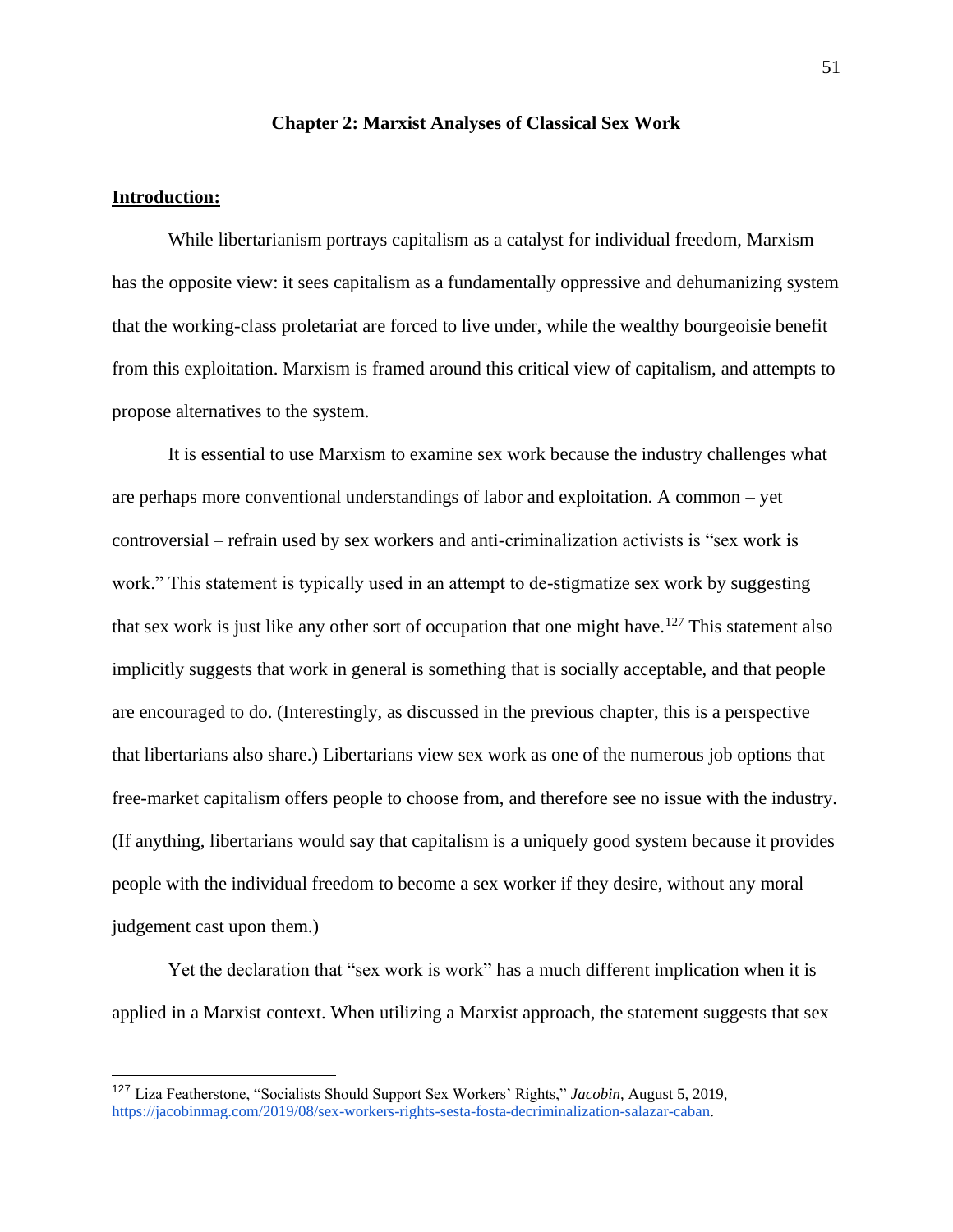work, just like any other kind of work, is something that people must participate in to survive under capitalism. Therefore, at its core, people engage in sex work because they need to make money to provide for themselves. Yes, it is indeed true that sex work may not be someone's ideal source of income, and as critics of the industry often note, it can certainly be a degrading, exhausting, and exploitative experience. However, Marxists would argue that *all* paid employment under capitalism is like this; yet, people have no other choice but to work in these conditions in order to financially support themselves.<sup>128</sup> Using Marxism to analyze sex work provides important insight into how both individual sex workers and the industry writ large operate within – but also resist – capitalism.

In this chapter, I will first provide a brief history about Karl Marx and Friedrich Engels, who are the founders of Marxist thought. I will then highlight two important aspects of Marx and Engels' original writings: firstly, the class struggle between the bourgeoisie and the proletariat, and then the exploitative nature of wage labor under capitalism. Afterwards, I will explain the various ways in which contemporary Marxist scholars have diverged from and expanded upon Marx and Engels' original writings. I will then review what Marx himself has written about sex work, before transitioning into what contemporary Marxist thinkers have argued regarding the industry. Finally, I argue that the place of sex work in Marxist theory is to show how farreaching the pernicious effects of capitalism are.

### **What is Marxism?:**

*Background on Karl Marx and Friedrich Engels:* 

<sup>128</sup> Peter Frase, "The Problem With (Sex) Work," *Jacobin*, March 28, 2012, [https://www.jacobinmag.com/2012/03/the-problem-with-sex-work/.](https://www.jacobinmag.com/2012/03/the-problem-with-sex-work/)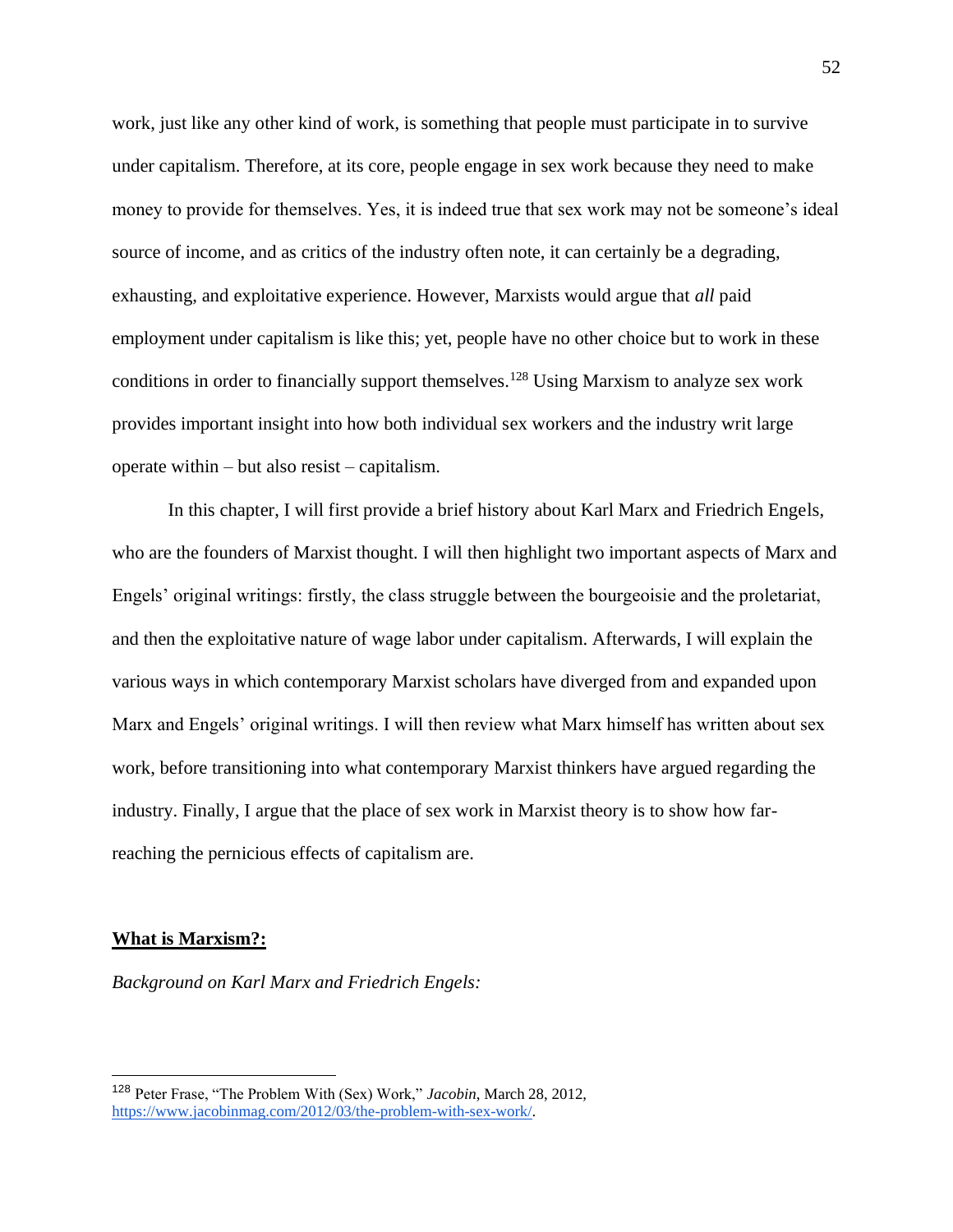Marxism was founded by Karl Marx and Friedrich Engels. Marx was born in 1818 in Trier, located in modern-day Germany.<sup>129</sup> In 1835, he enrolled at the University of Bonn to study law,<sup>130</sup> and stayed there for a year before transferring to the University of Berlin.<sup>131</sup> While studying at the University of Berlin, Marx stumbled upon Hegelianism, and quickly became attached to the work of George Wilhelm Friedrich Hegel. This led to Marx joining a club of young Hegelians, which further deepened his interest in philosophy.<sup>132</sup> Marx eventually received a PhD from the University of Jena, and wrote his dissertation on a comparison between Democritean and Epicurean philosophy.<sup>133</sup> However, Marx would not end up being able to pursue a career in academia. The other young Hegelians were critical of the Prussian government, and in 1841, the government shut them down. This meant that Marx had no way of finding a teaching job.<sup>134</sup> Instead, he turned to journalism. He traveled to Cologne, Germany, to write for a paper called *Rheinische Zeitung*, but was forced out of the country due to the controversial nature of his writing. After his time in Cologne, he traveled to Paris, and met and befriended Friedrich Engels.<sup>135</sup>

Friedrich Engels was born in 1820 in the Rhineland region of Germany. Engels' father was a co-owner of a prominent cotton thread spinning business, and expected him to eventually assume the position.<sup>136</sup> However, Engels was disinterested in the job, and instead chose to pursue journalism. He wrote prolifically about how degrading and revolting the conditions were for

<sup>129</sup> Franz Mehring, *Karl Marx: the Story of His Life* (Milton Park: Taylor & Francis Group, 2003), 1, ProQuest Ebook Central.

<sup>130</sup> Ibid., 5.

<sup>131</sup> Ibid., 9.

<sup>132</sup> Ibid., 12.

<sup>133</sup> Ibid., 27

<sup>134</sup> Louis Menand, "Karl Marx, Yesterday and Today," *New Yorker*, October 3, 2016, [https://www.newyorker.com/magazine/2016/10/10/karl-marx-yesterday-and-today.](https://www.newyorker.com/magazine/2016/10/10/karl-marx-yesterday-and-today)  $135$  Ibid., Ibid.

<sup>136</sup> Ibid., 165.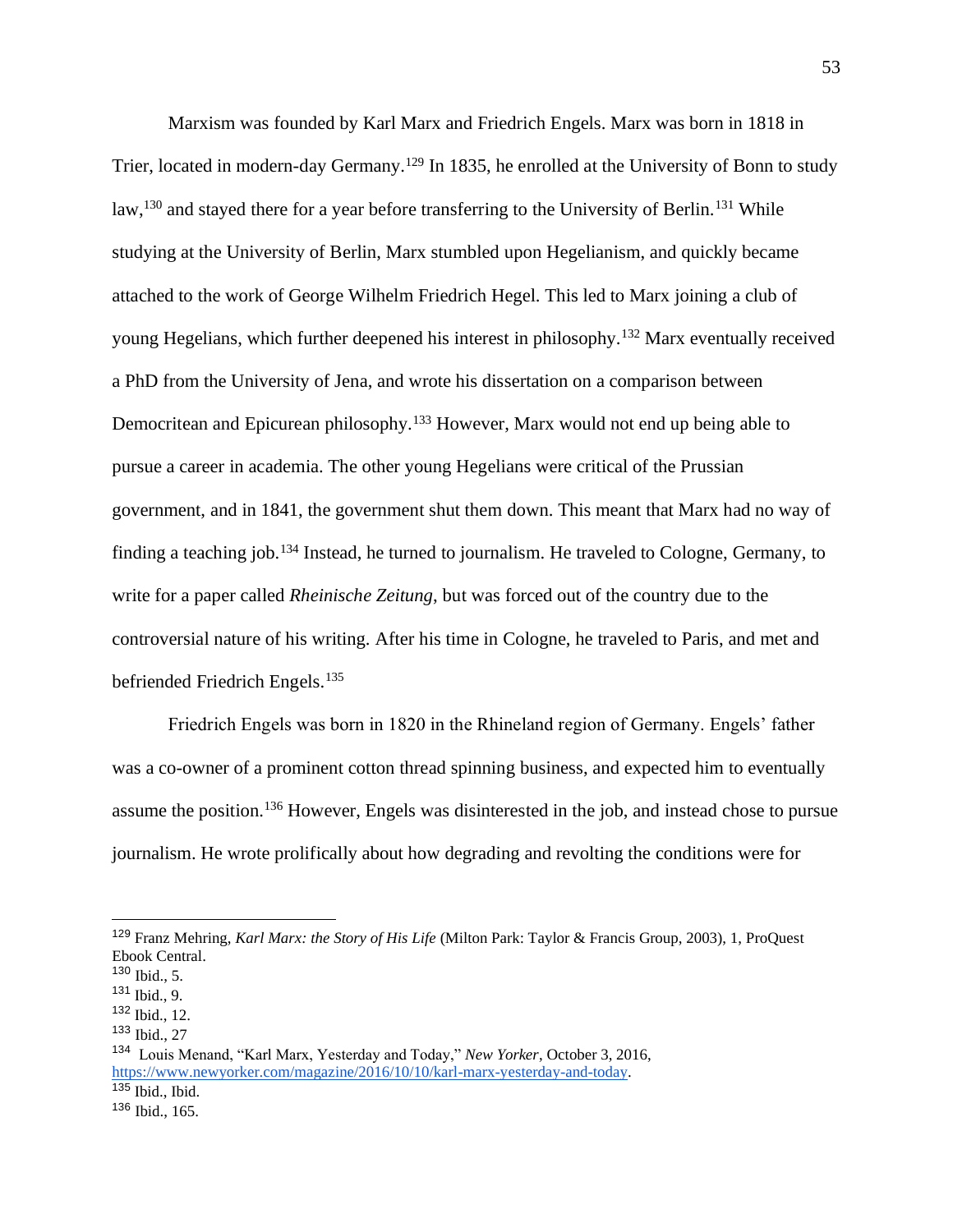factory workers. In 1845, Engels published a book about the experiences of the working class in England.<sup>137</sup> Although Engels fundamentally disagreed with the ethics of his father's work, he agreed to take a job at the company. The profit that Engels made helped keep Marx financially afloat, as Marx's writings frequently forced him into exile, and thus economic insecurity.<sup>138</sup> The two would begin seriously collaborating around 1850 in Brussels, Belgium, after Marx was exiled from France.<sup>139</sup>

# *History of Class Struggle:*

Marx and Engels wrote extensively about the long-standing conflict between the extremely wealthy bourgeoisie and the financially precarious proletariat. According to the two scholars, this struggle has consistently occurred throughout history between people of different social statuses, such as the "freeman and slave, patrician and plebeian, lord and serf, guild-master and journeyman, in a word, oppressor and oppressed."<sup>140</sup> In turn, this antagonism has served as a catalyst for widespread societal change, resulting in "either in a revolutionary reconstitution of society at large, or in the common ruin of the contending classes."<sup>141</sup> Although class struggle is a consistent phenomenon, there has historically been multiple complex tiers of varying social statuses. However, Marx and Engels argue that this is no longer true. Instead, over time, "society is more and more splitting up into…two great classes directly facing each other: Bourgeoisie and Proletariat.<sup>"142</sup> People are either part of the bourgeoisie and exploit the proletariat, or they are the proletariat, who work under cruel conditions for the sake of the bourgeoisie's profit.

 $137$  Ibid., Ibid.

<sup>138</sup> Louis Menand, "Karl Marx, Yesterday and Today," *The New Yorker*, October 3, 2016, [https://www.newyorker.com/magazine/2016/10/10/karl-marx-yesterday-and-today.](https://www.newyorker.com/magazine/2016/10/10/karl-marx-yesterday-and-today)

<sup>139</sup> Camilla Royle, "Introduction: Friedrich Engels and Geography," *Human Geography* 14, no. 2 (2021): 166.

<sup>140</sup> Karl Marx and Friedrich Engels, *The Communist Manifesto* (Electric Book Company, 2000), 8, ProQuest Ebook Central.

 $141$  Ibid., ibid.

<sup>142</sup> Ibid., 9.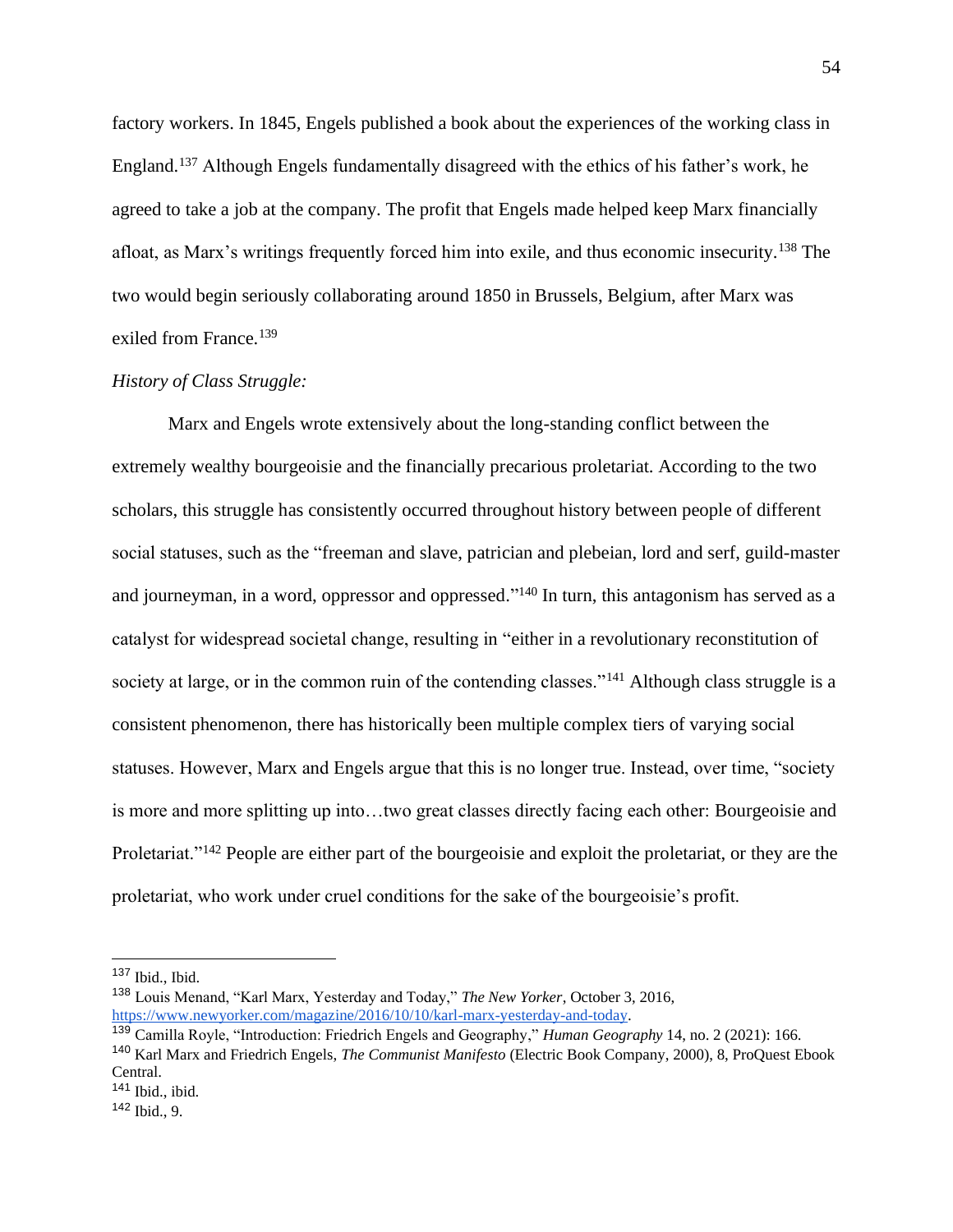While there are multiple ways in which the bourgeoisie maintain their wealth, Marx and Engels especially focus on the bourgeoisie's exploitation of the proletariat. Marx and Engels argue that the proletariat only exists as a result of the bourgeoisie. This is because the proletariat "live only so long as they find work, and who find work only so long as their labour increases capital."<sup>143</sup> The proletariat are, quite literally, forced to depend on the bourgeoisie for their survival – they need the money that the bourgeoisie pays them in order to obtain basic living necessities. In order to be hired by the bourgeoisie in the first place, the proletariat must offer a labor that is profitable and beneficial for the bourgeoisie, which turns the working-class proletariat into a commodity for the bourgeoisie.<sup>144</sup> Therefore, as Marx and Engels write, the proletariat's livelihood revolves entirely around their ability to offer profitable labor for the bourgeoisie.

According to Marx and Engels, there is a persistent friction between the bourgeoisie and the proletariat that will eventually turn into a full-on class war. Initially, the proletariat's resistance of the bourgeoisie begins on a smaller scale, with "individual laborers, then by the work-people of a factory," before expanding into "the operatives of one trade, in one locality, against the individual bourgeois who directly exploits them."<sup>145</sup> Not only do the proletariat rebel against the bourgeoisie themselves and their repressive working conditions, but they also attack the non-human "instruments of production" that reinforce the proletariat's perilous social status.<sup>146</sup> This includes "destroy[ing] imported wares that compete with their labor," such as "smash[ing] to pieces machinery, [and]...setting factories ablaze."<sup>147</sup> At this stage of the class

- <sup>144</sup> Ibid., ibid.
- <sup>145</sup> Ibid., 19.
- <sup>146</sup> Ibid., ibid.
- $147$  Ibid., 20.

<sup>143</sup> Ibid., 17.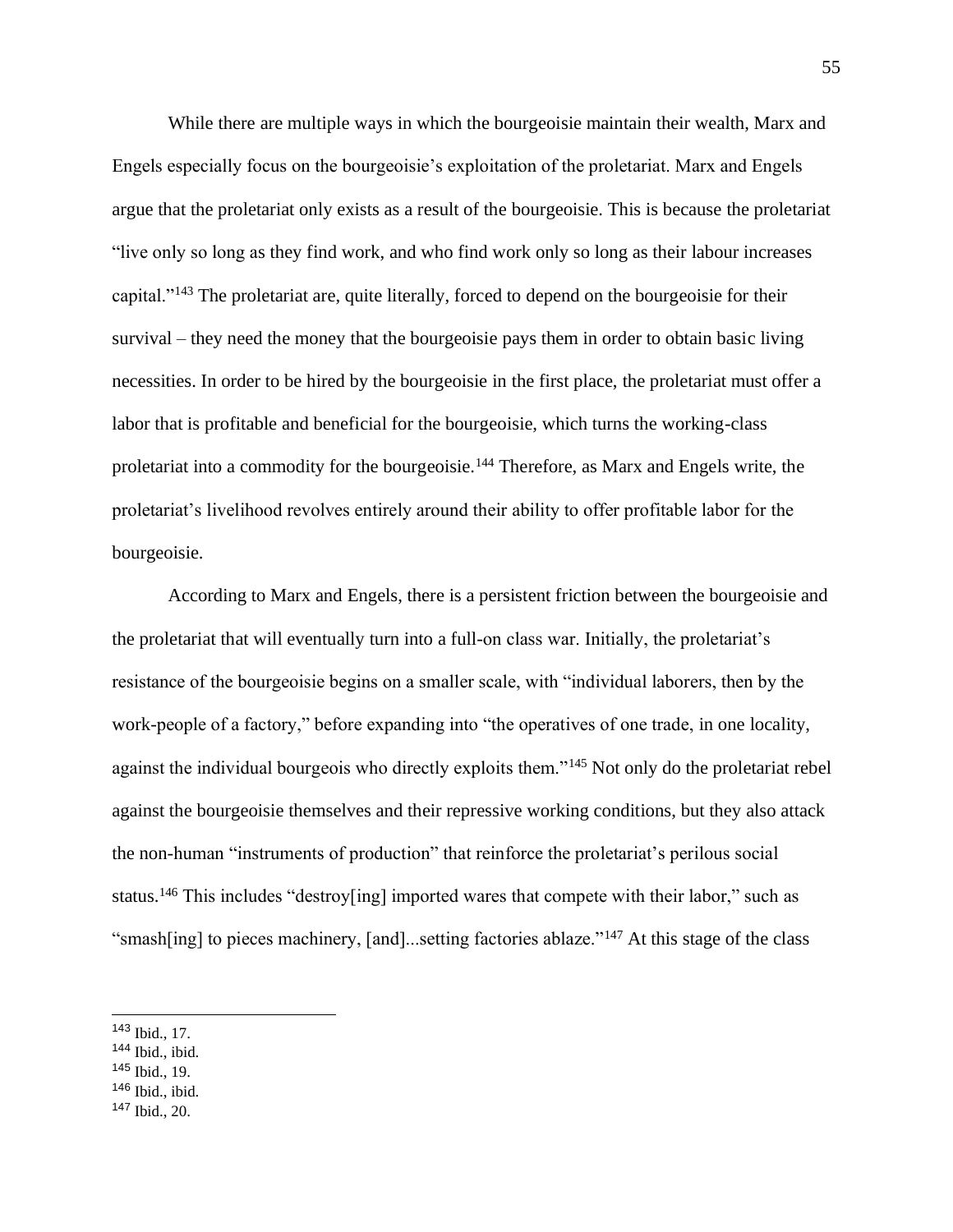struggle, the proletariat still are not one cohesive force, which allows the bourgeoisie to continue maintaining their power. However, as industrialization continues, the proletariat becomes increasingly larger and united.<sup>148</sup> While there initially may be some competition between various members of the proletariat, over time, they will all become so oppressed by the bourgeoisie that they will be forced to ally together in order to fight for their wages. This is the key action that ultimately transforms the proletariat into a collective class and political party.<sup>149</sup>

After a certain point, the class conflict will reach a dramatic climax in which a portion of the bourgeoisie will choose to join the proletariat, as they realize that the proletariat is "the class that holds the future in its hands."<sup>150</sup> (Marx and Engels do not provide any detail about what must happen in order to reach this tipping point.) On the other hand, the proletariat will have become a destitute "pauper." This pauperism reveals that the bourgeoisie is unsuited "to be the ruling class in society, and to impose its conditions of existence upon society as an over-riding law."<sup>151</sup> Yet the bourgeoisie does not relinquish its power out of its own benevolence. Rather, once the proletariat becomes this impoverished, the bourgeoisie are forced to give them basic necessities so that the proletariat can continue serving them by working at their jobs. As Marx and Engels write, the bourgeoisie cannot fathom "assur[ing] an existence to its slave within his slavery…it cannot help letting him sink into such a state, that it has to feed him, instead of being fed by him."<sup>152</sup> The bourgeoisie's unwillingness to provide for the proletariat means that the bourgeoisie cannot continue to occupy their historic echelon of power. Marx and Engels ultimately conclude that capitalism is a double-edged sword for the bourgeoisie: it is

- <sup>150</sup> Ibid., 23.
- <sup>151</sup> Ibid., 25.

 $148$  Ibid., ibid.

<sup>149</sup> Ibid,, 20-22.

 $152$  Ibid., ibid.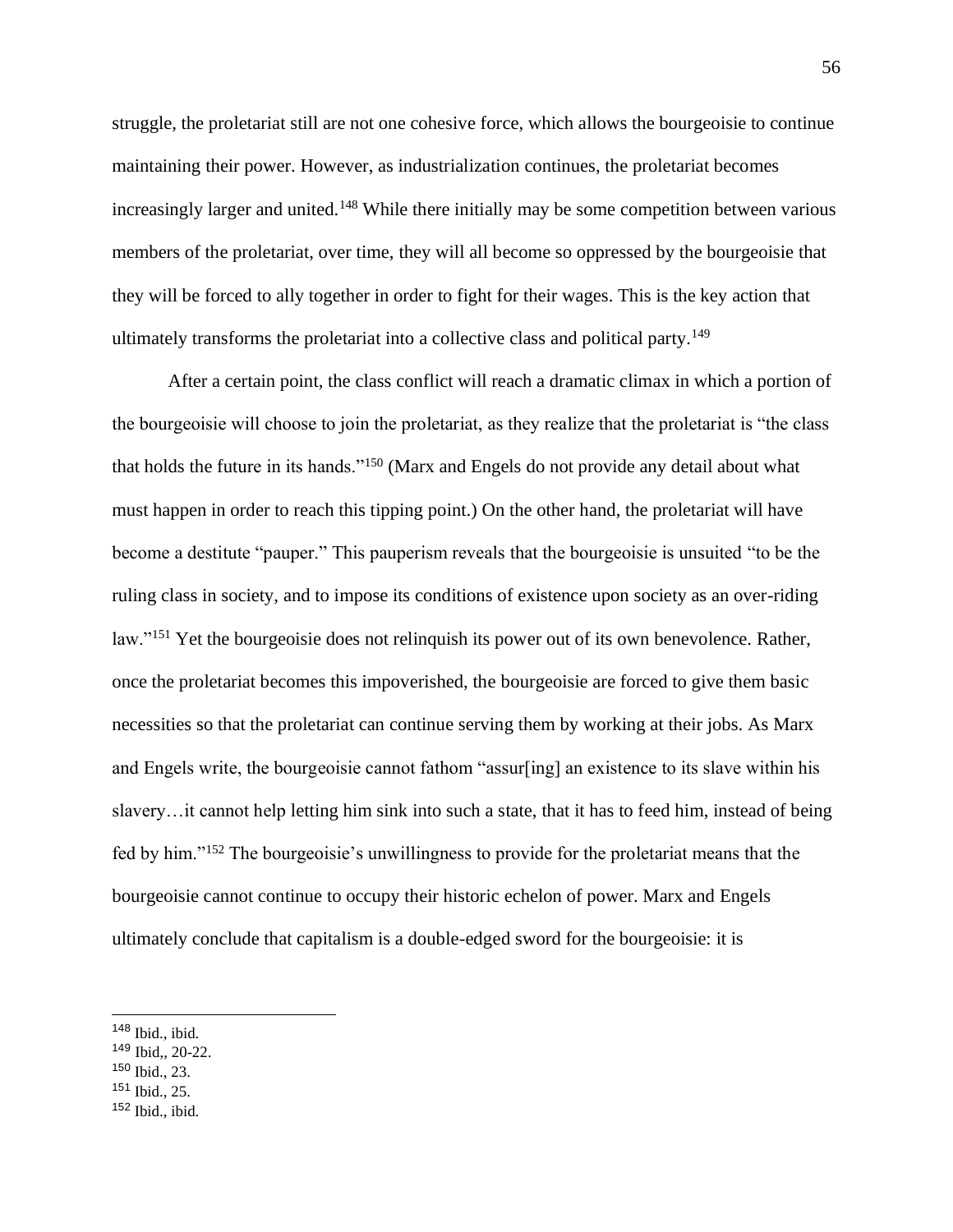simultaneously the reason why they exist, yet it is also the cause for their downfall.<sup>153</sup> Capitalism depends on wage labor, but industries will become more advanced over time due to the bourgeoisie wanting to expand their profit. Thus, the proletariat will not be as isolated as they used to be. Once the proletariat become a united force, Marx firmly believes that they are able to topple the bourgeoisie.<sup>154</sup>

# *The Exploitation of Workers in Wage Labor and Capitalism:*

As shown through Marx and Engels' writing on class struggle, another key pillar of original Marxist thought is the degrading nature of wage labor under capitalism. Marx writes extensively about how wage labor turns people into commodities. Due to wage labor, the worker's "worth" is dependent on the quality of their output for the bourgeoisie. According to Marx, competitive, free-market capitalism is a vicious cycle where "the worker becomes all the poorer the more wealth he produces…[and] becomes an ever cheaper commodity the more commodities he creates."<sup>155</sup> Simply working harder at their job, or increasing their product output, does not change the proletariat's dire financial circumstances. Instead, it actually exacerbates the powerlessness of the proletariat: they are increasingly objectified for their profitmaking abilities, while the product of their labor continues to fall into the hands of the bourgeoisie. This therefore creates a widespread societal monopoly.<sup>156</sup> Capitalism, then, is a selfperpetuating cycle: the more time and effort that a worker invests into their labor, the more entrenched they become in capitalism, and distanced from their humanity. Yet workers have little choice but to continue laboring for the bourgeoisie in order to survive under capitalism.<sup>157</sup>

 $156$  Ibid.,  $70$ .

<sup>153</sup> Ibid., ibid.

<sup>154</sup> Ibid., ibid.

<sup>155</sup> Karl Marx, "The Economic and Philosophic Manuscripts of 1844," in *The Marx-Engels Reader*, ed. Robert C. Tucker (New York: W.W. Norton & Company, 1978), 71.

<sup>157</sup> Ibid., 72.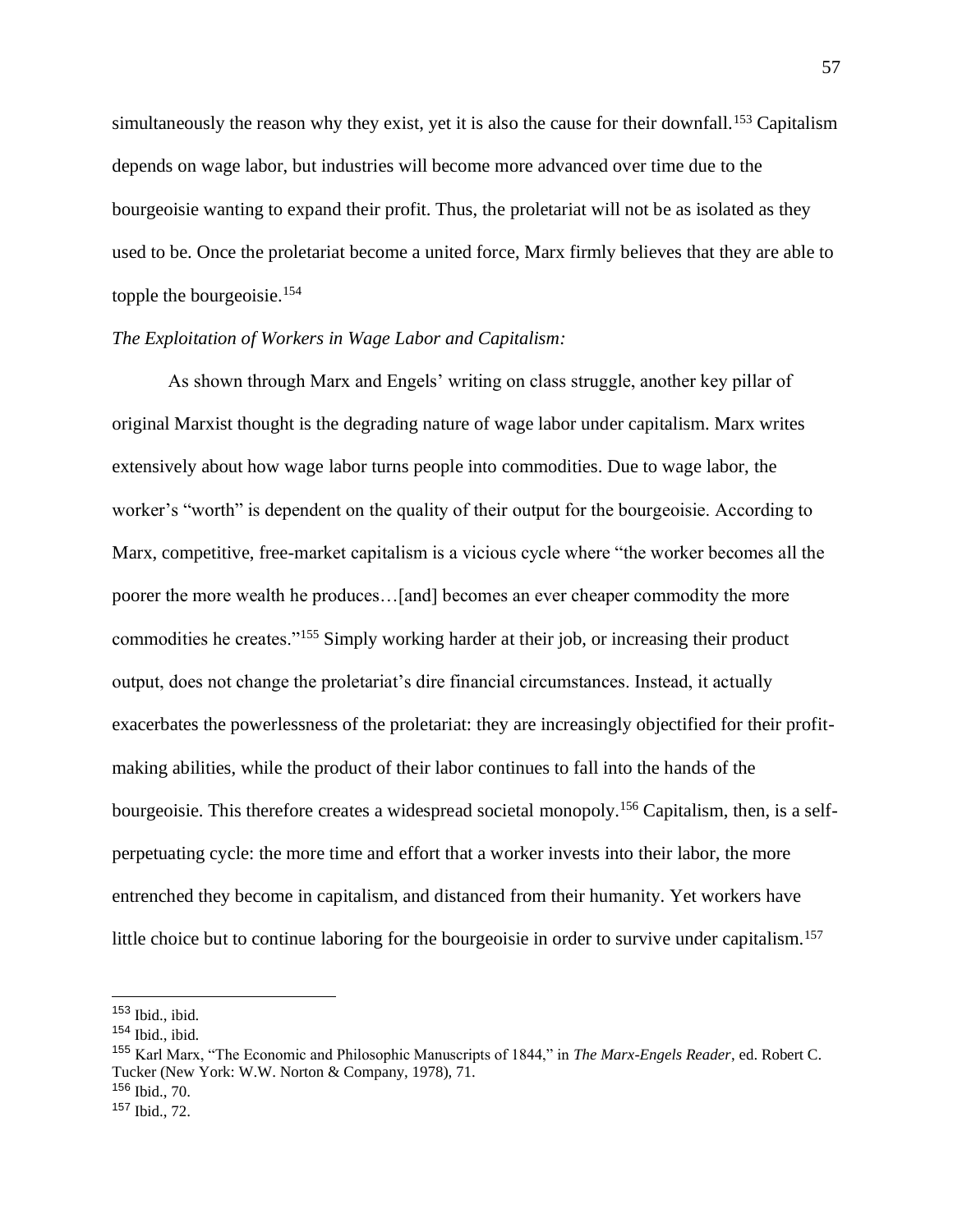Marx writes about four types of alienation that a worker experiences under capitalism, all of which demonstrate the callousness of wage labor. Firstly, workers are alienated from the products of their labor.<sup>158</sup> Marx argues that this is because "the product of labour is labour which has been congealed in an object, which has become material: it is the objectification of labour."<sup>159</sup> A worker's labor is not necessarily tangible, but the object or product that their labor created is. Workers do not get to own the product that they labored to create, and therefore they cannot decide what is to be done with it. Instead, the bourgeoisie use the products of the proletariat's labor to earn profit, which remains in the hands of the bourgeoisie. The more time and labor that the proletariat offers the bourgeoisie, the more alienated they become from the products of their work. This type of alienation is tied to another one of Marx's concepts, which is commodity fetishism. Commodity fetishism obfuscates the labor that is needed to produce a good. According to Marx, workers labor privately and independently to create a product, which means that "the producers do not come into social contact with each other until they exchange their products."<sup>160</sup> The hidden nature of the labor behind the production of a good means that "it was the analysis of the prices of commodities" – rather than the amount of work actually required to produce something – "that alone led to the determination of the magnitude of value."<sup>161</sup> Therefore, a commodity's value is determined by its correspondence to a monetary price, as opposed to the hours of labor needed to create said commodity.<sup>162</sup>

Secondarily, workers are alienated from the act of labor itself. Workers' labor is for the bourgeoisie's benefit, not their own. As Marx writes, "The external character of labour for the

<sup>158</sup> Ibid., 74.

<sup>159</sup> Ibid., 71-72.

<sup>160</sup> Karl Marx, *Capital: Volume I: A Critique of Political Economy*, trans. Samuel Moore and Edward Aveling (Moscow: Progress Publishers, 1867), 48.

 $161$  Ibid., 50.

<sup>162</sup> Ibid., Ibid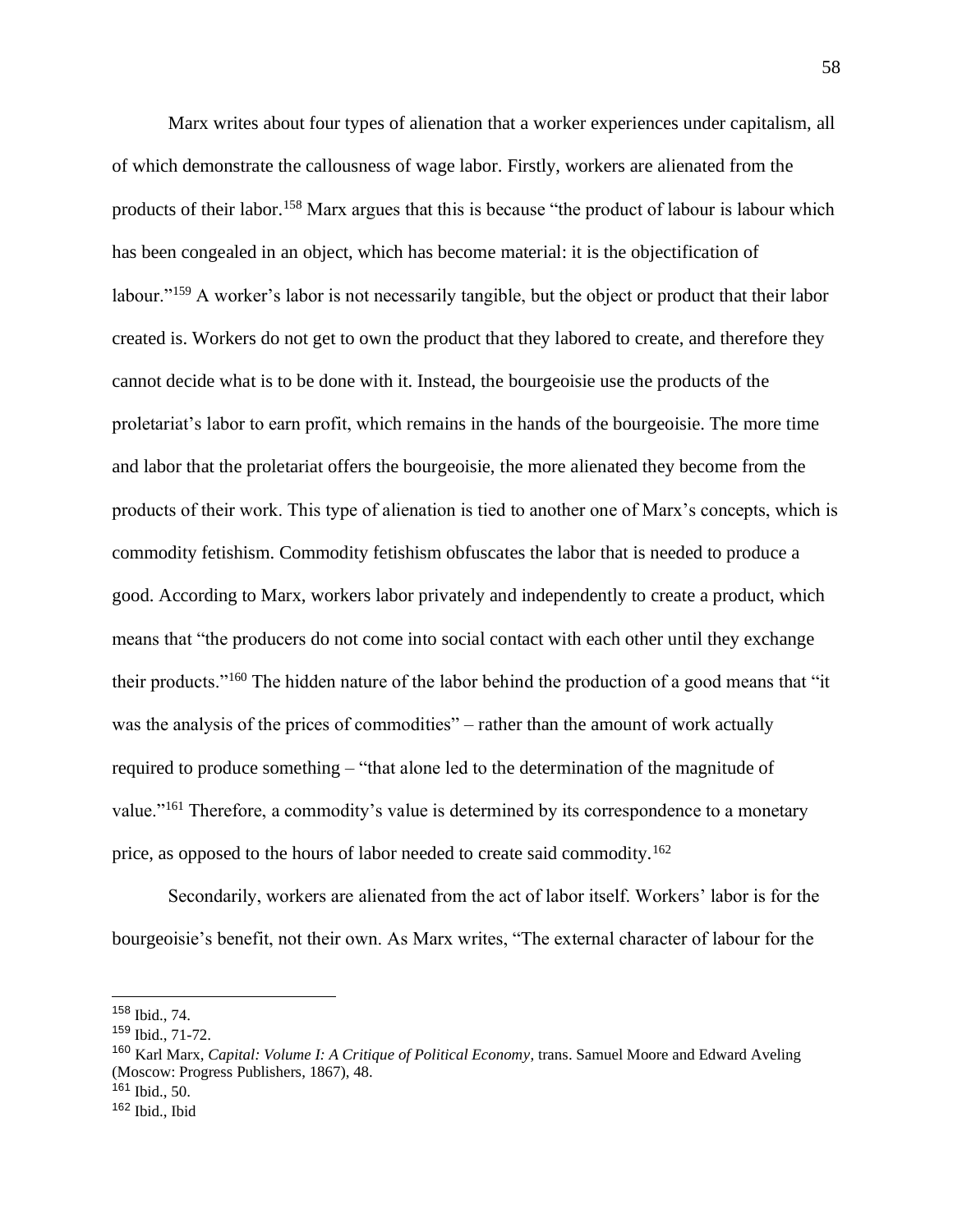worker appears in the fact that it is not his own, but someone else's, that it does not belong to him, that in it he belongs, not to himself, but to another."<sup>163</sup> Even though workers are offering their labor, they do not actually have possession over it because they are under the control of the bourgeoisie. Moreover, Marx argues that this type of alienation occurs because the proletariat are not freely choosing to work for the bourgeoisie. Rather, with how wage labor functions under capitalism, the proletariat are forced to sacrifice their labor so that they can survive in capitalism, while the bourgeoisie profits off of them. As Marx writes, "In his work... [the worker] does not affirm himself but denies himself, does not feel content but unhappy, does not develop freely his physical and mental energy but mortifies his body and ruins his mind. The relation of the worker to his…activity [is] an alien activity."<sup>164</sup> Even if a worker technically has the ability to decide whether or not they want to offer their labor to someone, their act of labor is still not theirs to claim because they are not actually opting into the damaging working conditions of capitalism. Marx argues that labor is alienating because of its exploitative nature, meaning that there is no way that people can properly consent to it. He writes, "The worker…only feels himself outside his work…His labour is…not voluntary, but coerced…labour. It is…merely a means to satisfy needs external to it. Its alien character emerges clearly in the fact that as soon as no…compulsion exists, labour is shunned like the plague."<sup>165</sup> According to Marx, people would not opt into wage labor if they did not have to participate in it for their own survival under capitalism. Marx elucidates how freedom of choice essentially does not exist under capitalism; the proletariat have to engage in wage labor if they want to be able to access their basic needs. Even if the proletariat

<sup>163</sup> Karl Marx, "The Economic and Philosophic Manuscripts of 1844," in *The Marx-Engels Reader*, ed. Robert C. Tucker (New York: W.W. Norton & Company, 1978), 71.

<sup>164</sup> Ibid., 74-75.

<sup>165</sup> Ibid., 74.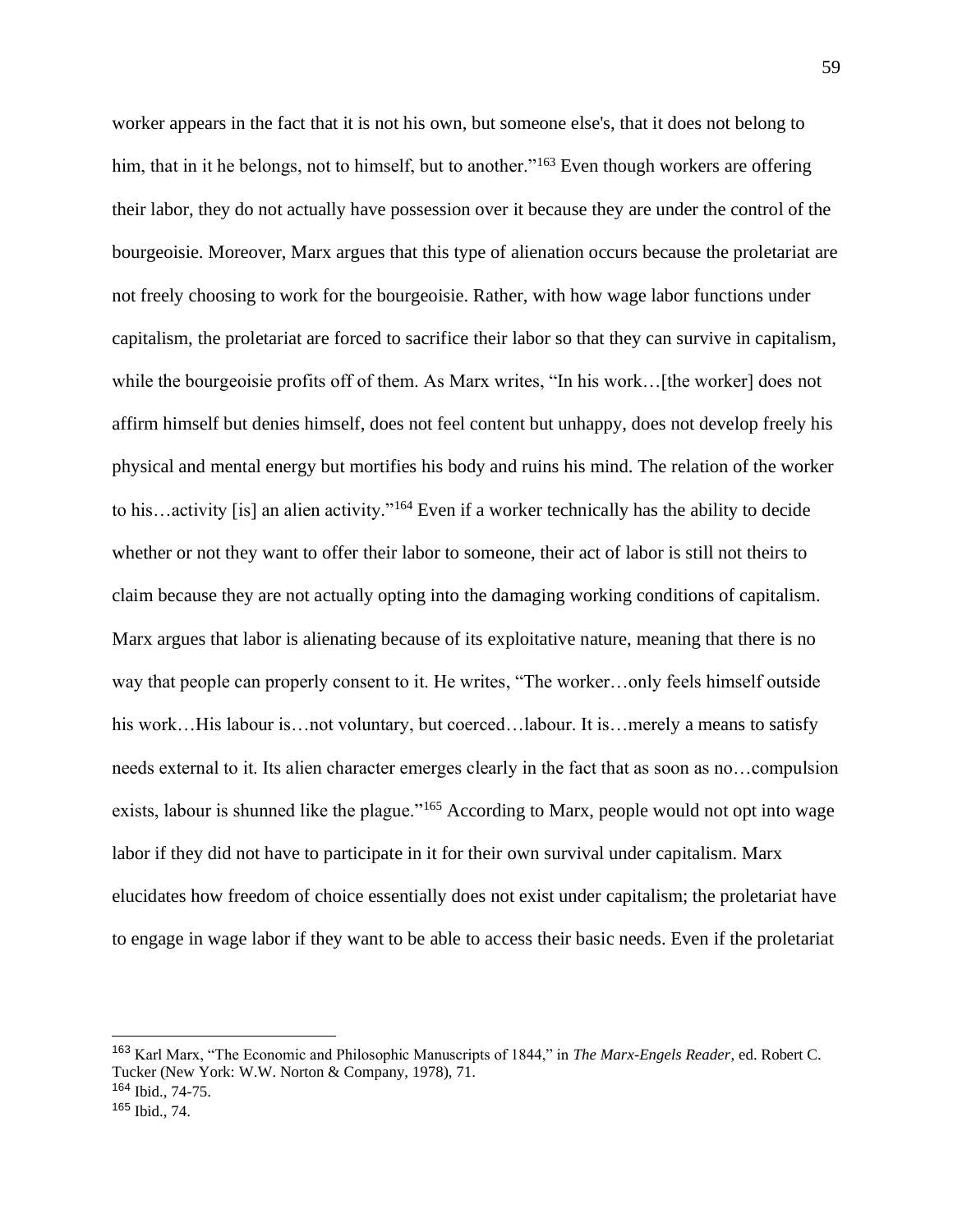could hypothetically choose between various types of wage labor, they still have to participate in the system of capitalism for their survival.

Thirdly, workers are alienated from their species-being. Marx argues that people are species-beings because "[men] treats himself as the actual, living species…he treats himself as a universal and therefore a free being."<sup>166</sup> Marx notes here that people's humanity is what grants them their autonomy. (This is, notably, very similar to the libertarian argument about how people have access to individual freedom.) He argues that capitalism alienates people from their humanity: "Conscious life-activity directly distinguishes man from animal life-activity…only because of that is his activity free activity. Estranged labour reverses this…so that it is just because man is a conscious being that he makes his life-activity, his essential being, a mere means to his existence."<sup>167</sup> Marx claims that estranged wage labor dehumanizes people, as an essential aspect of humanity is having the freedom to dictate how one wishes to spend their limited time and energy. Marx notes that people are not able to freely opt into wage labor. Rather, they must engage in this kind of work if they want to live under capitalism. This, instead of human consciousness or free will, becomes the backbone of human existence. Marx also argues that capitalism threatens men's intimate connection with nature. He writes that "nature is man's inorganic body," meaning that nature is still part of humanity even if nature is not technically part of a person's body.<sup>168</sup> Yet under capitalism, Marx claims that "estranged labour estranges the species from man. It turns for him the life of the species into a means of individual life…it estranges the life of the species and individual life, and…makes individual life in its abstract form the purpose of the species."<sup>169</sup> Rather than nature being an end in it of itself, nature

<sup>166</sup> Ibid., 75.

<sup>167</sup> Ibid., 76.

<sup>168</sup> Ibid., 75.

 $169$  Ibid., Ibid.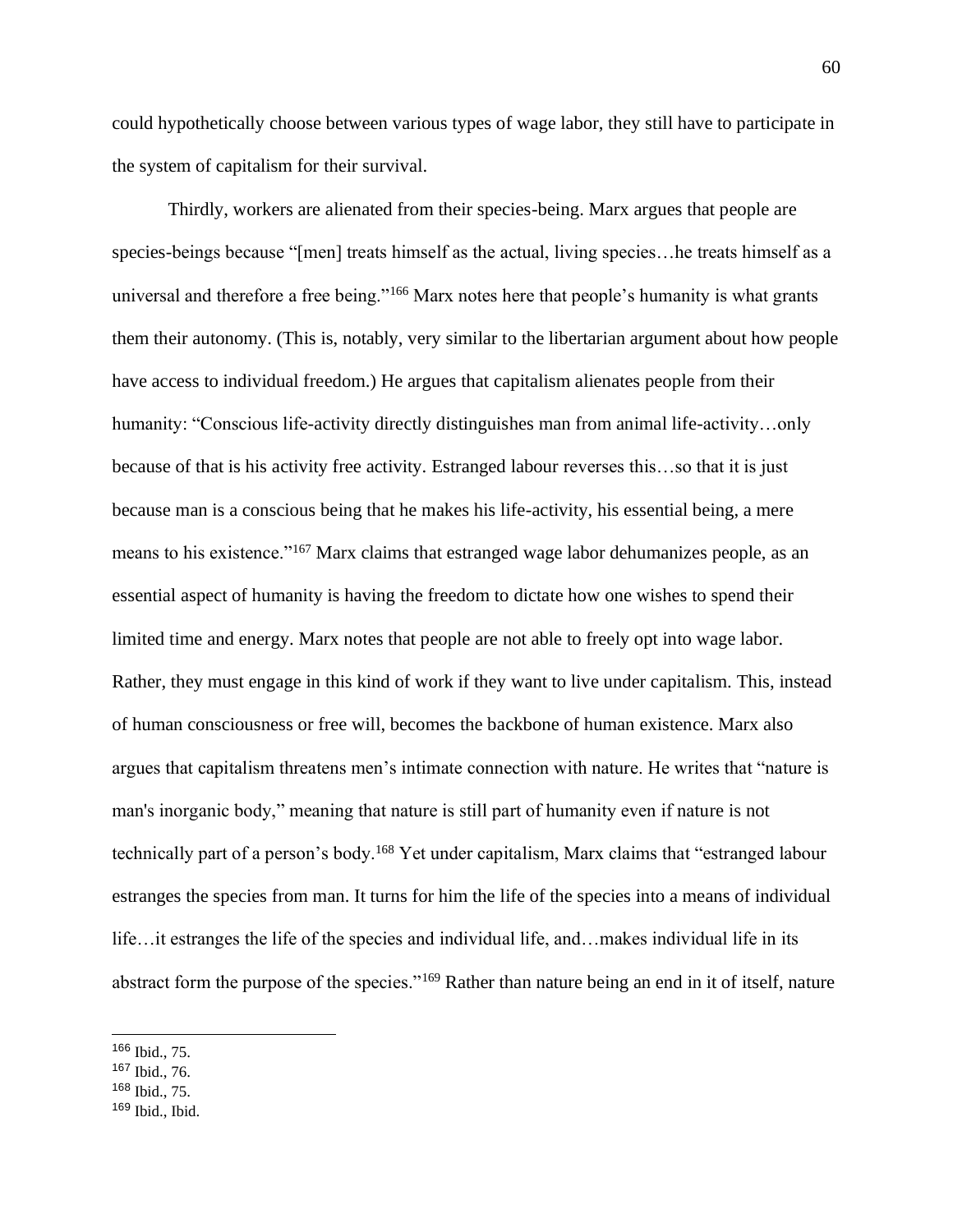is now a means by which people can continue advancing on their capitalist gains. Marx believes that the alienation from species-being is so extreme that workers only feel free when they are engaging in their "animal functions."<sup>170</sup> These animal functions include "eating, drinking, procreating…in his human functions he no longer feels himself to be anything but an animal."<sup>171</sup> On the other hand, when people are working under capitalism – which is a human action – they are alienated from their humanity.

Finally, workers are alienated from other people. Marx writes that this results from the other three types of alienation, but especially the alienation from species-being, as workers have lost the ability to connect with each other on a human level.<sup>172</sup> Instead, Marx argues that "within the relationship of estranged labour each man views the other in accordance with the standard and the relationship in which he finds himself as a worker."<sup>173</sup> Rather than recognizing each other's species-being, Marx claims that men instead only see each other as a laborer. This, in turn, worsens the competition between workers because they have lost the inability to humanize one another, and recognize each other's identities outside the context of capitalism.<sup>174</sup>

# **Contemporary Marxist Thought:**

Marxist thought has significantly expanded over time from Marx and Engels' original writings. One notable difference is that contemporary Marxism is more intersectional, and more critically reckons with the relationships between class and other identities, such as race and gender, in ways that Marx and Engels' writing was lacking. For instance, Keeanga-Yamahtta

- <sup>173</sup> Ibid., Ibid.
- <sup>174</sup> Ibid., 33.

<sup>170</sup> Karl Marx, *The Economic and Philosophic Manuscripts of 1844* (Moscow: Progress Publishers, 1977), 71.

<sup>171</sup> Ibid., ibid.

<sup>172</sup> Ibid., 75.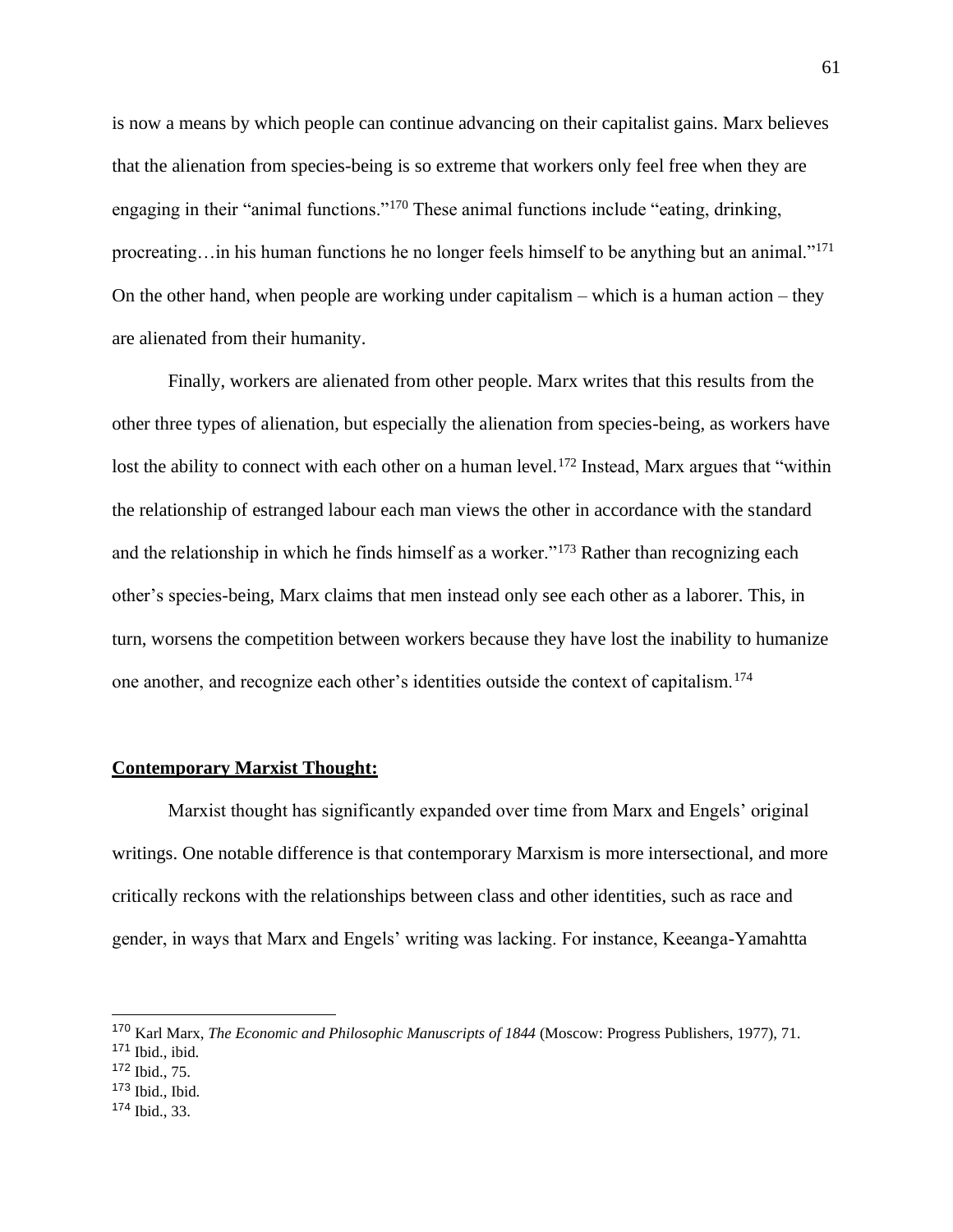Taylor argues that there is an intimate relationship between racism and capitalism. She writes that "capitalism [depends] on racism as…a source of profiteering…[and] as a means to divide…Racism…drive[s] a wedge between workers who otherwise have everything in common and every reason to…organize together, but who are perpetually driven apart to the benefit of the ruling class."<sup>175</sup> Taylor argues that anti-racism, and multi-racial solidarity, are essential for the working class to truly unite and overthrow capitalism.<sup>176</sup> Moreover, the competitive nature of capitalism reinforces its pernicious relationship to racism. As Taylor outlines, "Capitalism operates under…false scarcity…we are…told there isn't enough to go around, so we must compete with each other for housing, education, jobs…workers fighting over these…to better themselves or their families are often willing to believe the worst about other workers to justify why they should have something and others should not."<sup>177</sup> Even though embracing racist ideals actually splinters working-class solidarity, white workers still hold onto these beliefs as a justification for competing with other workers of color for limited resources.

In addition, contemporary Marxist scholars have been more deeply considering the relationship between feminism and Marxism, even though Marx and Engels did not write very much about women.<sup>178</sup> For example, Catherine MacKinnon argues that "sexuality is to feminism what work is to marxism [sic]: that which is most one's own, yet most taken."<sup>179</sup> Just like how Marxism claims that work shapes both people's identities as well as social structures, MacKinnon posits that sexuality has the same effect for women. Furthermore, similar to how the

<sup>175</sup> Keeanga-Yamahtta Taylor, "Race, Class and Marxism," *SocialistWorker.Org*, January 4, 2011, [https://socialistworker.org/2011/01/04/race-class-and-marxism.](https://socialistworker.org/2011/01/04/race-class-and-marxism) 

 $176$  Ibid., ibid.

 $177$  Ibid., ibid.

 $178$  I will be writing more extensively about feminist theory in the following chapter.

<sup>179</sup> Catherine A. MacKinnon, "Feminism, Marxism, Method, and the State: An Agenda for Theory," *Signs* 7, no. 3 (Spring 1982): 515.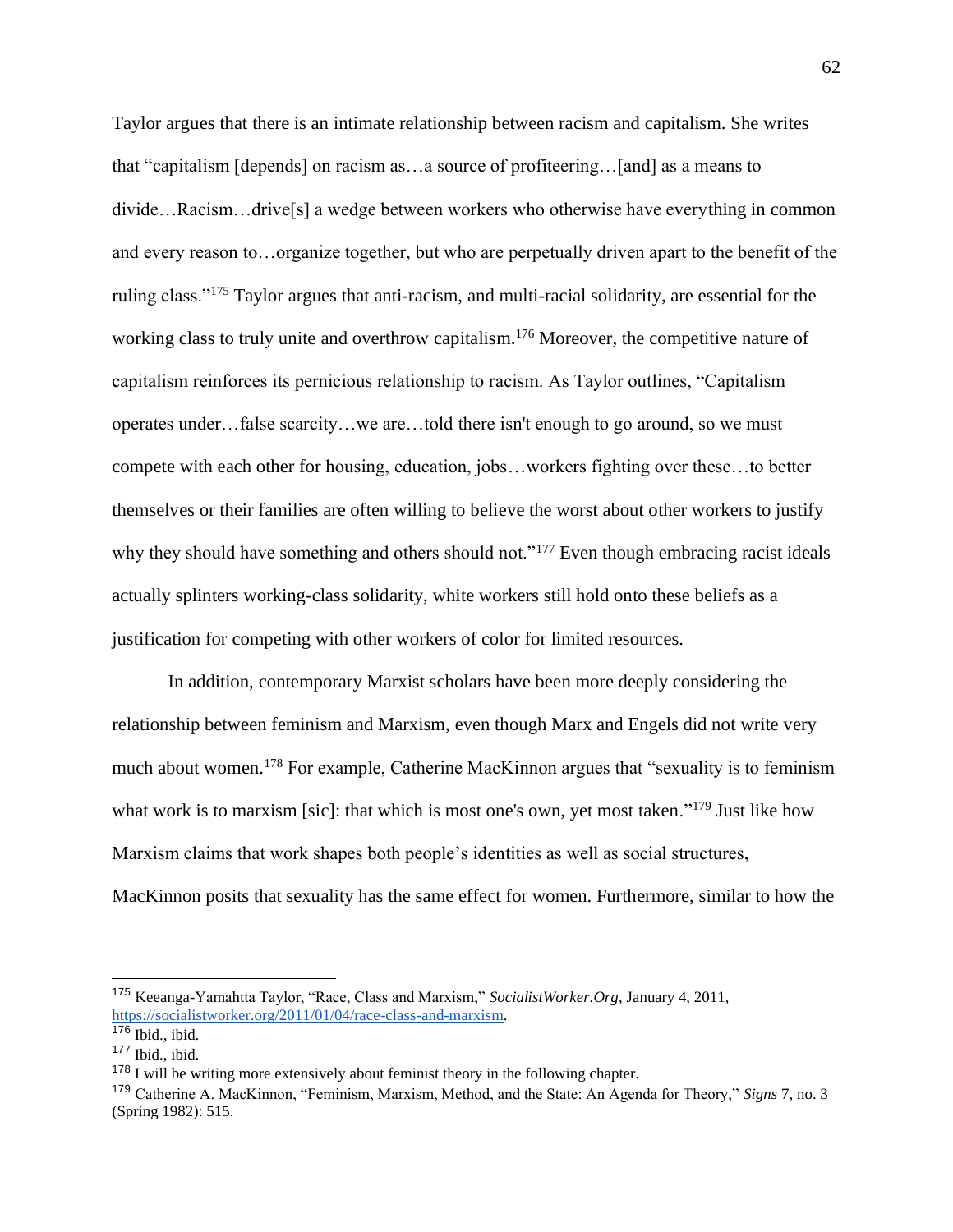bourgeoisie uses work to oppress the proletariat, men use women's sexualities as a means of asserting power over them.<sup>180</sup> MacKinnon lays out several key questions that Marxist-feminists reckon with: "Is male dominance a creation of capitalism or is capitalism one expression of male dominance?...What does it mean…if one can assert that capitalism would not be materially altered if it were…controlled by women? If…the socialist state and the capitalist state differ…are they equally predicated upon sex inequality?...Is there a relationship between the power of some classes over others and that of all men over all women?"<sup>181</sup> MacKinnon's questions seek to understand what women's rights and experiences look like under capitalism, in comparison to socialism or communism. Her questions also consider the relationship between capitalism and patriarchy, and how both systems intersect to suppress women.

Another important shift is that contemporary Marxists are much more skeptical of work as a whole compared to Marx and Engels. Marx and Engels wrote prolifically about their disdain for wage labor, but they still believed that work – in a non-capitalist context – was essential and beneficial for people to do.<sup>182</sup> However, some contemporary Marxists embrace an anti-work or refusal-to-work ethic. Kathi Weeks describes anti-work politics as the belief that "the problem with work cannot be reduced to the extraction of surplus value or the degradation of skill, but…the ways that work dominates our lives. The struggle against work is a matter of securing...the time and money necessary to have a life outside work."<sup>183</sup> Anti-work politics notes that under capitalism, people are forced to spend far too much of their lives working because they have no other way to support themselves and their loved ones. The movement questions the

<sup>180</sup> Ibid., 516.

<sup>181</sup> Ibid., 517.

<sup>182</sup> Karl Marx, *The Economic and Philosophic Manuscripts of 1844* (Moscow: Progress Publishers, 1977), 8.

<sup>183</sup> Kathi Weeks, *The Problem with Work: Feminism, Marxism, Antiwork Politics, and Postwork Imaginaries*  (Durham: Duke University Press, 2011), 13.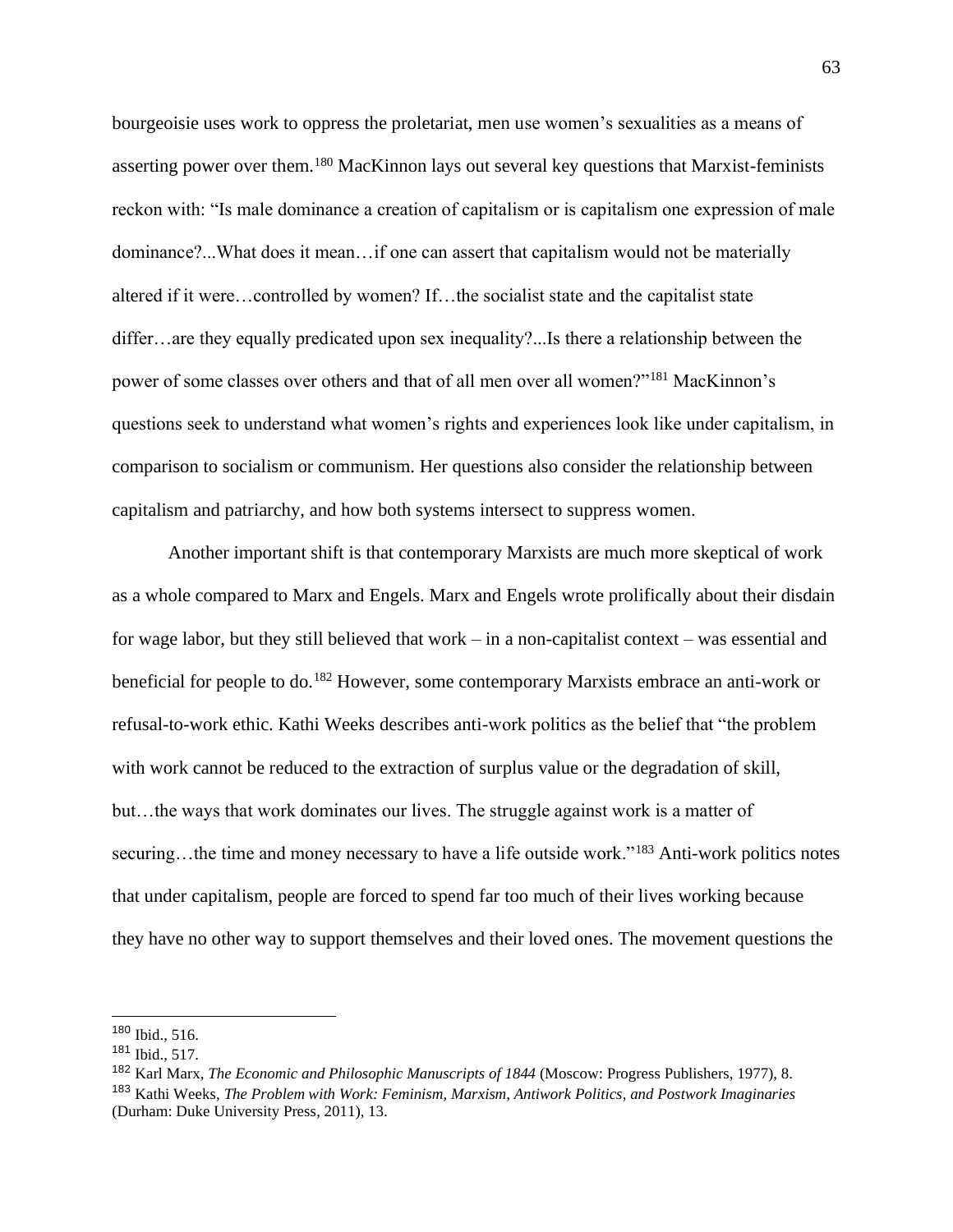initial Marxist assumption that work is fundamentally beneficial or essential, and imagines a world where people are not forced to work in order to survive. Rather than having a socialist, state-run economy, anti-work thinkers like Weeks envision an alternative where people do not have to spend most of their day at work.<sup>184</sup> Instead, in an anti-work society, people have "the possibility to pursue opportunities for pleasure and creativity that are outside the economic realm of production."<sup>185</sup> Anti-work philosophy ultimately strives to provide people with the ability to do non-capitalist activities that bring them joy and fulfillment.

#### **Marx's Writing on Sex Work:**

Marx himself did not write very much about sex work. However, what he did write about sex work reveals that he conceptualized sex work as an example of the exploitative nature of capitalism. In *The Eighteenth Brumaire of Louis Bonaparte*, Marx referred to sex workers as members of the lumpenproletariat, who are a class of people that he viewed as even more powerless than the proletariat. He defines the lumpenproletariat as "as slum workers or the mob," and describes them as being "the class of outcast, degenerated and submerged elements that make up a section of the population of industrial centers."<sup>186</sup> Aside from sex workers, the lumpenproletariat includes people such as "beggars…gangsters…petty criminals…chronic unemployed or unemployables, persons who have been cast out by industry, and all sorts of declassed, degraded or degenerated elements."<sup>187</sup> Marx claimed that people become members of the lumpenproletariat if they are unable to find work as a wage laborer for the bourgeoisie, which

<sup>184</sup> Ibid., 102.

<sup>185</sup> Ibid., 103

<sup>186</sup> Karl Marx, *The Eighteenth Brumaire of Louis Bonaparte*, trans. Saul K. Padover and Friedrich Engels (Moscow: Progress Publishers, 1937), 67.

 $187$  Ibid., Ibid.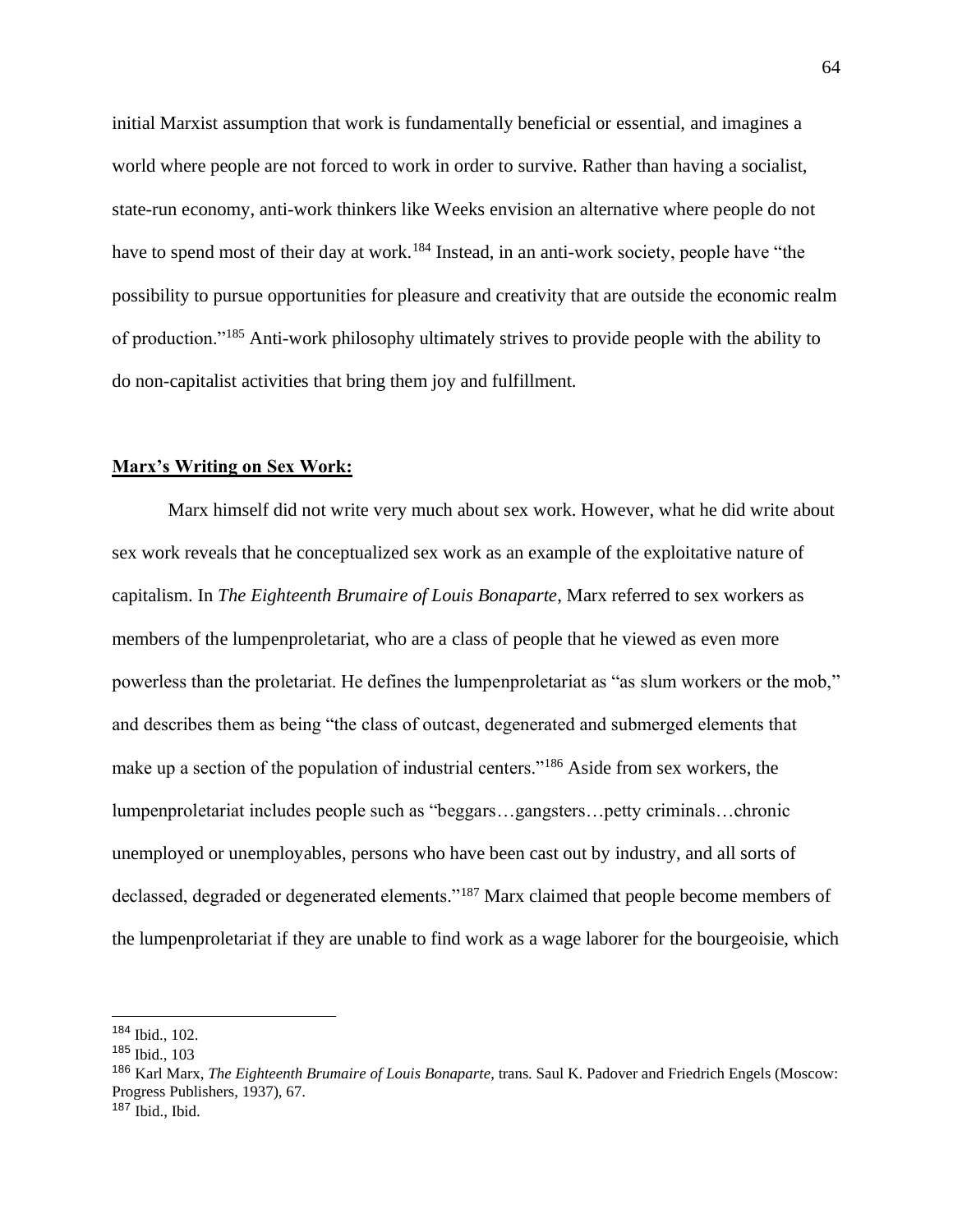suggests that the proletariat is only limited to those who are directly employed by the capitalists as their workers.<sup>188</sup> Importantly, Marx believed that the lumpenproletariat lacked the same class consciousness that the proletariat possessed. According to Marx, this was because the lumpenproletariat was uninvolved in the means of production. Therefore, their lives were unaffected by wage labor and production, and they had no real incentive or motivation to join the class revolution.<sup>189</sup> Although it may appear that Marx distrusted the lumpenproletariat, a closer reading of his writing reveals a more nuanced perspective. Marx argues that over time in capitalism, the proletariat becomes increasingly marginalized, as "the worker has become a commodity, and it is a bit of luck for him if he can find a buyer."<sup>190</sup> Due to the commodification of the worker, the proletariat gains a closer proximity to the lumpenproletariat, and the difference between the two blurs. Marx believes that as the labor supply exceeds demand, all workers – not just the lumpenproletariat – will be forced to "struggle not only for his physical means of subsistence; he has to struggle to get work, i.e., the possibility, the means, to perform his activity."<sup>191</sup> Over time, Marx believed that any security that the proletariat had gained from doing wage labor for the bourgeoisie will evaporate, and that they will become like the lumpenproletariat.

Another book where Marx wrote about sex work was in *The Economic and Philosophic Manuscripts of 1844*. He wrote: "Prostitution is only a specific expression of the general prostitution of the laborer, and since it is a relationship in which falls not the prostitute alone, but also the one who prostitutes – and the latter's abomination is still greater – the capitalist, etc.,

 $188$  Ibid., Ibid.

<sup>189</sup> Peter Hayes, "Utopia and the Lumpenproletariat: Marx's Reasoning in 'The Eighteenth Brumaire of Louis Bonaparte,'" *The Review of Politics* 50, no. 3 (1988): 446-447.

<sup>190</sup> Karl Marx, "The Economic and Philosophic Manuscripts of 1844," in *The Marx-Engels Reader*, ed. Robert C. Tucker (New York: W.W. Norton & Company, 1978), 3.

 $191$  Ibid., 4.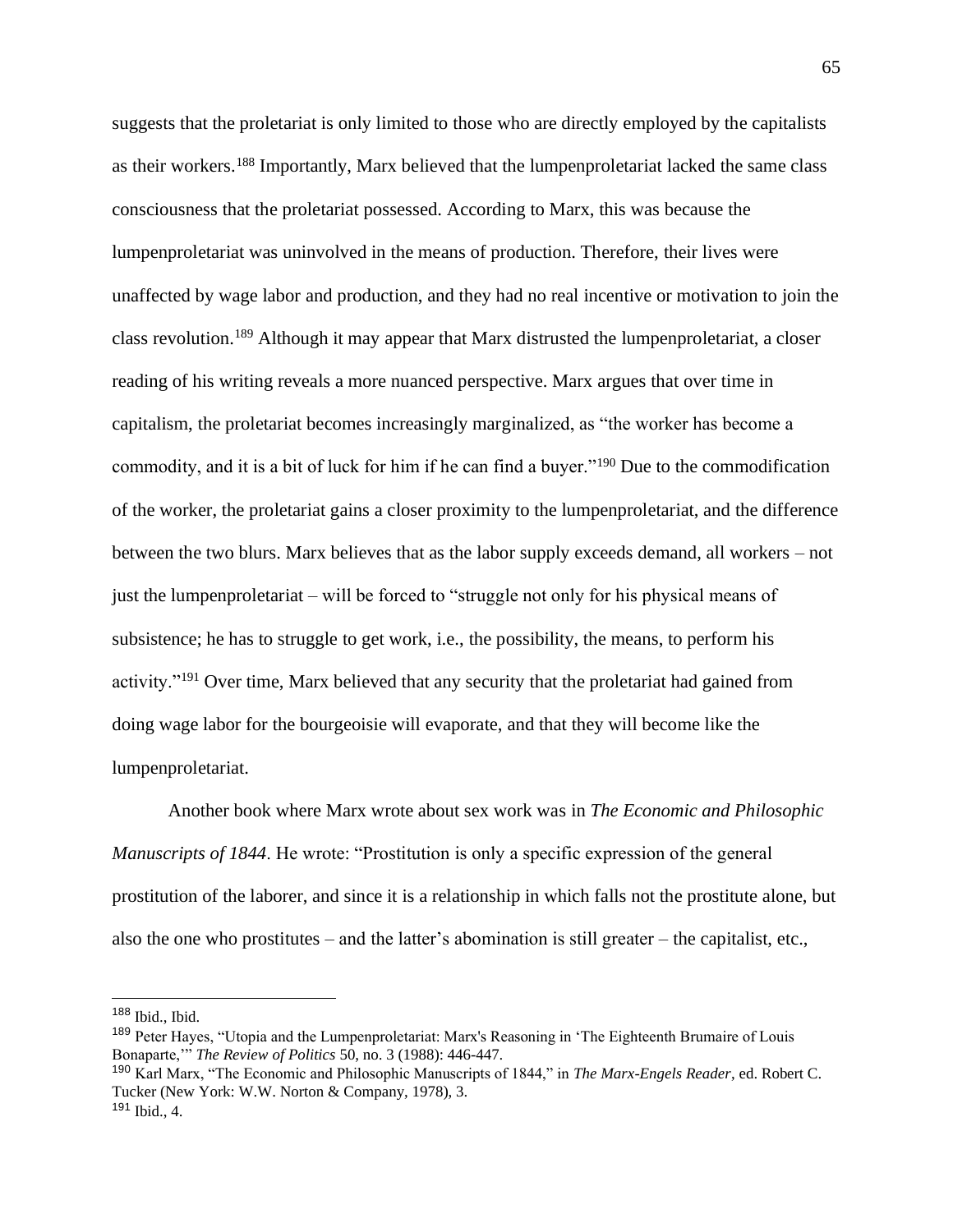also comes under this head."<sup>192</sup> Here, Marx argues that sex work symbolizes capitalism's exploitation of the proletariat; that is, degrading labor is non-unique to sex work. He also compares clients of sex work to the capitalist bourgeoise, as he believes both are exploiting the worker at hand.

# **Marxist Scholars' Writing on Sex Work:**

Since Marx and Engels' time, more Marxists have used the political theory to analyze sex work. Several Marxists agree with Marx and Engels' characterization of sex work as a metaphor for the exploitative nature of capitalism. Nadezhda Krupskaya – who was also Vladimir Lenin's wife – wrote about sex work in the early twentieth century. She claims that women, who are underpaid compared to men because their labor is stigmatized under a patriarchal society, must turn to sex work as a last resort if they cannot receive financial support from their husbands or families.<sup>193</sup> Krupskaya pities sex workers for how limited their options are, writing, "Who then can blame a poverty stricken woman for selling herself, for preferring the only readily available extra earnings to beggarly existence, hunger and sometimes a hungry death?"<sup>194</sup> Krupskaya argues that for some women, sex work is the only way in which they can afford basic necessities. She also criticizes the bourgeoisie, who assert that sex workers freely choose to do this line of work, and that if they truly dislike it, they can just leave.<sup>195</sup> The bourgeoisie response to sex work is notably very similar to the libertarian perspective on the industry. Both believe that people entirely have the autonomy to dictate what job they would like to work, and both assume that

<sup>192</sup> Ibid., 42.

<sup>193</sup> Nadezhda Konstantinovna Krupskaya, *The Woman Worker*, trans. Mick Costello (Croydon: Manifesto Press Cooperative Limited, 2017,) 10-11. <sup>194</sup> Ibid., 11.

 $195$  Ibid., ibid.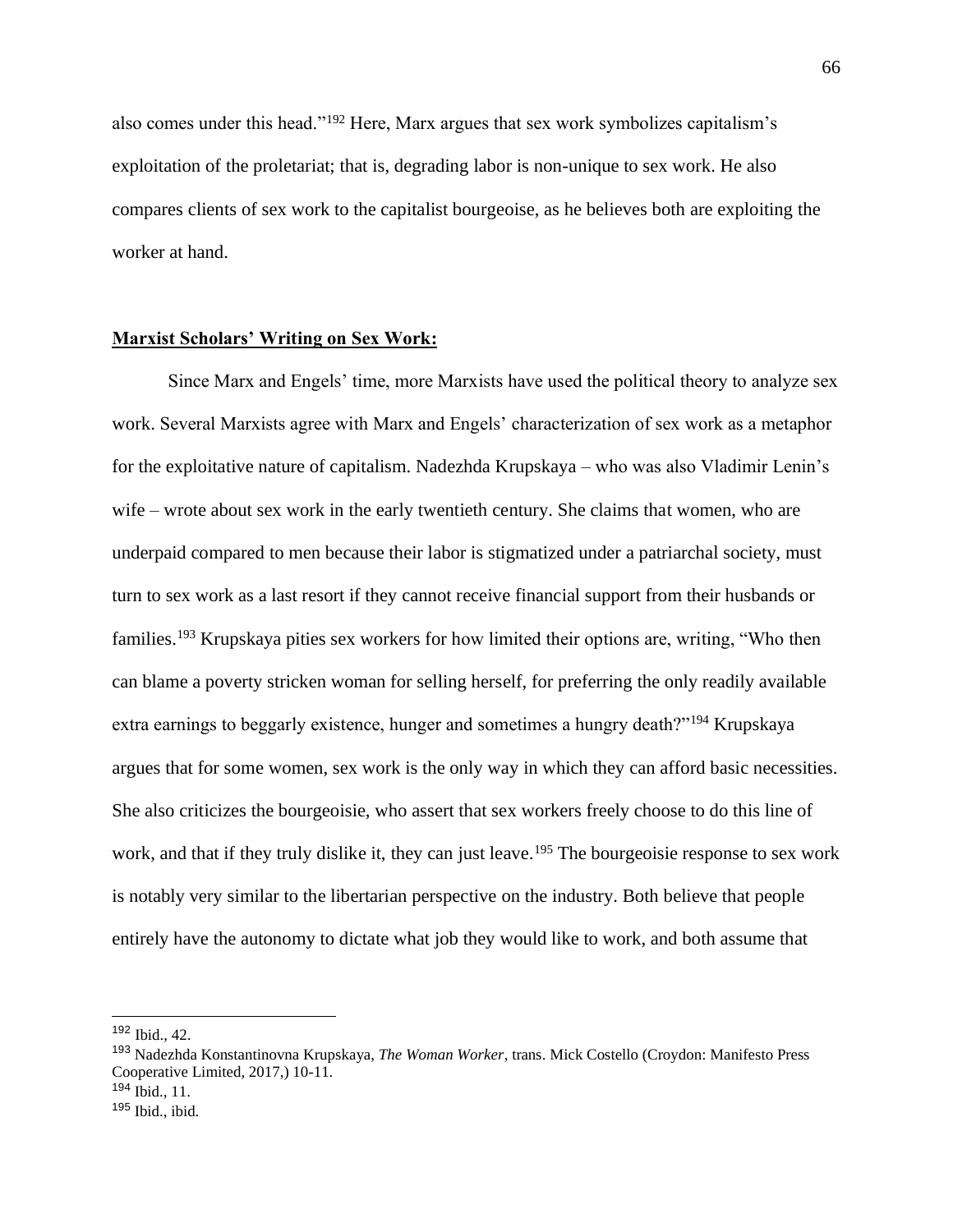people have the ability to leave if they are unsatisfied. Yet according to Krupskaya, women who rely on sex work for their survival cannot simply quit the industry if they dislike it, as they do not have other options for generating income. Emma Goldman was another Marxist writing in the early twentieth century about sex work. Goldman agrees with Marx and Krupskaya that sex work is intimately tied to capitalism, writing that it is "exploitation…the merciless Moloch of capitalism that fattens on underpaid labor, thus driving thousands of women and girls into prostitution."<sup>196</sup> Goldman also argues that women are underpaid for their labor in a sexist, capitalist society, which pushes them into sex work for their own financial survival.

However, Marxist scholars writing in more contemporary times have been skeptical of this analysis of sex work. Many Marxist thinkers are increasingly questioning what makes sex work distinct from any other kind of exploitative labor under capitalism. As Annie McClanahan and Jon-David Settell argue, it is problematic to assume that "there are kinds of waged work whose activities are less exploitative than the work either of waiting tables or of giving blow jobs."<sup>197</sup> Marxists like McClanahan and Settell argue that sex work is not necessarily uniquely exploitative compared to other legal and non-stigmatized jobs under capitalism (i.e.: driving for Uber, an office job, etc.)<sup>198</sup> As sex workers and self-identified Marxists Molly Smith and Juno Mac also argue, it is unrealistic to expect non-sex-work jobs to be inherently "fulfilling, nonexploitative, and enjoyable."<sup>199</sup> Rather, there are many other jobs under capitalism that harm its workers. Whether it is a boss taking a share of a workers' tips, or not paying them for overtime,

<sup>196</sup> Emma Goldman, *Anarchism and Other Essays* (New York: Mother Earth Publishing Association, 1917), 184. <sup>197</sup> Ibid., Ibid.

<sup>198</sup> Ibid., 501.

<sup>199</sup> Juno Mac and Molly Smith, *Revolting Prostitutes: The Fight for Sex Workers' Rights* (London: Verso Books, 2018), 65.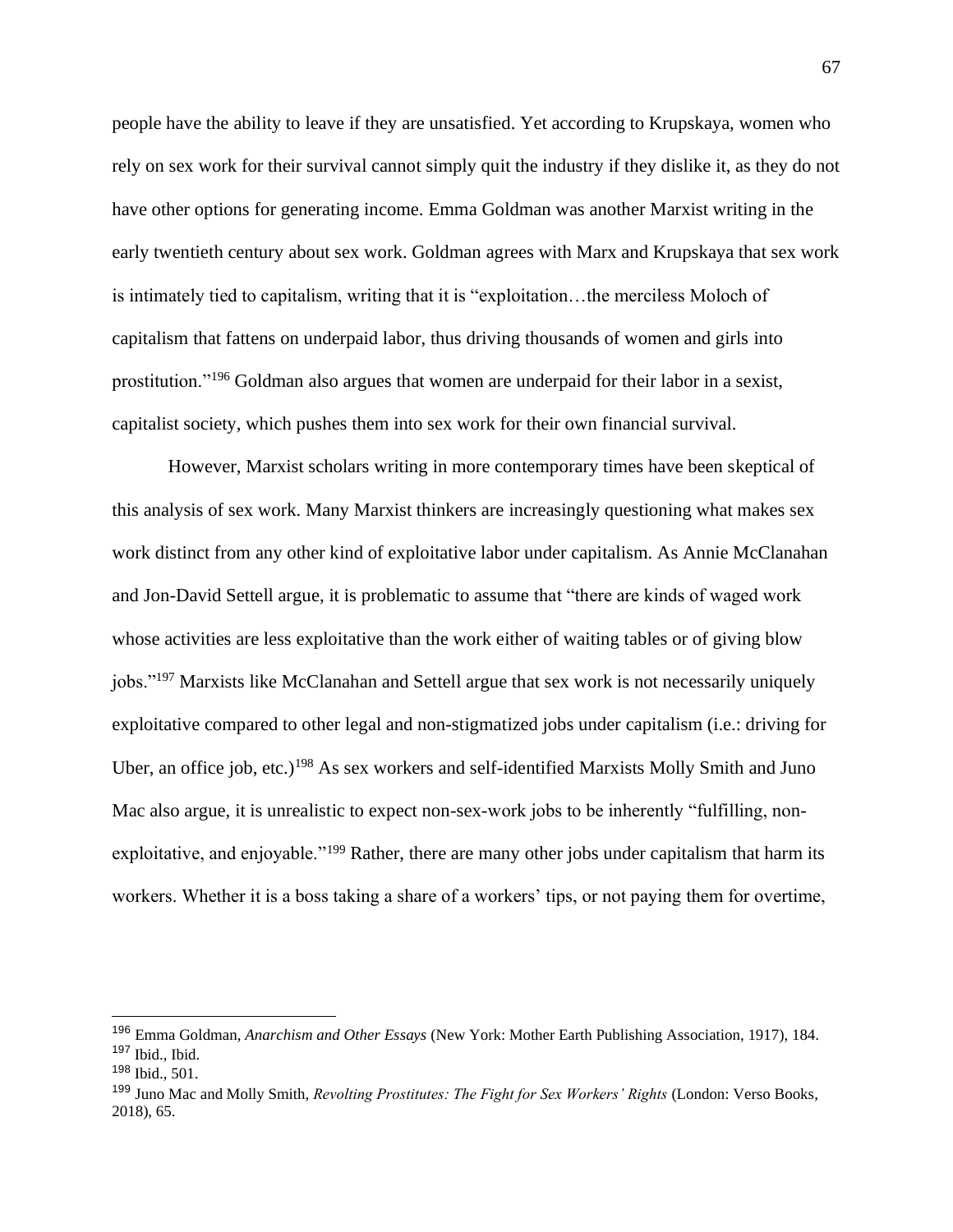Smith and Mac note that working a job in a capitalist society will always carry some degree of exploitation.<sup>200</sup>

Yet despite the flaws of sex work, several Marxist scholars also view the industry as an important site of resistance against capitalism. In their ethnography of sex workers in Brazil, Ana Paula da Silva and Thaddeus Gregory Blanchette speak to various women about their decisions to enter sex work. The scholars talk to Luana, a woman who got a job in construction after doing sex work for a few years.<sup>201</sup> Luana says of her experience:

They used me to seal tiles in the bathrooms of one of those new condominiums here in Downtown…And I stopped whoring. After six weeks, however, I still hadn't received my first paycheck. Worse, we worked without any protection and the chemicals we used caused open wounds on my arms and hands. I had to stay away from work for three days with a medical excuse, but when I got back, they fired me. They never paid me for the six weeks of work I did and they still have my work card. So I came back here [a brothel in the Center]. At least here I get paid. (da Silva and Blanchette, 33).

Luana may have initially been drawn to the construction job for a variety of reasons. Perhaps she thought it would be safer or more financially stable than sex work, or she simply wanted a job with less social stigma attached to it. However, the construction job clearly ended up being an exploitative experience. Luana's safety was compromised, and she was never adequately compensated for her labor. As a result, she chose to return to sex work. Even if she may not be passionate about sex work, and the industry can be dangerous, Luana at least knew that she could expect a paycheck if she returned to the brothel. At the construction job, Luana recognized that she was giving her labor to the "bourgeoisie" so that they could profit off of her, yet she received nothing in return. However, Luana managed to resist this set-up of wage labor by, counter-

<sup>200</sup> Ibid., 66.

<sup>&</sup>lt;sup>201</sup> Ana Paula da Silva and Thaddeus Gregory Blanchette, "For Love or for Money? (Re)produtive Work, Sex Work, and the Transformation of Feminine Labour," *cadernos pagu* 50 (2017): 33.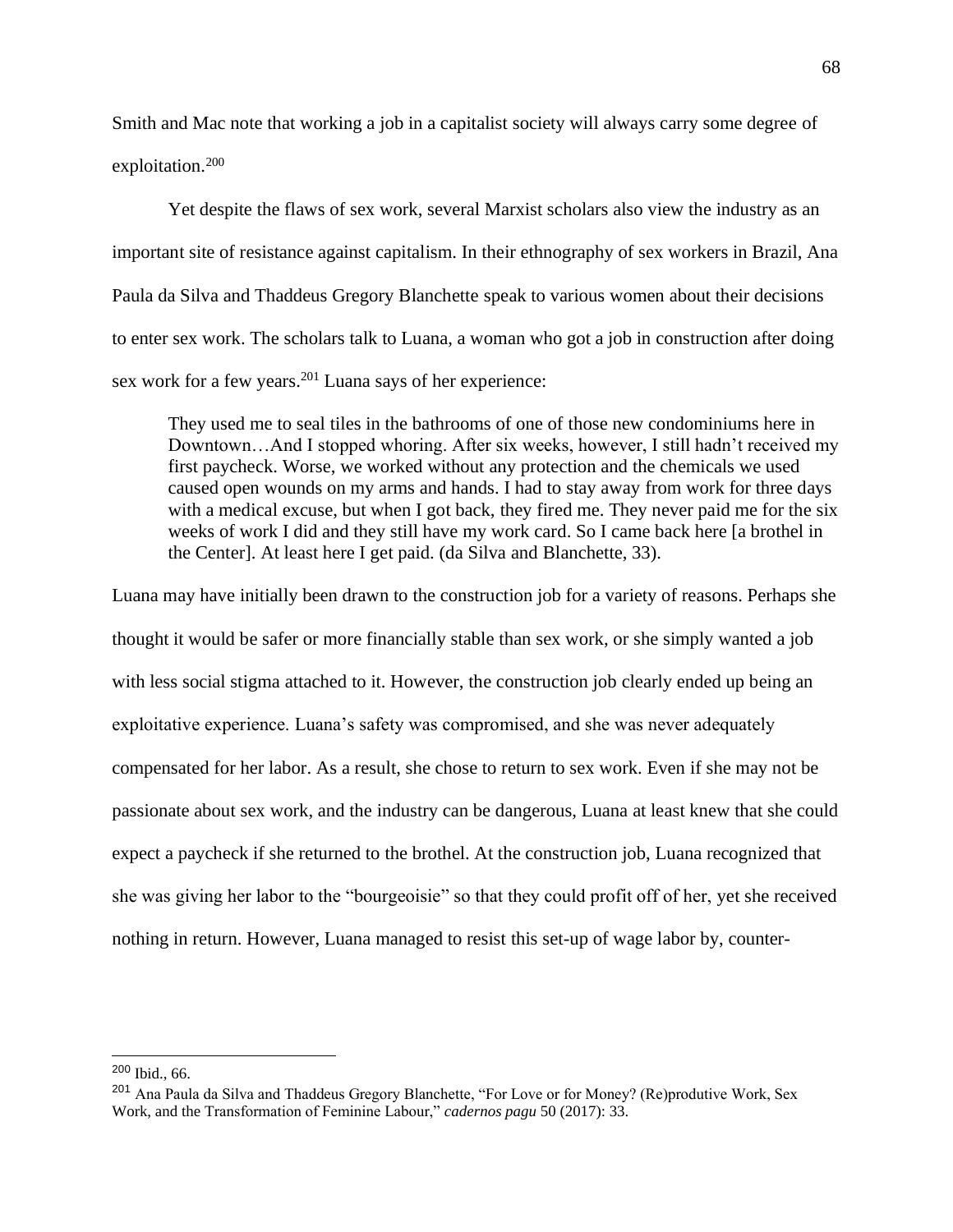intuitively, returning to sex work, where she knew that she could be compensated for the work that she was doing.

#### **Conclusion:**

Marxism is a valuable political theory to utilize in an analysis of sex work, as sex workers are navigating the industry in the context of capitalism. The Marxist conception of capitalism is dramatically different from the libertarian understanding of it. Rather than celebrating capitalism as an echelon of individual freedom, Marxists view capitalism as an inherently oppressive and demeaning system. Therefore, using both theories helps us understand why people enter sex work, the agency they have as sex workers, and what their experiences in the industry are like. Sex work highlights the truth and relevancy of many fundamental components of Marxist thought. Using Marxism to study sex work elucidates that yes, sex work can have challenging and problematic working conditions. However, Marxism helps us understand how that is symbolic of the rampant exploitation that all workers experience under capitalism.

Just like other workers under capitalism who have more socially accepted jobs, sex workers experience the four categories of alienation that Marx writes about. Sex workers are alienated from the products of their labor, as they are, by definition, selling the labor of their sexual services to clients for profit. Furthermore, sex workers are alienated from the act of labor itself, as their motive behind selling sexual services is linked to a need for profit. That is, sex workers are selling their sexual services so that they can live under capitalism, not because they necessarily have a voracious passion for the work. Finally, by virtue of sex workers working under competitive capitalism, Marxists would say that sex workers are also alienated from their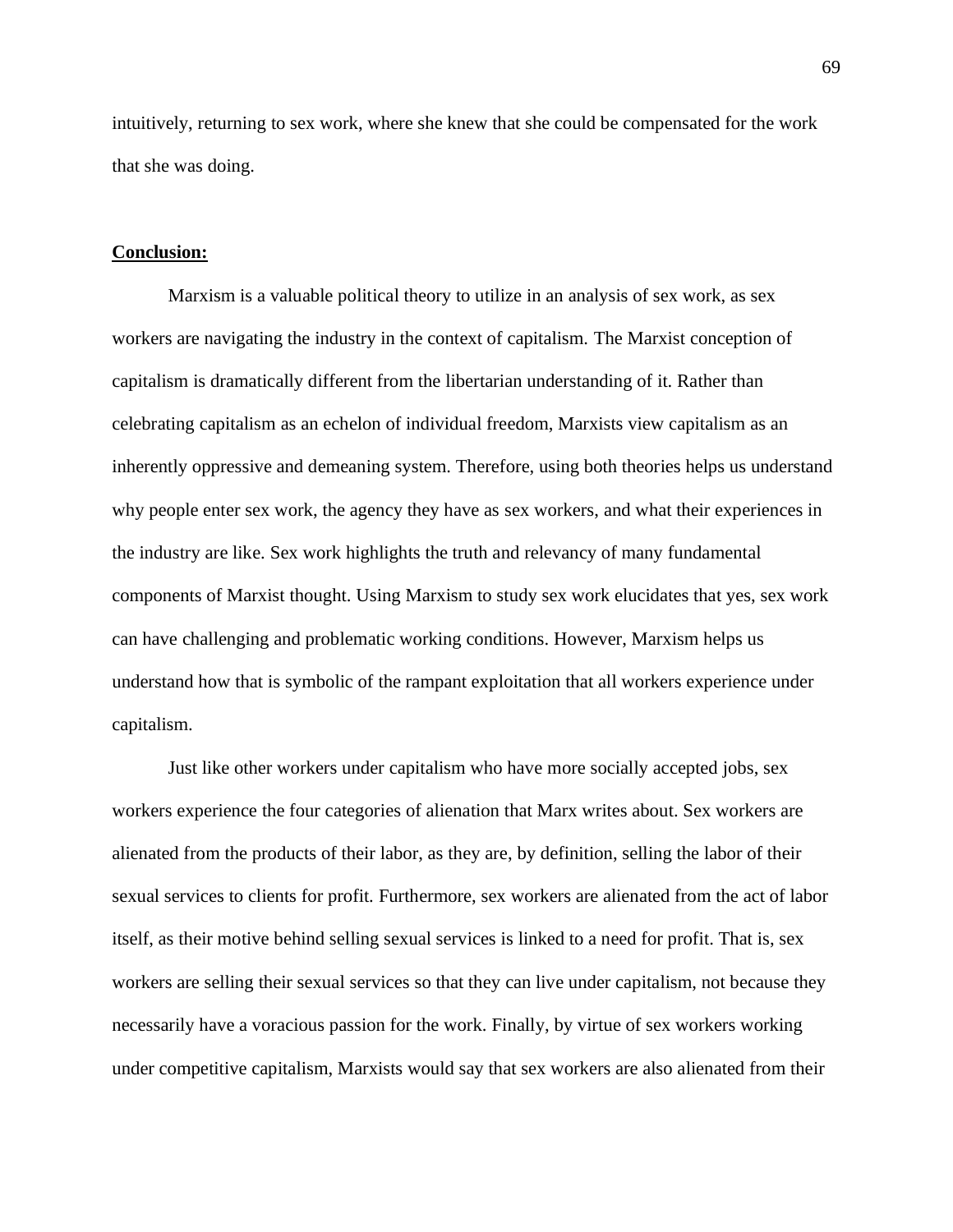species-being and from other sex workers. Because sex workers are doing their work as a means of economic survival, Marxists would argue that they are alienated from their human essence that is separated from capitalism. Lastly, Marxists would posit that capitalism, which feeds off of workers competing against one another, pushes sex workers to see each other through their identities as sex workers.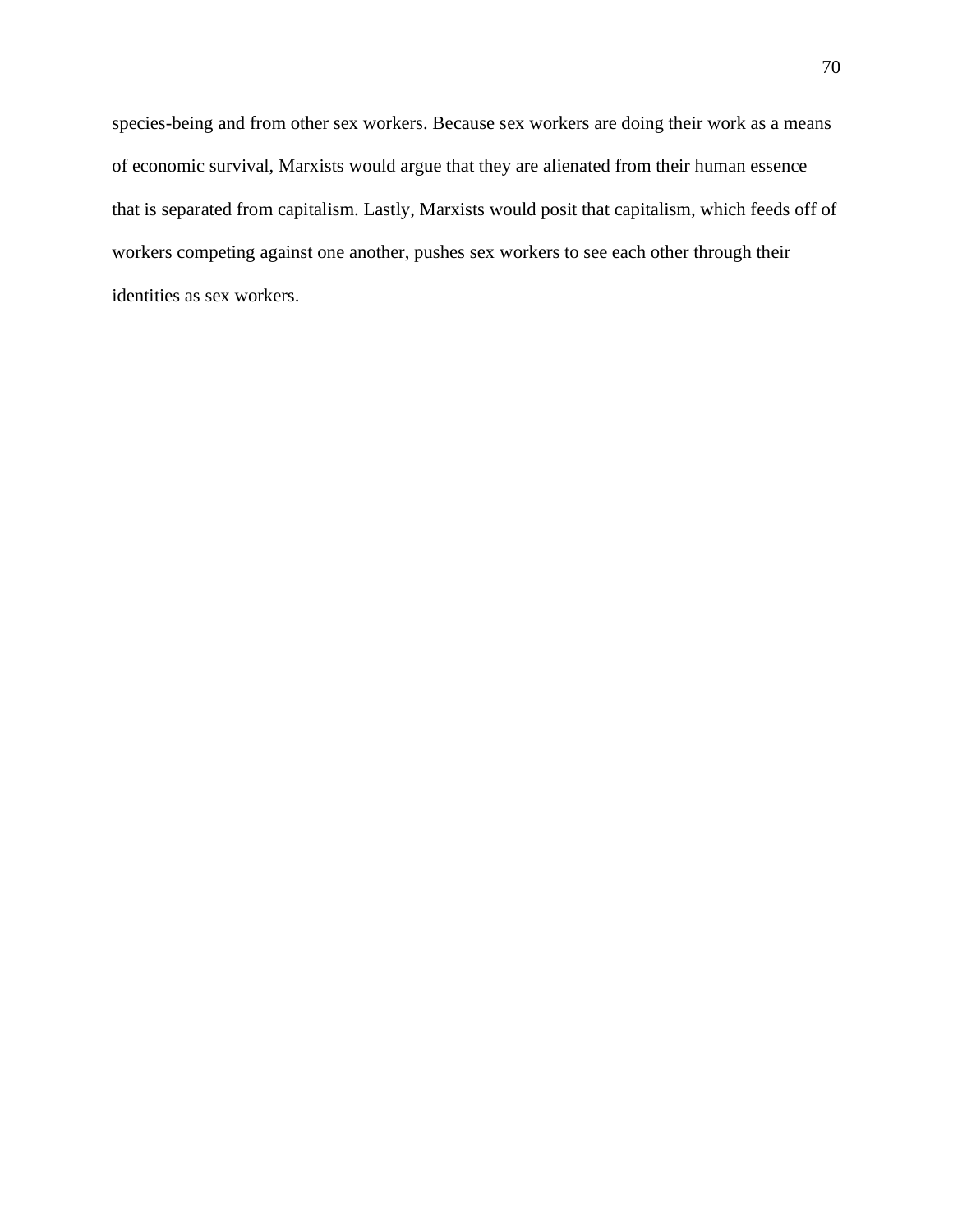## **Chapter 3: Feminist & Queer Analyses of Classical Sex Work**

## **Introduction:**

Would sex work still exist in a truly feminist, non-patriarchal world? There are many debates within feminist scholarship about the industry, as sex work both includes and challenges numerous issues that are important within the movement. Some scholars argue that sex work is merely a further extension of the objectification and violence that women already frequently experience in a patriarchal society. Yet other feminists argue that sex work is a crucial space for women's sexual exploration and expression, as sexism and patriarchy dictate what sort of sexual encounters women are expected to have (i.e.: monogamous sexual relations in the private sphere.) If both of these categories of feminist thought recognize the sexism that women experience, how and why do they arrive at different perspectives about sex work?

There are numerous types of feminisms, so it is virtually impossible to provide one simple and universal definition for what the theory is. Despite how wide-ranging feminist theory is, one common thread between the different ideologies is the recognition that women are treated unfairly or unequally compared to men under a patriarchal society. Therefore, feminism attempts to provide women with the rights and privileges that have historically been limited to men. However, various movements within feminism may have different conceptions of what sexism looks like, and may have different goals regarding the advocacy they hope to achieve for women. Similarly, queer theory is a broad topic that is difficult to define in an all-encompassing manner. Queer theory challenges the heteronormativity that pervades cultures and societies, and focuses on amplifying the voices and experiences of the LGBTQIA+ community. Queer theory is an important framework to utilize in conjunction with feminism. For example, some feminists may exclude LGBTQIA+ people (i.e.: transgender women) from the movement because they do not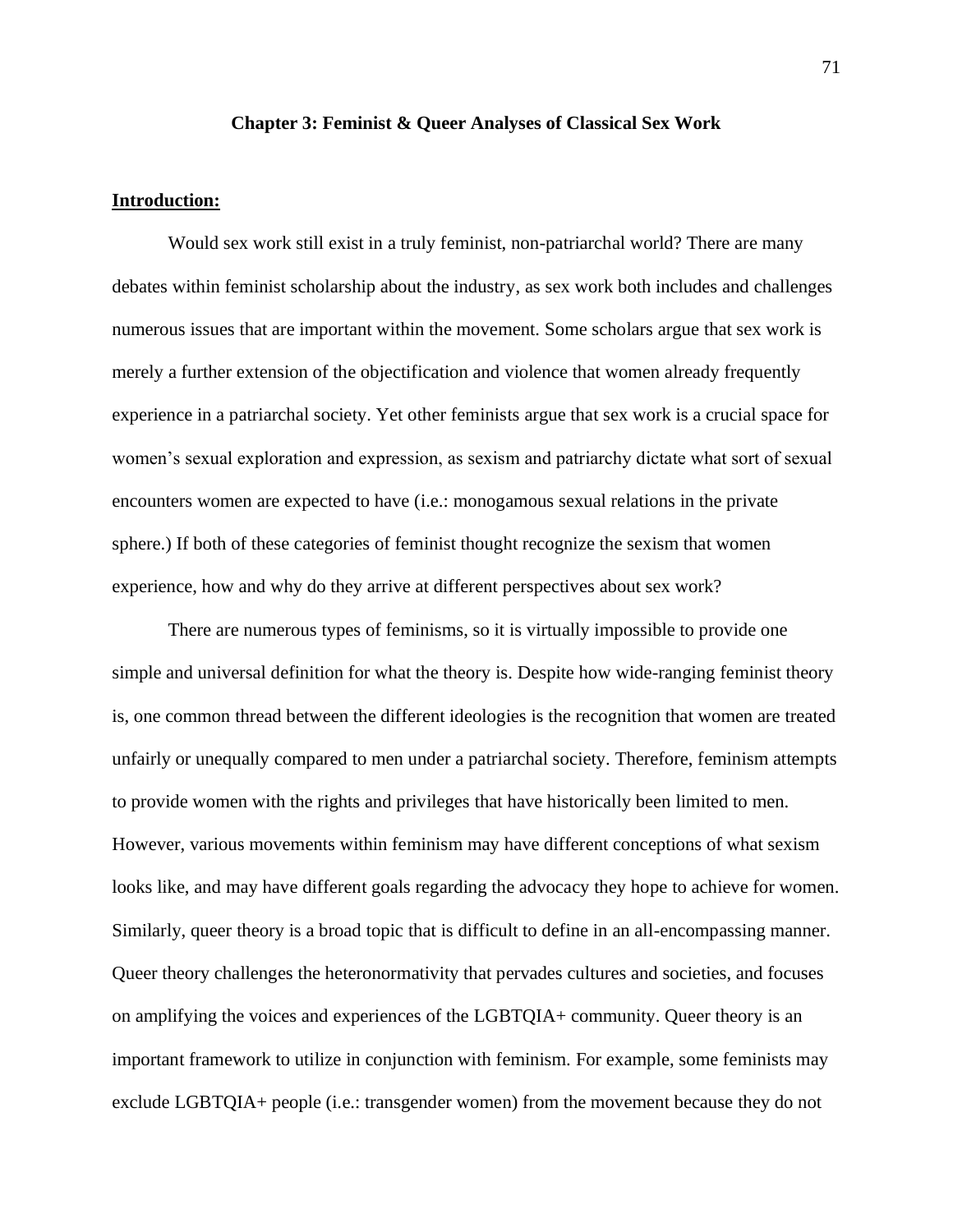view trans women as "truly" being women. It is essential to use queer theory to fill in these pertinent and harmful gaps that exist within feminist thought.

More specifically, it is crucial to utilize both feminist and queer theories when analyzing sex work. The vast majority of sex workers are women, which begs the question of why it is so often women who sell sexual services as opposed to men.<sup>202</sup> Feminism also raises the question of why people – statistically speaking, predominantly men – are purchasing these services from sex workers. Furthermore, feminist theory asks us to interrogate what the ramifications of sex work are in the context of patriarchies. It asks us to examine the power and gender dynamics between sex workers and clients. In particular, using an intersectional feminist lens considers how a woman's race, class, sexuality, ability, and other identities affect her experience in sex work. Importantly, although statistically sex workers are often women and the clients are men, not all sex work happens in these heterosexual contexts. It is important to study how queer-identifying people may have a different experience in sex work compared to cis, straight individuals. Thus, using queer theory helps us understand how the implications of sex work change when LGBTQ+ people buy and sell sex services.

In this chapter, I will first provide an overview of feminist theory. I will outline the history of the movement, and highlight some important ideas and thinkers from each wave of feminism.<sup>203</sup> I interweave queer history and voices throughout my introduction of feminism. Additionally, I will summarize the feminist critique of the liberal conception of the public and private realms, and connect it to women's labor. Then, I will explain what feminist scholars have

<sup>202</sup> Gus Lubin, "There Are 42 Million Prostitutes In The World, and Here's Where They Live," *Business Insider*, January 17, 2012[, https://www.businessinsider.com/there-are-42-million-prostitutes-in-the-world-and-heres-where](https://www.businessinsider.com/there-are-42-million-prostitutes-in-the-world-and-heres-where-they-live-2012-1)[they-live-2012-1.](https://www.businessinsider.com/there-are-42-million-prostitutes-in-the-world-and-heres-where-they-live-2012-1)

<sup>&</sup>lt;sup>203</sup> Many scholars have critiqued the motif of "waves" to discuss the history of feminism. I will be discussing this criticism later on in this chapter, and explaining why I am still choosing to use this motif in this thesis.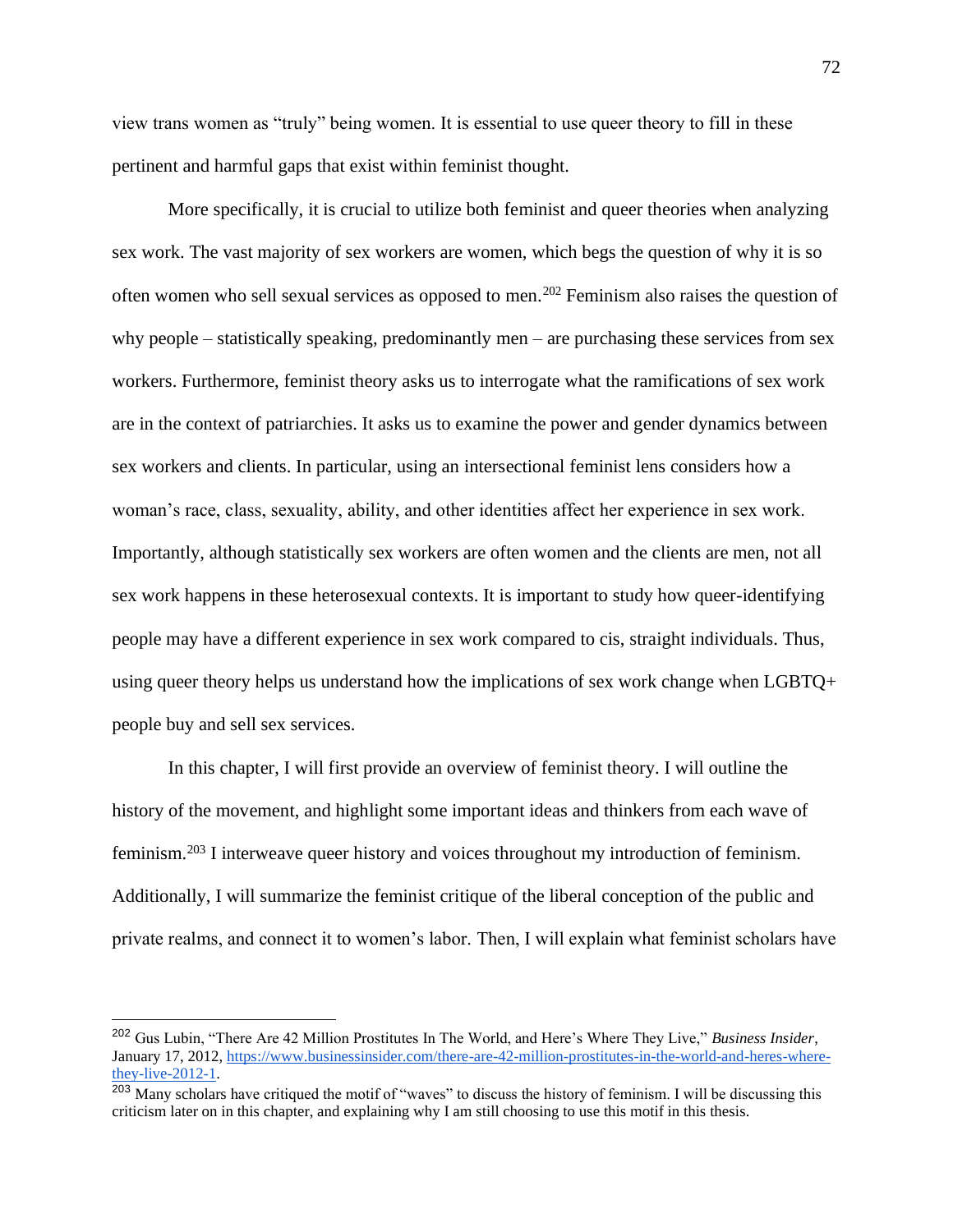already written about sex work. Finally, I note that the place of sex work in feminist and queer theories remains extremely multi-faceted, and that there is no clear consensus on the industry within the theories. This disagreement reveals that there are still broader debates happening in the feminist movement about what the ideal world for women ought to look like.

# **What is Feminism?:**

Feminism has a long and nuanced history, and there are many potential ways to outline this history for the reader. Like other scholars have also done, I have opted to explain this history through using the motif of the waves of feminism. This is certainly an imperfect decision: feminist history is incredibly diverse and complex, and therefore, many scholars criticize how the motif of waves simplifies centuries of activism. However, as other scholars have noted, a key strength of the wave motif is that "it depicts movement: feminism is a rippling (and sometimes crashing) activist intellectual and social movement that is ever-changing and contains endless possibilities for dealing with contradiction, uncertainty, and the messiness of life."<sup>204</sup> Thus, I have opted to use the wave motif in order to demonstrate how feminist thought is constantly shifting and evolving throughout history.

### *First-Wave Feminism*

The first wave of feminism began in the mid-19th century, and continued into the early 20th century.<sup>205</sup> In the United States, the principal objective of first-wave feminism was to provide women with the right to vote. The suffragette movement challenged the notion that women had to be exclusively relegated to the private realm of the domestic family. Obtaining the

<sup>204</sup> Katherine R. Allen, "Feminist Theory, Method, and Praxis: Toward a Critical Consciousness for Family and Close Relationship Scholars," *Journal of Social and Political Relationships* (2022): 6.

<sup>&</sup>lt;sup>205</sup> Jo Reger, "Finding a Place in History: The Discursive Legacy of the Wave Metaphor and Contemporary Feminism," *Feminist Studies* 43, no. 1 (2017): 194.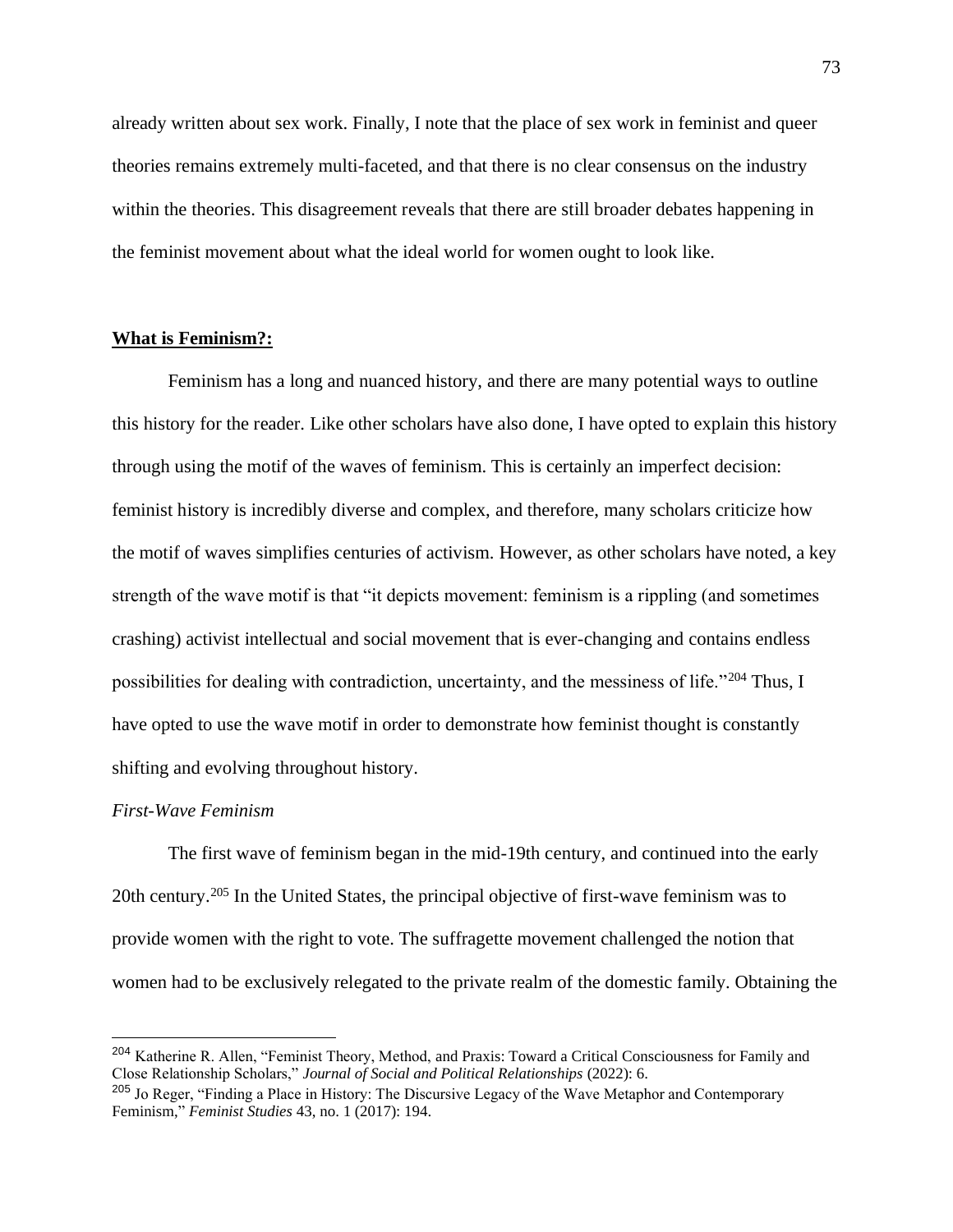right to vote would provide women with the ability to participate in public society.<sup>206</sup> Notably, the suffragettes did not attempt to counter the common assumption that women "belonged" at home as wives and caretakers. Instead, they sought to expand women's roles in society, arguing that women's domestic activities ought not prohibit them from participating in making decisions about the public sphere.<sup>207</sup> In fact, the suffragettes frequently claimed that women's suffrage would help them fortify and protect the private domestic space. The suffragettes argued that women's supposed gentle and kind nature meant that they would vote for policies that would result in widespread peace and stability.<sup>208</sup>

It is important to note that the suffragette movement was extremely exclusionary, and was centered around white, upper-middle class women.<sup>209</sup> Even though first-wave feminism initially had affiliations with abolitionism, the Civil War had pivoted the white middle class to embrace the political right. By the twentieth century, the suffragettes were using racist and xenophobic rhetoric to advocate for women's voting privileges.<sup>210</sup> For example, when speaking to the New York State Legislature in 1860, suffragette Elizabeth Cady Stanton said: "The prejudice against Color…is no stronger than that against sex…The few social privileges which the man gives the woman, he makes up to the (free) Negro in civil rights."<sup>211</sup> Here, Stanton undermines the issue of racism, and claims that it is just as oppressive and problematic as the sexism that white women face. Stanton also pits white women against Black men by claiming

<sup>206</sup> Ellen DuBois, "The Radicalism of the Woman Suffrage Movement: Notes toward the Reconstruction of Nineteenth-Century Feminism," *Feminist Studies* 3, no. ½ (1975): 66.

<sup>207</sup> Ibid., Ibid.

<sup>208</sup> Carole Pateman, "The Public/Private Dichotomy," in *The Disorder of Women: Democracy, Feminism, and Political Theory* (Redwood City: Stanford University Press, 1989), 127-128.

<sup>209</sup> Barbara Leslie Epstein, "The Successes and Failures of Feminism," *Journal of Women's History* 14, no. 2 (2002): 118.

 $210$  Ibid., 119.

<sup>&</sup>lt;sup>211</sup> Aída Hurtado, "Relating to Privilege: Seduction and Rejection in the Subordination of White Women and Women of Color," *Signs* 14, no. 4 (1989): 840.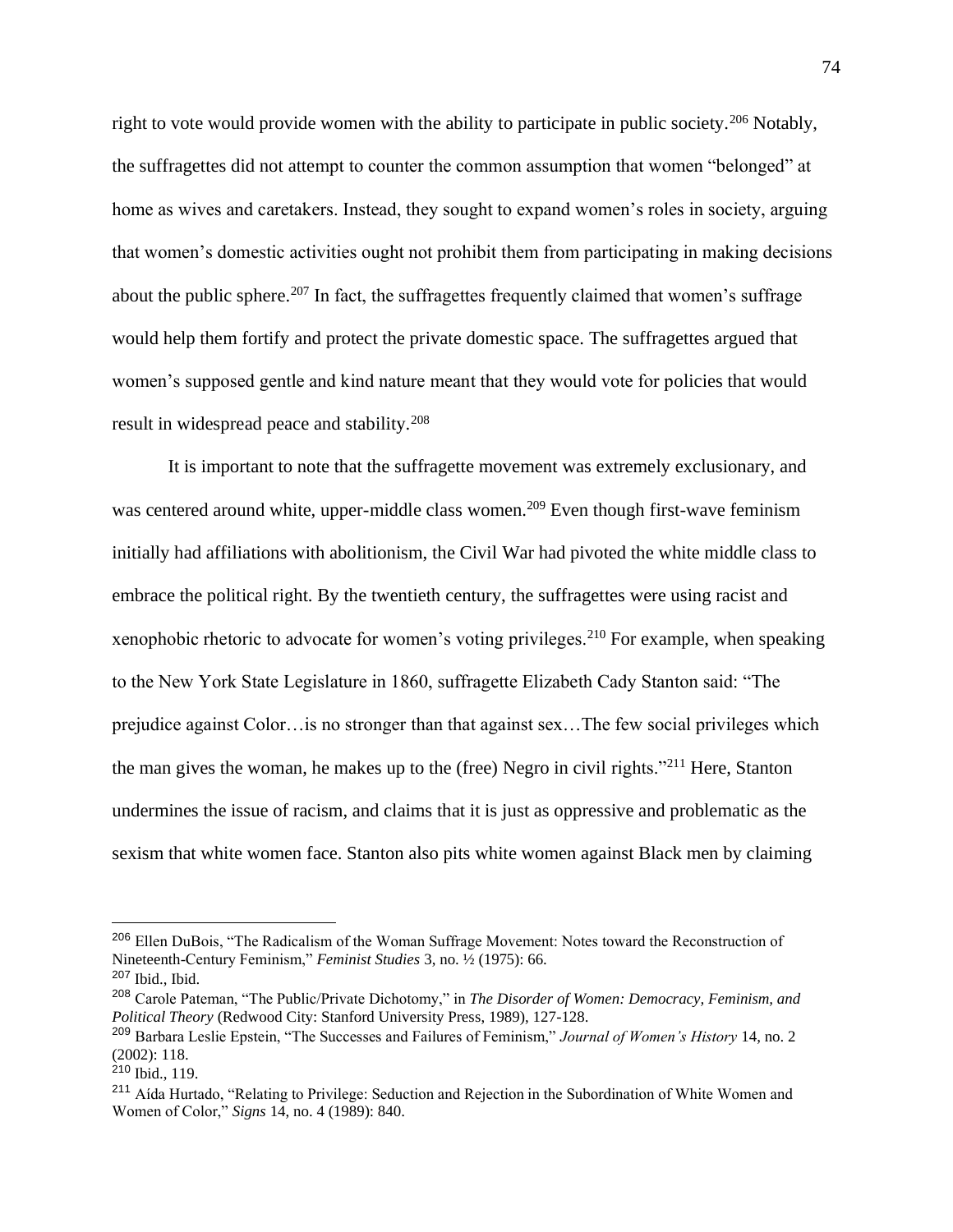that Black men were entitled to more rights compared to white women. This racism significantly worsened after only Black men received the right to vote, as the suffragettes believed that white men had chosen to prioritize Black men's ability to vote over white women. The suffragettes argued that no other people of color should be able to vote before white women were able to. $^{212}$ Ultimately, the most prominent legacy of the first-wave feminist movement was its success in gaining women the right to vote via the Passage of the 19th Amendment.

Despite the racism embedded into first-wave feminism, Black women played an important role in this era of the feminist movement. For example, in 1851, Sojourner Truth gave her famous "Ain't I A Woman?" speech at the Women's Rights Convention in Akron, Ohio. Truth's speech challenged the feminist movement's focus on white women, and their ignorance of women of color. In her speech, she said: "That man over there says that women need to be helped into carriages, and lifted over ditches…Nobody ever helps me into carriages, or over mud-puddles...ain't I a woman?...I have seen most all [my children] sold off to slavery, and when I cried out with my mother's grief, none but Jesus heard me! And ain't I a woman?"<sup>213</sup> Here, Truth notes that white people do not recognize Black women's humanity, and do not see them as women in the same way they see white women. Even though the feminist movement appears to advocate for all women, Truth's speech recognizes that the movement neglects the voices and needs of Black women.

# *Second-Wave Feminism*

<sup>212</sup> Ibid., ibid.

<sup>&</sup>lt;sup>213</sup> "Sojourner Truth: Ain't I A Woman?", Women's Rights National Historical Park, National Park Service, last updated November 17, 2017, [https://www.nps.gov/articles/sojourner-truth.htm.](https://www.nps.gov/articles/sojourner-truth.htm)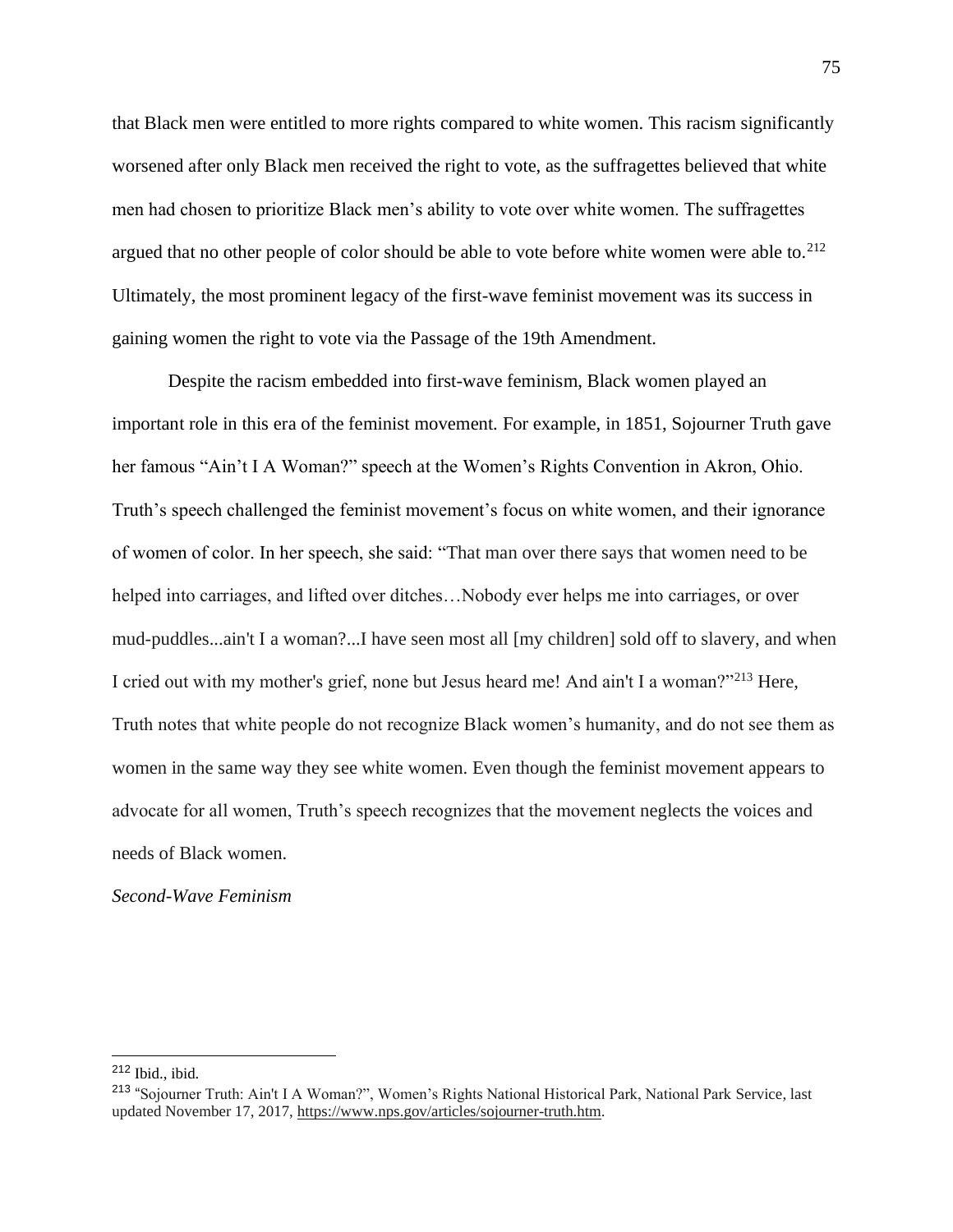Next, second-wave feminism encompasses the time period between the 1960s and the 1980s.<sup>214</sup> Second-wave feminism expanded upon the push for suffrage from the first wave, and sought to provide women with more freedoms and privileges beyond the ability to vote.

One prominent thinker from second-wave feminism was Betty Freidan, who wrote the influential book *The Feminine Mystique*. In *The Feminine Mystique*, Freidan argues that women feel unsatisfied with and isolated by a life relegated to the domestic realm. The "feminine mystique" refers to the notion that women would find "true feminine fulfillment" from being a "suburban housewife" and "mother."<sup>215</sup> In reality, however, Freidan argues that these women feel "trapped…by the enormous demands of her role as modern housewife," and have virtually no time to do anything aside from taking care of her home and her children.<sup>216</sup> Freidan encourages women to resist the feminine mystique by not attempting to romanticize the tasks of a mother and housewife, and to instead recognize that they are capable of far more than just these roles.<sup>217</sup> Additionally, Freidan suggests that women further reject the feminine mystique by pursuing an intellectually stimulating "professional commitment", which will prevent them from devoting all of their time to domestic work.<sup>218</sup>

Another eminent thinker from second-wave feminism is Simone de Beauvoir, whose book *The Second Sex* was integral in further shaping feminist thought. Beauvoir makes similar arguments to Freidan about the oppressive nature of life as a housewife. Beauvoir claims that women, "since the beginning of history, [have] been consigned to domestic labor and prohibited

<sup>214</sup> Jo Reger, "Finding a Place in History: The Discursive Legacy of the Wave Metaphor and Contemporary Feminism," *Feminist Studies* 43, no. 1 (2017): 194.

<sup>215</sup> Betty Friedan, *The Feminine Mystique* (New York: W.W. Norton and Company, 1963), 46.

<sup>216</sup> Ibid., ibid.

<sup>217</sup> Ibid., 363.

<sup>218</sup> Ibid., 371.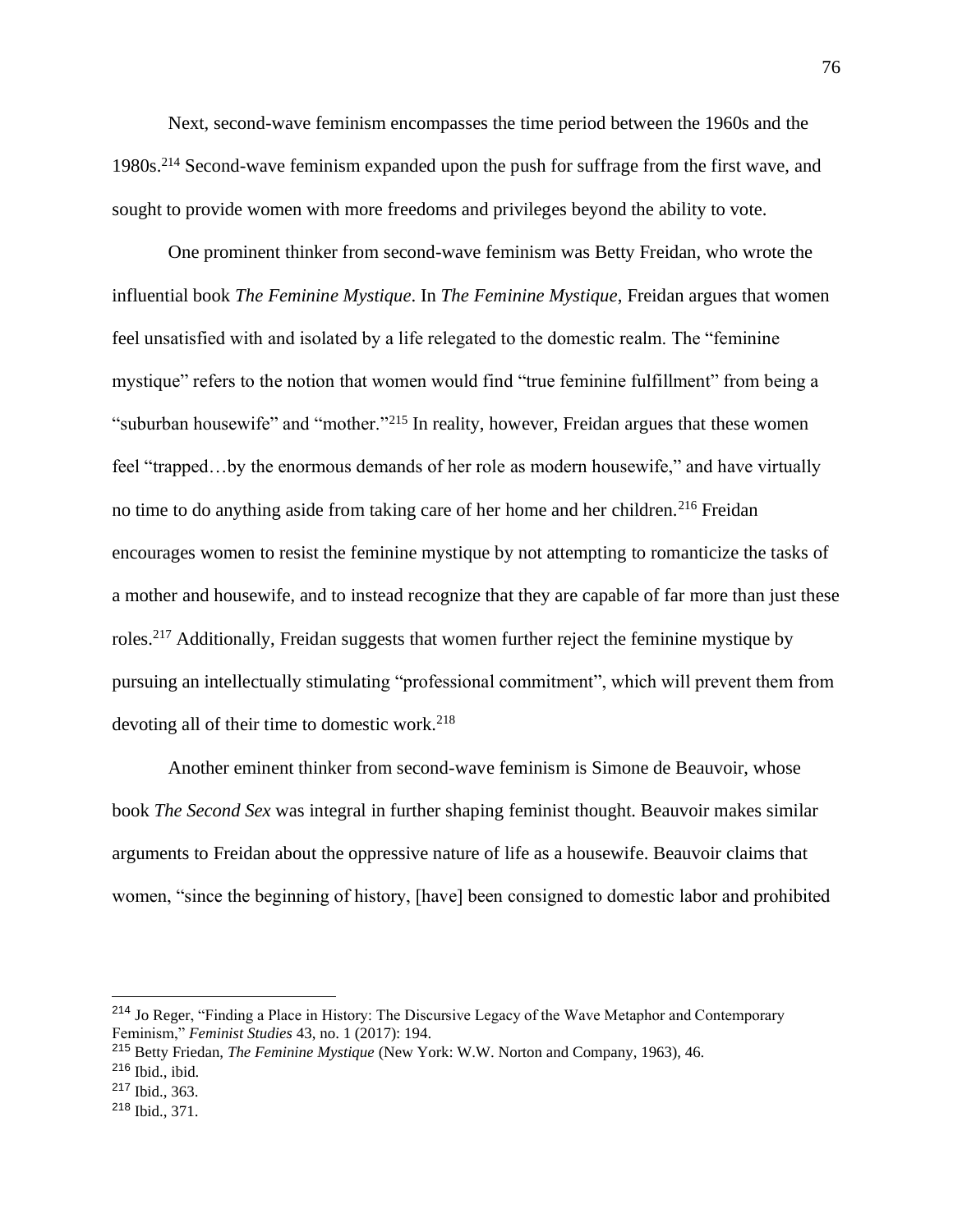from taking part in shaping the world."<sup>219</sup> By being relegated to the domestic sphere, Beauvoir argues that women have been unable to make any decisions regarding the public realm. Furthermore, Beauvoir writes that marriage is a repressive institution that "enslaves" women.<sup>220</sup> When women get married, Beauvoir argues that men "reduce [them] to a servant's condition" as a housewife, which destroys any genuine romantic or sexual relationship between men and women.<sup>221</sup> Over time, women become spiteful of their domestic life, as they are forced to be "enslaved to cleaning tasks" and "held back in all her enthusiasm."<sup>222</sup>

Importantly, in the 1970s, second-wave feminism gave rise to a multi-racial feminism. This type of feminism operated from the understanding that white women and women of color had drastically different lived experiences, and that the feminist movement up until that point had largely excluded non-white women from its advocacy.<sup>223</sup> There are several prominent feminist thinkers of color from the second-wave. For instance, in *Black Feminist Thought*, Patricia Hill Collins argues that Black women living in a racist society have historically been positioned as "outsiders-within," as their marginalized identities prevent them from being accepted by white individuals. This provides Black women with a unique perspective on a variety of different issues, which allows them to recognize the contradictions and gaps within mainstream, whitewashed feminism.<sup>224</sup> Furthermore, Collins writes that Black women can use their outsiders-within status to form coalitions, and collaborate with other marginalized

<sup>219</sup> Simone de Beauvoir, *The Second Sex*, trans. H.M. Parshley (London: Jonathan Cape, 1956), 168.

<sup>220</sup> Ibid., 241.

 $221$  Ibid., ibid.

<sup>222</sup> Ibid., 357.

<sup>223</sup> Becky Thompson, "Multiracial Feminism: Recasting the Chronology of Second-Wave Feminism," *Feminist Studies* 28, no. 2 (2002): 337.

<sup>224</sup> Patricia Hill Collins, *Black Feminist Thought: Knowledge, Consciousness, and the Politics of Empowerment* (New York: Routledge, 2000), 11.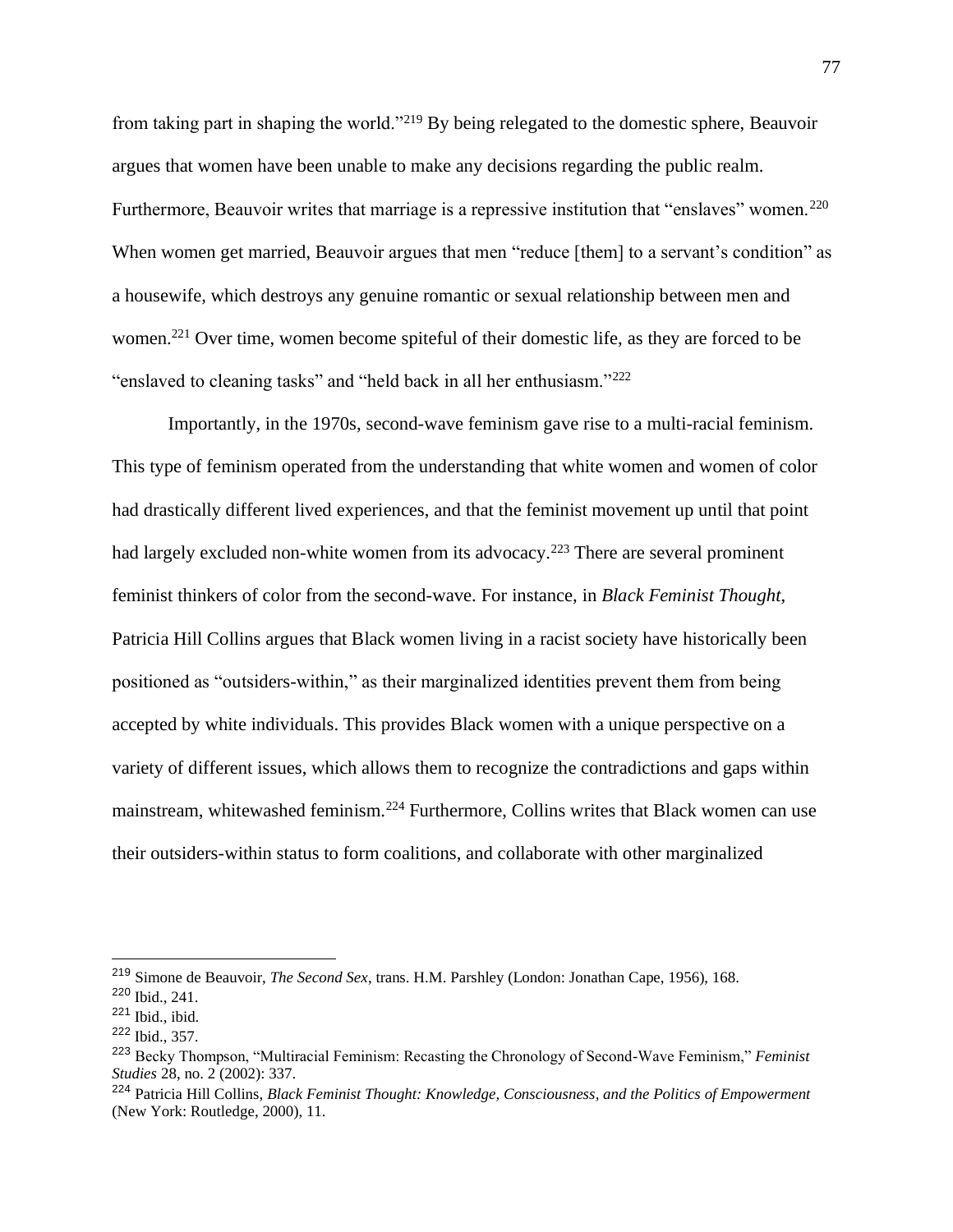groups.<sup>225</sup> Another influential piece of work from second-wave feminism is the Combahee River Collective statement. The Combahee River Collective consisted of Black lesbian feminists who felt excluded by mainstream feminism, and therefore formed their own coalition. They point out that it is impossible to separate class, race, and gender identities, as people experience all of these simultaneously in their day-to-day lives. $226$ 

Additionally, this era of the feminist movement resulted in the passage of numerous important laws. For example, Title IX of the Education Amendments Act barred institutions that discriminated against women from receiving federal money, which was a continuation of the Equal Pay Act. Women were included in the 1964 Civil Rights Act, which prevented employment discrimination based on race or gender identity.<sup>227</sup> Furthermore, feminist lawyers successfully argued that feminist courts ought to utilize the equal protection clause of the Fourteenth Amendment to eliminate laws that favored husbands over wives in court.<sup>228</sup> *The Sex Wars*

One especially pertinent moment in the history of second-wave feminism is the feminist Sex Wars. The Sex Wars refer to the ideological debates between radical and sex-positive feminists, who disagreed on various issues surrounding women's sexuality, especially pornography and sex work.<sup>229</sup> The tension within the feminist movement reached a climax in 1982, when sex-positive feminists hosted a "Conference on Sexuality" at Barnard College.<sup>230</sup>

[https://www.newyorker.com/magazine/2021/09/13/who-lost-the-sex-wars.](https://www.newyorker.com/magazine/2021/09/13/who-lost-the-sex-wars)

<sup>225</sup> Ibid., 38.

<sup>226</sup> The Combahee River Collective Statement. United States, 2015. Web Archive. [https://www.loc.gov/item/lcwaN0028151/.](https://www.loc.gov/item/lcwaN0028151/)

 $\frac{227 \text{ J}}{227 \text{ J}}$ . Zeitz. "Rejecting the Center: Radical Grassroots Politics in the 1970s — Second-Wave Feminism as a Case Study," *Journal of Contemporary History* 43, no. 4 (October 2008): 678. <sup>228</sup> Ibid., ibid.

<sup>&</sup>lt;sup>229</sup> I will unpack what each "side" in the sex wars argued about prostitution in a later section of this chapter. <sup>230</sup> Amia Srinivasan, "Who Lost the Sex Wars?" *The New Yorker*, September 6, 2021,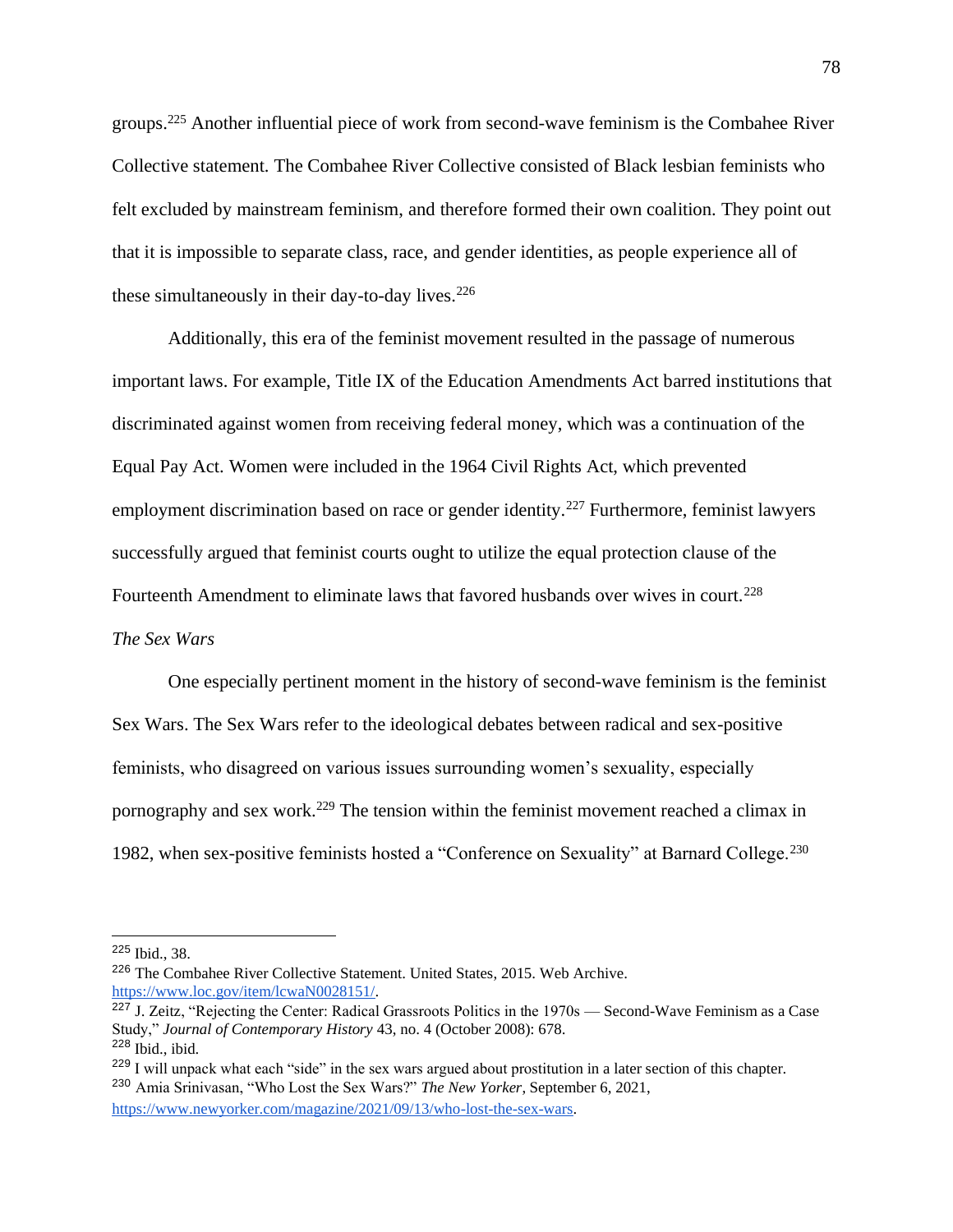Sex-positive feminists organized the conference as a response to radical feminists who were staunchly opposed to pornography and sadomasochism, as they believed that both reinforced the objectification of and violence towards women. <sup>231</sup> On the contrary, sex-positive feminists wanted the right to have sex that they found pleasurable – which could include sadomasochism – and opposed the notion that all feminists had to have one specific kind of sex.<sup>232</sup> Additionally, sex-positive feminists believed that watching porn could be liberating and pleasurable for women, and that it would challenge any suppression of women's true sexual desires.<sup>233</sup> In response to the Barnard conference, radical feminists handed out material accusing the sexpositive feminist organizers of endorsing "sadomasochism, violence against women, and pedophilia."<sup>234</sup> The conference worsened the existing ideological tensions between radical and sex-positive feminists.

Although these debates occurred decades ago, the questions that they raise about sexuality, agency, and sexism are still pertinent to this day, especially in the context of sex work. The Sex Wars ask us to consider how sex work reinforces the patriarchy, but also to what extent women are able to exercise freedom in the industry.

#### *Third-Wave Feminism*

Third-wave feminism refers to the period of time between the mid-1990s to the late 21stcentury, before the #MeToo Movement.<sup>235</sup> Originally coined by Rebecca Walker, third-wave

<sup>231</sup> Lorna Norman Bracewell, "Beyond Barnard: Liberalism, Antipornograpy Feminism, and the Sex Wars," *Signs: Journal of Women in Culture and Society* 42, no. 1 (2016): 25.

<sup>232</sup> R. Claire Snyder-Hall, "Third-Wave Feminism and the Defense of 'Choice'," *Perspectives on Politics* 8, no. 1 (March 2010): 257.

<sup>233</sup> Juno Mac and Molly Smith, *Revolting Prostitutes: The Fight for Sex Workers' Rights* (London: Verso Books, 2018), 27.

<sup>234</sup> Amia Srinivasan, "Who Lost the Sex Wars?" *The New Yorker*, September 6, 2021, [https://www.newyorker.com/magazine/2021/09/13/who-lost-the-sex-wars.](https://www.newyorker.com/magazine/2021/09/13/who-lost-the-sex-wars)

<sup>&</sup>lt;sup>235</sup> Jo Reger, "Finding a Place in History: The Discursive Legacy of the Wave Metaphor and Contemporary Feminism," *Feminist Studies* 43, no. 1 (2017): 194.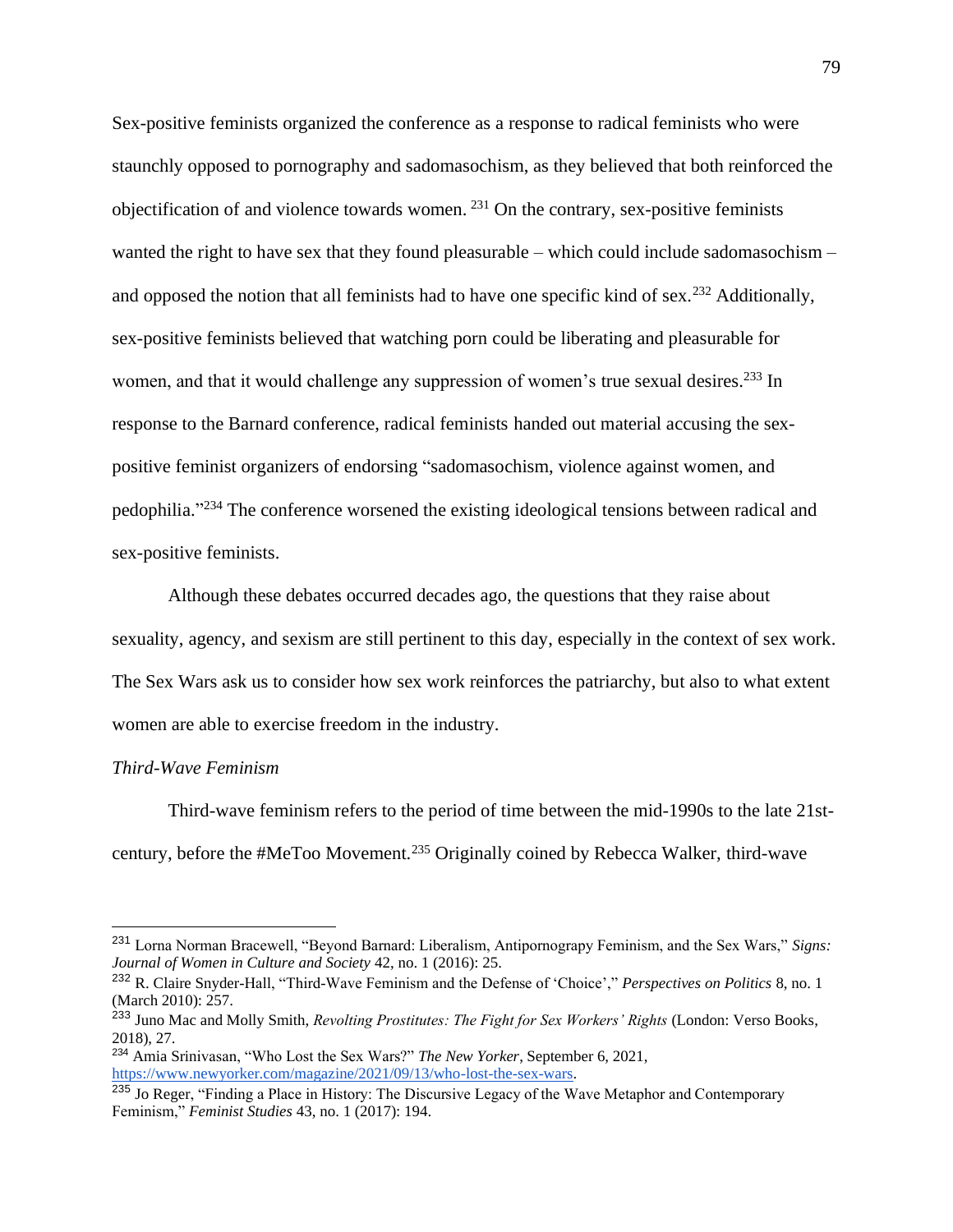feminism tends to refer to feminists who grew up in the 1970s, and therefore experienced their political awakening during second-wave feminism.<sup>236</sup> Third-wave feminism is also heavily influenced by the multi-racial feminism from second-wave feminism, and attempts to include women with marginalized identities who have historically been excluded from the feminist movement.<sup>237</sup> Third-wave feminists have also attempted to widen their advocacy by focusing on issues that have not conventionally been thought of as "women's issues." This generation of feminists view women's rights as just one component of the broader fight for social and environmental justice writ large, though scholars have argued that second-wave feminism also had a similar approach. $238$ 

There are two important events that are thought to have sparked the beginning of the third-wave. The first catalyst was the rise of riot grrrl bands during the early 1990s. "Grrrl" is a term coined by Bikini Kill singer Kathleen Hanna. Hanna sought to reclaim the word "girl," which had become associated with delicacy and immaturity. To Hanna, "grrrl" alluded to the younger women, before they were aware of structures like the patriarchy and gender roles.<sup>239</sup> Riot grrrl bands were popular in the 1990s, and grew to become a "feminist (sub)cultural movement that combines feminist consciousness and punk aesthetics, politics, and style."<sup>240</sup> This culture aimed to dispel the notion that women were too self-centered to be politically engaged, and instead, encouraged women to be loud, outgoing, and rebellious. $241$ 

<sup>&</sup>lt;sup>236</sup> Catherine Harnois, "Re-presenting Feminisms: Past, Present, and Future," NWSA Journal 20, no. 1 (2008): 121. <sup>237</sup> Ibid., 121-122.

<sup>238</sup> R. Claire Snyder-Hall, "Third-Wave Feminism and the Defense of 'Choice'," *Perspectives on Politics* 8, no. 1 (March 2010): 181.

<sup>&</sup>lt;sup>239</sup> Ednie Kaeh Garrison, "U.S. Feminism-Grrrl Style! Youth (Sub)Cultures and the Technologics of the Third Wave," *Feminist Studies* 26, no. 1 (2000): 141.

 $240$  Ibid., ibid.

<sup>241</sup> Ibid., ibid.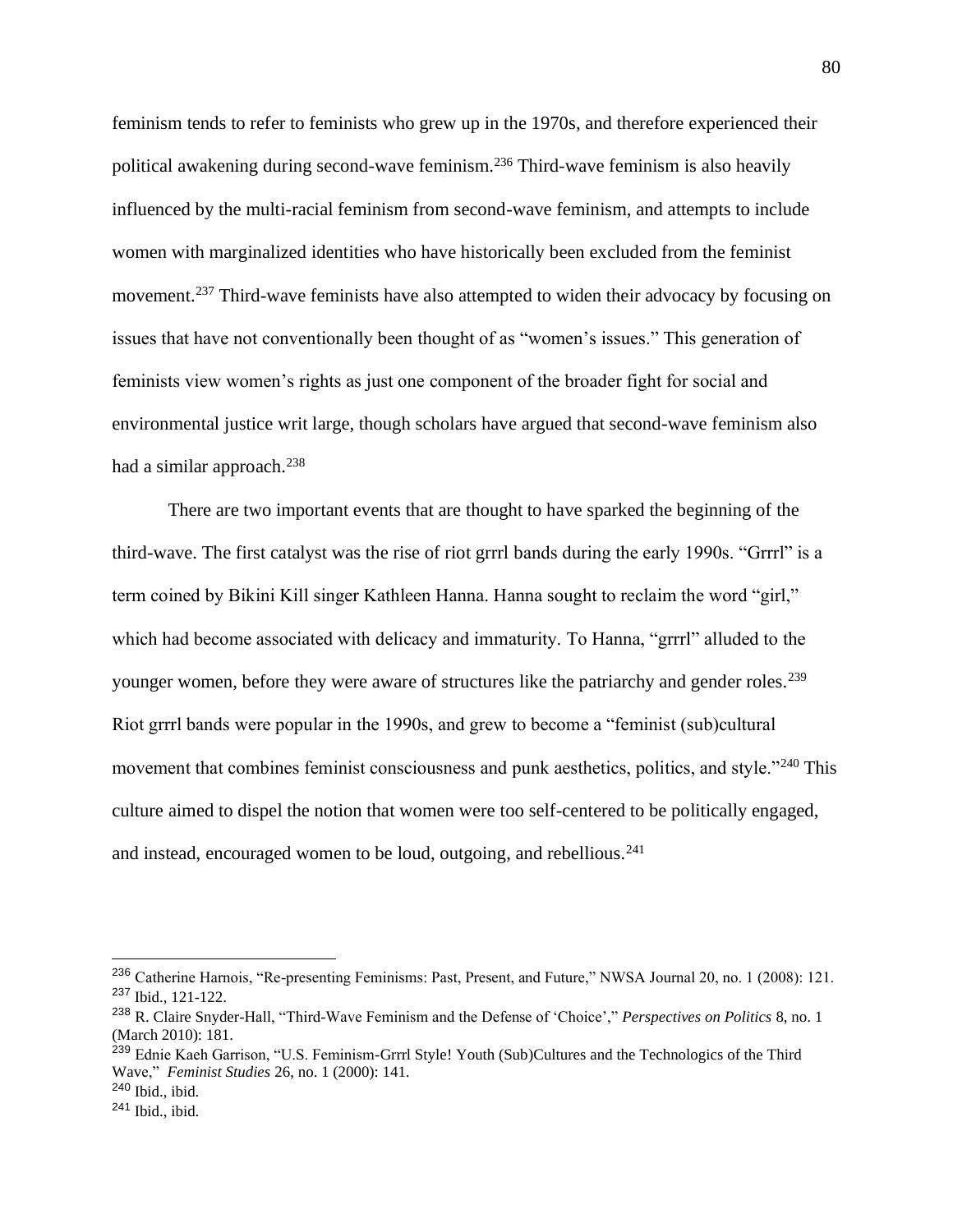Another crucial catalyst for third-wave feminism was Anita Hill's testimony of Clarence Thomas sexually assaulting her. Thomas was nominated to the Supreme Court in the 1990s. In the middle of his Senate hearings, the media leaks Hill's private allegations of sexual harassment. This led to Hill publicly coming forward with her accusations. Hill testified that Thomas harassed her while she was working for him at the Department of Education. She claimed that Thomas constantly made sexual advances at her, even after she repeatedly turned him down. Thomas denied Hill's allegations, and ultimately, the Senate voted 52-48 to confirm him to the Supreme Court. $242$ 

One significant concept that emerged from third-wave feminism is the concept of intersectionality, a term created by lawyer Kimberle Crenshaw. Intersectionality points to the intimate connections between people's various identities, such as race, class, gender, sexuality, and ability. As Crenshaw notes, people's lived experiences are influenced by the collective intersections of these identities, as opposed to just one identity.<sup>243</sup> Notably, this term has roots and similarities to ideas raised during second-wave feminism, such as Patricia Hill Collins' concept of the outsider-within.

# *Fourth-Wave Feminism: The #MeToo Movement*

There is no universally agreed upon conception of when the fourth-wave of feminism began. However, many scholars point to the #MeToo movement as a turning point that makes fourth-wave feminism distinct from the third-wave. Activist Tarana Burke founded the #MeToo movement in 2006, which she had initially conceived as specifically for working-class Black

<sup>242</sup> Amy E. Black and Jamie L. Allen, "Tracing the Legacy of Anita Hill: The Thomas~Hill Hearings and Media Coverage of Sexual Harassment," *Gender Issues* (2001): 36-37.

<sup>&</sup>lt;sup>243</sup> Kimberle Crenshaw, "Mapping the Margins: Intersectionality, Identity Politics, and Violence against Women of Color," *Stanford Law Review* 43, no. 6 (July 1991): 1244.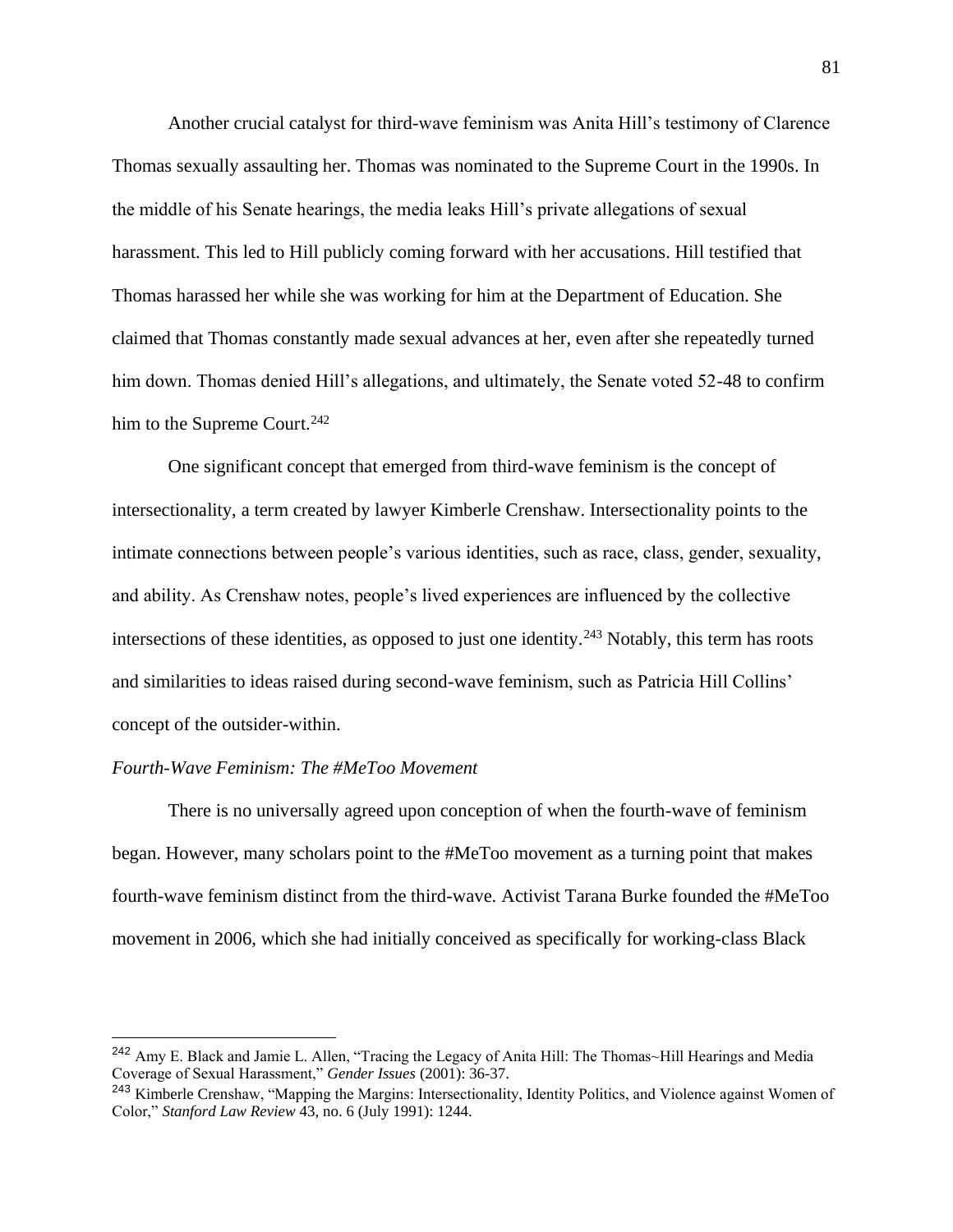women.<sup>244</sup> Burke had envisioned the movement to be a space of healing and solidarity for women of color who had survived sexual violence.<sup>245</sup> In 2017, the #MeToo hashtag went viral when actress Alyssa Milano tweeted, "If all the women and men who have been sexually harassed, assaulted or abused wrote 'me too' as a status, we might give people a sense of the magnitude of the problem. #metoo."<sup>246</sup> Milano's tweet went viral, and within days, there were millions of posts from people sharing their personal experiences with sexual assault and harassment, all with the hashtag "#MeToo."<sup>247</sup> The media then credited Milano with spearheading the #MeToo movement, as opposed to recognizing Burke as the original founder.<sup>248</sup> Scholars have used Milano's role to argue that the contemporary #MeToo movement has excluded working-class women of color – especially Black women – from its advocacy, and has instead focused on wealthy white women.<sup>249</sup>

# *Feminist Critiques of the Private and Public Distinction*

Another pertinent aspect of feminist thought is its criticism of the liberal conception of the private and public divide. Liberalism conceives of the private realm as the household and as individuals' personal lives, while the public sphere includes anything that is done in the public eye, such as work and government.<sup>250</sup> Feminists disapprove of this concept because they believe it undermines the free, unpaid labor that women do in the domestic realm, while glorifying the work that men perform in the public sphere.<sup>251</sup> The popular, contemporary feminist refrain "the

<sup>244</sup> Heather Berg, "Left of #MeToo," *Feminist Studies* 46, no. 2 (2020): 261.

<sup>245</sup> Allison Page and Jacquelyn Arcy, "#MeToo and the Politics of Collective Healing: Emotional Connection as Contestation," *Communication, Culture & Critique* 13 (2020): 333.

<sup>246</sup> Ibid., 334.

<sup>247</sup> Ibid., ibid.

<sup>248</sup> Ibid., ibid.

<sup>249</sup> Heather Berg, "Left of #MeToo," *Feminist Studies* 46, no. 2 (2020): 261.

<sup>&</sup>lt;sup>250</sup> Hurtado, Aída. "Relating to Privilege: Seduction and Rejection in the Subordination of White Women and Women of Color." *Signs* 14, no. 4 (1989): 849. <sup>251</sup> Ibid., ibid.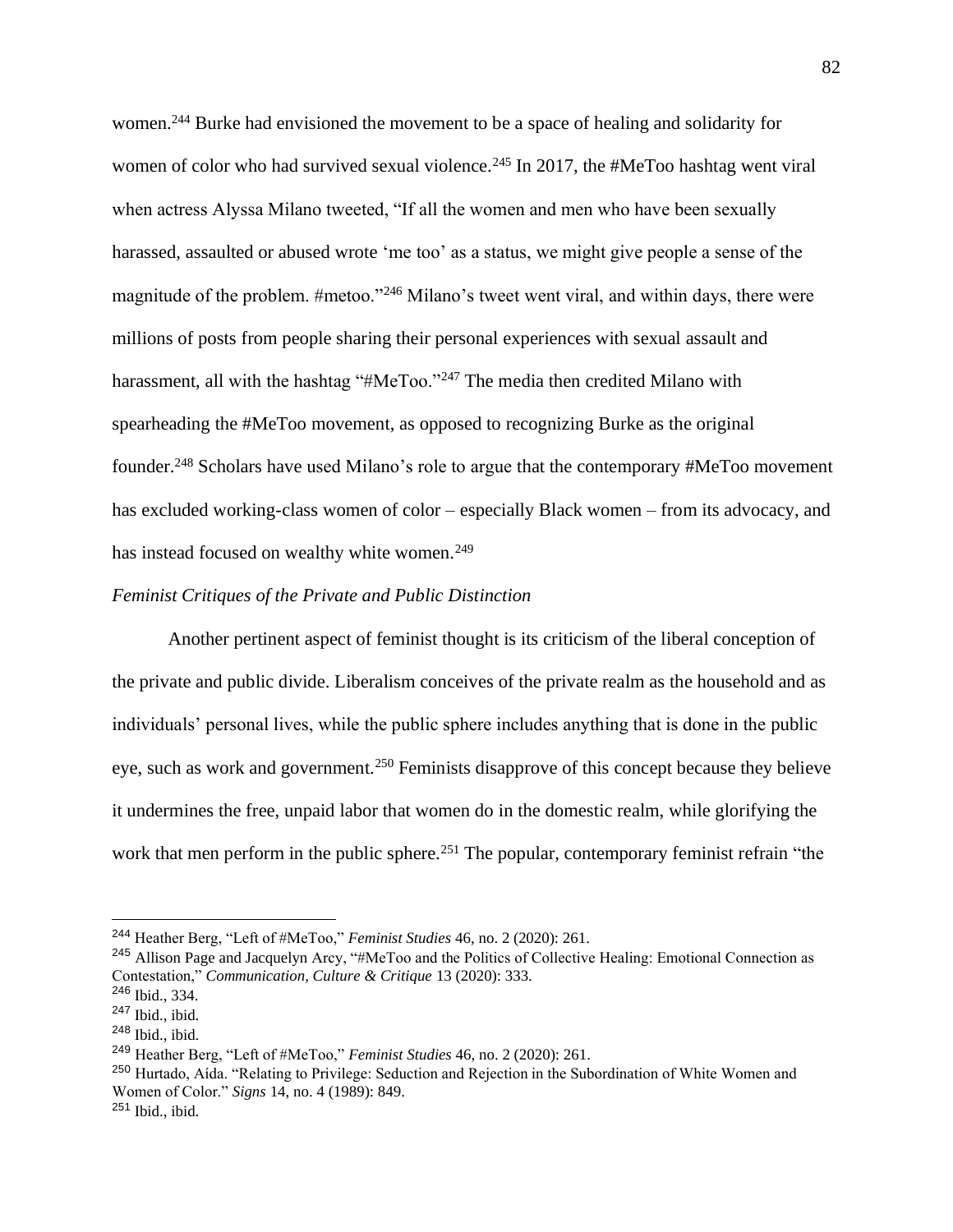personal is political" aims to undermine the rigidity of the public and private divide. The phrase suggests that women's lives in the private realm are deserving of public attention.<sup>252</sup> Carole Pateman is a feminist scholar who has written extensively on the implications of this phrase. Pateman argues that the phrase "emphasizes how personal circumstances are structured by public factors…'personal' problems can thus be solved only through political means and political action."<sup>253</sup> This demonstrates that the two spheres are not alienated, isolated entities; rather, they are intimately connected to one another. Pateman gives the example of what women's labor looks like in both the public and the private spheres. Women are expected to be responsible for housekeeping and childcare tasks in the domestic realm, and when they are employed in the public realm, they are underpaid and disproportionately working lower-level jobs.<sup>254</sup> Therefore, this shows that the undervaluation of women's labor is a serious issue in public and private spaces.

Other feminists have argued that the movement's critique of the private-public distinction is not intersectional enough. Aída Hurtado argues that this distinction has solely been limited to white women, as white women gain political understanding through studying their personal lived experiences through the lens of the private-public framework.<sup>255</sup> According to Hurtado, women of color's economic realities do not fit into the public-private distinction. Rather, the public realm has stripped women of color of the opportunity to have a private space because of systemic racism. She writes about the "welfare programs and policies…[that have] discourag[ed] family life, sterilization programs [that] have restricted reproduction rights…and the criminal justice

<sup>252</sup> Ibid., ibid.

<sup>253</sup> Carole Pateman, "The Public/Private Dichotomy," in *The Disorder of Women: Democracy, Feminism, and Political Theory* (Redwood City: Stanford University Press, 1989), 131. <sup>254</sup> Ibid., 132.

<sup>&</sup>lt;sup>255</sup> Hurtado, Aída. "Relating to Privilege: Seduction and Rejection in the Subordination of White Women and Women of Color." *Signs* 14, no. 4 (1989): 849.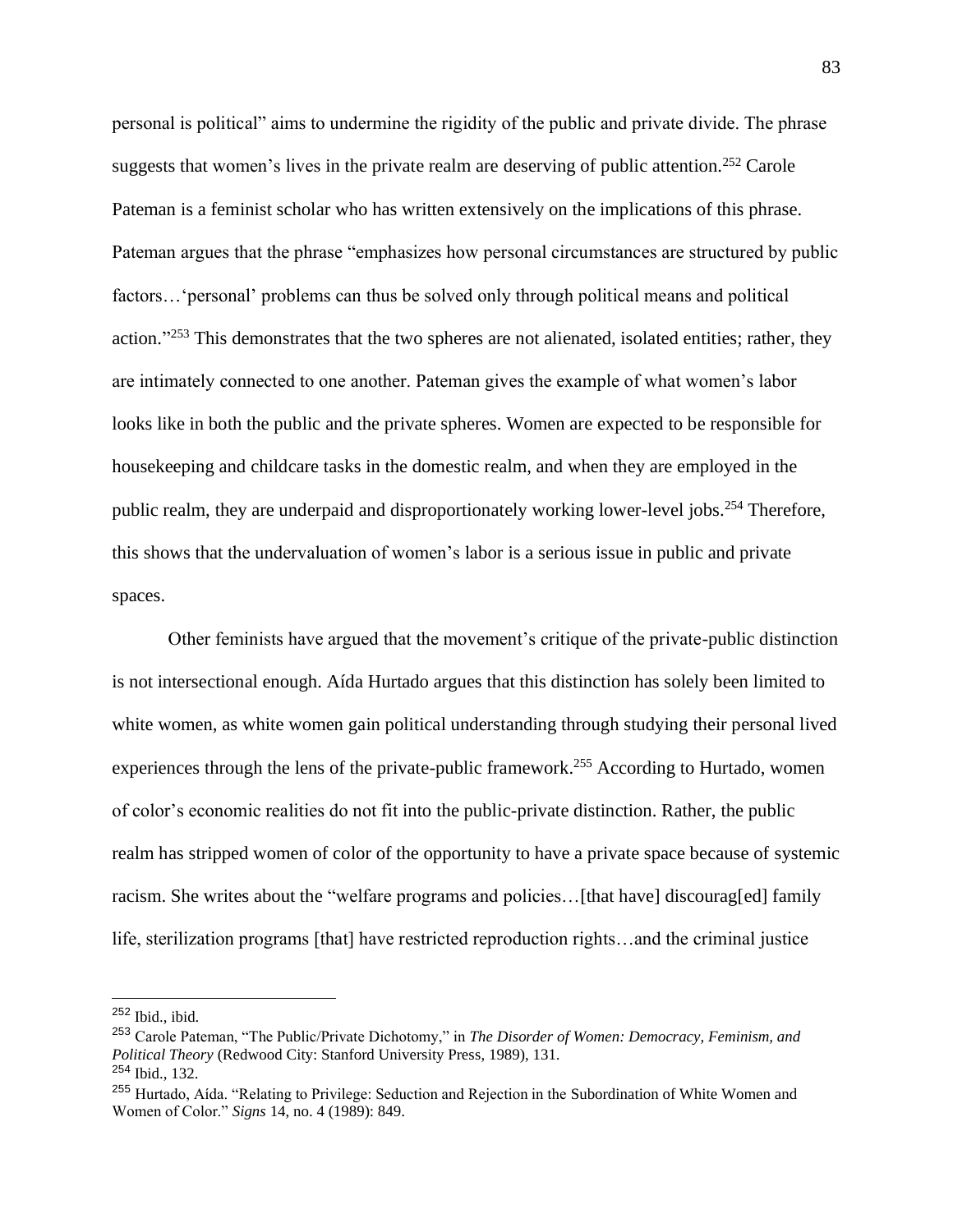system arrest [ing] and incarcerat [ing] disproportionate numbers of people of color."<sup>256</sup> Hurtado argues that the government decisions made in the public sphere are so profoundly personal and political that it prevents women of color from being able to access any private realm that is not affected by government interference.<sup>257</sup>

# **Feminist Perspectives on Sex Work:**

Feminist thinkers from various eras of the movement have written abundantly about sex work. Within feminism, there are a wide range of beliefs surrounding the industry, and there is no singular feminist consensus surrounding sex work.

Some feminists believe that sex work is inherently degrading and violence towards women, and they therefore advocate for abolishing the industry. These feminists use sex work as a symbol for how harmful the patriarchy is. For example, second-wave feminist Simone de Beauvoir writes that "the prostitute is a scapegoat; man unloads his turpitude onto her, and he repudiates her…the prostitute does not have the rights of a person; she is the sum of all types of feminine slavery at once."<sup>258</sup> Beauvoir's writing portrays sex work as an industry where women have entirely lost their freedom, and they are forced to simply be sex objects for men's desires.

Catherine MacKinnon and Andrea Dworkin, two prominent radical feminists from the 1980s Sex Wars, are also staunchly opposed to the existence of sex work. MacKinnon writes extensively about how brutal and repressive sex work is for women. She writes that sex workers are beaten if they attempt to quit the industry, and that they have no means of resisting when

<sup>256</sup> Ibid., ibid.

 $257$  Ibid., ibid.

<sup>258</sup> Simone de Beauvoir, *The Second Sex*, trans. H.M. Parshley (London: Jonathan Cape, 1956), 680-681.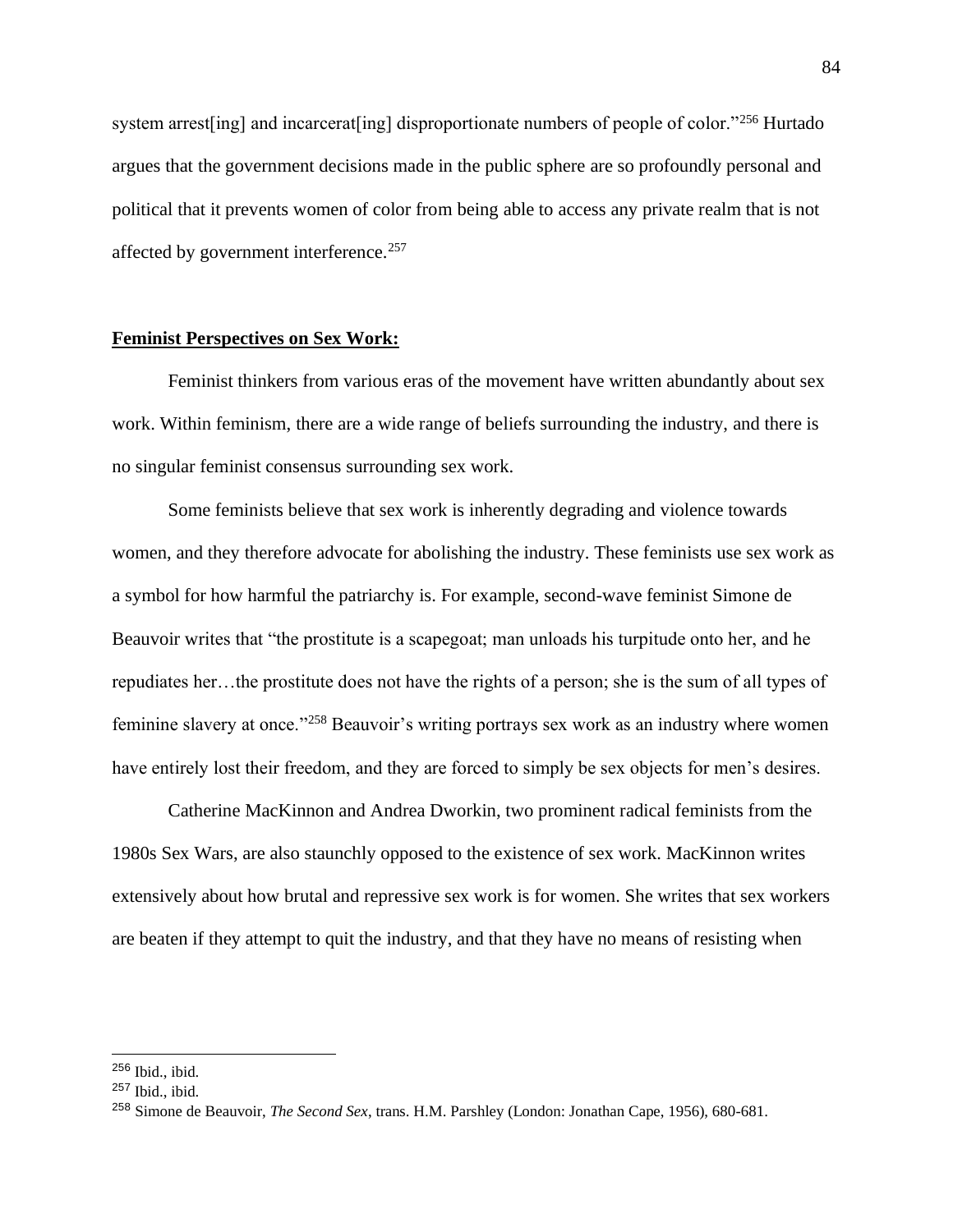their clients assault them.<sup>259</sup> MacKinnon also vehemently disagrees with the notion that women freely opt into sex work. If this were true, MacKinnon argues, then more men or financially stable women would choose to do it.<sup>260</sup> Similarly to MacKinnon, Dworkin provides visceral detail about how physically and emotionally traumatizing sex work is for women. She writes that male clients merely view sex workers as "a generic embodiment of woman," and that men's treatment of female sex workers are an "express[ion] [of] a pure hatred for the female body."261 Dworkin writes so graphically about sex work in order to argue that there is nothing sexually pleasurable or liberating about this kind of labor.

Finally, another popular feminist perspective on sex work is what scholar Elizabeth Bernstein labels as "carceral feminism." Carceral feminism aims to abolish sex work via criminalization of the industry, and the incarceration of those who are involved in it.<sup>262</sup> Carceral feminists believe that jail is a much better alternative for sex workers compared to sex work. By being incarcerated, carceral feminists believe that sex workers will leave the industry for good.<sup>263</sup> Bernstein points to the neoliberal state as the catalyst behind carceral feminism. She argues that the neoliberal state embraces incarceration because economic privatization leads to a reduction in public funding of social services. According to Bernstein, carceral feminism positions the "masculinist institutions" of the police state as heroes who save women from sex work, as opposed to recognizing the systemic reasons as to why someone may be involved in sex work in the first place.<sup>264</sup> Writers, sex workers, and self-identified feminists Molly Smith and Juno Mac

<sup>259</sup> Catherine MacKinnon, "Trafficking, Prostitution, and Inequality," *Harvard Civil Rights-Civil Liberties Law Review* 46 (2011): 282.

<sup>260</sup> Ibid., 292.

<sup>261</sup> Andrea Dworkin, "Prostitution and Male Supremacy," *Michigan Journal of Gender and Law* 1, no. 1 (1993): 6. <sup>262</sup> Juno Mac and Molly Smith, *Revolting Prostitutes: The Fight for Sex Workers' Rights* (London: Verso Books, 2018), 97.

 $263$  Ibid., 37.

<sup>264</sup> Elizabeth Bernstein, "Carceral Politics as Gender Justice? The "Traffic in Women" and Neoliberal Circuits of Crime, Sex, and Rights," *Theory and Society* 41 (Februrary 2012): 244-245.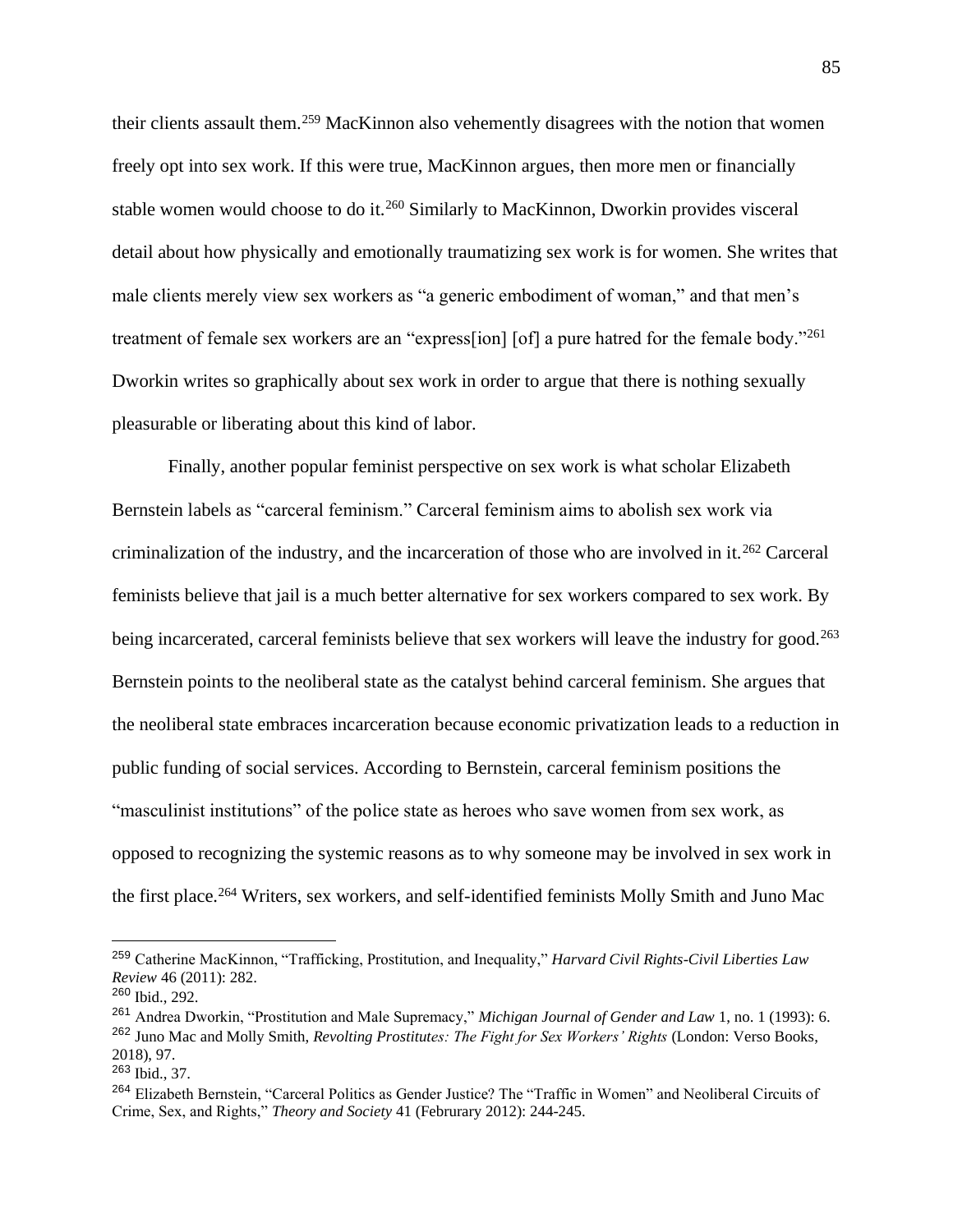heavily criticize carceral feminism. They point out that statistically speaking, police officers frequently commit sexual assault and rape, which shows that they should not be the ones wielding power over sex workers.<sup>265</sup> Smith, Mac, and Bernstein all note that carceral feminism is especially pernicious for women with marginalized identities. Smith and Mac point out that one iteration of carceral feminism is increased border policing, which means that migrant sex workers are constantly at risk of being arrested and deported.<sup>266</sup> Bernstein argues that carceral feminism disproportionately targets sex workers who are low-income women of color, which, in turn, triggers the over-policing of the neighborhoods that these women live and work in.<sup>267</sup>

On the other hand, sex-positive feminists do not believe that sex work should be abolished, and instead advocate for its decriminalization. In her prominent essay, "Thinking Sex," Gayle Rubin observes that there is an abundance of stigma and misinformation surrounding sex.<sup>268</sup> She especially is concerned about legal restrictions on sex and the enforcement of laws regarding sex work, as she views this as the state problematically attempting to police people's sexual behaviors.<sup>269</sup> Rubin argues that this type of regulation portrays human sexuality as something transgressive and disgusting, rather than recognizing the nuances behind alternative forms of sexual activity, such as sex work.<sup>270</sup> Margo St. James, an eminent sex-positive sex worker who founded the Call Off Your Old Tired Ethics (COYOTE) organization, claims that sex work can even be a form of liberation for women. She argues, "I've always thought that whores were the only emancipated women. We are the only ones who have

<sup>265</sup> Juno Mac and Molly Smith, *Revolting Prostitutes: The Fight for Sex Workers' Rights* (London: Verso Books, 2018), 36.

<sup>266</sup> Ibid., 128.

<sup>&</sup>lt;sup>267</sup> Elizabeth Bernstein, "Carceral Politics as Gender Justice? The "Traffic in Women" and Neoliberal Circuits of Crime, Sex, and Rights," *Theory and Society* 41 (Februrary 2012): 253.

<sup>268</sup> Gayle S. Rubin, "Thinking Sex: Notes for a Radical Theory of the Politics of Sexuality," in *Culture, Society and Sexuality*, ed. Richard Parker and Peter Aggleton (London: Routledge, 2006), 143.  $269$  Ibid., 146.

<sup>270</sup> Ibid., 166.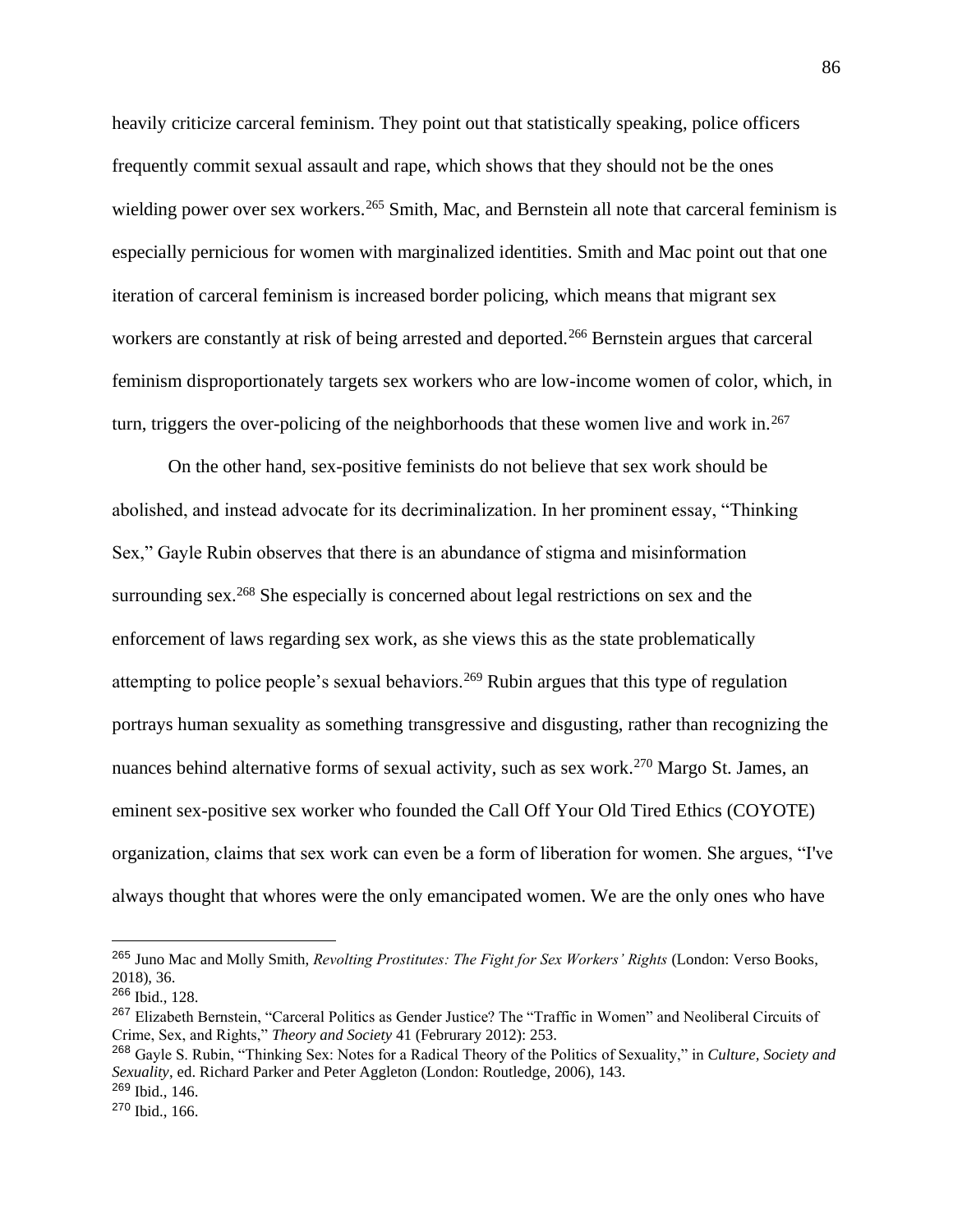the absolute right to fuck as many men as men fuck women. In fact we are expected to have many partners a week, the same as any good stud."<sup>271</sup> St. James claims that sex workers get to achieve sexual freedom because the nature of their job enables them to have an abundant amount of sex, while other women are judged and ostracized if they are seen as having too much sex.

Many feminist sex workers have written about their own experiences in the industry. Since everybody's experience with sex work is so different, it is impossible to conceptualize a universal understanding of what the industry is like, without minimizing real people's lived experiences. However, one common theme in people's experiences is that sex work allows them to charge male clients for services that, as women, they were previously expected to do for free. In an interview with other sex workers of color, Gloria Lockett – a Black woman – shared her experiences in the industry. She says, "Most of our customers have always been white. Even though they like the Black women, they still didn't want us to be Black…It didn't matter. When I went home I took my wig off and I was me. As long as they were paying me, they could call me whatever they wanted to. To me, it was totally work, completely separate from my life. "272 Lockett's story reveals that Black women have historically been forced to hear racist and degrading language about themselves without being paid or compensated. Sex work, of course, does not minimize how awful and damaging this racist rhetoric is. Yet Lockett points out that with sex work, she is at least able to be paid for something that she would previously had to endure for free. Another sex worker, Chanelle Gallant, shares a similar sentiment.<sup>273</sup> She writes:

Sex work takes what women and feminine people of all genders are expected to do for free and monetizes it: be sexualized by cisgender men, validate their masculinity, give

<sup>271</sup> Christine Overall, "What's Wrong with Prostitution? Evaluating Sex Work," *Signs* 17, no. 4 (1992): 721.

<sup>272</sup> Blake Aarens, Hima B., Gina Gold, Jade Irie, Madeleine Lawson, and Gloria Lockett, "Women of Color Discuss Sex Work," interview by Jill Nagle, in *Whores and Other Feminists*, ed. Jill Nagle (New York: Routledge, 1997), 201.

<sup>273</sup> Chanelle Gallant, "Fuck You, Pay Me," in *Pleasure Activism: The Politics of Feeling Good*, edited by adrienne maree brown (Chico: AK Press, 2019), 74.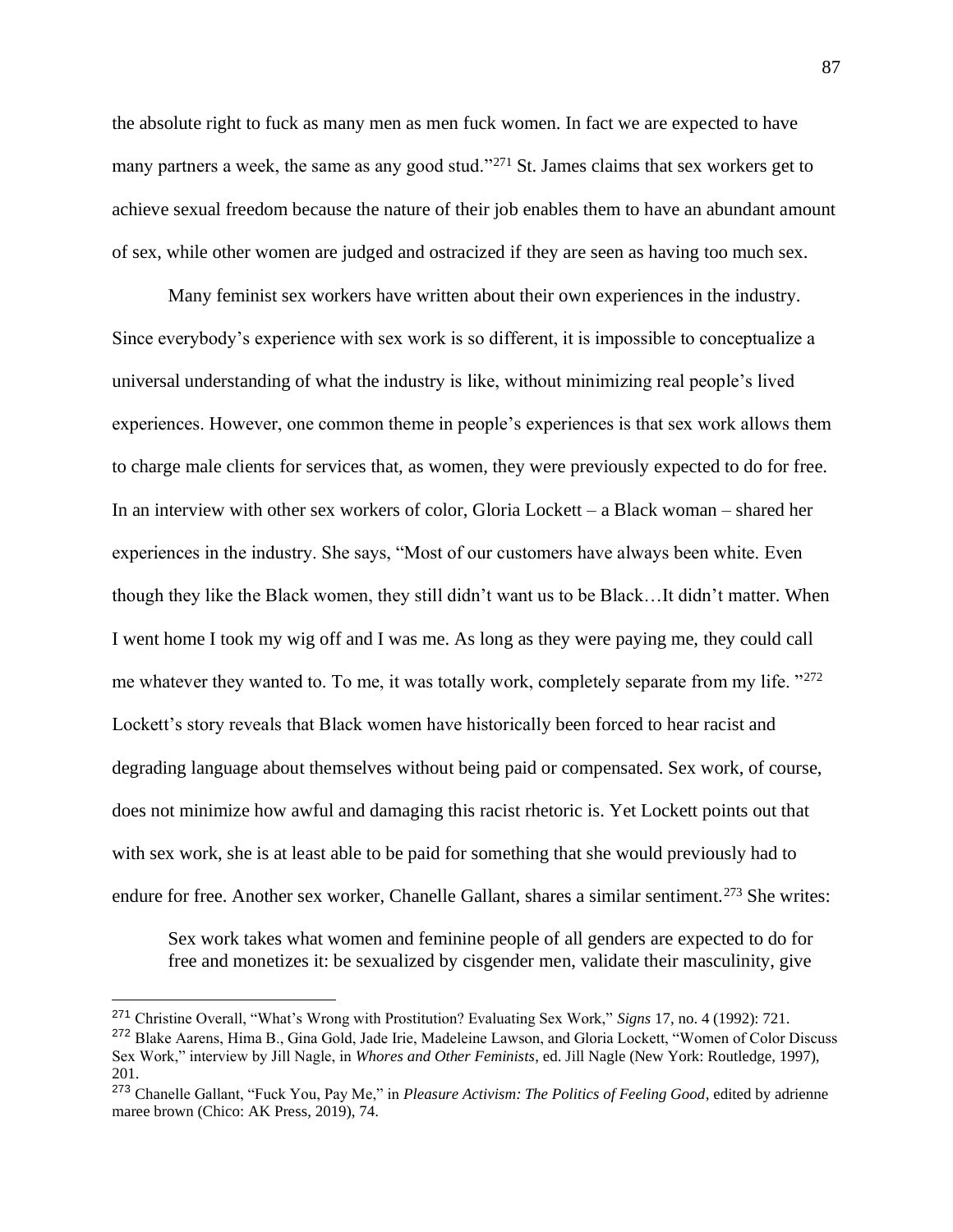them attention, smile, flirt, make them feel important and wanted even if they're tedious, create intimacy and hold vulnerability, pour time and money into white middle-class beauty standards, and have sex that's mostly focused on men's pleasure. Sex workers do all of those things—just not for free. (Gallant 74)

Here, Gallant points out the parallels between what sex workers charge their clients for, and what women and female-presenting people have to deal with in their day-to-day lives. By charging men for these tasks that have traditionally been done for free, Gallant demonstrates how aspects of daily existence for women under a patriarchy are a form of labor.

### **The Experiences of LGBTQ+ Individuals in Sex Work:**

There is a limited amount of scholarly literature on the experiences of LGBTQ+ identifying sex workers. Yet this research is extremely valuable, as it highlights what queer sex workers experience in an industry that remains very heteronormative. In her article about nonbinary and transmasculine sex workers, Angela Jones argues that the sex work industry is designed around heterosexuality. She writes: "Sex entrepreneurs design escort advertising sites for women, and to a lesser extent for cis men servicing cis men. Those sites making space for trans people do so for transfeminine people only because they cater to cis men's fetishization and simultaneous fear and desire for trans women's bodies…There are no spaces for transmasculine and nonbinary people in these heterosexual workspaces."<sup>274</sup> Jones argues that sex work erases transmasculine and nonbinary identity, as the industry has largely come to assume that sex work entails of women selling sexual favors to men. Jones also discovers that transmasculine and nonbinary sex workers are forced to charge clients lower rates compared to cis women sex

<sup>&</sup>lt;sup>274</sup> Angela Jones, "'It's Hard Out Here for a Unicorn': Transmasculine and Nonbinary Escorts, Embodiment, and Inequalities in Cisgendered Workspaces," *Gender & Society* 20, no. 10 (2020): 3.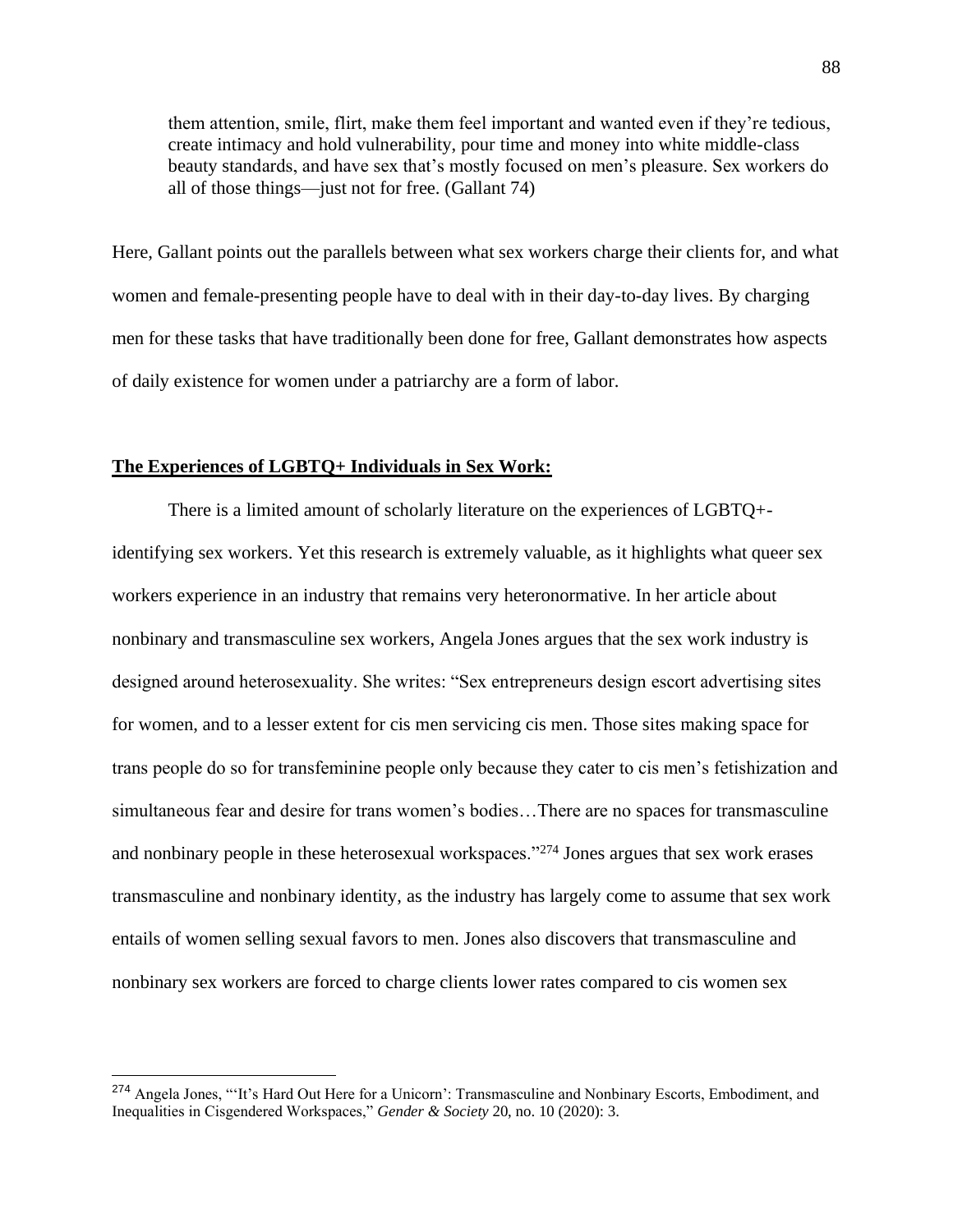workers because they are not sought out in the same way.<sup>275</sup> Furthermore, transmasculine and nonbinary sex workers who publicly present as cisgender have an easier time getting clients compared to sex workers who do not.<sup>276</sup>

Yet scholars have also written about how sex work can be a liberating experience for queer people.

Some scholars note the pertinent overlaps and fractures between sex worker and queer communities. Scholars Lindsay Blewett and Tuulia Law, who have both been involved in sex work and are members of the LGBTQ+ community, argue that there is a complex relationship between both communities.<sup>277</sup> They point to Stonewall as a key example of solidarity between sex worker and queer communities, where trans sex workers played an important role in fighting back against the police. Yet the scholars argue that the contemporary, mainstream LGBTQ+ movement obfuscates sex workers' involvement in queer advocacy.<sup>278</sup> Another example the scholars use is from Vancouver's West End neighborhood, in which white, middle-class gay men ostracized and degraded street sex workers, and wanted them gone from their neighborhood so they could protect the neighborhood's property value.<sup>279</sup> Alternatively, Blewett and Law respond to members of their queer communities who criticize them from profiting off of their "bodily labor."<sup>280</sup> Blewett and Law recognize that "queer people whose employability has been limited by their non-conforming gender presentation (and the importance of its consistency to their sense of self) may feel discomfited by our capitalizing on…apparently conformist gendered and sexual

<sup>275</sup> Ibid., 20.

<sup>276</sup> Ibid., ibid.

<sup>&</sup>lt;sup>277</sup> Lindsay Blewett and Tuulia Law, "Sex Work and Allyship: Reflections on Femme-, Bi- and Whorephobia in Queer Communities," *Feral Feminisms: Queer Feminine Affinities* 7 (2018): 58.

<sup>278</sup> Ibid., 59.

<sup>279</sup> Ibid., ibid.

<sup>280</sup> Ibid., 62.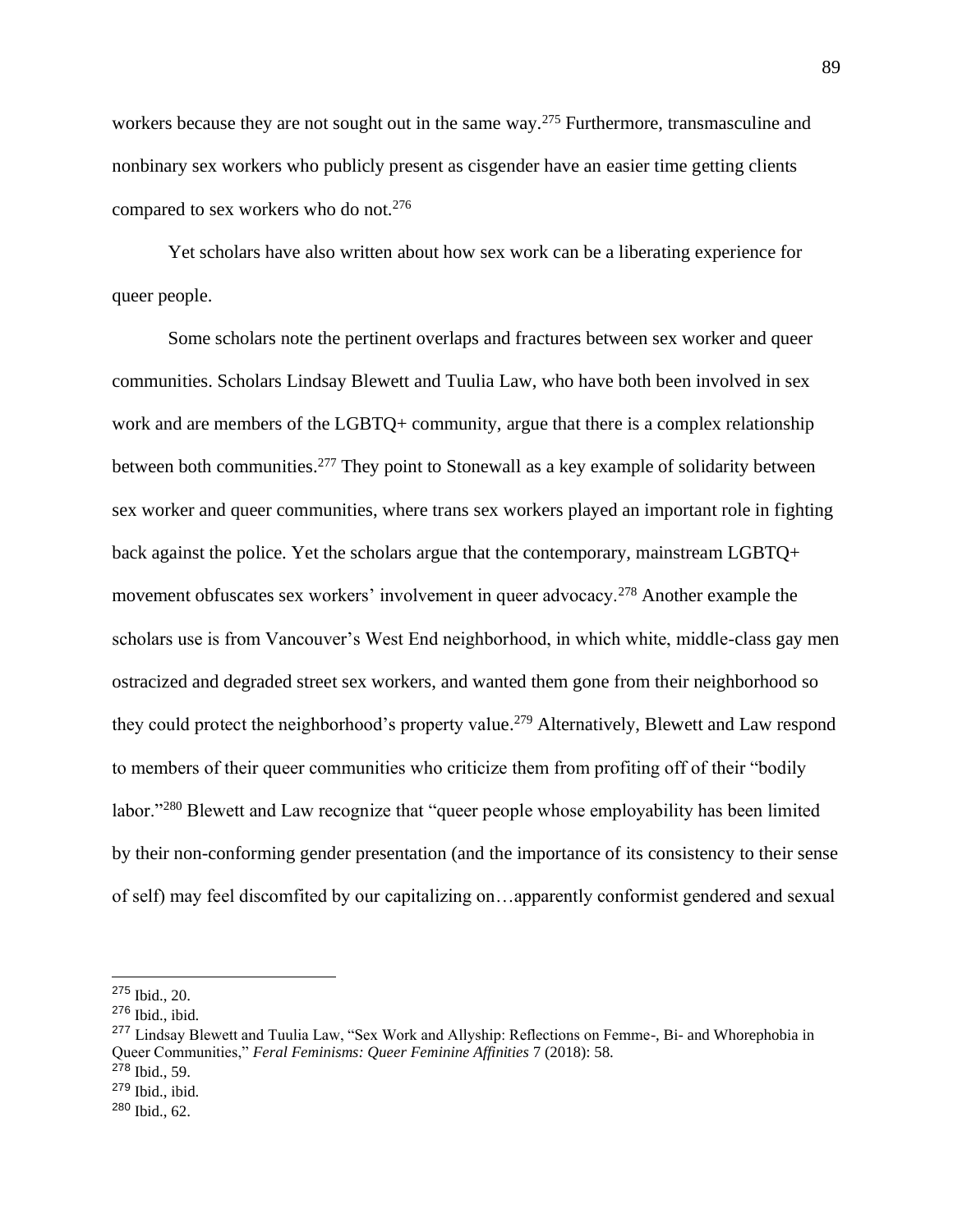performances."<sup>281</sup> Yet, the two scholars argue that in an oppressive, capitalist world, many marginalized communities, such as queer people, are ostracized from participating in more socially accepted jobs. Sex work, then, offers marginalized people a way to make money and survive without capitalism, even if they are working in an illegal and stigmatized job.<sup>282</sup>

Other scholars have analyzed why queer people are overrepresented in sex work. As Molly Smith and Juno Mac point out, this is because of interpersonal and systemic homophobia, which "increases [LGBTQIA+ people's] precarity and vulnerability... leaving prostitution as one of the remaining viable routes out of destitution. Trans women in particular often find that formal employment is out of reach. Increased school drop-out rates, lack of family support, and lack of access to adequate healthcare leave them exposed to poverty, illness, and homelessness."<sup>283</sup> Smith and Mac outline how experiencing discrimination, and the damaging consequences of that, may force LGBTQIA+ people into sex work because they have no other way of financially supporting themselves. LGBTQIA+ sex workers are also acutely aware of the heteronormative expectations placed on them. In her ethnography, scholar Zahra Stardust interviewed various queer Australian sex workers. Many of them shared that they knew they were supposed to perform a specific type of femininity, which connects to Judith Butler's argument about gender being a series of performances. For example, one sex worker said, "'To me, it's all an act ... It's kind of like putting on a mask  $\ldots$  At home, I'm just daggy, I sit in my trackies, no make-up.<sup>''284</sup> This sex worker's anecdote reflects that they have to "act" out a stereotypical version of

<sup>281</sup> Ibid., ibid.

<sup>282</sup> Ibid., ibid.

<sup>&</sup>lt;sup>283</sup> Juno Mac and Molly Smith, *Revolting Prostitutes: The Fight for Sex Workers' Rights* (London: Verso Books, 2018), 36.

<sup>284</sup> Zahra Stardust, "Critical Femininities, Fluid Sexualities and Queer Temporalities: Erotic Performers on Objectification, Femmephobia and Oppression," in *Queer Sex Work*, ed. Mary Laing, Katy Pilcher and Nicola Smith (New York: Routledge, 2015), 71.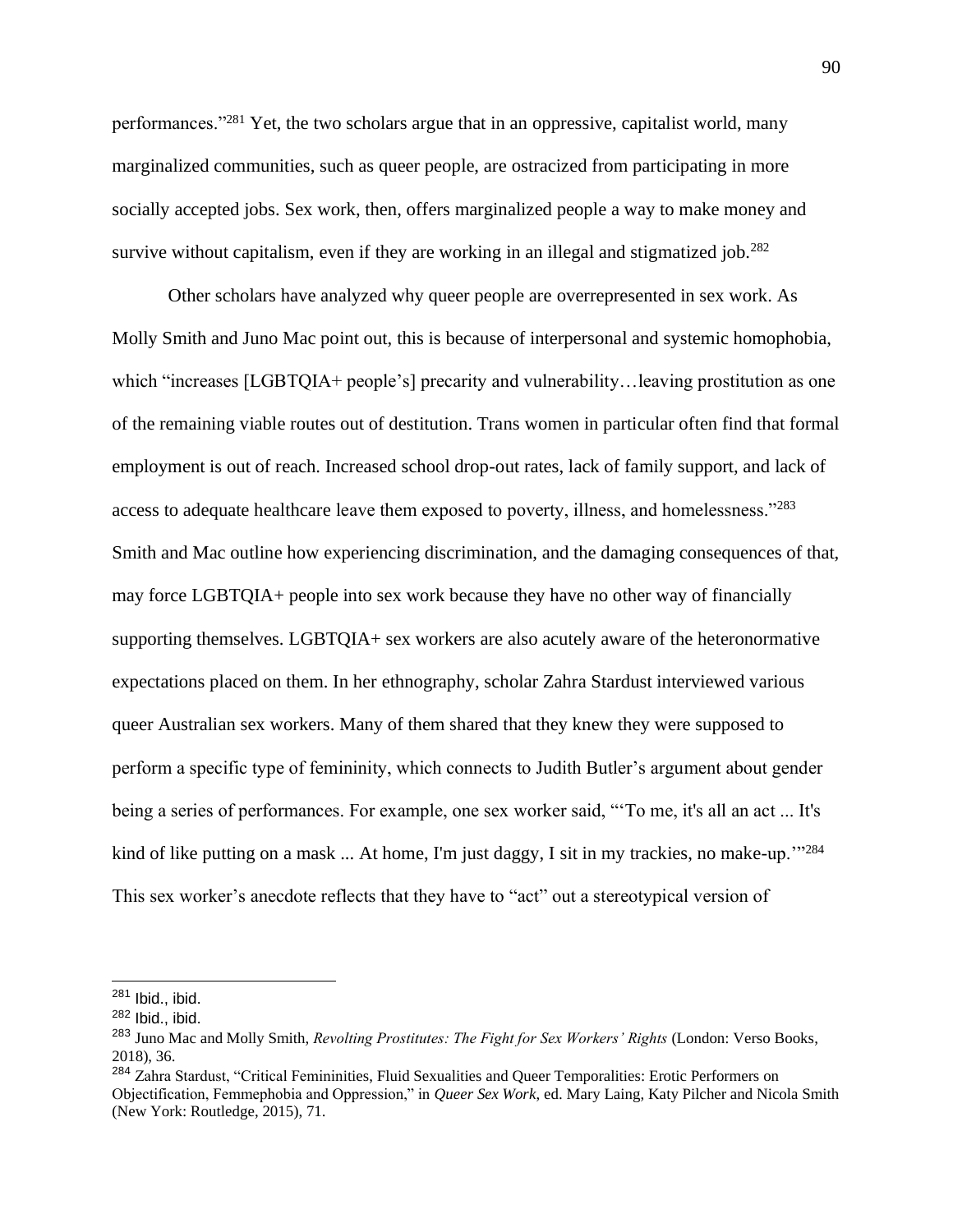femininity when they are doing their job in order to please their clients. Additionally, this quote reveals how acutely aware queer sex workers are of the heteronormative nature of the sex industry, and how they have to cater their outward appearances towards this heteronormativity. Stardust's ethnography about the presentation of queer sex workers overlaps with Blewett and Law's experiences, in which "sex workers are read by (some) members of queer communities as too gender-conforming and too straight, and perhaps not even as femmes but merely as conventionally feminine; our queerness as bisexuals, femmes, and, we contend, as sex workers is erased."<sup>285</sup> Blewett and Law argue that some queer sex workers experience this because they must navigate a heterosexual sex work culture in which they are expected to look a certain way to succeed in the industry.

On the other hand, scholar Ummni Khan draws parallels between sex workers and LGBTQIA+ people who do not fit into narrow, socially accepted conceptions of queerness. In her writing, Khan points to Canadian legislation that would decriminalize the "gross indecency" of anal sex between two men, so long as this sexual interaction happened in a private space.<sup>286</sup> Although many LGBTQIA+ activists celebrated this, Khan argues that this legislation only allowed for queer desire and intimacy if it happened in a private space, outside of the public eye, which does not actually indicate government support it.<sup>287</sup> Khan links this to the state criminalizing any public communication about sex work, as they saw this communication as an annoyance to the public. According to Khan, this results in police increasingly harassing sex workers, or giving them harsher punishments, because they are seen as being a nuisance for the

<sup>&</sup>lt;sup>285</sup> Lindsay Blewett and Tuulia Law, "Sex Work and Allyship: Reflections on Femme-, Bi- and Whorephobia in Queer Communities," *Feral Feminisms: Queer Feminine Affinities* 7 (2018): 61.

<sup>286</sup> Ummni Khan, "Homosexuality and Prostitution: A Tale of Two Deviances," *University of Toronto Law Journal* 70, no. 3 (2020): 289.

 $287$  Ibid., ibid.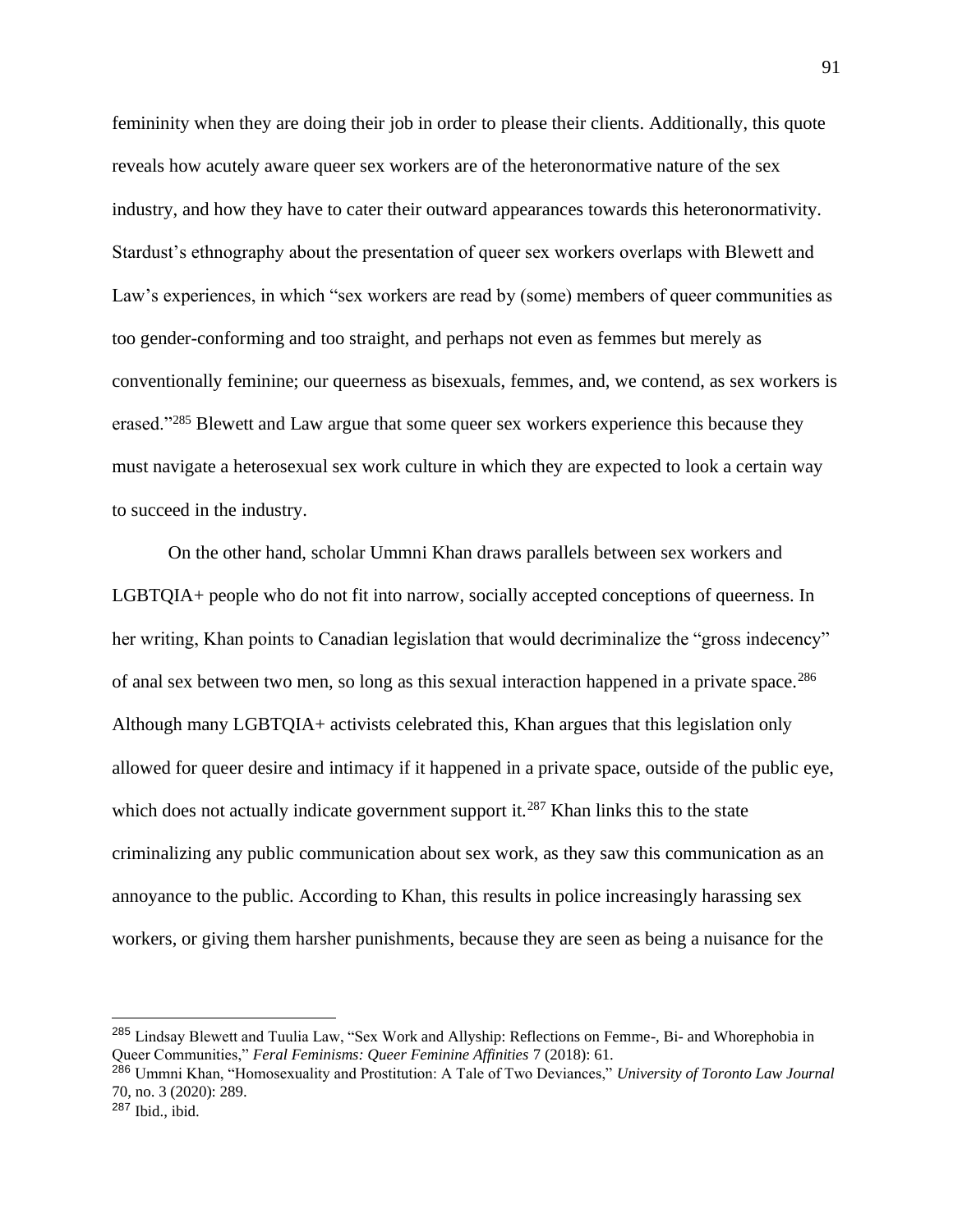public. Khan also hypothesizes that the state is so opposed to public communication because they are concerned that it challenges conventionally monogamous and heterosexual conceptions of sexuality.<sup>288</sup>

#### **Conclusion:**

Feminist thinkers have not come to a consensus about sex work. However, analyzing the feminist debate about sex work reveals the theory's overall commitment: understanding and actualizing what the best world ought to look like for women and queer people. For instance, feminists may agree that in an ideal world, women should have agency over their circumstances. Yet feminists disagree about what this agency looks like, and in what situations women can exercise their autonomy. Radical feminists, such as Catherine MacKinnon and Andrea Dworkin, argue that sex work is inherently violent and degrading for women, and that no aspect of it will ever be remotely pleasurable for women. They posit that it is deeply problematic for society to put women in the situation of having to choose to do sex work in the first place. As a result, these feminists strongly support abolishing the industry, and are even sympathetic to utilizing the police and incarceration as ways to get women to quit sex work. Radical feminists like MacKinnon and Dworkin appear to define female agency as the ability to have full consent over one's circumstances. They believe if women are truly free, they would never be forced into sex work in the first place (note that radical feminists do not believe that women can freely decide to join sex work.) Furthermore, if women had their full autonomy in sex work, they would be able to dictate what sort of sex they wanted to have, as well as when and where to have this sex. Instead, according to MacKinnon and Dworkin, sex workers have no say over their work, which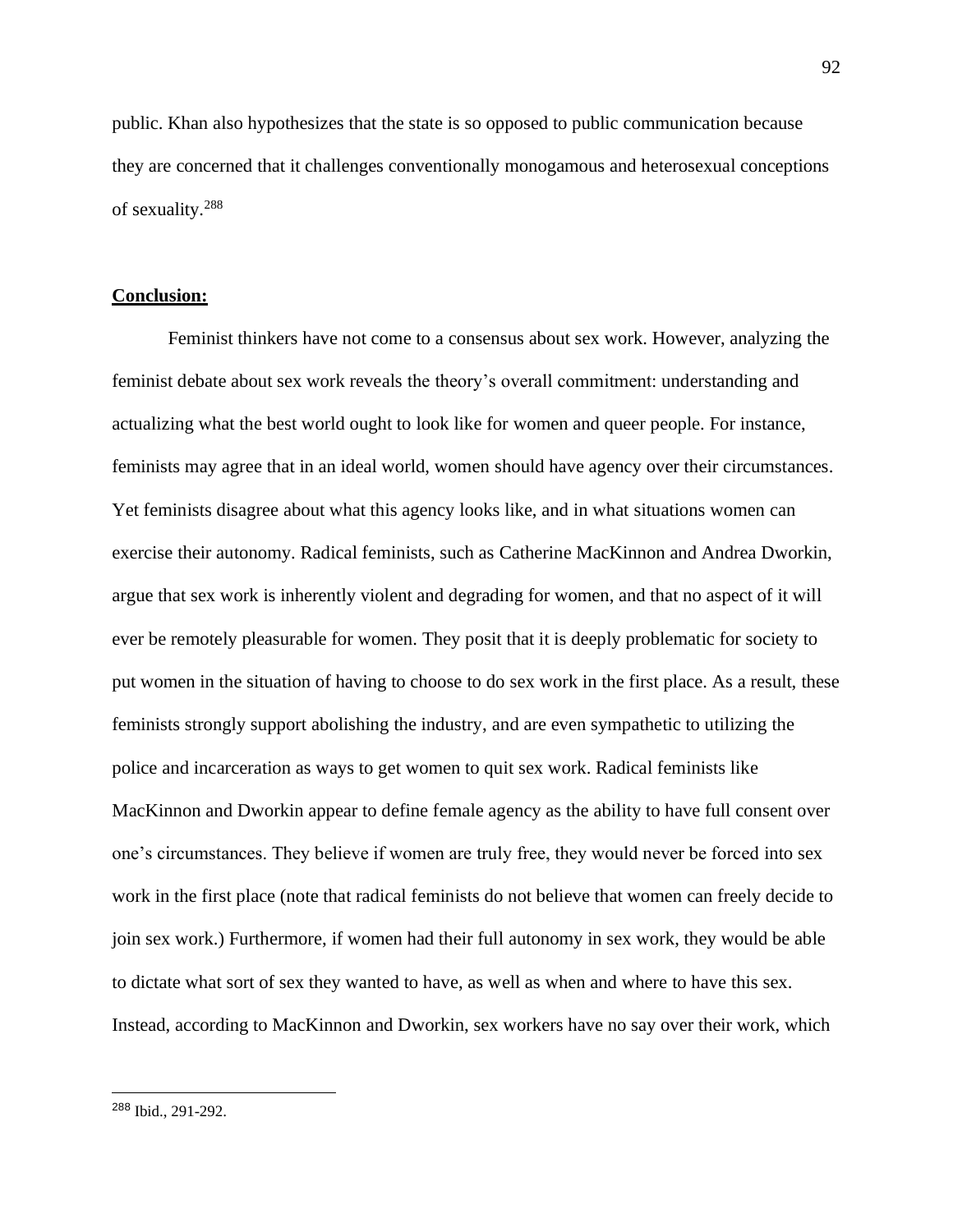leads to radical feminists equating sex work with rape. In the eyes of radical feminists, the best world for women is one where women are not objectified as sex objects for men.

On the other hand, sex-positive feminists see the best world for women as one where women have the freedom to actualize their desires, no matter how stigmatized they may be in a patriarchal society. They claim that women are entitled to engaging in non-traditional types of sex, like the sort of intimacy that sex workers experience in their work, and that this sort of sex can be pleasurable and liberating for women. Contrary to radical feminists, sex-positive feminists view female autonomy as the ability to have sex that is unrestricted by patriarchal expectations for what women's desire ought to look like. There is also an implicit assumption within the sexpositive framework that transgressive sex is inherently desirable to women, and that that translates over to women's experiences with sex work.

There are also other important feminist perspectives of sex work that do not fall cleanly into either side of the Sex Wars. These voices add another layer of nuance to how the feminist movement conceives of female autonomy. Many self-identified feminist sex workers recognize that there are aspects of their job that are unenjoyable, sexist, and racist. For example, female sex workers of color are objectified by men, they are expected to please them, and they are told racist statements by their male clients. Yet these sex workers still acknowledge that they have the autonomy and ability to choose to do this line of work. Importantly, these sex workers emphasized that they were being paid; that is, their sex work is merely a job for them, as opposed to their entire identities. Thus, these anecdotes from feminist sex workers reveal another interpretation of women's freedom, which may be to be able to choose what job they want to work without facing ostracization and judgement from the remainder of the feminist movement.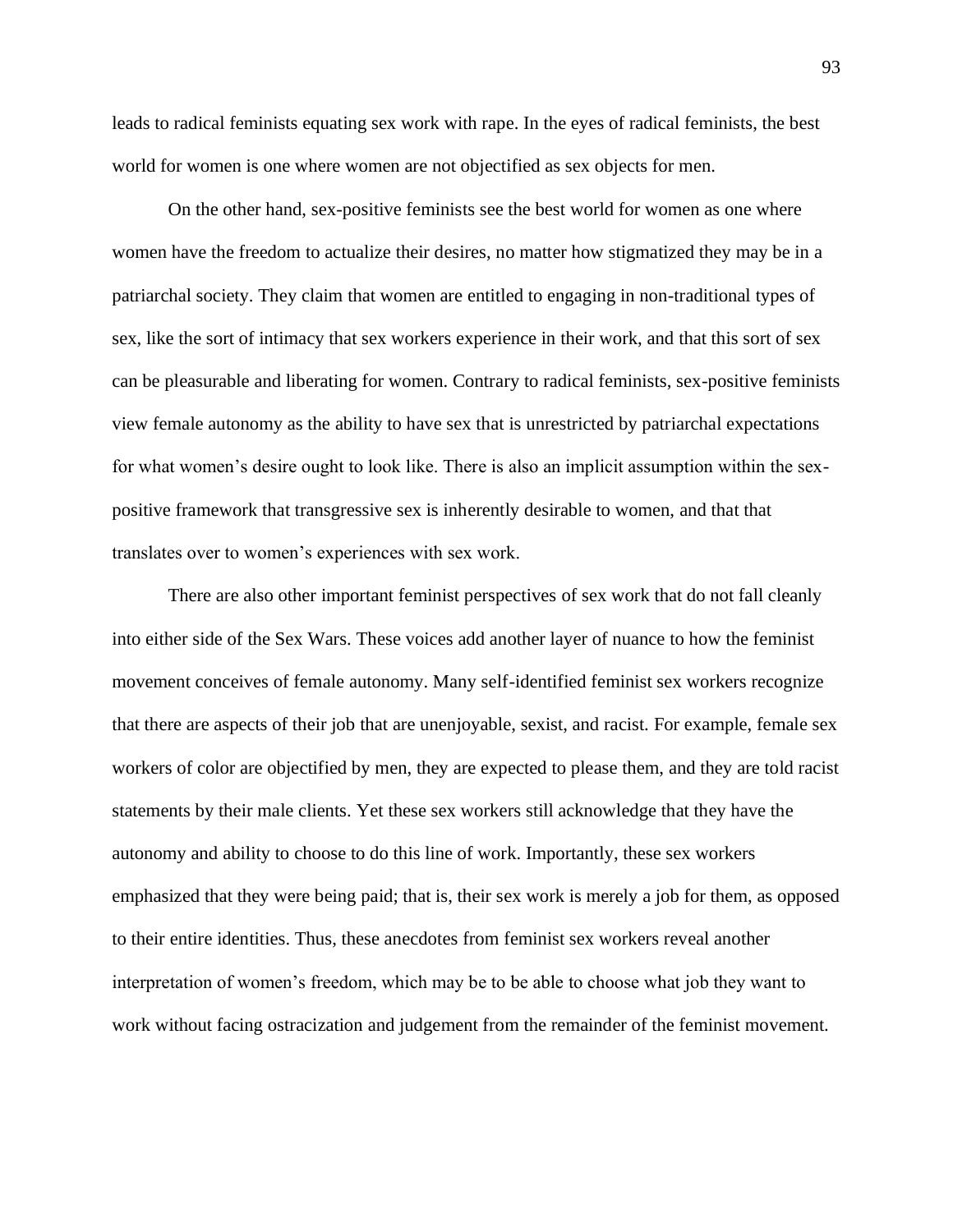#### **Chapter 4: Political Theoretical Analyses of Digital Sex Work**

### **Introduction:**

Although there is abundant academic literature about in-person, or classical, sex work, there are very few scholars who have written about the industry's shift to the digital space. Most of the research that does exist on digital sex work uses an ethnographic or qualitative approach, rather than political theory, to examine this phenomenon. This literature is certainly important, as it allows readers to hear from digital sex workers themselves, and provides valuable insights about their experiences. However, it is important to also utilize political theories – especially libertarianism, Marxism, and feminism – when analyzing online sex work because these theories interrogate how various institutions and identities affect sex workers' experiences in the industry. For example, as I have already elucidated in this thesis, sex workers are navigating their work under the system of capitalism. With this is mind, libertarianism and Marxism are valuable theories to use here, as each theory offers different arguments about the implications of working in a capitalist society. Additionally, feminist theory elucidates how sex workers' identities impact their experiences in the industry. Feminist theory demonstrates to readers that sex work is not a monolith, and that every sex worker has a different experience in the industry. By using political theory to analyze digital sex work, scholars can understand how online sex workers navigate the industry in the context of capitalism and sexism.

In this chapter, I will first explain what digital sex work is, and illustrate its parallels and differences with in-person, classical sex work, as well as pornography. Afterwards, I will review the first half of this thesis, where I have explained what libertarian, Marxist, and feminist thinkers have written about classical sex work. Then, I will extend those theories to digital sex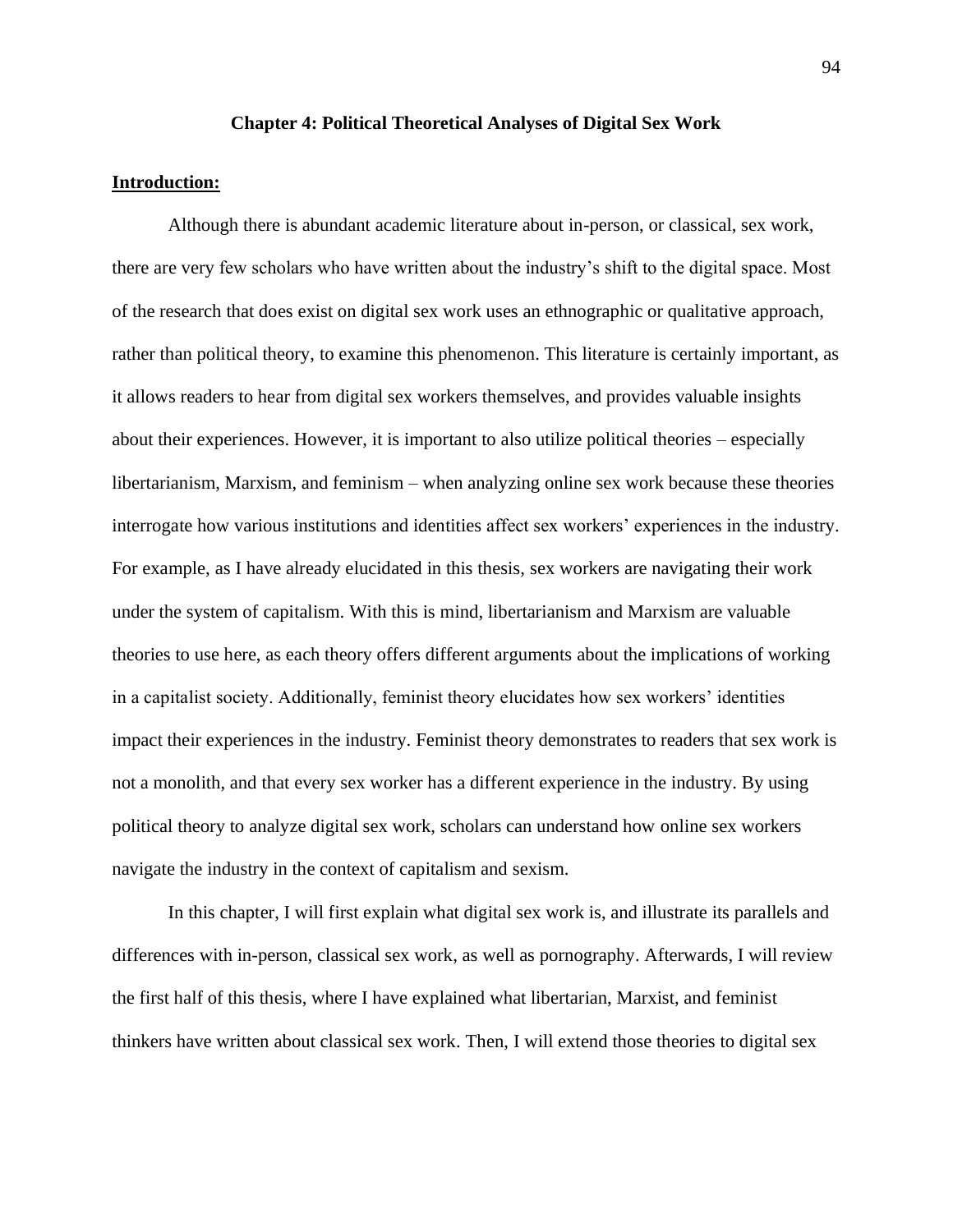work. Finally, I explain how each political thought utilizes digital sex work in order to support their overarching theoretical goals and arguments.

### **What is Digital Sex Work?**

Digital sex work encompasses a wide range of sexual services. One example of digital sex work are sex workers who use the Internet to find clients, but still conduct their work in person. For instance, some sex workers may opt to sell clients sexual favors in person, but will find these clients by advertising and marketing themselves on a variety of Internet platforms, such as escorting sites, webcam sites, and social media platforms.<sup>289</sup> Clients, too, use the Internet to interact with sex workers. The reviews that clients leave of sex workers online are extremely influential. Positive reviews of sex workers can potentially increase the number of clients they get, while negative ones can be detrimental for online sex workers' profits.<sup>290</sup>

On the other hand, digital sex work also allows sex workers to sell sexual favors without ever having to come into physical contact with their clients. This is a notable departure from "classical" sex work, which, by definition, requires sex workers to do their work in person.<sup>291</sup> This, then, is the most obvious and literal distinction between classical and digital sex work. Perhaps the most popular and researched example of "indirect" sex work is "camming." In camming, the sex worker uses their webcam to record livestreams of themselves performing various sexual acts for their clients. These livestreams are hosted on various webcam sites. If clients want to watch the webcam model's livestreams, the clients must purchase "tokens" before

<sup>&</sup>lt;sup>289</sup> Stewart Cunningham, Teela Sanders, Jane Scoular, Rosie Campbell, Jane Pitcher, Kathleen Hill, Matt Valentine-Chase, Camille Melissa, Yigit Aydin, and Rebecca Hamer, "Behind the Screen: Commercial Sex, Digital Spaces and Working Online," *Technology in Society* 53 (2018): 50. <sup>290</sup> Ibid., 52.

 $291$  Ibid., ibid.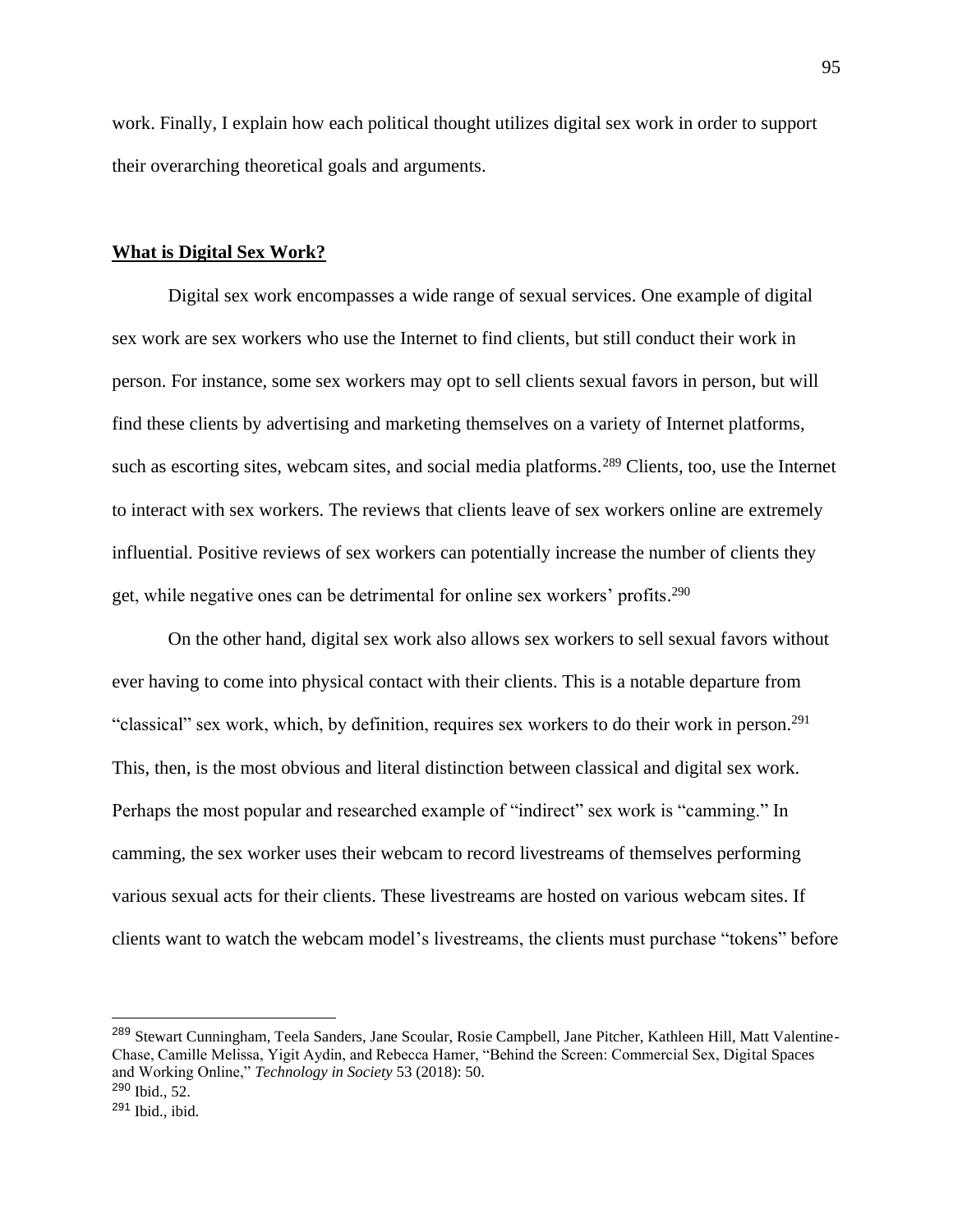it begins. (Models are able to see who has tokens, and if a client does not have any tokens, the model has the ability to kick them out of the livestream room.)<sup>292</sup> The webcam models will set prices for the various sexual acts that they decide they are willing to perform for the clients. Once clients have collectively paid the price of an act (i.e.: 500 tokens for stripping), the model will begin.<sup>293</sup> In addition, clients also have the option to pay the sex worker to go into a private, virtual room, and receive their own show. However, other customers can also view this show by paying to "spy" on it. If a client does not want anyone else to spy on the show, they can choose to pay extra to ensure that the show is truly private.<sup>294</sup> After a show ends, the camming website takes a share of the monetary value of the tokens, with the remaining money being deposited directly into the model's bank account.<sup>295</sup> Notably, not all webcam models choose to perform sexual acts for their clients in order to earn money. While some models offer certain sexual acts for higher token prices, some models claim that they can profit off of merely talking to their audience, or doing other non-sexual tasks like reading or dancing.<sup>296</sup> (It remains unclear if digital sex workers must have some sort of clout or rapport with their clients in order to be able to make money without selling sexual acts.)

A less-researched example of indirect digital sex work is instant messaging, which is essentially a text exchange between a sex worker and their client. In some instances, the sex worker and their client are able to chat with each other on a website – which specifically hosts these instant messages – without ever having to exchange more personal contact information

<sup>292</sup> Angela Jones, "For Black Models Scroll Down: Webcam Modeling and the Racialization of Erotic Labor," *Sexuality & Culture* 2015, no. 19 (2015): 780.

<sup>293</sup> Ibid., 783.  $294$  Ibid., ibid.

<sup>&</sup>lt;sup>295</sup> Madeline V. Henry and Panteá Farvid, "'Always Hot, Always Live': Computer-Mediated Sex Work in the Era of 'Camming,'" *Women's Studies Journal* 31, no. 2 (December 2017): 119. <sup>296</sup> Ibid., 120.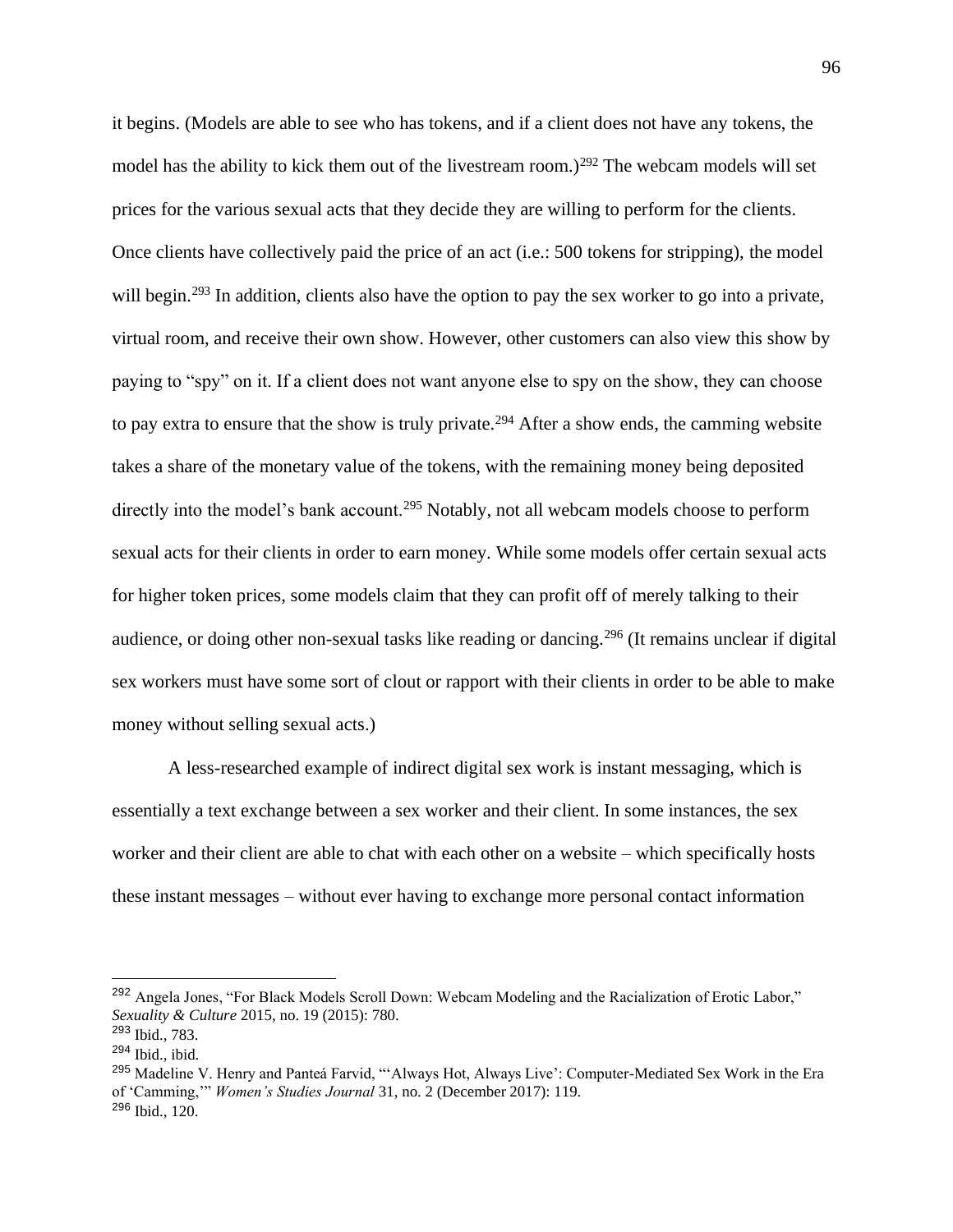(i.e.: their phone numbers.) Sex workers profit off of instant messaging through the number of messages that they receive from clients. There are character limits to each message, which means that clients must purchase more messages in order to continue communicating with the sex worker.<sup>297</sup>

Digital sex work offers various challenges and benefits to sex workers. Firstly, a paramount barrier that potential online sex workers face is that they must have access to the Internet and a device (i.e.: a computer or phone) in order to do this specific kind of work. The costs of these privileges inherently make digital sex work more inaccessible compared to inperson sex work. While some websites are free to join and do not have any sort of education or employment prerequisites, this does not necessarily translate into online sex work being accessible, as access to technology remains an expensive privilege that many prospective sex workers potentially cannot afford.<sup>298</sup> Although more research needs to be done to confirm the demographics of in-person and digital sex workers, we can assume from the inaccessibility of digital sex work that online sex workers are likely to be more financially privileged than inperson sex workers. If someone is considering sex work because they are in a financially precarious situation and need an immediate source of income, they will likely pursue in-person sex work, as they may not be able to afford the costs of digital sex work.

However, one crucial benefit of digital sex work is the safety that it offers to sex workers. "Indirect" online sex work, like camming or instant messaging, means that sex workers do not face the risks of in-person sex work, such as sexually transmitted diseases, assault, or pregnancy.

<sup>&</sup>lt;sup>297</sup> Stewart Cunningham, Teela Sanders, Jane Scoular, Rosie Campbell, Jane Pitcher, Kathleen Hill, Matt Valentine-Chase, Camille Melissa, Yigit Aydin, and Rebecca Hamer, "Behind the Screen: Commercial Sex, Digital Spaces and Working Online," *Technology in Society* 53 (2018): 49.

<sup>&</sup>lt;sup>298</sup> Angela Jones, "For Black Models Scroll Down: Webcam Modeling and the Racialization of Erotic Labor," *Sexuality & Culture* 19 (2015): 785.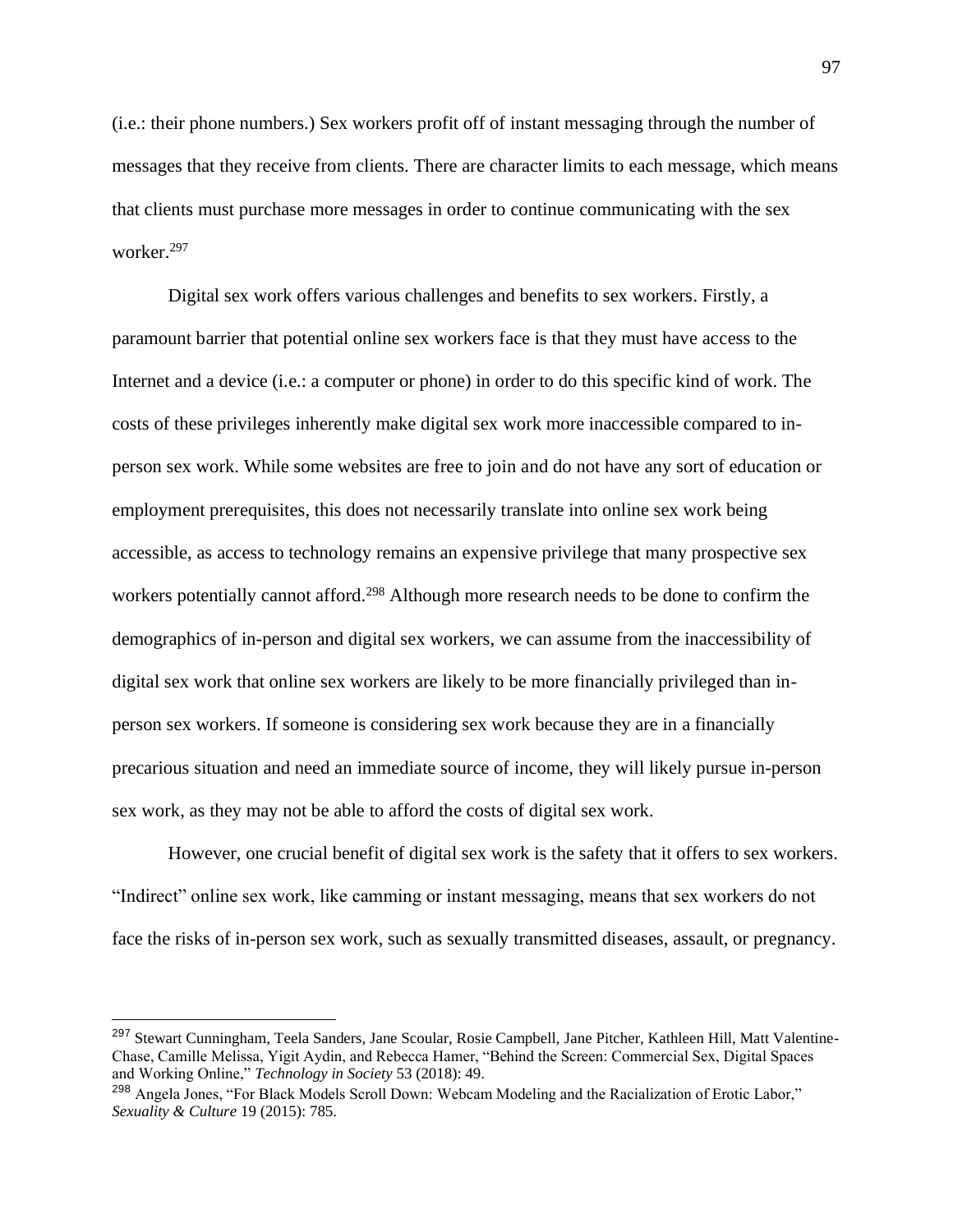Online sex work also allows sex workers to screen clients (i.e.: search them up on the Internet) before selling sexual services to them. This grants them a degree of autonomy over who their clients are. Digital sex workers also have the option of permanently banning dangerous or bigoted clients them from viewing online shows, thus further protecting the safety of sex workers.<sup>299</sup> Some webcam sites allow sex workers to block off their content to specific areas, which means that online sex workers can do their jobs without friends, family, and other people in their lives knowing about it. This protects the privacy of digital sex workers, and helps alleviate any stigmatization that could result from their personal circles knowing about it.<sup>300</sup> Additionally, because online sex work is less physically visible than classical sex work, it reduces sex workers' interactions with the police, thus helping them avoid violence and criminalization from law enforcement, who have an extensive history of harassing sex workers.<sup>301</sup> Furthermore, if sex workers are able to vet their clients before working with them, then the sex workers are less likely to be harassed or harmed by their clients. This, in turn, further protects the safety of sex workers, and also reduces their need to contact the police for help in an emergency. Finally, the Internet allows for sex workers to easily mobilize and organize online. The Internet enables sex workers to share which clients to avoid, or to offer advice on how to navigate the industry.<sup>302</sup>

Although these are all noteworthy benefits to consider, there are still significant drawbacks to online sex work. For example, even though positive reviews from clients help sex workers attract more customers, negative reviews are incredibly detrimental for them. Since these negative reviews are public and highly visible, other potential clients are able to see them.

<sup>299</sup> Ibid., 785-786.

<sup>300</sup> Ibid., 786.

<sup>301</sup> Ibid., ibid.

<sup>302</sup> Angela Jones, "Sex Work in a Digital Era," *Sociology Compass* 9, no. 7 (2015): 563.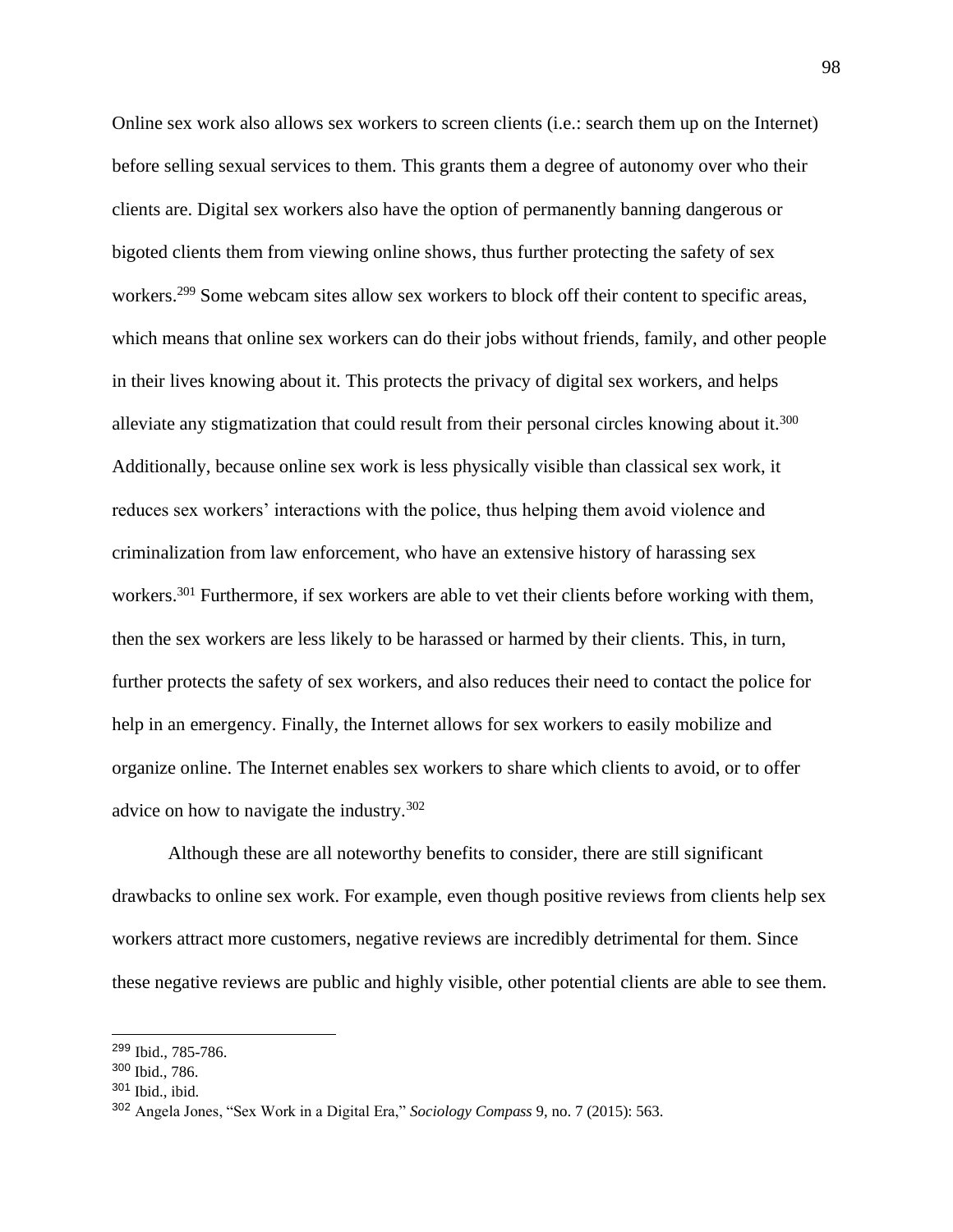Negative reviews mean that digital sex workers risk receiving less customers, thus reducing their potential profit.<sup>303</sup> Because online sex workers are so anxious about the repercussions of negative reviews, they may be forced to provide clients with services that they do not feel comfortable offering, but feel obligated to sell anyway in order to receive a positive review.<sup>304</sup> Moreover, even though digital sex work lessens the potential physical dangers that comes with classical sex work, online sex workers must still deal with dangerous threats, such as stalking or doxing from potential clients.<sup>305</sup> Digital sex workers also face the risk of their photos and other sexual content being stolen by viewers and reposted on other websites without their consent, which is both a serious violation of their privacy, and also prevents them from profiting off of their work. Stolen content can also potentially be distributed to people in a sex worker's personal life, which could be detrimental if they are unaware that a sex worker is involved in the industry.<sup>306</sup>

As I have just explained, there are some evident similarities and differences between classical and digital sex work. Yet a deeper comparison between the two mediums of sex work raises the question of to what extent there is a "pimp", or other third-party actor, involved in each kind of work. In classical sex work, the role of the pimp is to find clients for the sex worker, with the pimp taking a cut of the money that the sex worker makes. Meanwhile, many writers argue that the Internet eliminates the need for a pimp, as the online interface supposedly makes it easier for clients to find online sex workers. However, there is a key similarity between websites like OnlyFans and pimps: both help connect online sex workers to customers, and also take a share of

<sup>303</sup> Stewart Cunningham, Teela Sanders, Jane Scoular, Rosie Campbell, Jane Pitcher, Kathleen Hill, Matt Valentine-Chase, Camille Melissa, Yigit Aydin, and Rebecca Hamer, "Behind the Screen: Commercial Sex, Digital Spaces and Working Online," *Technology in Society* 53 (2018): 53.

<sup>304</sup> Ibid., ibid.

<sup>305</sup> Madeline V. Henry and Panteá Farvid, "'Always Hot, Always Live': Computer-Mediated Sex Work in the Era of 'Camming,'" *Women's Studies Journal* 31, no. 2 (December 2017): 120.

<sup>306</sup> Catherine Barwulor, Allison McDonald, Eszter Hargittai, and Elissa M. Redmiles, "'Disadvantaged in the American-Dominated Internet': Sex, Work, and Technology," *Conference on Human Factors in Computing Systems 21* (2021): 10.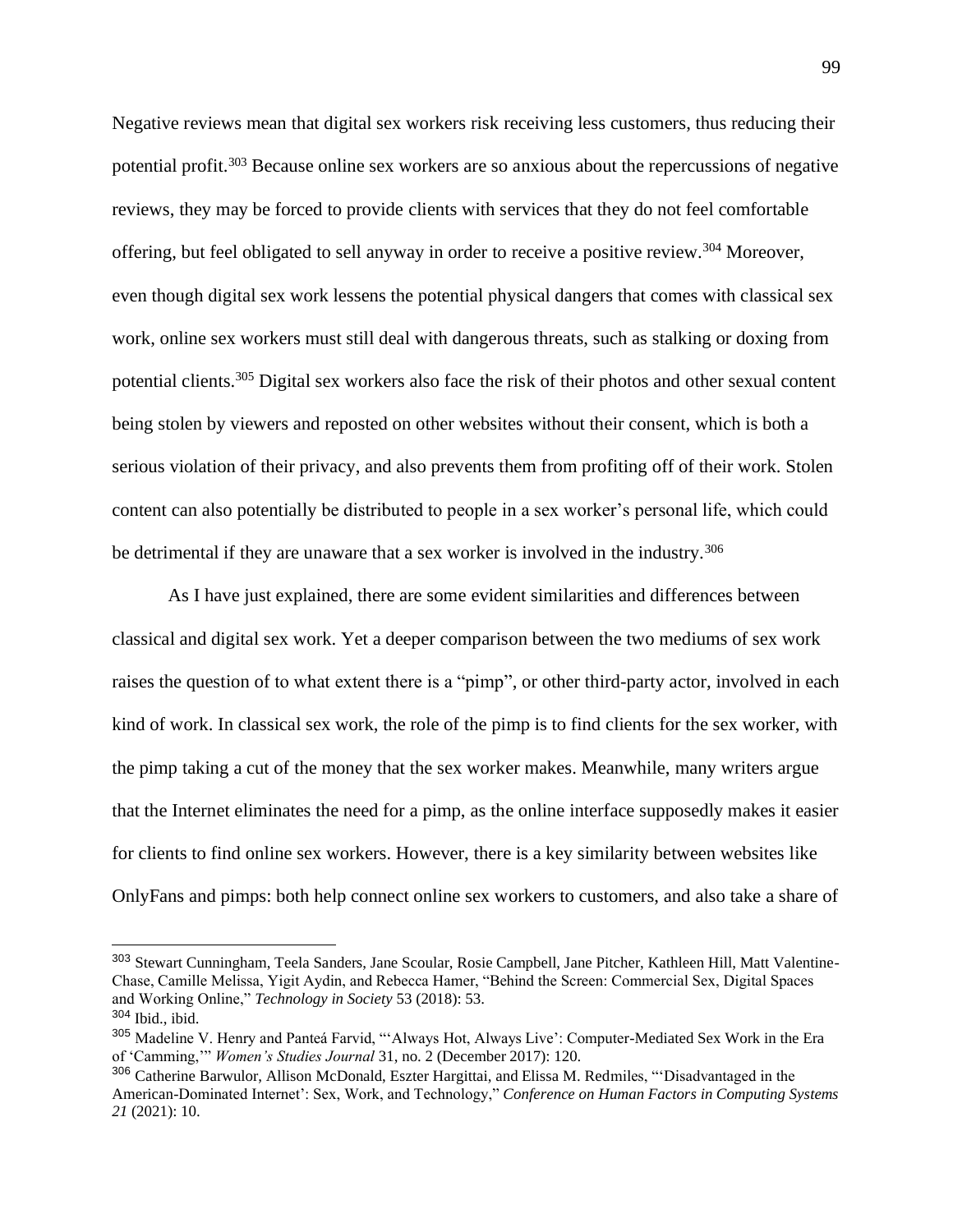the sex worker's profit. Even if digital sex workers have the autonomy to decide their own schedules and what content they would like to post, they are not entirely independent creators, as they are reliant on these website platforms hosting them in the first place and connecting them to clients. Thus, while there are many departures from classical to digital sex work, one consistent parallel is the presence of an external actor to facilitate the exchange of money and sex involved in the industry.

### *Pornography versus Digital Sex Work:*

Readers may be wondering how pornography relates to digital sex work, and if pornography is an example of online sex work. It is difficult to clearly distinguish between digital sex work and pornography, and there is no universally agreed upon explanation of how the two differ; yet, there are some distinct similarities and differences between the two. Perhaps the most obvious similarity is that both sex workers and pornography actors perform sexual acts for an audience's pleasure, and profit off of doing so. Furthermore, sex work and pornography are both incredibly stigmatized industries, and sex workers and pornography actors risk facing intense ostracization from people around them, like their family, friends, and employers. Both groups of people, by the digital nature of their work, also face Internet-based risks like stalking and doxing.

In the context of the United States, one key difference between pornography and digital sex work is that pornography is legal, while sex work remains criminalized. In the California case *People v. Freeman*, the court decided that under the First Amendment, pornographic films counted as exercises of free speech. That is, according to the Court, porn actors and producers have the creative freedom and license to have sex on camera because they are profiting from the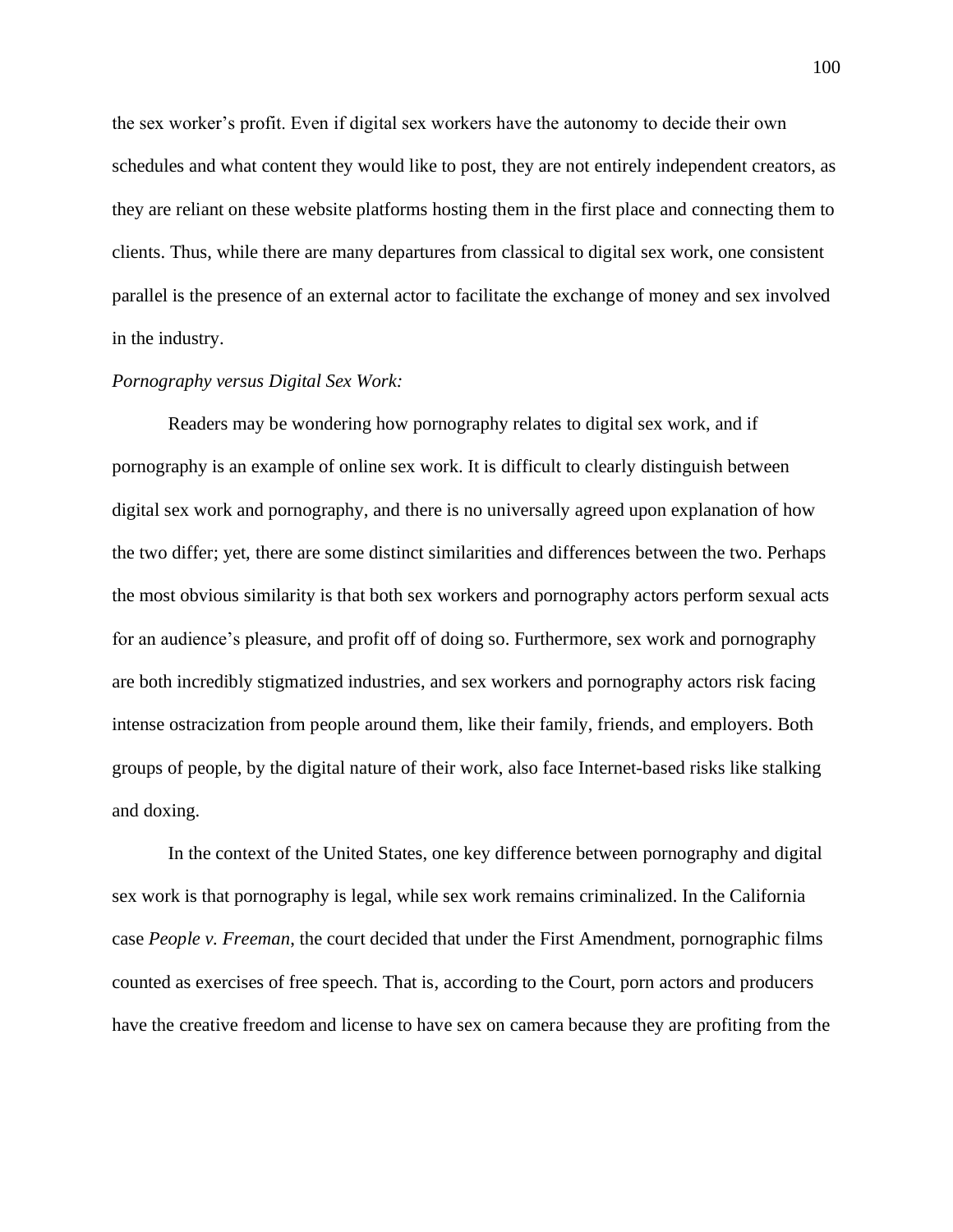creation of the film, rather than the specific act of having sex.<sup>307</sup> As a result of the differences in legalization status, there are unique hurdles that sex workers must navigate. For example, as I will explain later in this chapter, government legislation like FOSTA-SESTA means that online sex workers have an immensely challenging time finding clients, and financially supporting themselves.

However, there are other similarities and differences between pornography and online sex work that complicate the distinction between the two. For instance, from the state's perspective, what counts as creative expression, and what counts as sex work? It is unclear why a pornographic film, in which people are paid to have sex for an audience, is more of a "creative expression" than a webcam model roleplaying for her viewers. The digital nature of online sex work muddles what sexual acts are simply an exercise of free speech, versus an illegal exchange of sexual services for money.

Yet one key similarity between pornography and digital sex work is that clients and viewers are not entirely able to conceptualize the extensive labor that is involved in both. In Heather Berg's ethnography *Porn Work*, Berg interviews numerous porn actors who explain that viewers fail to understand how laborious their jobs are. One porn actor, Nina Ha®tley, says, "You [the viewers] do not see the waiting, the retakes, the ankle sprains, the process of building chemistry with a scene partner or the racialized and gendered dynamics that can make that process so fraught. Every porn scene is a record of people at work, and yet the work of porn is invisible."<sup>308</sup> Here, Ha®tley explicates that creating and filming porn is, indeed, extremely strenuous, and like any other job under capitalism, can be boring and time-consuming. Yet when

<sup>307</sup> Anders Kaye, "Why Pornography Is Not Prostitution: Folk Theories of Sexuality in the Law of Vice," *Saint Louis University Law Journal* 60, no. 2 (2016): 253.

<sup>308</sup> Heather Berg, *Porn Work: Sex, Labor, and Late Capitalism* (Chapel Hill: UNC Press, 2021), 29.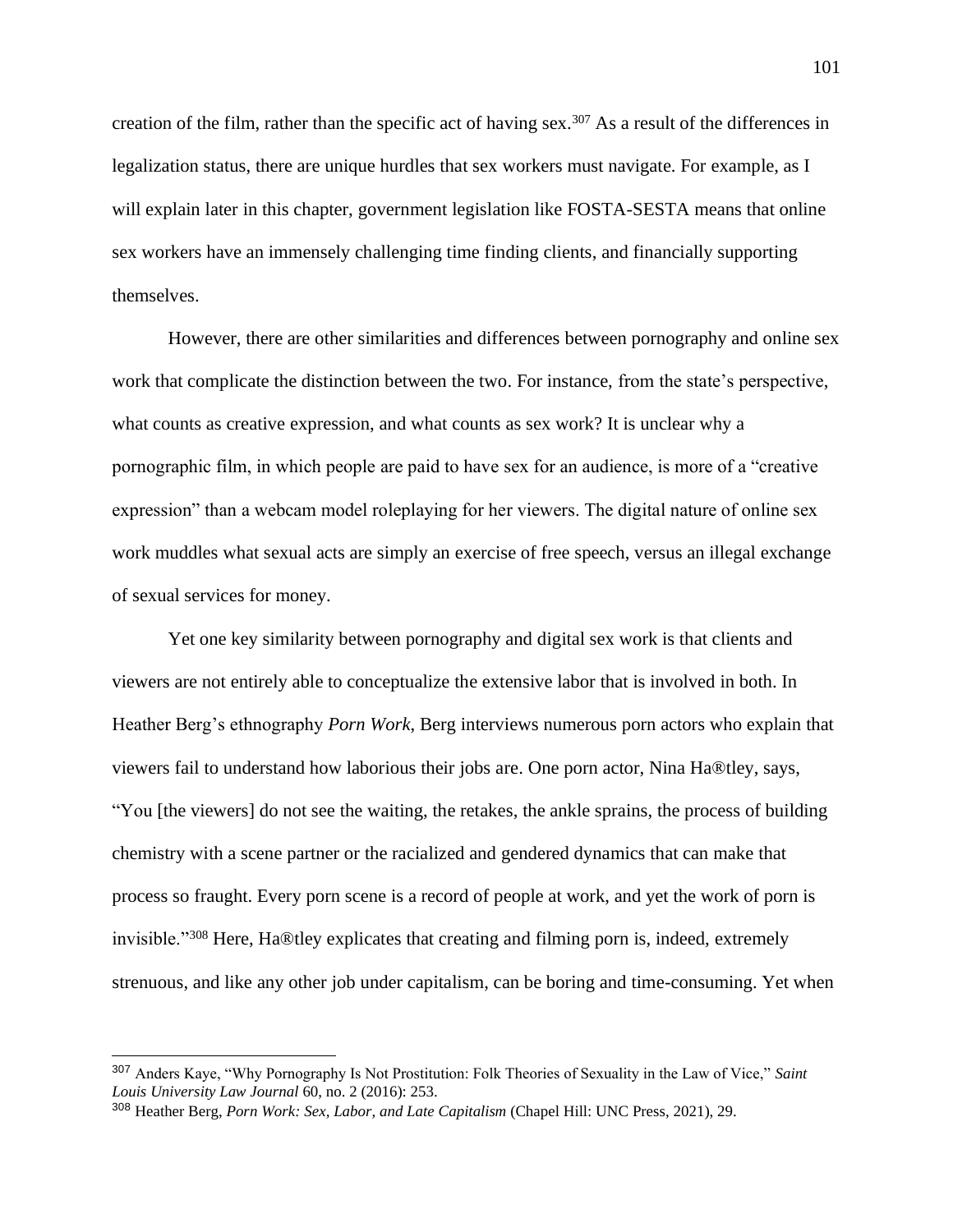watching porn, viewers simply see the sexual activity happening on their screens, rather than recognize the massive time and energy involved in creating a porn video. Another actor that Berg interviews, Connor Habib, criticizes viewers who tell him that they enjoy watching his videos. In response, "he thinks, 'What do you mean you love my work? You masturbated watching me…why don't you say that? Because you don't love that I spent nine hours and balanced myself on a motorcycle with five people shining lights down on me…You don't even think of that part."<sup>309</sup> Similar to Ha®tley, Habib expresses a frustration with viewers who experience sexual pleasure from watching his porn, but do not recognize how much unglamorous work goes into its production (i.e.: balancing himself on a motorcycle for hours on end.) Habib's words show that viewers fail to recognize the incredibly demanding amount of labor involved in creating porn. Instead, just like with sex work, porn is another example of commodity fetishism: viewers merely see the "commodity" – in this case, actors having sex – as opposed to recognizing the labor involved in creating the commodity.

Just like pornography, digital sex work involves an abundance of labor that clients do not fully witness or understand. Six OnlyFans-based online sex workers shared their schedules in an article for *Buzzfeed News*:

[The digital sex workers] said they are often on their phones messaging with followers from the minute they wake up, checking in regularly throughout the day. Some performers try to post new content daily, which means getting ready with hair and makeup, setting up lighting, and shooting a video and often photos to go with it, all of which can take a few hours, or longer if they're filming with another person or in a special location. Then they're editing and online doing promotion on social media, chatting with other performers about strategy or looking for people to film with, and studying the different metrics on their posts in order to optimize their work — i.e., the best time to post or length of video or type of content. Performers may also spend time posting on other platforms, camming, sexting, or Skyping with fans.<sup>310</sup>

<sup>309</sup> Ibid., 29-30.

<sup>310</sup> Otillia Steadman, "I Needed To Film Today And I Physically Can't": Online Sex Workers Are Burning Out," *Buzzfeed News*, September 14, 2021, [https://www.buzzfeednews.com/article/otilliasteadman/only-fans-sex-workers](https://www.buzzfeednews.com/article/otilliasteadman/only-fans-sex-workers-burnout)[burnout.](https://www.buzzfeednews.com/article/otilliasteadman/only-fans-sex-workers-burnout)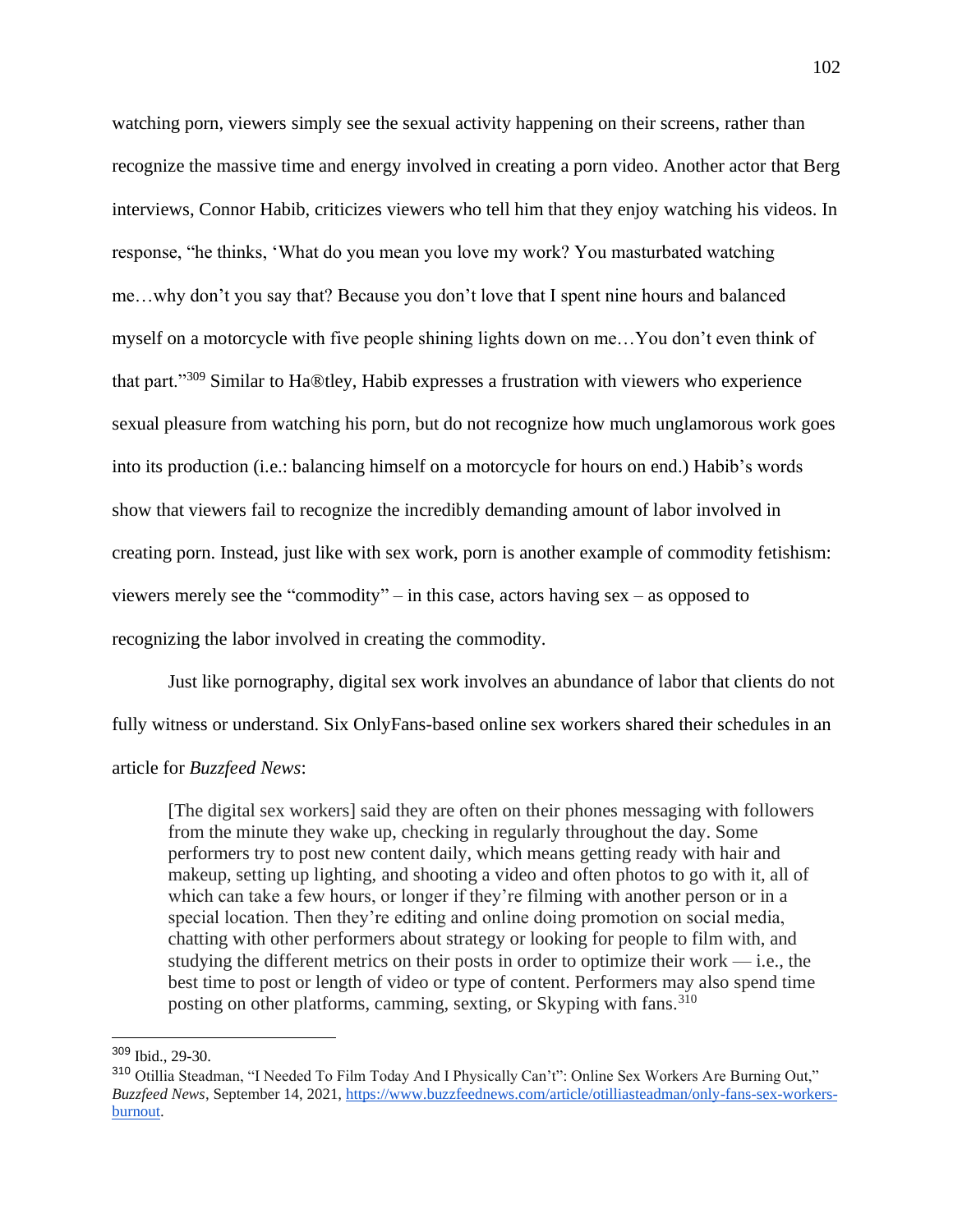This anecdote reveals just how time and labor-intensive online sex work is; yet, what the clients of these digital sex workers likely see are the end products, or commodities, that are the result of this labor. That is, clients see the pictures, videos, and live streams that the sex workers put on, but they do not witness the hours of work that was put into creating all of that content. Furthermore, digital sex workers' schedules reveal just how widespread commodity fetishism has become thanks to the Internet. Not only are their sexual services commodified, but also, thanks to the expectation to constantly post on social media and act like "influencers," all aspects of a digital sex worker – such as their personality and their interests – have become commodified for their clients.

# **Libertarian Approaches to Digital Sex Work**

As I explained in a previous chapter, libertarians believe that people ought to have the autonomy to choose to sell their sexual services, as well as purchase them from sex workers.<sup>311</sup> The libertarian support for classical sex work is tied to the theory's emphasis on the importance of individual freedom, and limiting the government's interference in people's lives. Libertarians believe that people's individual freedom should only be undercut if it is infringing upon other people's freedoms. <sup>312</sup> Therefore, insofar as libertarians understand sex workers are voluntarily consenting into the industry, libertarians see no reason to abolish or criminalize the industry.

Very few libertarians have written explicitly about sex work, and even fewer have done research on digital sex work. Despite this, and despite the differences between classical and digital sex work, we would still expect the libertarian support of in-person sex work to extend

<sup>311</sup> "Platform," Libertarian Party, accessed December 8, 2021[, https://www.lp.org/platform/.](https://www.lp.org/platform/)

<sup>312</sup> Robert Nozick, *Anarchy, State, and Utopia* (New York: Basic Books Inc., Publishers, 1974), 32.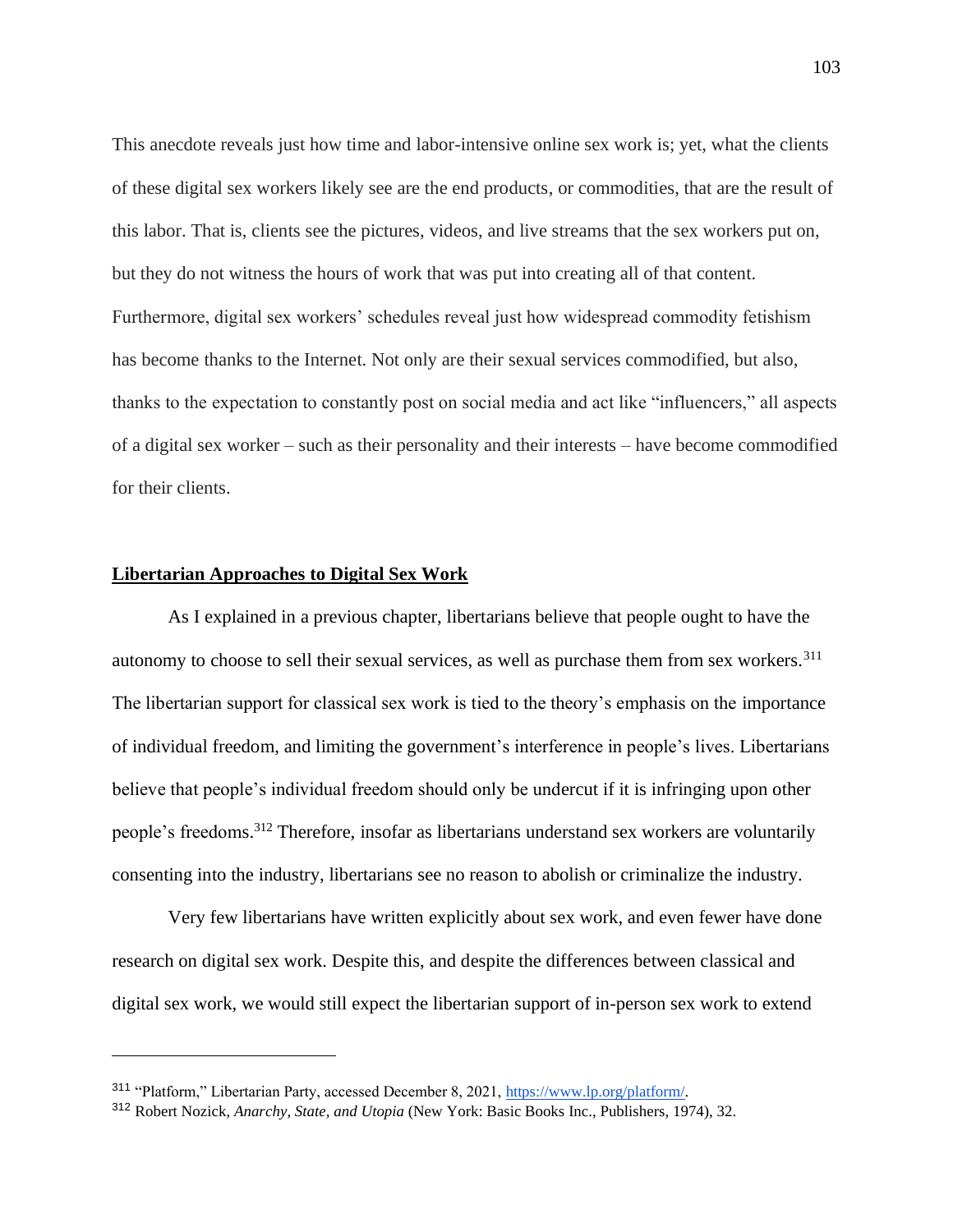into the online realm. Additionally, we would expect libertarians to justify their support for digital sex work via the concepts of individual freedom and limited government interference. For example, Paul Bleakley argues that digital sex work – specifically, camming – increases women's freedom in the industry. (Although Bleakley does not explicitly identify as a libertarian, and he may not agree with all of libertarian thought, his writing is consistent with what libertarians tend to argue about freedom and entrepreneurship.) According to Bleakley, webcam models have abundant freedom because they have the autonomy to decide what sexual acts they will and will not perform for their audience.<sup>313</sup> Bleakley also argues that camming encourages sex workers to operate as independent entrepreneurs, as webcam models do not have a production company or some other third-party (i.e.: a pimp) to support their work. Furthermore, because there are so many webcam models in the digital sex work industry, this competition supposedly pushes sex workers to be extra creative and innovative in their work in order to succeed in the industry.<sup>314</sup> Bleakley points to webcam models selling their underwear, sex toys, or cell phone numbers as examples of them embodying this entrepreneurial spirit. By being sex work entrepreneurs, Bleakley argues that webcam models raise the expectations placed on digital sex workers to offer quality services to their clients.<sup>315</sup> Thus, as a result of the autonomous and entrepreneurial nature of camming, Bleakley concludes that digital sex work challenges the radical feminist notion from the Sex Wars that sex work is fundamentally degrading and exploitative for women.<sup>316</sup>

<sup>313</sup> Paul Bleakley, "'500 Tokens to Go Private': Camgirls, Cybersex and Feminist Entrepreneurship," *Sexuality & Culture* 18 (2014): 902. <sup>314</sup> Ibid., 903.

 $315$  Ibid., ibid.

<sup>316</sup> Ibid., 893.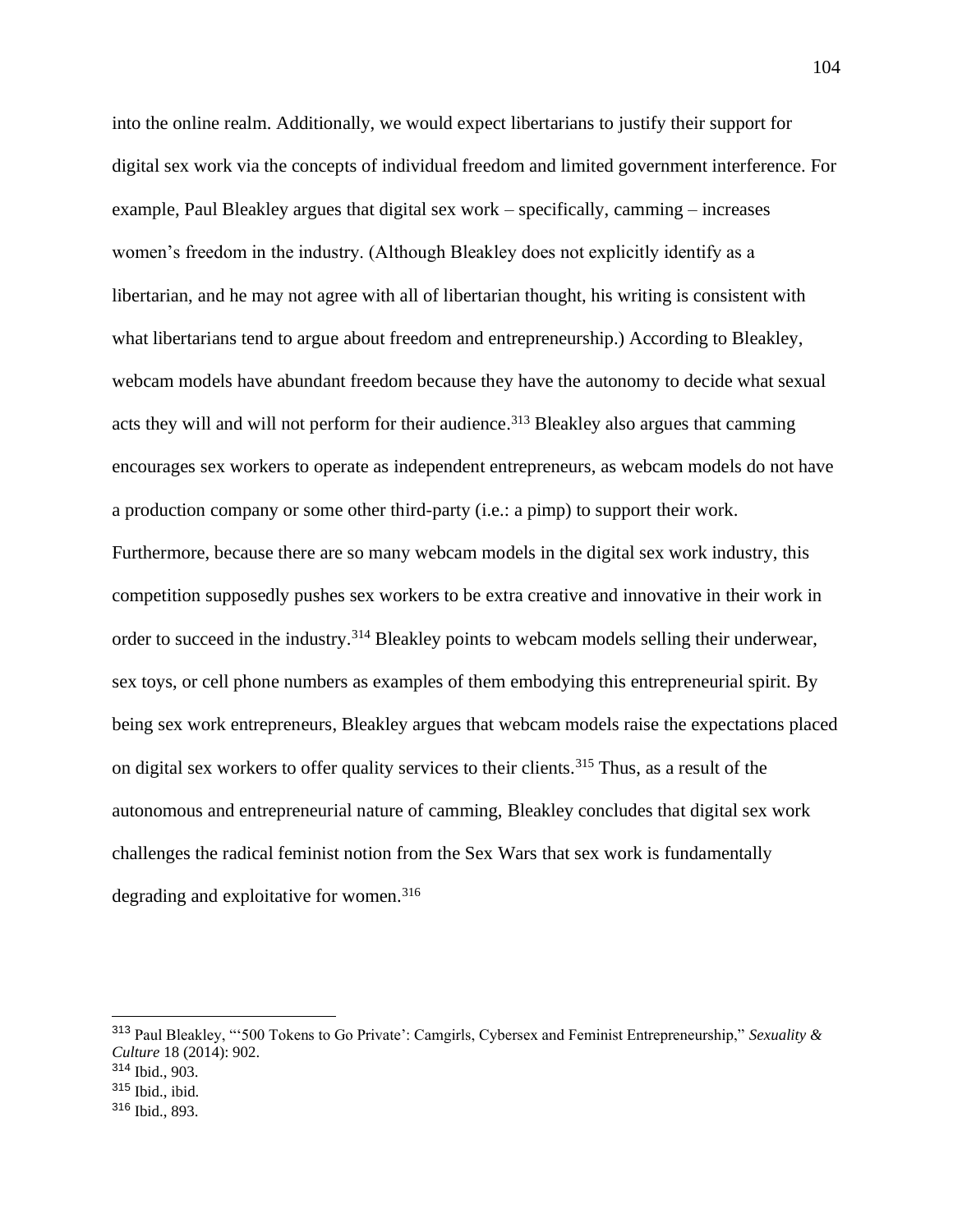Although not many libertarians have written about digital sex work, we can extend the theory to analyze what they might argue about it. Due to the criminalization of sex work, there is extreme government oversight of both classical and digital sex work. As a result, I posit that libertarians would be extremely opposed to FOSTA-SESTA. FOSTA (Allow States and Victims to Fight Online Sex Trafficking Act) and SESTA (Stop Enabling Sex Trafficking Act) are a package of United States bills that were passed in April of 2018. FOSTA-SESTA was designed in response to Section 230 of the Communications Decency Act of 1996, which allowed Internet service providers that hosted online advertisements for sexual activity to avoid liability against claims of sex trafficking activity. Congress used FOSTA-SESTA to attempt to stop sex trafficking from occurring via the Internet by punishing websites like Craigslist for sex work and trafficking that happened on their platform.<sup>317</sup> This means that websites are now potentially liable for sex trafficking if third parties advertise sexual services on their site.<sup>318</sup>

Attempting to limit sex trafficking is, of course, an important and admirable goal to strive for. Yet as I noted in an earlier footnote, sex trafficking and sex work are not the same, and the bill fails to distinguish between these consensual sex workers and victims of sex trafficking. As a result, FOSTA-SESTA has been detrimental for people who voluntarily choose to do sex work. One significant consequence of FOSTA-SESTA is that websites, who fear being punished under the bill, are now extremely vigilant about the content and advertisements on their platforms. Therefore, sex workers (who consent into this line of work) have a much more difficult time working and finding clients on the Internet, as the websites that once hosted their services are now worried about being found liable for sex trafficking under FOSTA-SESTA. Instead, sex

<sup>317</sup> Heidi Tripp, "All Sex Workers Deserve Protection: How FOSTA/SESTA Overlooks Consensual Sex Workers in an Attempt to Protect Sex Trafficking Victims," *Penn State Law Review* 124, no. 1 (2019): 221-222. <sup>318</sup> Ibid., 222.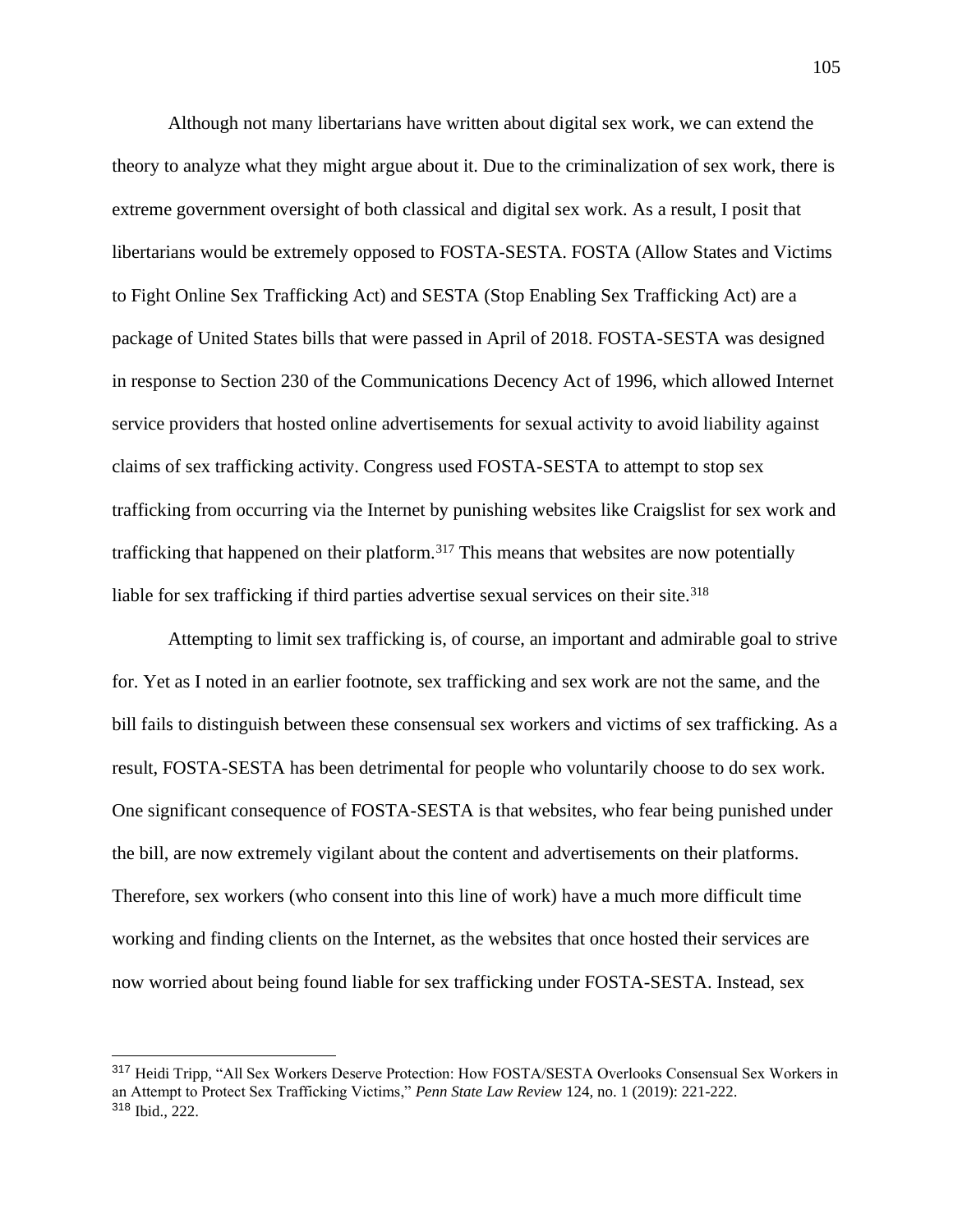workers who turned to the Internet because they felt it was a safer alternative are now forced to work in-person, and to once again rely on third-parties like brothels or pimps in order to find clients.<sup>319</sup> Additionally, FOSTA-SESTA has led to the deletion of online resources and support for sex workers – such as clients to avoid – which drastically increases sex workers' risk for physical harm. FOSTA-SESTA has also made it significantly more challenging for online sex workers to get paid for their work, as payment apps like PayPal have locked sex workers' accounts, and blocked them from receiving payments.<sup>320</sup> Even if sex workers can find ways to advertise themselves online and reach clients amidst FOSTA-SESTA, they may still be unable to be paid for their services.

What does the libertarian response to FOSTA-SESTA reveal about the theory? Just like how libertarians would protest state interference of classical sex work, libertarians would argue that FOSTA-SESTA violates sex workers' basic individual freedoms because the bill prevents them from working a job that they freely consented to. To libertarians, FOSTA-SESTA represents an irrational governmental interference in people's private affairs. Under libertarian theory, government interference is only justified when people's fundamental rights, such as their rights to freedom and to life, are being violated.<sup>321</sup> If we were to assume that FOSTA-SESTA's goal is to eliminate sex trafficking, libertarians would actually likely support the bills, as people obviously do not consent to being trafficked. Libertarians would also recognize that trafficking victims lose virtually all of their freedom – a right the libertarians appear to prioritize the most – and have no guarantee of their safety, which would then likely lead libertarians to support government interference like FOSTA-SESTA to stop trafficking. However, the libertarian

<sup>319</sup> Ibid., 223.

<sup>320</sup> Ibid., 238.

<sup>321</sup> John Stuart Mill, *On Liberty* (Luton: Andrews UK Ltd., 2016), 26.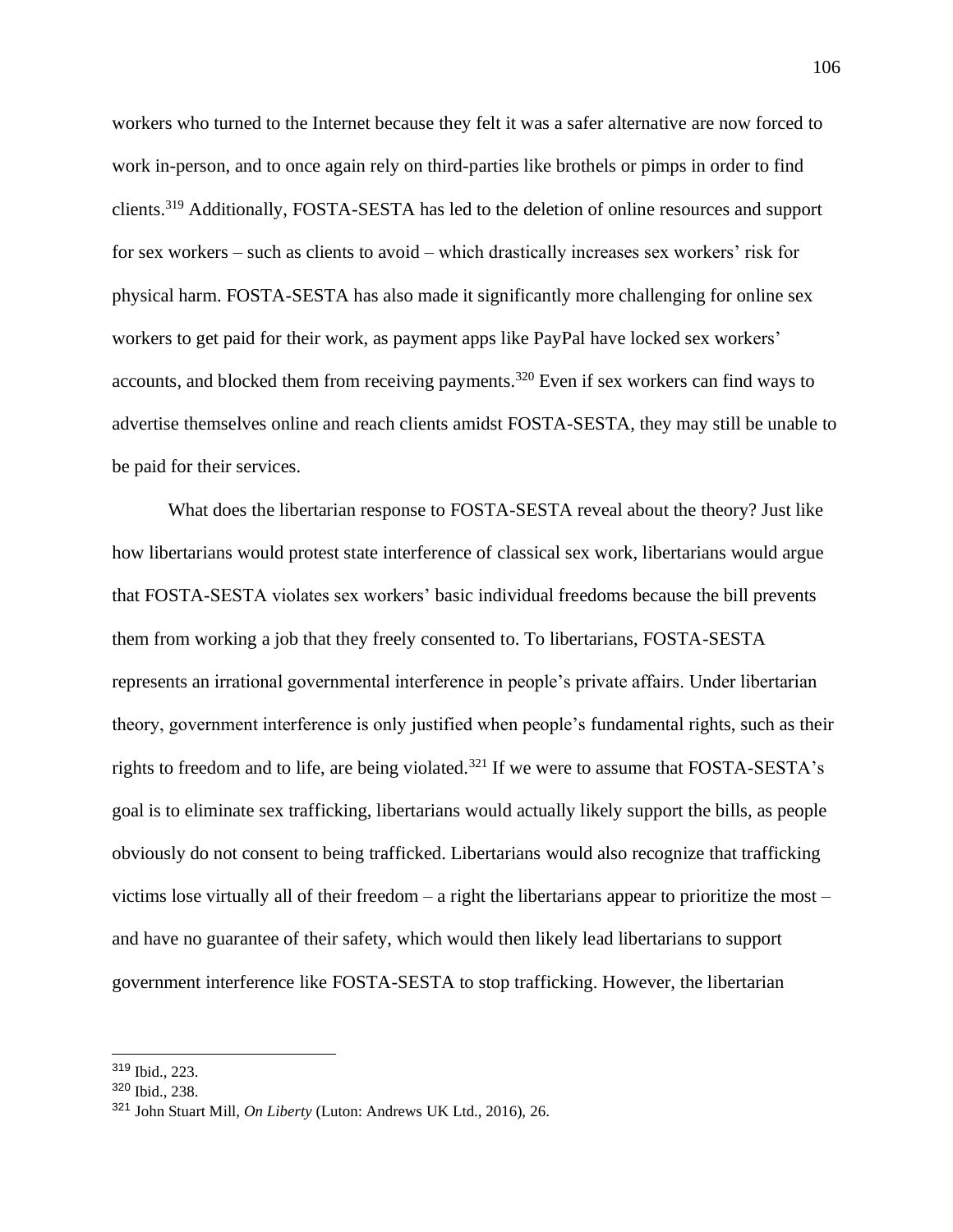support for FOSTA-SESTA ends at the point at which the bills prevent sex workers, who are choosing this line of work under free-market capitalism, from being able to do their job. As Paul Bleakley's argument about entrepreneurial webcam models shows, libertarians celebrate economic spaces as a way for people to experience more freedom and empowerment, as it is theoretically supposed to be an entity separate from government oversight. The existence of FOSTA-SESTA means that online sex workers have lost a space where they can experience financial freedom without any government oversight. Ultimately, the place of digital sex work in libertarianism is to demonstrate how it can be a site of economic freedom and entrepreneurship, which are two important tenets in the theory. Additionally, libertarians' opposition to FOSTA-SESTA reveals their resistance to government intervention, unless it is absolutely necessary to protect people's freedom.

### **Marxist Approaches to Digital Sex Work:**

Contemporary Marxist perspectives on classical sex work have significantly expanded upon what Karl Marx and Friedrich Engels originally wrote about sex workers. Marx associated sex workers with the "lumpenproletariat," who he believed were even more powerless than the proletariat. Marx defined the lumpenproletariat as people who do not work as wage laborers for the bourgeoisie in the same way that the regular proletariat does. According to him, the lumpenproletariat consisted of people like " "beggars…gangsters…petty criminals…chronic unemployed or unemployables, persons who have been cast out by industry, and all sorts of declassed, degraded or degenerated elements."<sup>322</sup> Marx was deeply skeptical of the lumpenproletariat because he believed that their social status, and distance from wage labor,

<sup>322</sup> Karl Marx, *The Eighteenth Brumaire of Louis Bonaparte*, trans. Saul K. Padover and Friedrich Engels (Moscow: Progress Publishers, 1937), 67.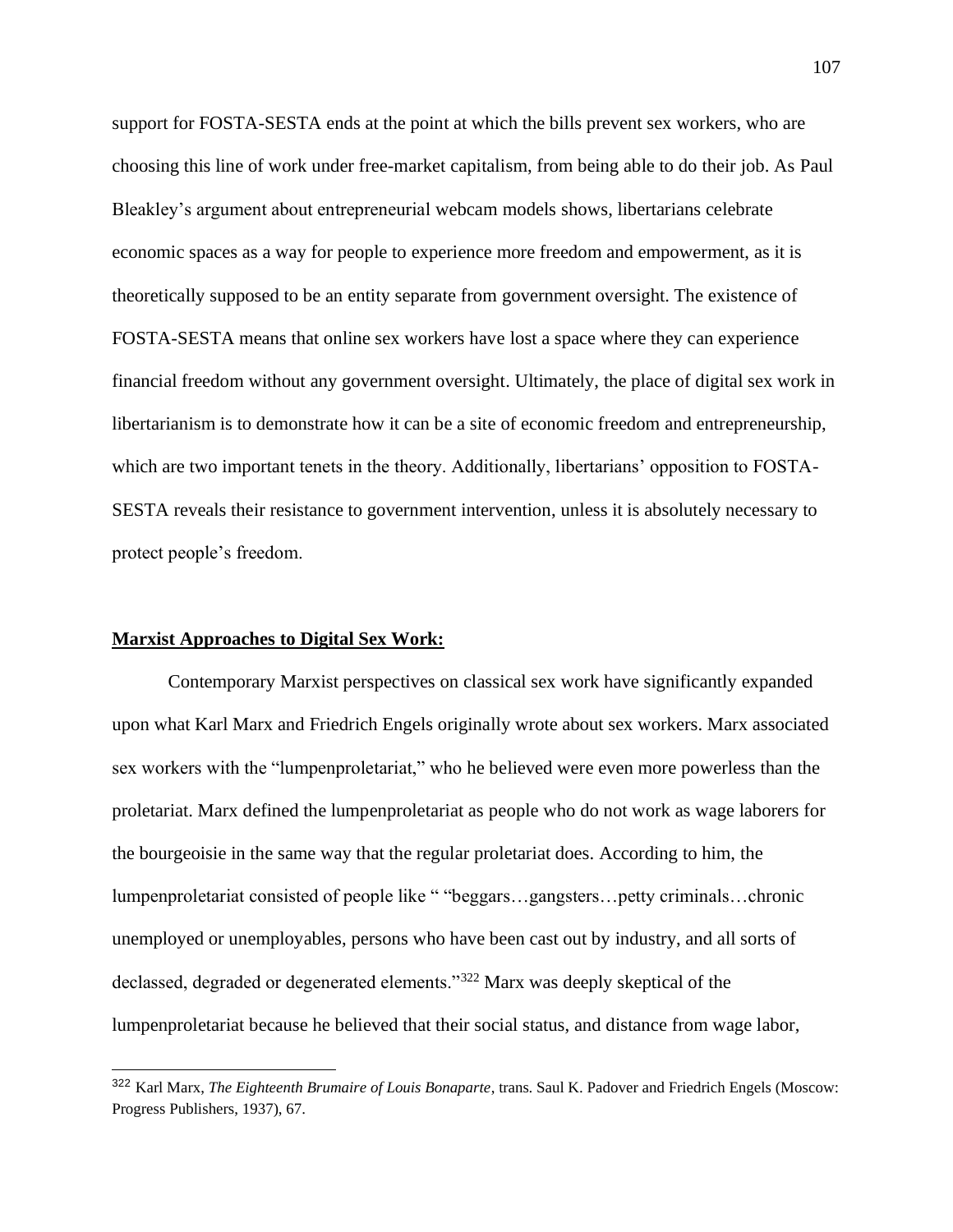meant that they had no incentive to revolt against the bourgeoisie.<sup>323</sup> Marx also frequently used sex work as a symbol for capitalist exploitation, writing that "prostitution is only a specific expression of the general prostitution of the laborer."<sup>324</sup> This suggests that sex work is not necessarily more problematic than other legal, less stigmatized jobs. Rather, Marx argues that sex work is just like any other type of work in a capitalist society, in that it is exploitative and manipulative towards workers.

Even though Marxists today have significantly expanded upon Marx's original writings, they ultimately agree with his argument that sex work is work. This now popular statement within sex work activism makes an important claim, which is that sex work is essentially no different from the other forms of employment that someone would undertake in order to survive in a capitalist world. That is, sex work, just like a nine-to-five office job or waitressing in a restaurant, can be boring, exploitative, and degrading simply by virtue of it being another form of employment under capitalism.<sup>325</sup> This Marxist argument suggests that all work under capitalism is demeaning, and that sex work is not unique in that aspect. Yet how, if at all, does sex work's distinct shift to the online realm challenge the Marxist perspective that sex work is like any other sort of unfulfilling, problematic job under capitalism?

Marxist scholars have extended their analyses of classical sex work to online sex work, while also explicating what makes digital sex work distinct from classical sex work. In her article, Helen Rand responds to the libertarian argument that digital sex work is entrepreneurial, which supposedly allows sex workers to "invest and self-manage their time and income," and

<sup>323</sup> Karl Marx, *The Eighteenth Brumaire of Louis Bonaparte*, trans. Saul K. Padover and Friedrich Engels (Moscow: Progress Publishers, 1937), 67.

<sup>324</sup> Karl Marx, "The Economic and Philosophic Manuscripts of 1844," in *The Marx-Engels Reader*, ed. Robert C. Tucker (New York: W.W. Norton & Company, 1978), 42.

<sup>325</sup> Juno Mac and Molly Smith, *Revolting Prostitutes: The Fight for Sex Workers' Rights* (London: Verso Books, 2018), 72-73.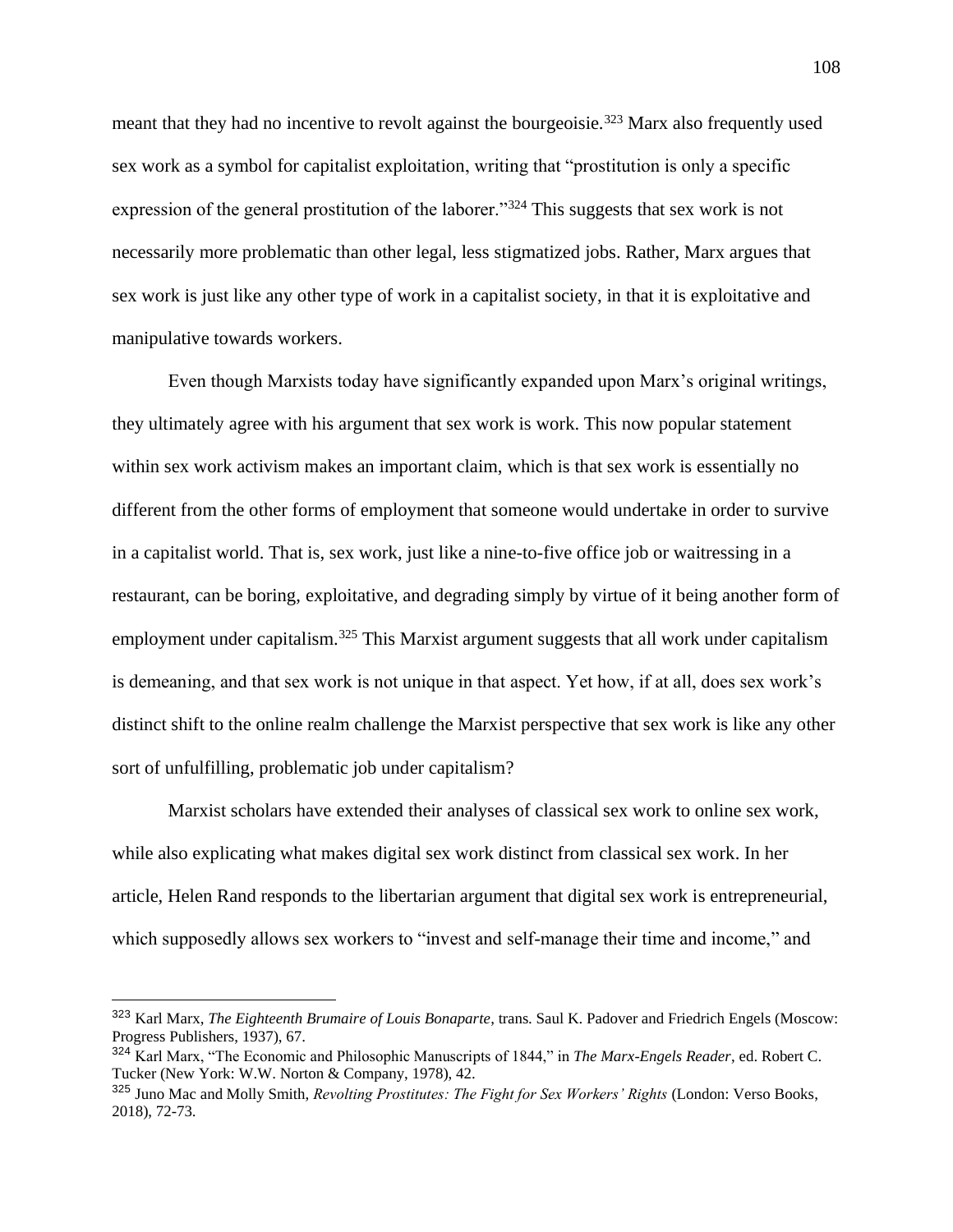maximize their "flexibility and choice."<sup>326</sup> Rand argues that the online nature of digital sex work conceals all of the work that sex workers put in to create content for their clients. Online sex workers are usually not paid for this invisible labor (i.e.: the time and energy it takes to take and post pictures on Instagram.) While clients may also be ignorant of the labor involved in classical sex work, another crucial different between online and classical sex work is that digital sex workers are expected to do extra tasks that classical sex workers are not. These tasks include producing and uploading content, such as blog posts and Instagram photos, so that online sex workers can attract potential clients. Even if this content may lead to more clients in the long run, digital sex workers are not compensated for the actual labor of creating them in the first place. Rand concludes that this makes it difficult for clients to properly recognize what the labor behind online sex work looks like. 327

Rand also argues that the nature of digital sex work makes it challenging for sex workers to separate their work from their personal lives at home, thus blurring the boundary what constitutes work. This is another key difference between classical and digital sex work. Classical sex workers are able to meet their clients in, for example, brothels, hotels, or the client's home. This creates a physical separation between the sex workers' personal and work lives. However, with digital sex work, sex workers are normally doing their work from home, which eliminates the boundary that existed with in-person sex work between work and personal life.<sup>328</sup> Additionally, with digital sex work, clients are always able to contact sex workers. This means, then, that online sex workers are always on the clock and expected to respond to potential clients, even if hypothetically sex workers have the autonomy to choose their working hours. If online

<sup>326</sup> Helen M. Rand, "Challenging the Invisibility of Sex Work in Digital Labour Politics," *Feminist Review* 123 (2019): 41.

<sup>327</sup> Ibid., 49.

<sup>328</sup> Ibid., 50.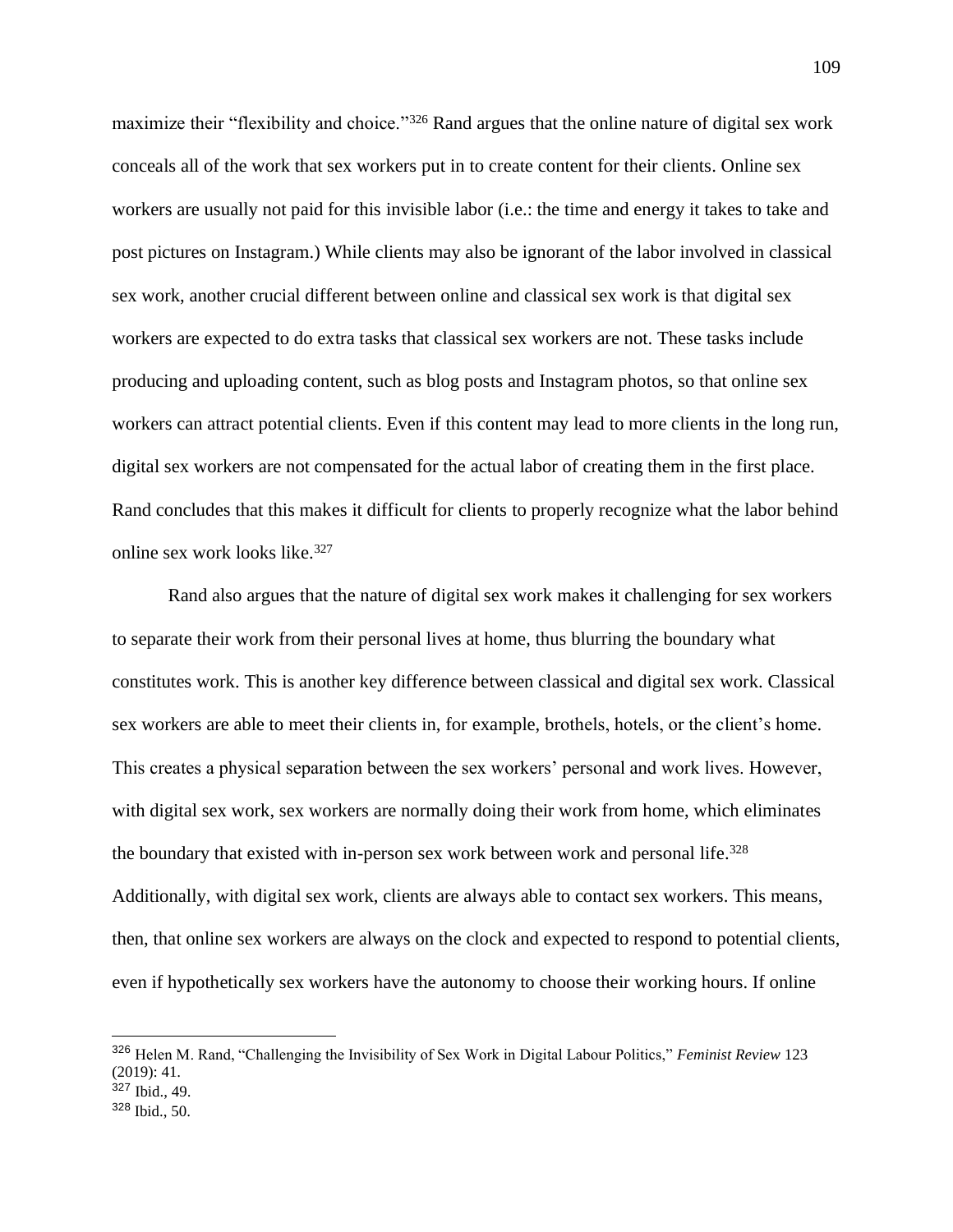sex workers do not respond to these messages in a timely fashion, then they may lose clients and risk receiving negative reviews.<sup>329</sup> Clients also may not understand sex workers' interactions with them as a type of labor. They may assume that something like replying to an Instagram comment only takes a few seconds, and is therefore not demanding for the sex worker. However, it is indeed tiring for the sex worker to continuously have to monitor their phones for communication from their clients, and to adopt their "sex worker identity" when responding to them.

Other Marxist scholars have pointed out the connection between online sex work and the gig economy. The gig economy employs people on a temporary or freelance basis, as opposed to hiring them for a long-term period of time.<sup>330</sup> Although the gig economy allows people to decide what kind of work they want to do, and when to do it – what libertarians would call individual freedom – the gig economy is very economically precarious for workers. Not only are jobs challenging to find, but the pay can be non-negotiable, and workers are not provided with traditional workplace benefits, such as health insurance or vacation days.<sup>331</sup> Marxist scholars note that the gig economy, in conjunction with the rise of the Internet, has made work more flexible, and increased opportunities for freelance work. However, they also argue that it has made it easier for people to bring their work into their homes.<sup>332</sup> The Internet has made the digital economy "a gift economy and an advanced capitalist economy," where workers are exploited via the expectation that they have to constantly work, all while offering their labor for free or at low cost.<sup>333</sup> Additionally, digital gig work requires immense emotional labor from the

<sup>329</sup> Ibid., ibid.

<sup>330</sup> Yvette Butler, "Aligned: Sex Workers' Lessons for the Gig Economy," *Michigan Journal of Race & Law* (Forthcoming): 4.

<sup>331</sup> Ibid., 16.

<sup>332</sup> Tiziana Terranova, "Free Labor: Producing Culture for the Digital Economy," *Social Text* 18, no. 2 (2000): 34. <sup>333</sup> Ibid., 51.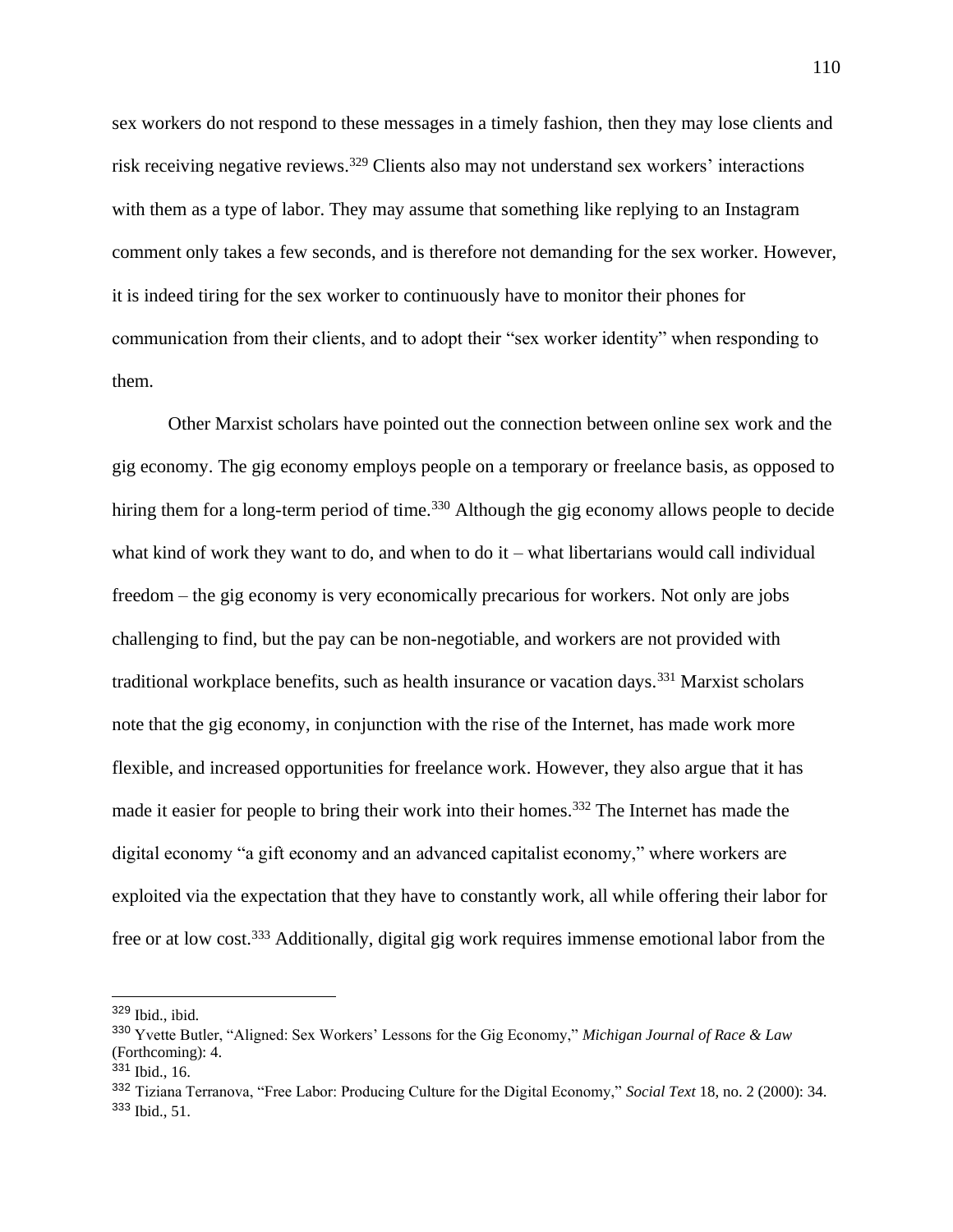worker, as online gig work relies on feedback and ratings in order to get hired. In comparison to in-person work, these reviews are visible and highly public on the Internet. In order to receive positive ratings, then, gig workers are expected to consistently be friendly and accessible to their clients.<sup>334</sup> Finally, some scholars have pointed out the racialized aspect of gig work, arguing that racism forces marginalized people into the informal – and at times, illegal – gig economy. For example, if someone is low-income or has a criminal record, they may turn to opportunities in the gig economy, such as sex work, because the formal economy has excluded them from employment.<sup>335</sup>

Thus, the positioning of digital sex work as gig work in Marxism is to further demonstrate the exploitative nature of capitalism, and to challenge the libertarian conception of capitalism as a catalyst for individual freedom. Many digital sex workers have written about how costly and time-consuming their work is. Due to how competitive the industry is, digital sex workers have to stand out by spending hundreds of dollars on high-quality equipment, such as a high-definition webcam, professional lights, high-speed Internet, and expensive lingerie and sex toys.<sup>336</sup> As I said in an earlier chapter, even though there is not a definitive answer about the demographics of sex workers, we can assume based off of the costs of digital sex work that it is likely financially stable or privileged people who are work online. One digital sex worker, Tommy Rose, who works on the popular website OnlyFans, shared in an interview with *Vice* that she can barely afford to take any time off of digital sex work. In her interview, she says that she usually makes approximately £1,500 per month from OnlyFans, but that the website takes a cut

<sup>334</sup> Alessandro Gandini, "Labour Process Theory and the Gig Economy," *Human Relations* 72, no. 6 (2018): 1047. <sup>335</sup> Ibid., 9.

<sup>336</sup> Sofia Barrett-Ibarria, "Here's How Much It Really Costs To Be An Online Sex Worker," *Huffington Post*, April 13, 2020, [https://www.huffpost.com/entry/online-sex-work-cam-only-fans-covid-](https://www.huffpost.com/entry/online-sex-work-cam-only-fans-covid-19_n_5e8de205c5b6359f96d0c2d4)[19\\_n\\_5e8de205c5b6359f96d0c2d4.](https://www.huffpost.com/entry/online-sex-work-cam-only-fans-covid-19_n_5e8de205c5b6359f96d0c2d4)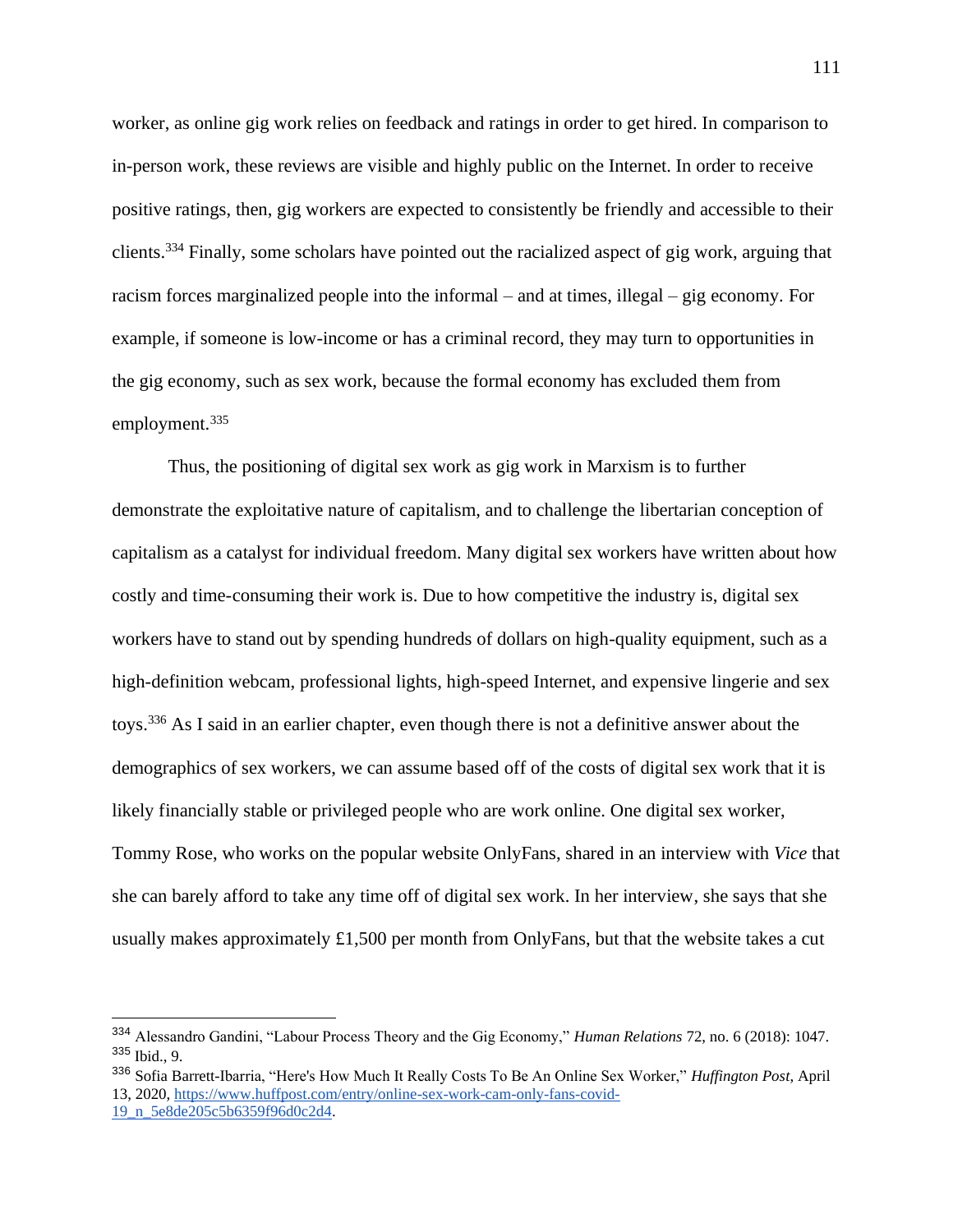of her profit, and a substantial amount of her income goes into purchasing the quality equipment she needs to succeed. Even then, however, she is criticized by customers for her prices being too high, which points to how difficult it is for digital sex workers to navigate the capitalist system they must work under.

Due to her digital sex work, Rose's home – which she refers to as "where other people veg out after a long day filling in Excel spreadsheets" – is now her workplace. She also adds that "I always feel like I can be doing better…because the industry I'm in is so fast-paced, if I stopped doing something, someone will take my place."<sup>337</sup> Rose's experiences demonstrate that digital sex work, and capitalism writ large, is fundamentally exploitative towards its workers – even if it comes with some unique benefits compared to in-person sex work. The fact that Rose cannot financially afford to take a day off from her sex work supports the Marxist narrative that people have to work grueling and unfair hours in order to survive under capitalism. Rose's experience of being unable to separate her personal and work lives is notably very similar to other non-sex-worker employees working from home during the COVID-19 pandemic, who felt as though they were unable to stop working even after their work days were technically over. This validates Marx's argument about the blurring of the lumpenproletariat with the proletariat. So long as capitalism continues to exist and exploit workers, the proletariat's working conditions will continue to deteriorate, to the point that they themselves become the lumpenproletariat.

#### **Feminist Approaches to Digital Sex Work:**

To some, perhaps the most intuitive framework to use to study digital sex work are feminist and queer theories. This is a logical and important theoretical approach for scholars to

<sup>337</sup> Annie Lord, "Being an OnlyFans Sex Worker Sounds Stressful," *Vice*, July 11, 2019, [https://www.vice.com/en/article/neagv8/only-fans-sex-worker-interview.](https://www.vice.com/en/article/neagv8/only-fans-sex-worker-interview)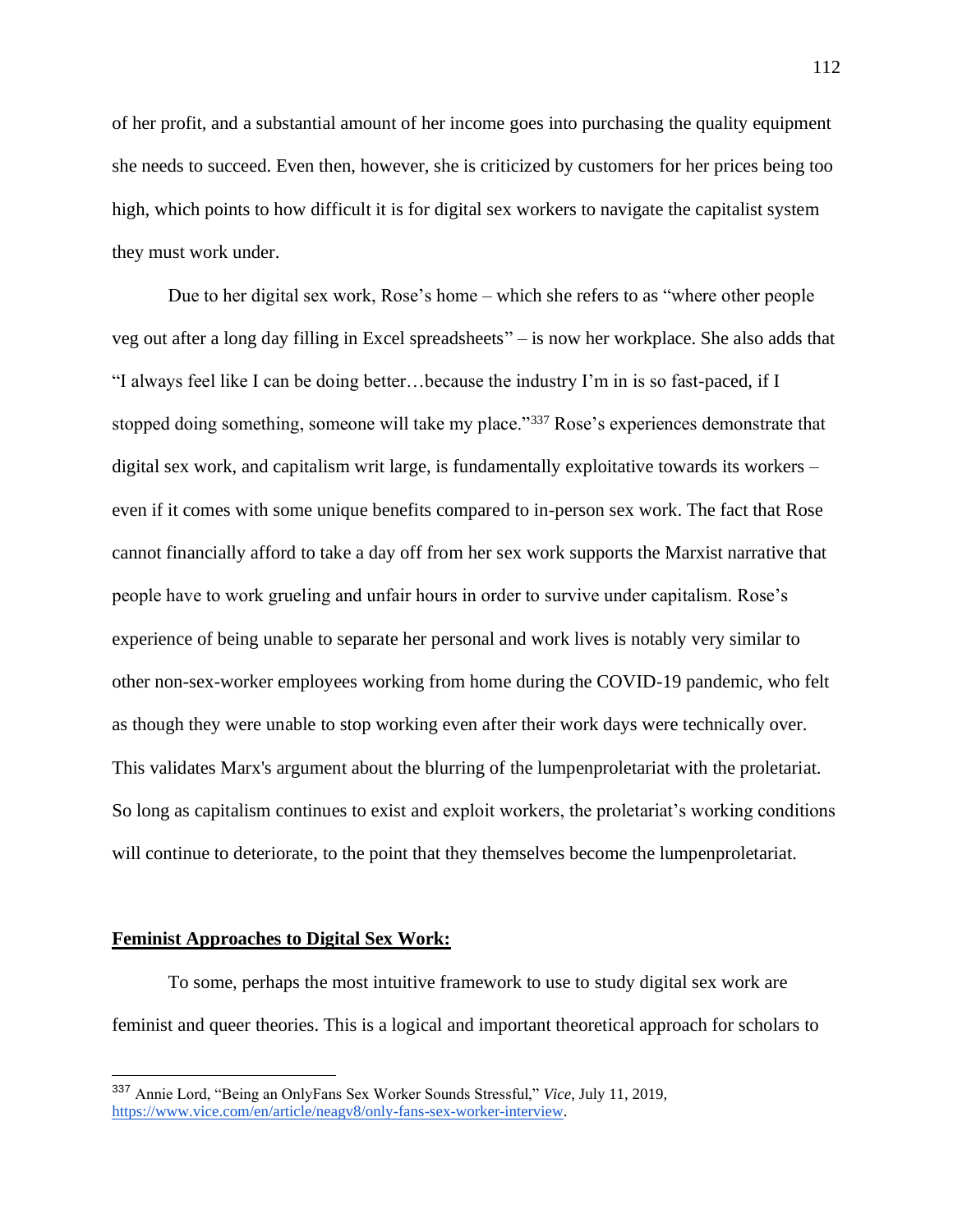take; statistically, the vast majority of sex workers are women, while the clients are disproportionately men.<sup>338</sup> This raises many crucial questions for scholars to reckon with. Why is it so often women who are selling sexual favors, and men who are purchasing it from them? How do gender dynamics manifest in sex work? Does this industry reinforce sexism, or is it potentially a way to resist the patriarchy? Importantly, an intersectional feminist approach also asks scholars to consider how women's identities impact their experiences in the industry. For instance, a white, cisgender woman will not navigate and experience sex work in the same way that a trans woman of color would. Using intersectional feminism, and recognizing that every person's experience of sex work is different, is an essential to ensure that an analysis of digital sex work is as inclusive as possible.

As I explained in the previous chapter, sex work remains a contentious issue in the feminist movement, and there is no established scholarly consensus regarding the ethics of the industry. Some feminists, such as the radical feminists from the twentieth century Sex Wars, are vehemently opposed to sex work because they believe the industry is inevitably coercive and degrading for women. These feminists maintain that it is impossible for women to truly consent into sex work. They argue that women have no agency over their working conditions, nor do they have the freedom to quit sex work if they want to leave the industry. They also point to women being assaulted and harmed in sex work as examples for how destructive the industry is.<sup>339</sup> Meanwhile, other feminists, such as the sex-positive feminists from the Sex Wars, support the existence of sex work. These feminists argue that women should have the freedom to engage

<sup>338</sup> Gus Lubin, "There Are 42 Million Prostitutes In The World, and Here's Where They Live," *Business Insider*, January 17, 2012[, https://www.businessinsider.com/there-are-42-million-prostitutes-in-the-world-and-heres-where](https://www.businessinsider.com/there-are-42-million-prostitutes-in-the-world-and-heres-where-they-live-2012-1)[they-live-2012-1.](https://www.businessinsider.com/there-are-42-million-prostitutes-in-the-world-and-heres-where-they-live-2012-1)

<sup>339</sup> Catherine MacKinnon, "Trafficking, Prostitution, and Inequality," *Harvard Civil Rights-Civil Liberties Law Review* 46 (2011): 282.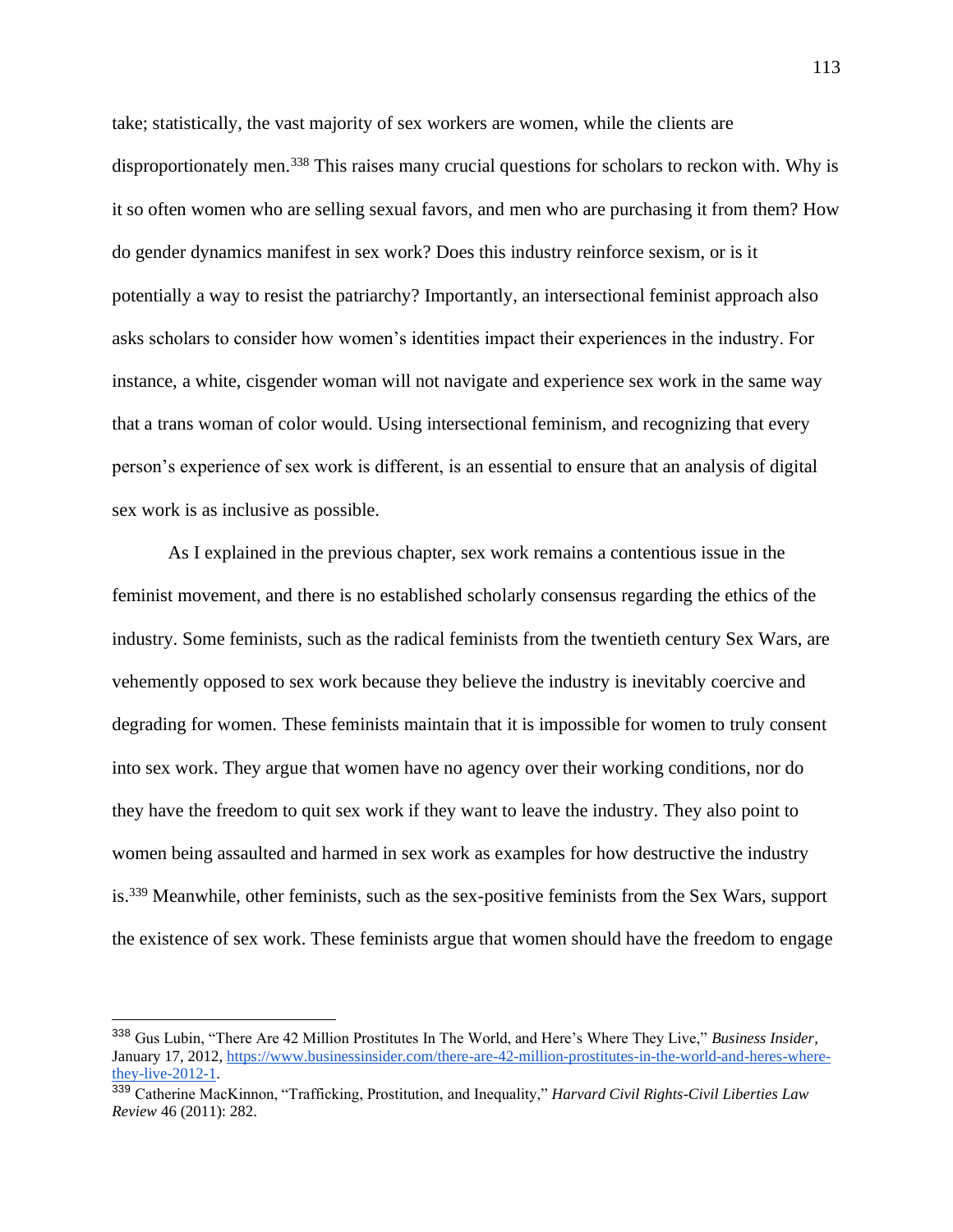in whatever kind of sex they desire, no matter how unconventional it is, which includes sex work. Sex-positive feminists believe that sex work can be pleasurable and liberating for women who have sexual desires that fall outside of societal norms.<sup>340</sup>

Outside of the binary of the Sex Wars debate, many sex workers themselves – several of whom identify as feminists – have shared their opinions and experiences surrounding the industry. Their writing is a salient aspect of the feminist literature on sex work, as their own experiences in the industry obviously impact their perspectives on it. Furthermore, their writing also shows how feminism's perspectives on sex work may be shifting in a way that embraces and amplifies the experiences of sex workers themselves. These sex workers embody what Madeline Henry and Panteá Farvid label "critical feminism", which is "a dialectical approach [that] consider[s] the individual subjectivities of sex workers, as well as the social, cultural and economic structures that shape the industry, and their experience within it."<sup>341</sup> These critical feminist writings from sex workers reveal a great deal about the inner workings of the industry, and significantly expand upon topics that academics have raised. For example, some feminist sex workers argue that their work allows them to charge male clients for actions that women have historically been expected to provide for free. They argue that in interactions between men and women, women are expected to allow men to sexualize and objectify them. Yet, women are also expected to flirt with men, and to prioritize male sexual pleasure over their own. Even if all of this still happens in sex work, sex workers argue that they are at least able to profit off of this labor, as opposed to providing it for free in the status quo.  $342$ 

<sup>340</sup> Christine Overall, "What's Wrong with Prostitution? Evaluating Sex Work," *Signs* 17, no. 4 (1992): 721.

<sup>341</sup> Madeline V. Henry and Panteá Farvid, "'Always Hot, Always Live': Computer-Mediated Sex Work in the Era of 'Camming,'" *Women's Studies Journal* 31, no. 2 (December 2017): 115.

<sup>342</sup> Chanelle Gallant, "Fuck You, Pay Me," in *Pleasure Activism: The Politics of Feeling Good*, edited by adrienne maree brown (Chico: AK Press, 2019), 74.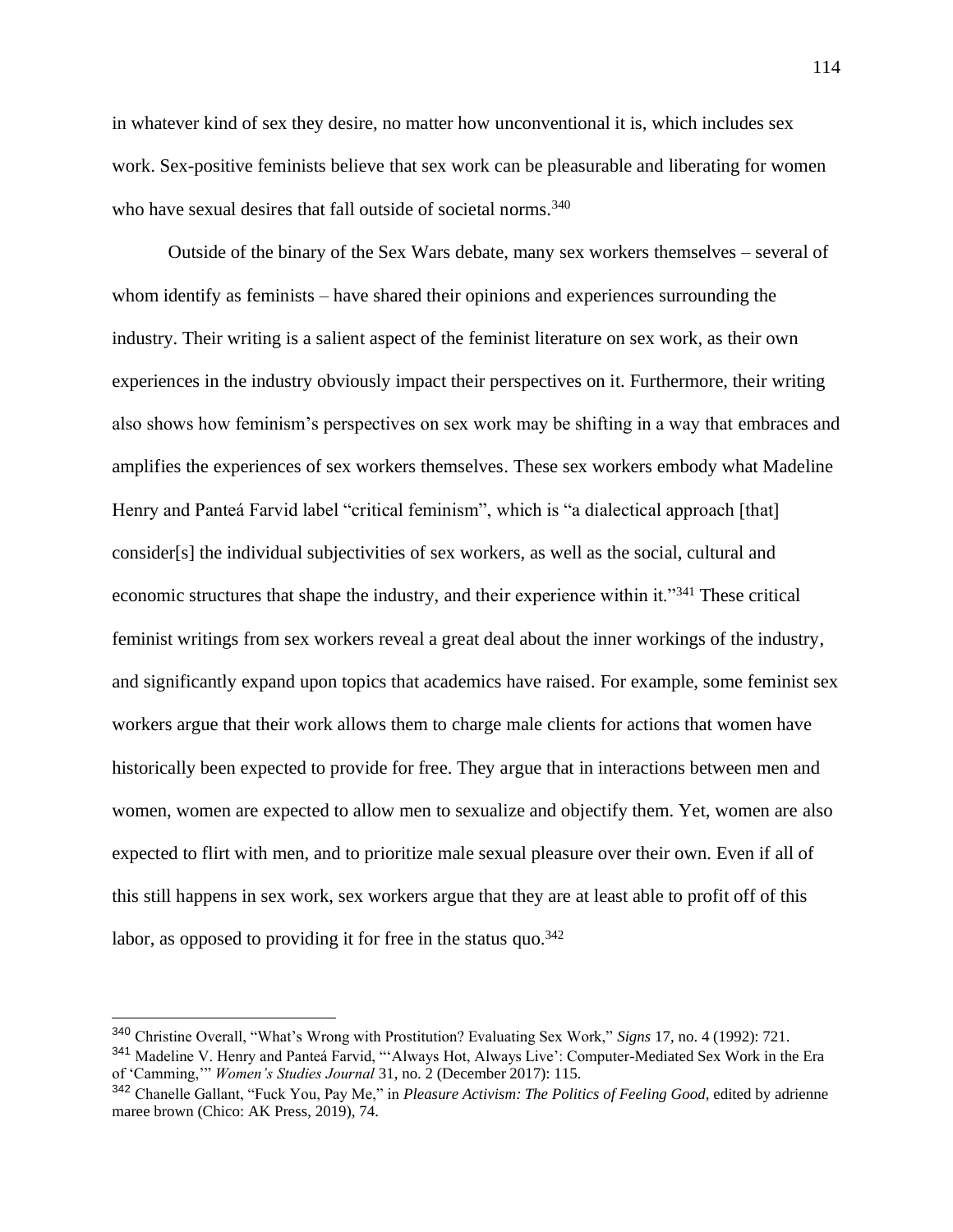Radical and sex-positive feminist perspectives on sex work have been extended into the digital realm. For example, radical feminist Catherine MacKinnon equates OnlyFans, a subscription service site popular with sex workers, as being a pimp. She argues that there is no way of knowing if the sex workers on OnlyFans have actually consented to being there in the first place, and that the site does nothing to address people who have been coerced and harmed on the platform. Furthermore, MacKinnon notes that in the same way that a pimp takes part of a sex worker's profit, OnlyFans takes twenty percent of a sex worker's pay.<sup>343</sup> Therefore, MacKinnon concludes that there is essentially no difference between classical and digital sex work; to her, both are incredibly exploitative industries for women.

On the other hand, some feminist scholars argue that digital sex work, such as camming, has the potential to be empowering and pleasurable for sex workers, even if it is also exploitative and sexist. Angela Jones argues that webcam models can experience more pleasure in digital sex work, compared to in-person sex work, because they see digital sex work as less dangerous than in-person sex work. In turn, this allows online sex workers to focus their attention largely on the embodied, sexual nature of the work.<sup>344</sup> Furthermore, Jones argues that women have more sexual agency in digital sex work compared to in-person sex work, which allows them to focus on maximizing their own pleasure rather than just the client's. She provides quotes from several webcam models who speak to the pleasure they experience in online sex work. For example, one model says, "'Honestly sometimes when I'm on cam I need to literally just focus on myself to allow myself to cum. I don't fake it, ever."<sup>345</sup> Another model expresses a similar sentiment,

<sup>343</sup> Catherine MacKinnon, "'OnlyFans Is Not a Safe Platform for 'Sex Work.' It's a Pimp.," *New York Times*, September 6, 2021, [https://www.nytimes.com/2021/09/06/opinion/onlyfans-sex-work-safety.html.](https://www.nytimes.com/2021/09/06/opinion/onlyfans-sex-work-safety.html) <sup>344</sup> Ibid., 248.

<sup>&</sup>lt;sup>345</sup> Angela Jones, "'I Get Paid to Have Orgasms': Adult Webcam Models' Negotiation of Pleasure and Danger," *Signs: Journal of Women in Culture and Society* 42, no. 1 (2016): 236.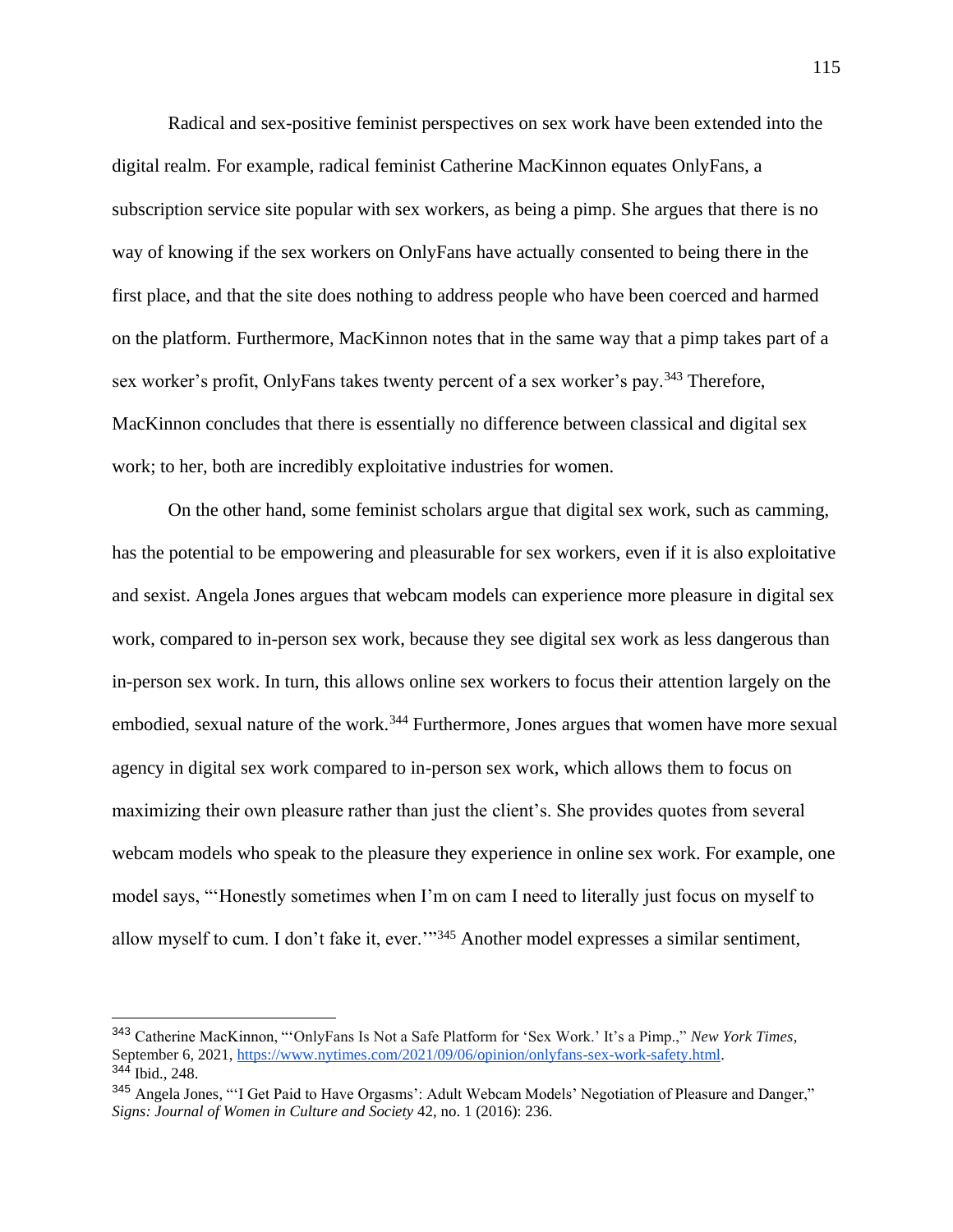claiming that she "'would never do a show that [she] would not enjoy.'"<sup>346</sup> By focusing so much on their sexual pleasure, Jones argues that these women are actually also able to please male clients, who are aroused by seeing the sex workers enjoying themselves in real time.<sup>347</sup> Digital sex work can also be pleasurable for women who do not fit the narrow definition of conventional societal attractiveness. In an article for *The Conversation*, an online sex worker said, "'I have a physical disability…I started posting nudes on a social site and fell in love. I can remember being younger, watching porn, and thinking no one would want to see me doing that…I started camming. People did want to see me, and I really did love it."<sup>348</sup> Although sexual pleasure and self-validation is certainly possible to achieve with classical sex work, the physical safety that digital sex work offers means that online sex workers can prioritize their own sexual pleasure in their services.

An intersectional feminist approach to digital sex work reveals that the intersection of various identities dramatically affects sex workers' experiences in their jobs. For example, in her work, Angela Jones studies the experiences of Black women cam models on an anonymous webcam site. Jones discovers in her research that the most financially successful Black women models are the ones who appear to fit "a traditional white aesthetic", such as having "longer hair styles through the use of chemical straighteners, weaves…wear[ing] colored contact lenses, and hav[ing] thin physiques...The only Black model in the top earning camscore range was very thin, had incredibly long hair, and green eyes."<sup>349</sup> This means that Black women are likely to

<sup>346</sup> Ibid., ibid.

<sup>347</sup> Ibid., 239.

<sup>348</sup> Angela Jones, "Sex Work, Part of the Online Gig Economy, is a Lifeline for Marginalized Workers," The Conversation, May 17, 2021, [https://theconversation.com/sex-work-part-of-the-online-gig-economy-is-a-lifeline](https://theconversation.com/sex-work-part-of-the-online-gig-economy-is-a-lifeline-for-marginalized-workers-160238)[for-marginalized-workers-160238.](https://theconversation.com/sex-work-part-of-the-online-gig-economy-is-a-lifeline-for-marginalized-workers-160238)

<sup>349</sup> Angela Jones, "For Black Models Scroll Down: Webcam Modeling and the Racialization of Erotic Labor," *Sexuality & Culture* 19 (2015): 792.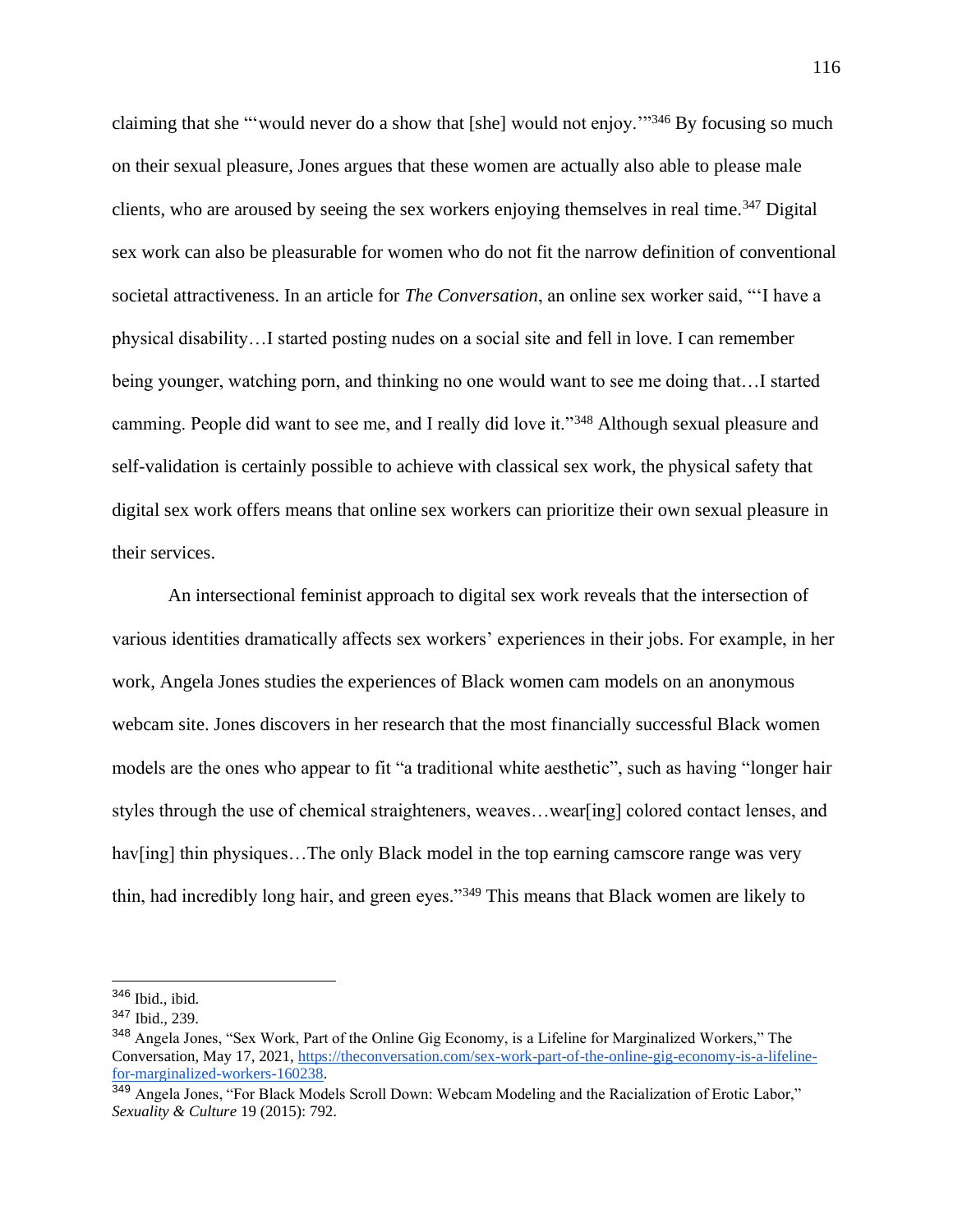make far less profit than white models do on the webcam site, which lowers their "camscore" ranking. In turn, this results in prospective clients having to scroll far down the webcam site in order to find any Black women, which quite literally renders these women invisible in digital sex work.<sup>350</sup> This creates a systemic, self-perpetuating cycle in which Black women are making much less money than white cam models, and the ranking structure of the website means that there is little they can do to change it. Jones ultimately concludes that the stark pay gap between Black and white women sex workers on cam sites reinforces "real life" racial and class inequalities, and that racism prevents digital sex work from being universally profitable for all women.<sup>351</sup>

Moreover, intersectional feminism elucidates the challenges that migrant sex workers face when it comes to accessing online sex work. Some websites have a very strict verification process for prospective sex workers, which alienates migrant sex workers. For example, one website in the United Kingdom has a verification process that includes asking applicants for a copy of their ID, a picture of them, and proof of their residency in the country. This verification process is virtually impossible to complete for people who do not have a passport.<sup>352</sup> In addition, the verification process essentially eliminates any anonymity that sex workers could have on their website. This is especially dangerous for migrant workers who constantly face the risk of being deported.<sup>353</sup>

The wide array of perspectives within the feminist movement makes it challenging to pinpoint a singular role or position of digital sex work within the theory. However, even though

<sup>350</sup> Ibid., ibid.

<sup>351</sup> Ibid., 794.

<sup>352</sup> Stewart Cunningham, Teela Sanders, Jane Scoular, Rosie Campbell, Jane Pitcher, Kathleen Hill, Matt Valentine-Chase, Camille Melissa, Yigit Aydin, and Rebecca Hamer, "Behind the Screen: Commercial Sex, Digital Spaces and Working Online," *Technology in Society* 53 (2018): 50. <sup>353</sup> Ibid., 51.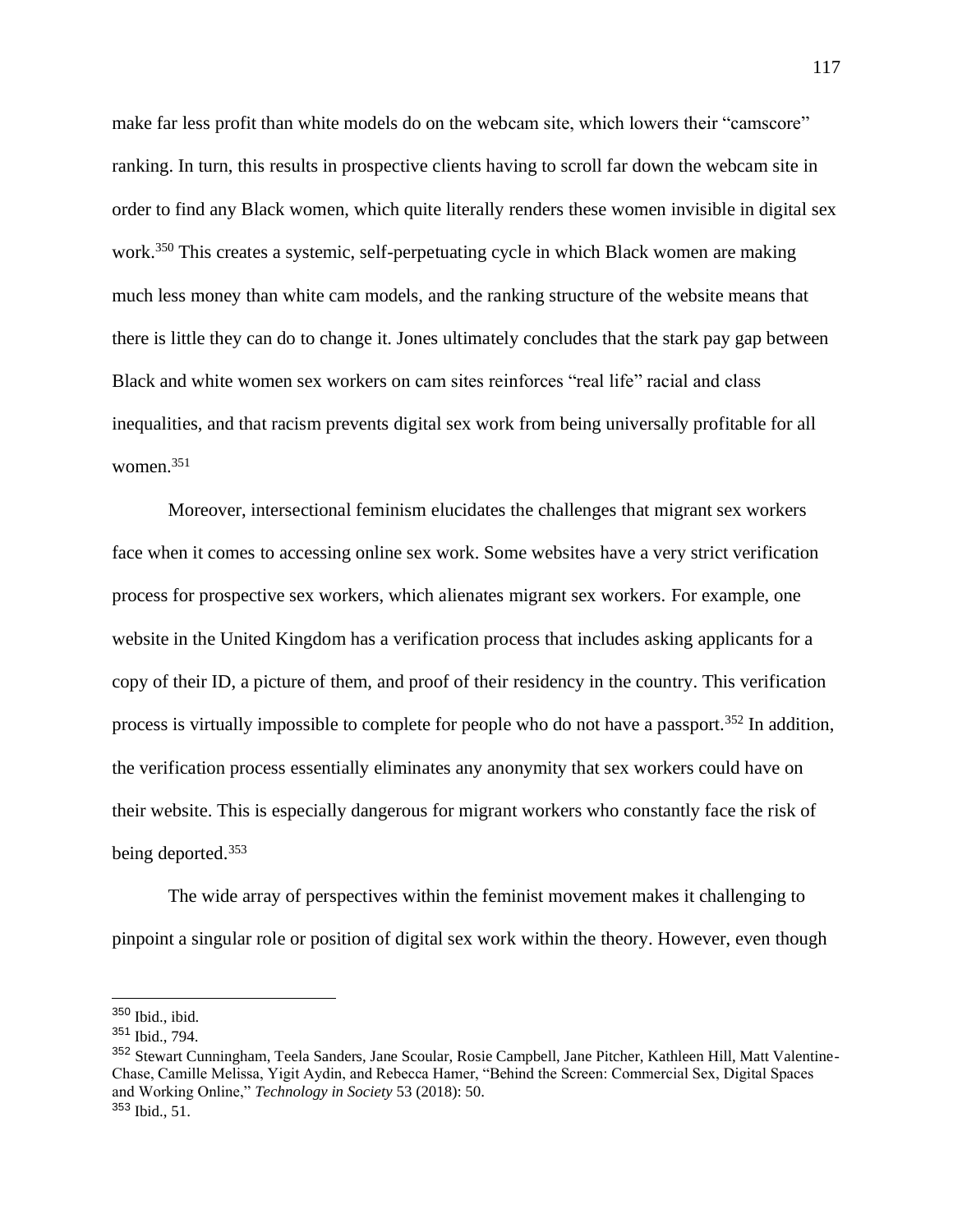there are a wide range of feminist opinions about digital sex work, they all reflect a larger theoretical grappling with women's lived experiences in the industry, and an overarching commitment to attempt to conceptualize and create the "best" world for women. For example, Catharine MacKinnon may argue that OnlyFans is exploitative, while Angela Jones argues that camming is a site of pleasure. Yet both scholars are attempting to understand how sexism permeates spaces like digital sex work, and explore how women can navigate the effects of patriarchy in the industry. This reflects feminism's larger commitment to dismantling the patriarchy, but also demonstrates that different feminists may have varying definitions of what is considered exploitative and liberating for women.

## **Conclusion:**

In this chapter, I have explained how libertarian, Marxist, and feminist scholars have extended their theories into the realm of online sex work. Libertarians use digital sex work as an exemplar of economic freedom, and celebrate its purported ability to turn online sex workers into entrepreneurs. Additionally, libertarians can use their commitment to personal freedom to argue against FOSTA-SESTA, as they likely see this legislation as an unjust violation of people's individual autonomy. On the other hand, Marxists argue that digital sex work is merely another reflection of how demeaning working under capitalism is. Several online sex workers share that they have to spend hundreds of dollars on equipment in order to compete against the oversaturated digital sex work industry. The online nature of digital sex work also means that sex workers are unable to separate their personal lives from their work lives, and are constantly expected to be working. Finally, there are diverging feminist perspectives on digital sex work. Some scholars claim that it is just as exploitative as in-person sex work, while others argue that it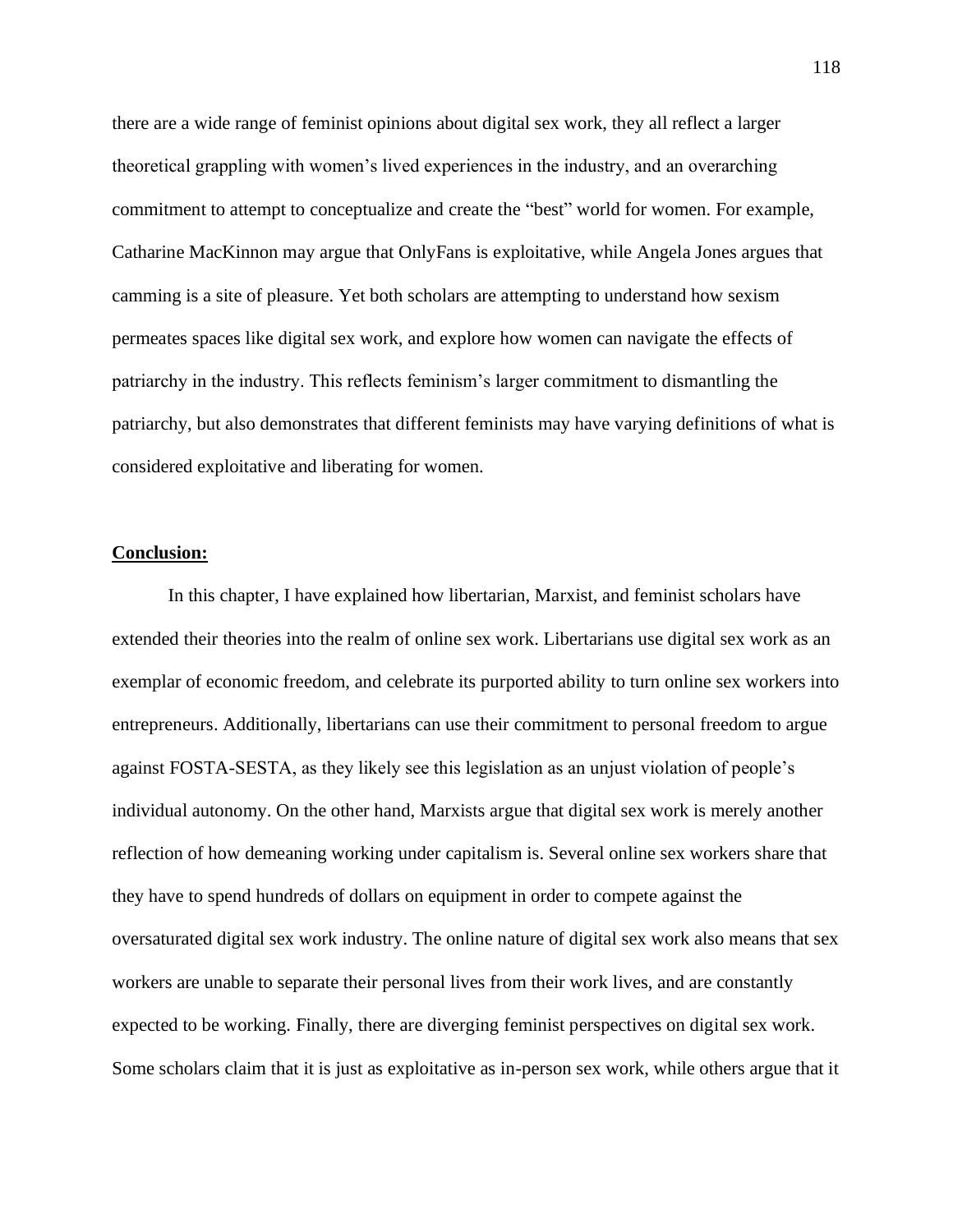can be pleasurable and fulfilling for women. Although there is no feminist consensus on digital sex work, the feminist literature reveals an underlying theoretical commitment to understanding the sexism that women face, and a desire to dismantle it.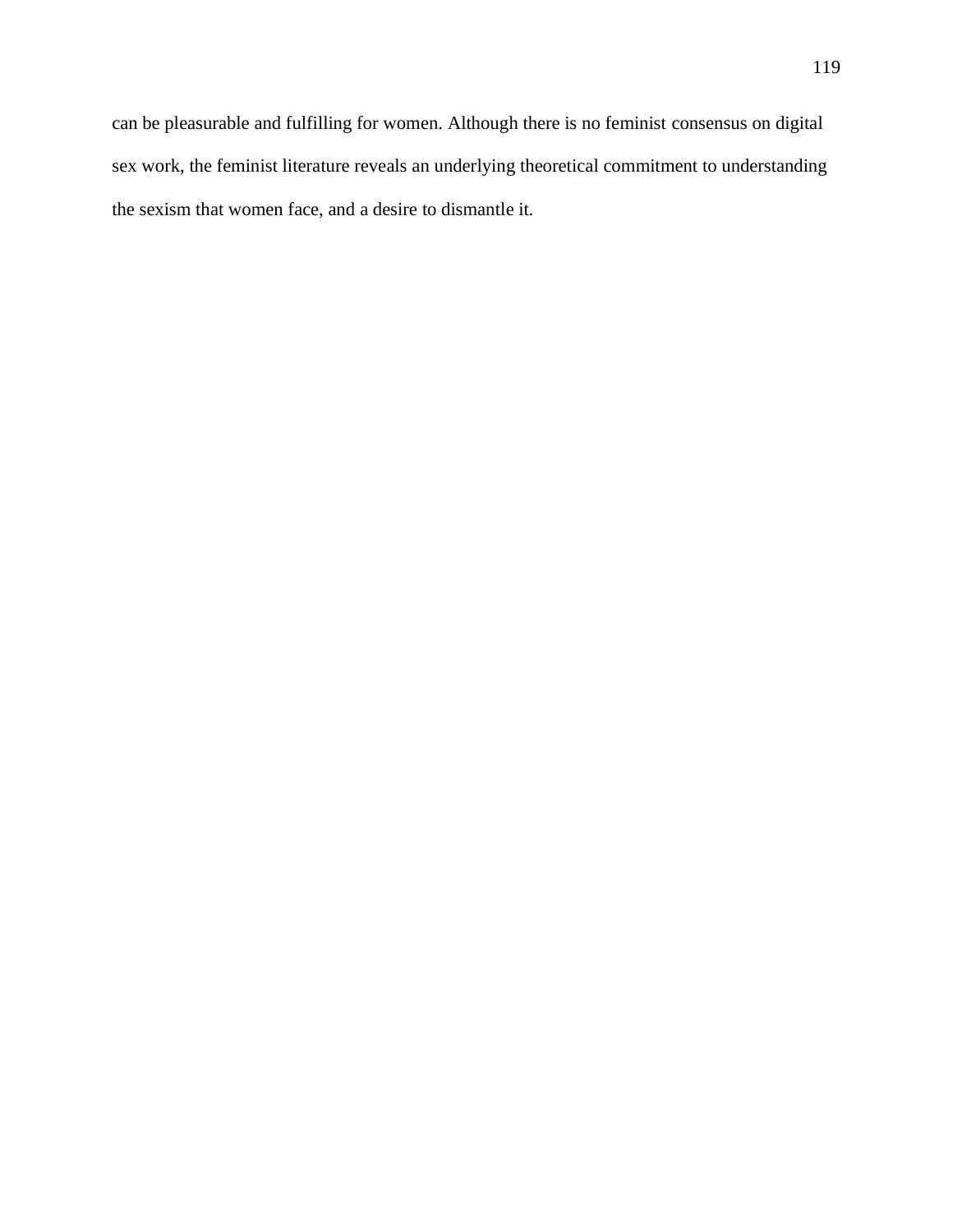#### **Chapter 5: The Implications of Digital Sex Work for Political Theory**

### **Introduction:**

In the first half of this thesis, I introduced the political theories of libertarianism, Marxism, and feminism, and examined the role that in-person sex work plays in each of their theoretical arguments. After writing about classical sex work, I have also extended these theories to the phenomenon of digital sex work, which has been understudied in the academic literature on the industry. Thus far, this thesis elucidates the ways in which scholars from each political theory use in-person and online sex work to support their theory.

Additionally, by using a theoretical rather than empirical framework, this thesis fills in a gap in the scholarship about sex work. This, then, raises the question of why it is necessary to use political theory when analyzing sex work. By using these theories to examine in-person and digital sex work, we are able to evaluate the implications of each of their arguments. These implications reveal some crucial, unanswered questions from each political theory that scholars must still reckon with. Firstly, I argue that a libertarian analysis of sex work reveals that libertarianism lacks a clear and expansive definition of what constitutes individual freedom. Then, I argue that Marxists use digital sex work to point to capitalism's pernicious effects, which elucidates the continued relevancy of the theory. Finally, I argue that a feminist perspective on sex work emphasizes that the movement needs to continue striving towards centering intersectionality in its advocacy.

# **Libertarianism:**

Libertarians point to sex work as an example of the economic autonomy that everyone is entitled to as part of their basic individual freedoms. According to libertarians, if no one is being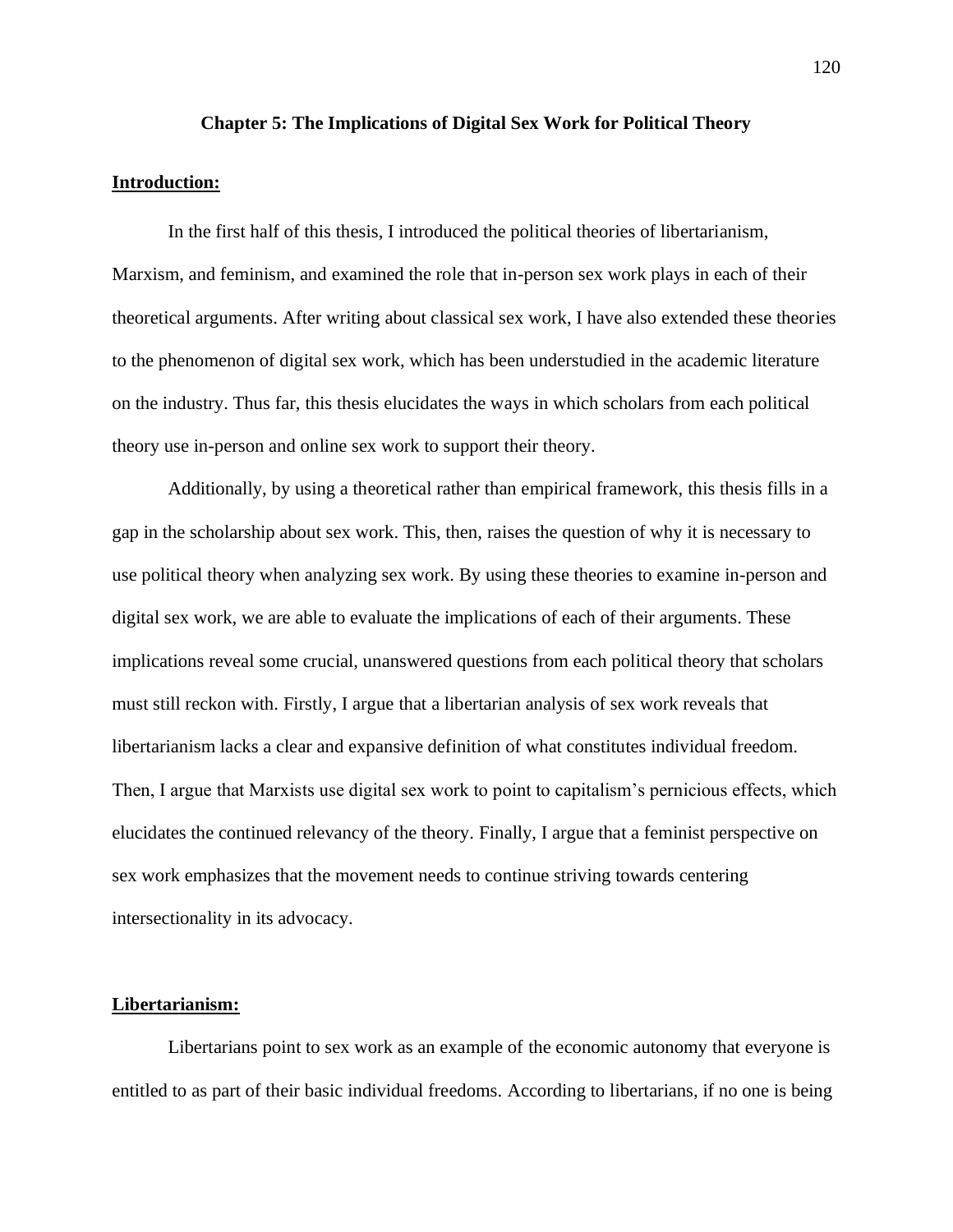harmed in sex work, then there is no justification for the government to intervene in the industry, and people should continue to be involved in sex work if that is what they want to do. Libertarians see sex work as simply another aspect of free-market capitalism, which is a space that they want as free from government intervention as possible so that people can maximize their individual freedoms.

These perspectives extend quite seamlessly into the realm of digital sex work. Libertarians point to the SOSTA-FESTA bills as the government unfairly encroaching upon sex worker's economic freedoms. Additionally, libertarians celebrate the competition that exists between digital sex workers to win over clients, as they argue that it encourages sex workers to embrace an entrepreneurial outlook in their work. By embodying an entrepreneurial spirit in digital sex work, libertarians believe that online sex workers reject the stereotypical portrayal of sex work as an exploitative industry for women. Rather, this entrepreneurship supposedly enables sex workers to increase their individual freedom, as they can decide their own work schedule, choose how to market themselves, and dictate which sexual services they are willing to offer to clients.<sup>354</sup>

Individual freedom appears to be the cornerstone of libertarianism. The theory proclaims that everyone is entitled to individual autonomy as a basic human right, and uses this as a primary justification for their beliefs. For instance, libertarians are vehemently opposed to large government because they see it as a threat to this freedom, and they embrace free-market capitalism as a haven that is free from unnecessary government interference. Yet libertarians do not provide a clear conception of what exactly constitutes their definition of individual freedom. Some libertarians, such as Robert Nozick, argue that people can only use their individual

<sup>354</sup> Paul Bleakley, "'500 Tokens to Go Private': Camgirls, Cybersex and Feminist Entrepreneurship," *Sexuality & Culture* 18 (2014): 902.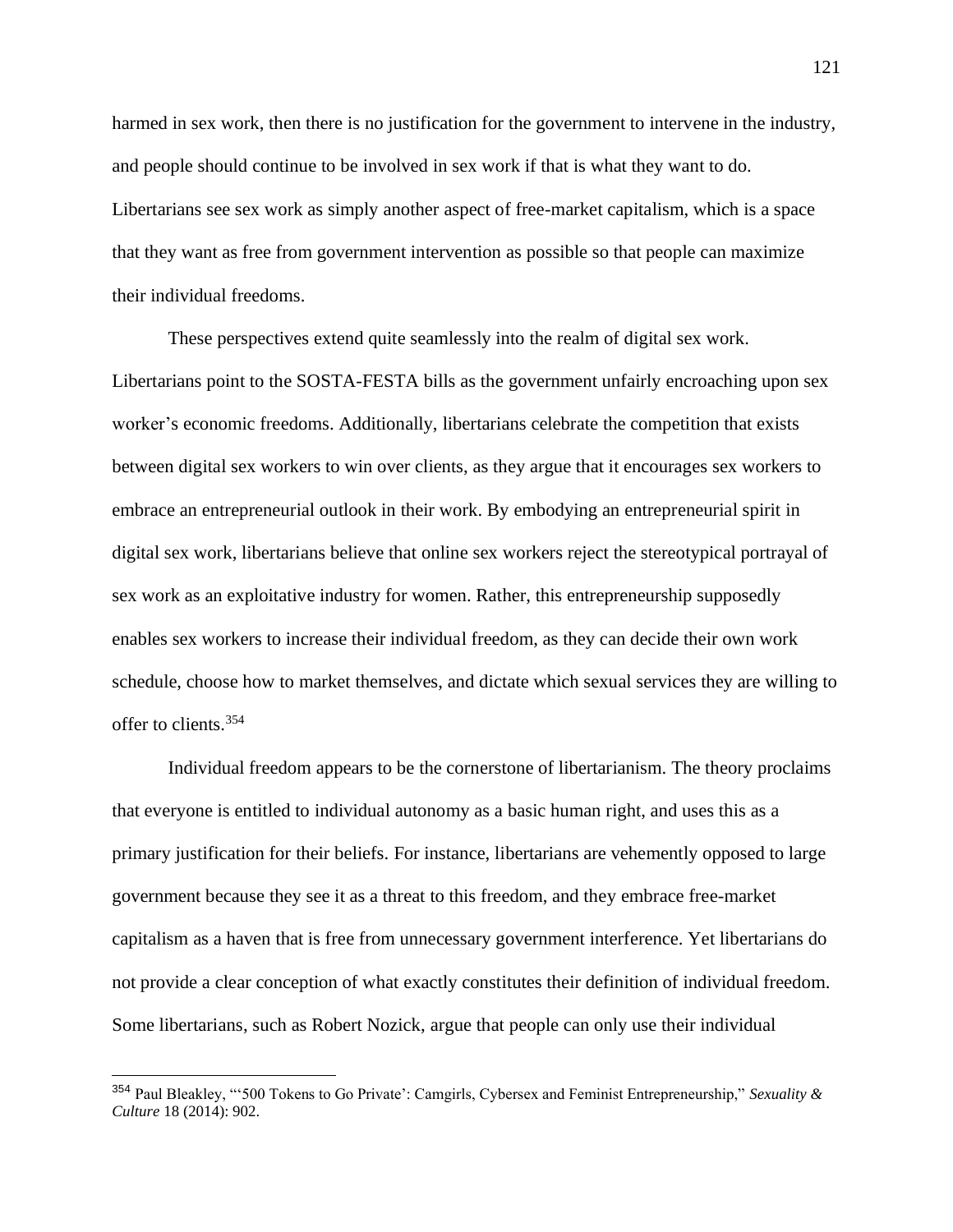freedom if it does not infringe upon others' freedoms, and cause them harm.<sup>355</sup> Furthermore, based on the libertarian support for free-market capitalism, we could perhaps assume that another aspect of individual freedom is the ability for somebody to work whatever job they wish to do. However, it remains difficult to glean what other privileges are actually part of the libertarian notion of individual freedom. How do people know what actions they are "allowed" to take if the definitions of violations of freedom remain unclear? What does freedom actually mean in practice when these constraints exist?

Studying sex work reveals that the libertarian understanding of individual freedom is currently too vague, and potentially too limited. Libertarians appear to assume that everyone is born and equipped with the same amount of freedom. As a result, everyone theoretically has the capacity to fully consent to things like the jobs they work, or to simply quit if they are in a situation that they dislike. However, this assumption ignores the reality that not everyone has an equal amount of autonomy to do whatever they wish. For instance, a low-income person cannot merely quit a job that they dislike, even though they technically have the freedom to do so. This is because they need the paychecks from said job to pay for their basic needs, and they do not have the privilege of waiting to find another job that they enjoy before they pay their bills. On the other hand, if a financially stable individual who can comfortably provide for themselves is in a job that they dislike, they not only have the freedom to quit, but they also actually have the ability to act upon their desire to quit.

How does sex work illuminate this gap in libertarian thought? Firstly, libertarians assume that people simply do sex work because they want to. This seems like a fair claim at face value, and sex workers undoubtedly have the capacity to decide for themselves how they want to earn

<sup>355</sup> Robert Nozick, *Anarchy, State, and Utopia* (New York: Basic Books Inc., Publishers, 1974), 32.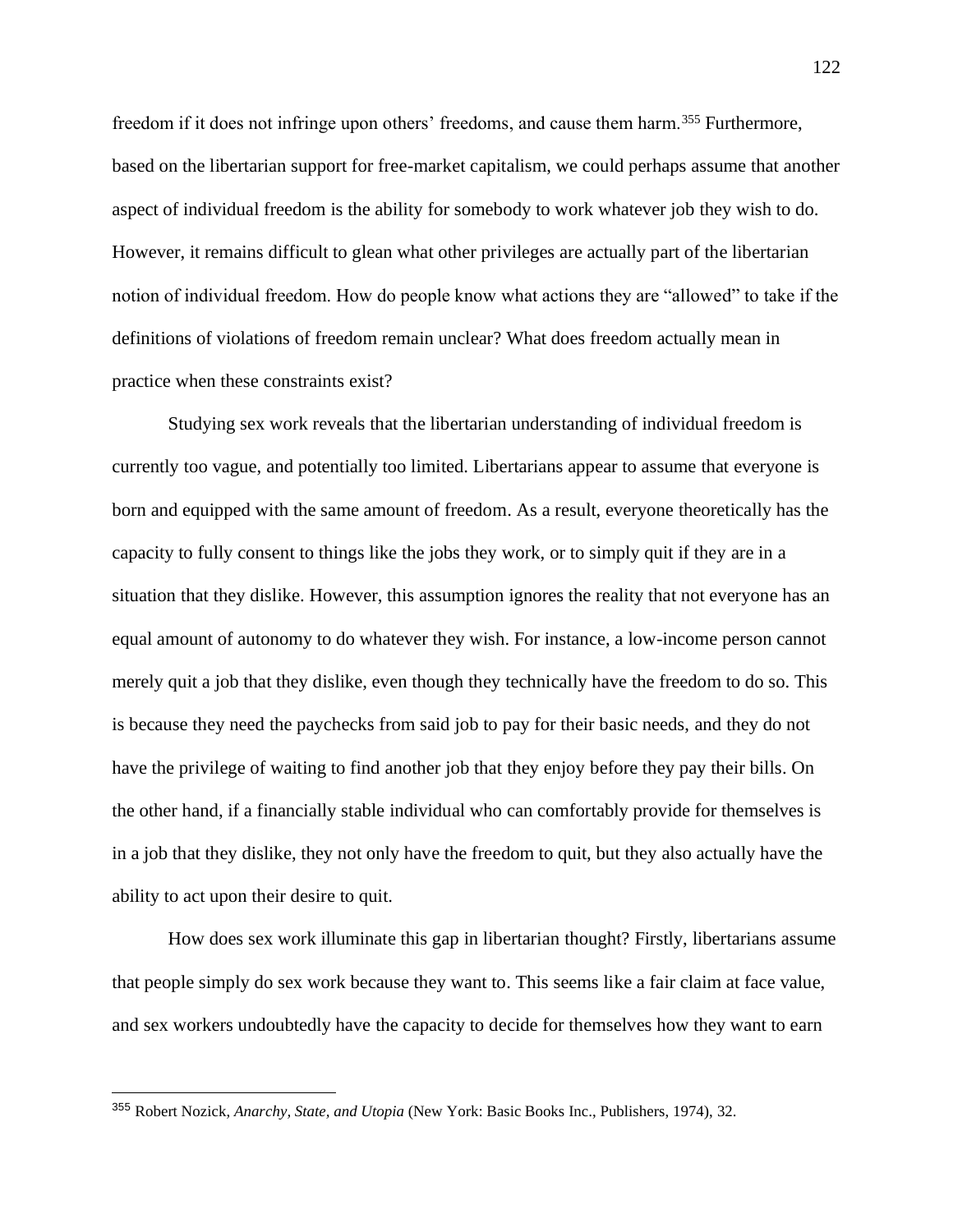their money. I also recognize that people join sex work for a wide variety of reasons, and I am not interested in generalizing what draws people to the industry. My argument, then, is that different people who join the sex work industry operate with unequal amounts of freedom, and that libertarianism – as it currently is – fails to recognize that. For instance, Bella Thorne, the actress who joined OnlyFans as "research" for her upcoming movie, likely has much more freedom over her sex work experience compared to, for example, a low-income woman who is doing street-based sex work because she cannot afford the costs of digital sex work. <sup>356</sup> Thorne has the freedom to charge subscribers a lofty \$20 a month for her content, and due to her celebrity status, she can probably expect several people to be willing to pay that price.<sup>357</sup> Thorne also can quit OnlyFans whenever she pleases, as she is not dependent on the site for her financial stability. On the other hand, a more financially vulnerable sex worker does not have the ability to simply quit the industry, even if she despises the work, and wants to quit. Even if no one is physically forcing her to stay in sex work – which is how libertarians seem to define as a lack of freedom -- she may not be able to actually exit the industry if she does not have an alternative source of income.

Additionally, libertarians fail to recognize that not all sex workers have the freedom to decide what sort of sex work they do. Digital sex work is much more inaccessible compared to classical, street-based sex work. Not everyone has access to a computer, stable Internet, or their own space where they can conduct digital sex work. Moreover, the most successful digital sex workers are those who are able to work around the clock. These are the online sex workers who have the ability to constantly market themselves on social media, sell their belongings to make

<sup>356</sup> Madison Malone Kircher, "Bella Thorne Broke OnlyFans (No, Not Like That)," *Vulture*, August 31, 2020, [https://www.vulture.com/2020/08/belly-thorne-onlyfans-scam-explained.html.](https://www.vulture.com/2020/08/belly-thorne-onlyfans-scam-explained.html)  $357$  Ibid., ibid.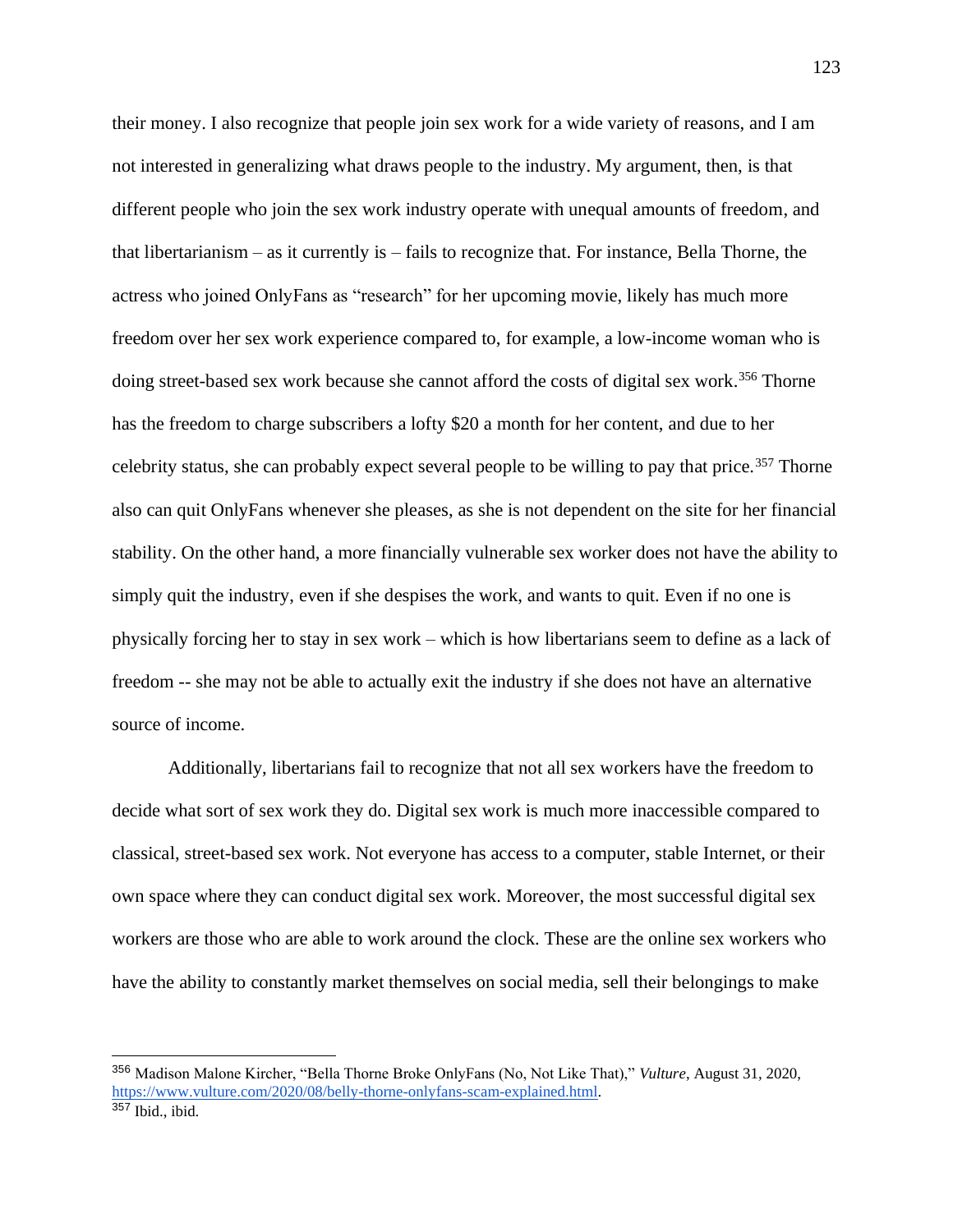extra money, or are able to quickly respond to prospective clients. This exacerbates the inaccessibility of digital sex work. If a sex worker is working another job or is responsible as a caretaker, they do not have the time to regularly respond to clients or to continuously update their Instagram page. Even if anyone has the freedom to become an online sex worker if they want to be, becoming financially successful from it requires someone to already have ample time and money before joining the industry.

There are significant ramifications of these differences in freedom within sex work. For sex workers who cannot afford to do digital sex work, but still want to work in the industry, they have little choice but to turn to in-person sex work. Compared to in-person sex work, online sex work usually poses less physical danger to sex workers. In-person sex workers face the risk of contracting sexually transmitted diseases from their clients, but this risk is essentially nonexistent if an online sex worker only interacts with their clients via the Internet. Digital sex work also alleviates the risk of clients being physically violent with sex workers, or ignoring their sexual boundaries, as online sex workers have the opportunity to vet potential clients before selling services to them.

All of this relates back to the gaps in the libertarian definition of freedom. If libertarians acknowledge the potential physical dangers of in-person sex work, why do they not see these risks as a violation of people's individual freedoms? Why do libertarians recognize that people have economic freedom, but fail to grapple with the multiple factors that affect if a person will continue or quit a job? These are essential questions for libertarians to answer, as the crux of their political theory revolves around preserving and maximizing personal freedom. It becomes very difficult for libertarians to achieve this goal if they are unclear about what this freedom actually looks like.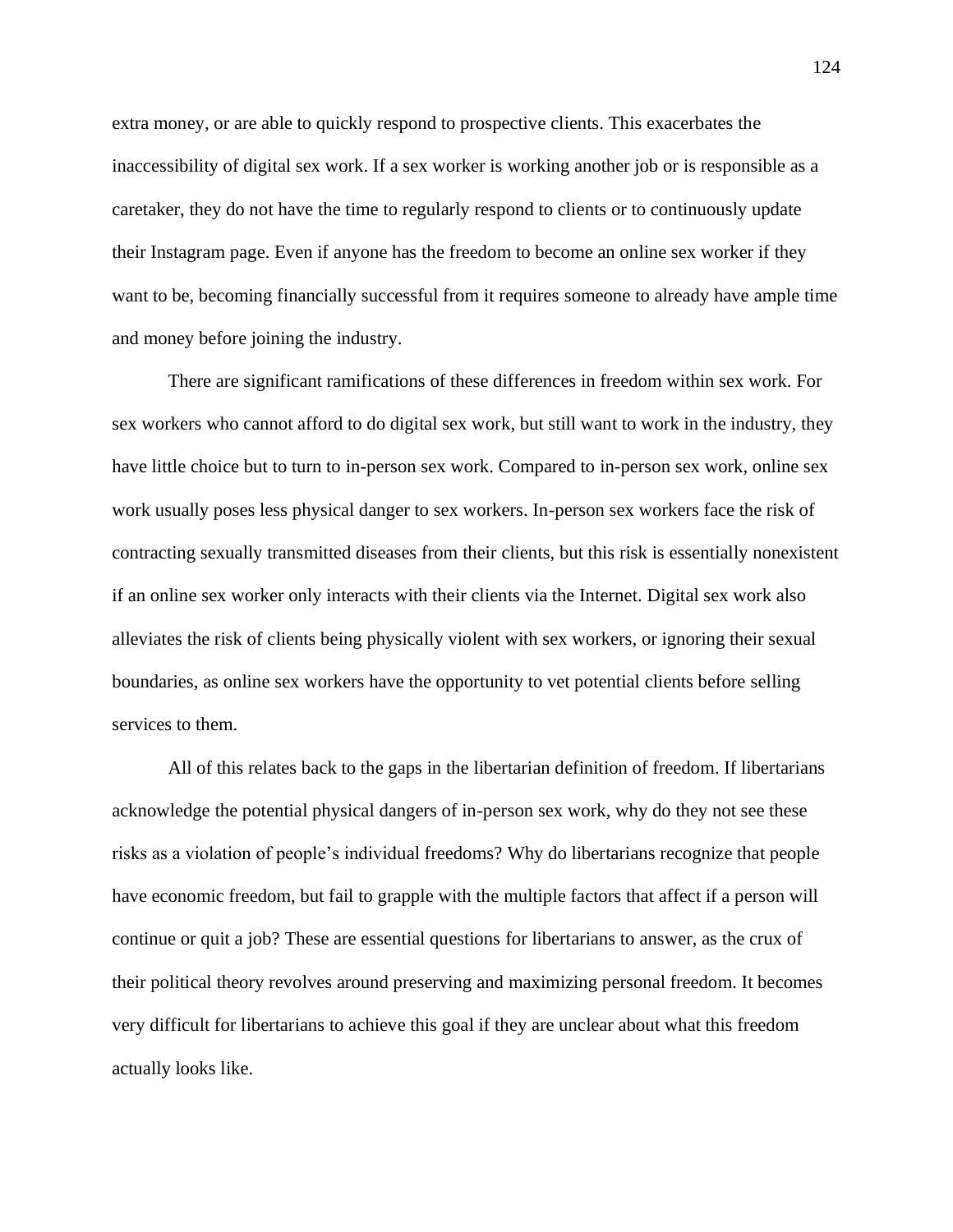# **Marxism:**

While libertarians portray sex work as a shining example of economic freedom, Marxists use the sex work industry as a symbol for the fundamentally exploitative nature of capitalism. Marx's original writings about sex work portray sex workers as the financially and socially marginalized lumpenproletariat, who are excluded from wage labor. Yet, crucially, Marx also argues that capitalism forces everyone in the proletariat to inch closer to the lumpenproletariat. Contemporary Marxists agree with Marx's portrayal of capitalism as a degrading system for working-class employees. They use sex work to argue that selling sexual favors is not actually that different from more socially accepted jobs, such as working in a grocery store, driving for Uber, or working a 9-5 office job. Marxists posit that all of these jobs can be tedious, abusive, dangerous, and fail to pay their workers enough, and that these detrimental workplace experiences are not unique to just sex work. These Marxists would argue that all work under capitalism – including sex work – is unenjoyable, yet necessary to partake in to survive.<sup>358</sup>

Other Marxists argue that sex work can be a preferable option for people compared to these "conventional" jobs, and can be a site of resistance against capitalism and racism. For example, one Black sex worker, femi babylon, notes that she is "unemployable" and "bad at capitalism", but that she views sex work as "a project of liberation despite the fact that I'm still poor… It's the only way I have been able to chase a semblance of freedom in a country where I'm affected by cyclical poverty and systemic racism."<sup>359</sup> (Even though babylon does not explicitly identity as a Marxist, her writing aligns with Marxist perspectives about the harms of

<sup>358</sup> Juno Mac and Molly Smith, *Revolting Prostitutes: The Fight for Sex Workers' Rights* (London: Verso Books, 2018), 72-73.

<sup>&</sup>lt;sup>359</sup> femi babylon and Heather Berg, "Erotic Labor within and without Work: An Interview with femi babylon," *South Atlantic Quarterly* 120, no. 3 (July 2021): 633.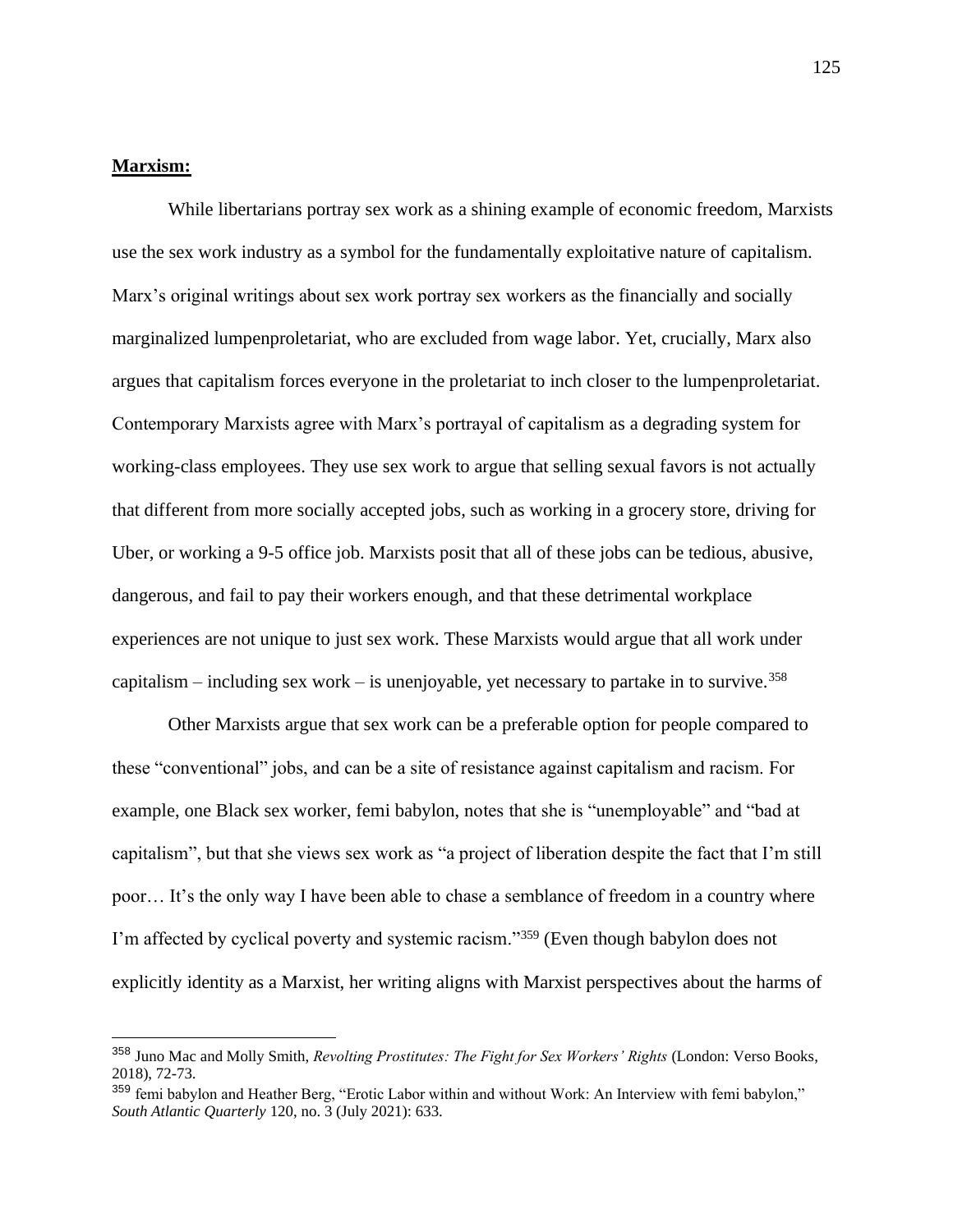capitalism.) babylon sees sex work as "work that [she] did because real work didn't seem to have space for [her], or it wanted [her] to come to work on call or endure racist customers for very little pay and flexibility."<sup>360</sup> Sex work, then, provides people with a way to survive under capitalism without having to endure some of the challenges of socially accepted jobs. Even though sex work is far from perfect, it allows people to reject rigid and underpaying "traditional" jobs, and grants them some degree of autonomy to define what they want their work to look like.

These Marxist arguments can be extended quite seamlessly into digital sex work. However, one unique distinction between classical and online sex work is that digital sex work complicates the commodity fetishism that comes along with working in the industry. Digital sex work is an example of commodity fetishism, as both the medium of the Internet and the physical distance between the client and the sex worker hide how laborious online sex work actually is. Clients may see, for instance, a sex worker's webcam show or Instagram posts, but they may not recognize how digital sex workers constantly feel the expectation to post on social media and interact with clients in order to make money and survive in the industry. Digital sex work is unique compared to in-person sex work in that it forces sex workers to be "influencers" in order to stand out against the influx of sex workers on various platforms. This is not the case for classical sex workers, who are not expected to maintain as thorough of an Internet presence as digital sex workers are. Not only does "influencing" entail of having an active social media presence, but it also requires sex workers to embody an "attractive" personality (i.e.: being funny or charismatic), and provide clients with the illusion that they are getting to know the sex worker on a personal level. This is additional – and unpaid – labor required of digital sex workers that clients do not expect in-person sex workers to do. This work is also not something that clients

<sup>360</sup> Ibid., 634.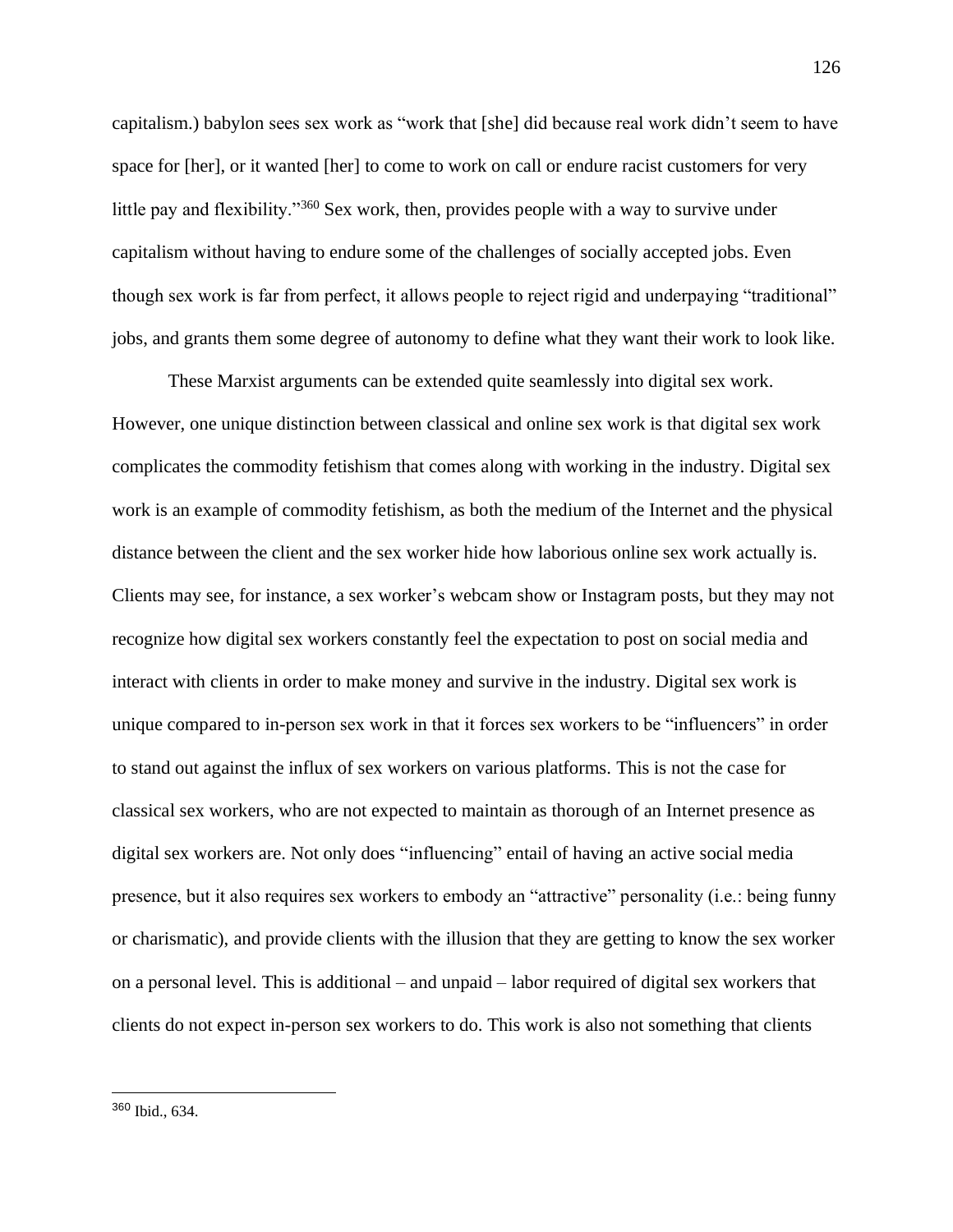may consider "labor", as they may see an Instagram comment or quick TikTok video, and assume that these actions took the sex worker very little time to do. The client would not consider what the process of creating this content looked like for the sex worker – for instance, brainstorming the idea, acting with a charismatic persona, filming the video, editing it, etc.<sup>361</sup>

It is important to note that in-person sex workers must also provide their emotional labor to clients, and that this is not a phenomenon that is exclusive to digital sex work. Sex workers (normally) only get paid for their sexual services, as opposed to the emotional labor they offer clients, such as having conversations with a client who may want a supportive person to speak to. In-person sex work is certainly a form of commodity fetishism as well. Using Marxism to analyze the different mediums of sex work reveals how the Internet plays an active role in commodity fetishism by concealing the labor involved in sex work. While Marx and Marxists have written extensively about the commodity fetishism of physical goods, my argument here is that digital sex work demonstrates that commodity fetishism extends to the online space. This warrants more scholarly research to fully understand the relationship between the Internet and commodity fetishism. This proves that Marx and Marxism remain highly relevant and crucial political theories for contemporary scholars to use. Even though Marx was writing before the Internet was invented, his theory about commodity fetishism suggests that capitalism continues to obfuscate people's labor, and isolates them from the commodities and products that they create.

### **Feminism**

<sup>361</sup> Rebecca Jennings, "The Sexfluencers," *Vox*, October 28, 2021[, https://www.vox.com/the](https://www.vox.com/the-goods/22749123/onlyfans-influencers-sex-work-instagram-pornography)[goods/22749123/onlyfans-influencers-sex-work-instagram-pornography.](https://www.vox.com/the-goods/22749123/onlyfans-influencers-sex-work-instagram-pornography)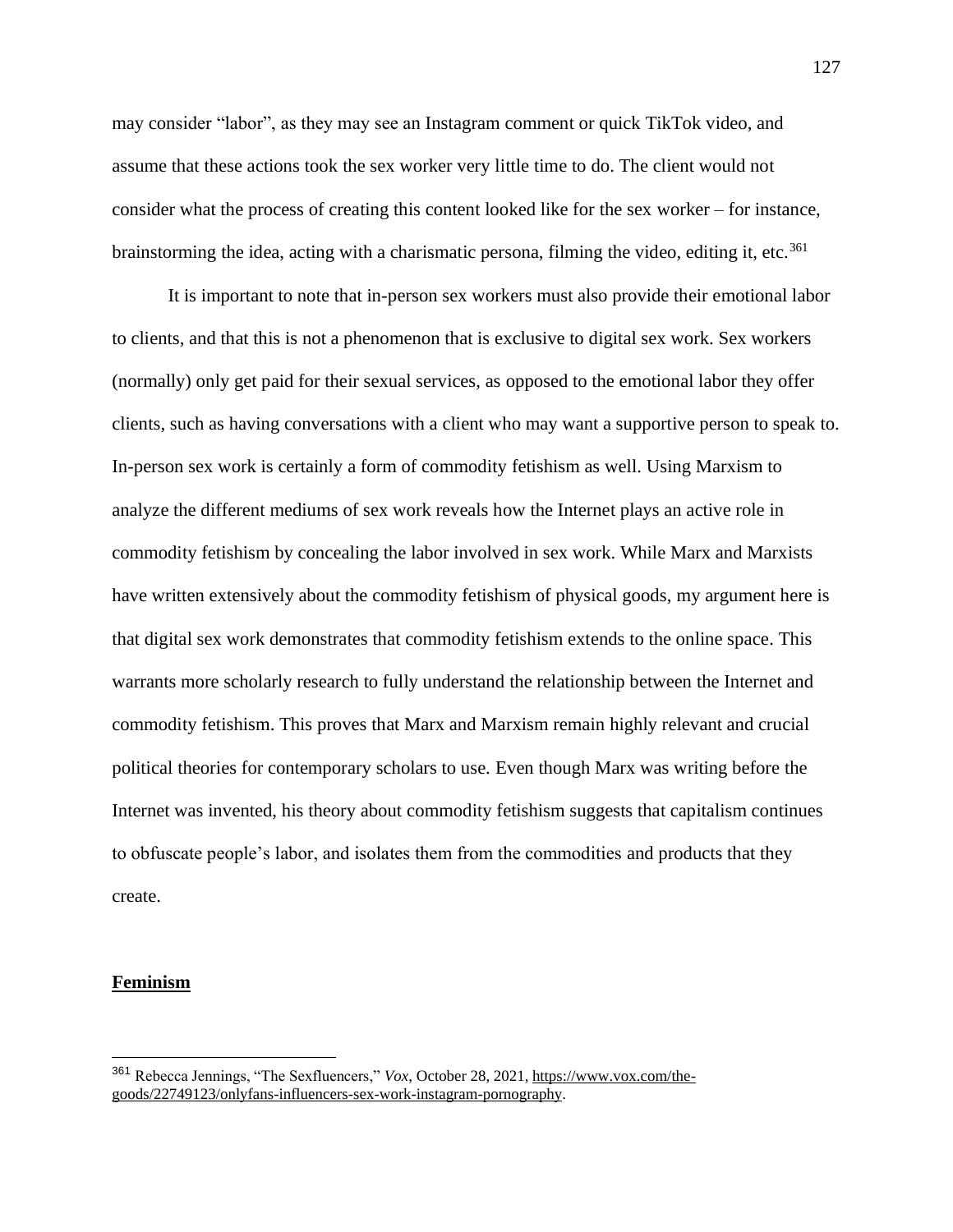Finally, there remains quite a lot of disagreement in feminist circles about the sex work industry. Some feminists, following the radical feminist traditions from the academic Sex Wars debates, are staunchly opposed to sex work. These feminists argue that sex workers have limited autonomy in the industry, and that they are forced to endure whatever their clients want to do to them. Anti-sex-work feminists argue that sex work is inherently and inevitably violent for women – even for women who do not consciously see their experiences in the industry as violent  $-$  and leaves women with long-lasting physical and emotional trauma.<sup>362</sup> On the other hand, sexradical feminists laud sex work as a space where women can actualize unconventionally feminine fantasies and desires that they may have. These feminists praise sex work for being a site of sexual pleasure and liberation for women. These perspectives remain highly relevant today, as they have been extended into the realm of digital sex work as well.<sup>363</sup>

Yet there is abundant feminist scholarship on both classical and digital sex work that does not fall neatly into the binary of the Sex Wars. These feminists – many of whom have been involved in sex work themselves – would argue, for a multitude of reasons, that sex work is not as simple as either being solely exploitative or pleasurable for all women. For instance, sex work allows women to finally charge their clients, who are predominantly male, for services that women have long been expected to provide for free. These services not only include explicitly sexual favors, but also include emotional labor, such as flirting with men, or the expectation to be a kind, listening ear for them. Charging men for these services establishes the fact that these services are indeed labor that require abundant time and energy from women.<sup>364</sup> Other scholars

<sup>362</sup> Catherine MacKinnon, "Trafficking, Prostitution, and Inequality," *Harvard Civil Rights-Civil Liberties Law Review* 46 (2011): 282.

<sup>363</sup> Christine Overall, "What's Wrong with Prostitution? Evaluating Sex Work," *Signs* 17, no. 4 (1992): 721. <sup>364</sup> Chanelle Gallant, "Fuck You, Pay Me," in *Pleasure Activism: The Politics of Feeling Good*, edited by adrienne maree brown (Chico: AK Press, 2019), 74.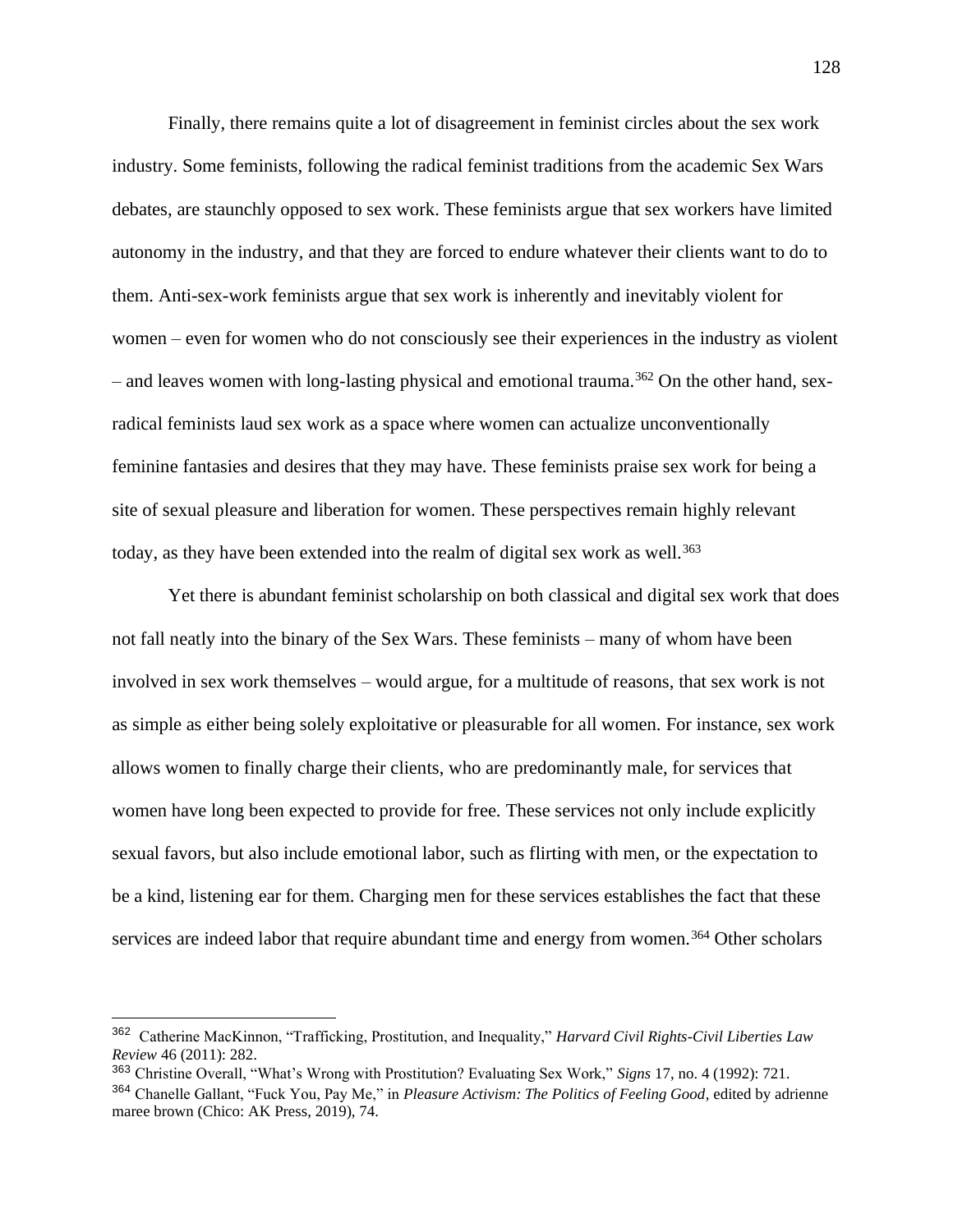argue that digital sex work can be more pleasurable than in-person sex work, even if the labor is sexist and problematic. By either lessening or eliminating the physical risks of in-person sex work, online sex workers can focus their attention on the sexual aspects of their work rather than worrying about their safety. This allows them to genuinely prioritize their own sexual pleasure, which expands their freedom, and makes sex work substantially more enjoyable.<sup>365</sup>

Importantly, intersectional feminists recognize that sex workers with different identities will have varying experiences in the industry. For instance, a middle-class woman may have the time and financial capacity to do digital sex work, which is more demanding of one's time and money, while a low-income woman may only have the option of doing in-person sex work, which may not pay as well as digital sex work does. Moreover, with the racism permeating sex work, clients may view white women as more conventionally attractive and desirable compared to women of color, and will thus choose to pay white women for sexual services instead. This exacerbates the pre-existing economic inequalities that exist between white women and women of color. It also suggests that sex work is not a universally lucrative industry: white women may have an easier time being financially successful in sex work compared to women of color.<sup>366</sup>

Although there still remains substantial disagreement within feminism about the ethics of sex work, one commonality between the various strands of feminist thought is a desire to provide women with the best possible set of circumstances for them in a deeply oppressive world. What these circumstances look like in the context of sex work, then, differ from feminist to feminist. Some feminists may argue that it looks like criminalizing and abolishing sex work because of the harms they believe the industry poses to women. Other feminists may instead envision the

<sup>365</sup> Angela Jones, "'I Get Paid to Have Orgasms': Adult Webcam Models' Negotiation of Pleasure and Danger," *Signs: Journal of Women in Culture and Society* 42, no. 1 (2016): 236.

<sup>366</sup> Angela Jones, "For Black Models Scroll Down: Webcam Modeling and the Racialization of Erotic Labor," *Sexuality & Culture* 19 (2015): 792.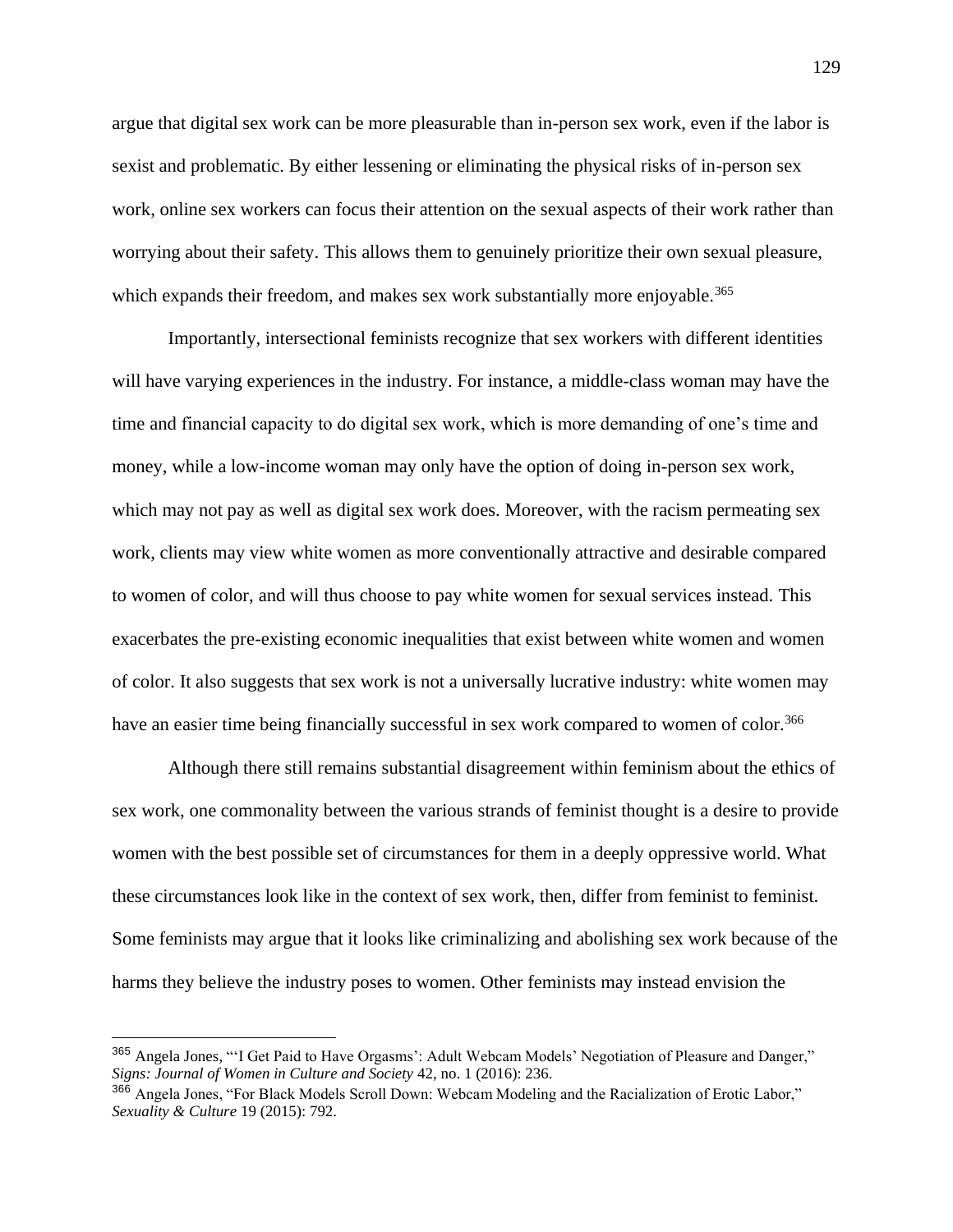decriminalization of sex work, so that the industry can provide a means of employment for women who are barred from, or simply uninterested in, stereotypically "conventional" jobs.

What does this illuminate about feminism? It shows the necessity of centering intersectionality within the movement, as an ideal set of circumstances for one demographic of women may actually seriously harm another demographic. For instance, online sex work does have many important and unique benefits, such as reducing sex workers' risk of physical danger, and decreasing the likelihood of them encountering law enforcement. On the surface, it makes sense for feminists to see these effects, and celebrate online sex work as a preferable alternative for women compared to in-person sex work. Yet, as I have noted before, online sex work privileges those who have the financial ability to pay all of the costs associated with digital platforms. This exacerbates the vulnerability of in-person sex workers, as clients may now be more inclined to pay for online sex work for several reasons. Out of pure convenience, it is easier to find and receive sexual services from one's home rather than searching for sex workers inperson. Furthermore, if clients want to keep their purchasing of sexual services private, online sex work may be more appealing to them because it is less likely for law enforcement to become involved in the digital realm. When clients flock to online sex work, there are less clients available for in-person sex workers to choose from. This has detrimental consequences for inperson sex workers. Not only do they make less money, but they also may be forced to expand their sexual boundaries beyond what they are comfortable with in order to attract more clients. Additionally, due to in-person sex workers having few alternatives for their clients, they may have little choice but to accept clients who are violent and abusive to them.

Ultimately, the effects of digital sex work on in-person sex work reveal how feminism still needs to continue prioritizing intersectionality in its advocacy. Feminism ought to be a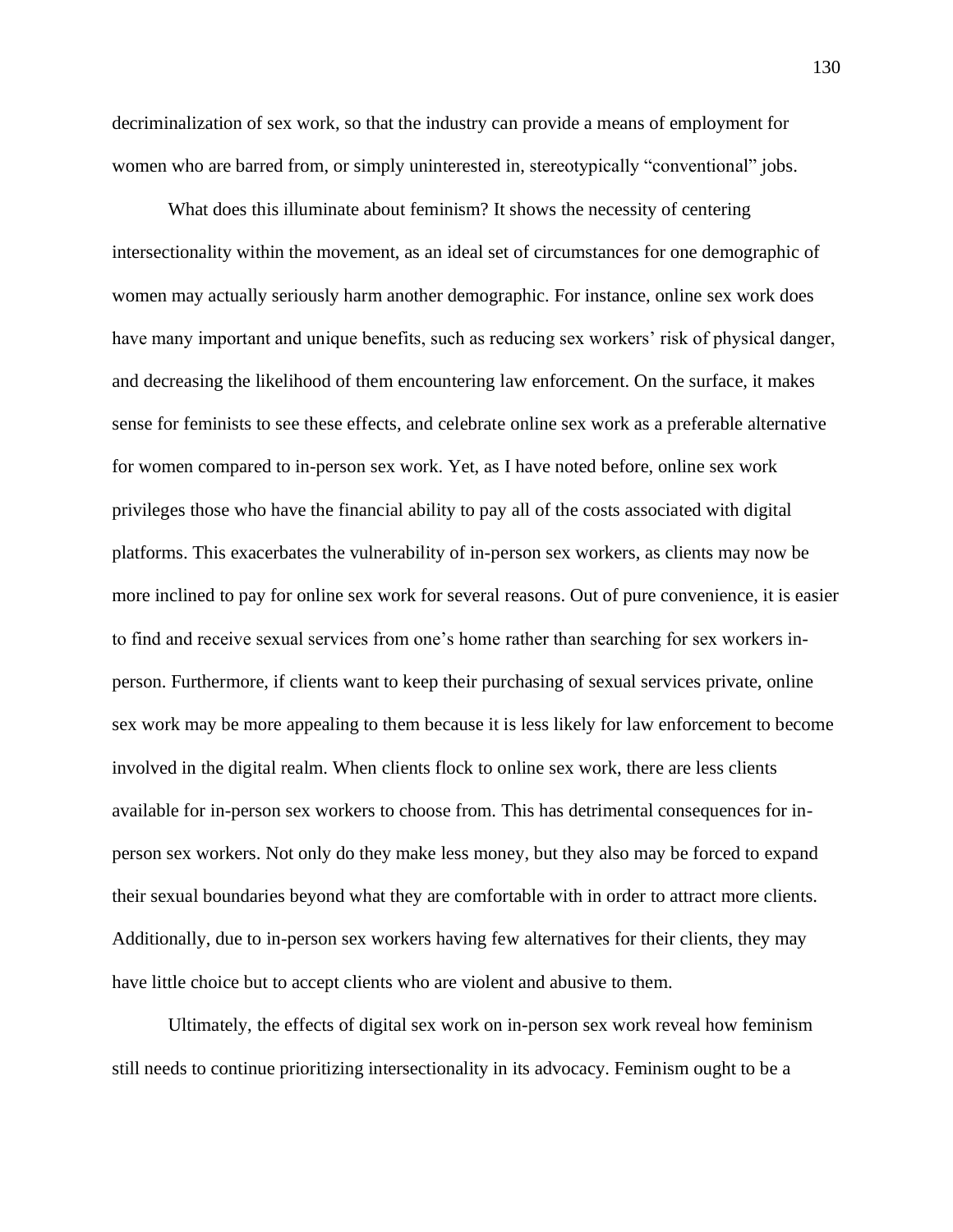movement that fights for the needs of women with all identities. For the movement to achieve this, it is essential for feminist scholars and policymakers to consider how various institutions affect women with diverse identities, rather than assume that every woman shares the same lived experiences.

# **Questions for Future Research:**

Although important scholarship about digital sex work already exists, there still remains aspects of the industry that are understudied, and require more attention in future research. For example, based on the costs and inaccessibility of digital sex work, we may be able to hypothesize that digital sex work largely consists of wealthy women who can afford the expenses required of being successful on these platforms. Yet we are unable to exactly confirm this without ethnographic research about the demographics of sex workers on digital sex work platforms versus in-person sex work. Therefore, one potential avenue for future scholarship is more research about the identities of classical and digital sex workers. By first uncovering the demographics of in-person and digital sex workers, scholars can then wrestle with why the demographic makeup is what it is. Scholars can also analyze how the different mediums of sex work (in-person, digital, or pornography) reinforce inequality in the industry. Ultimately, this research could potentially provide scholars with an understanding of how people with various marginalized identities navigate sex work, and what barriers exist that exclude prospective sex workers from the industry.

Another important question for scholars to reckon with are the parallels and differences between digital sex work and pornography. As I have written earlier in this thesis, sex work's shift to the digital space has significantly blurred the line between online sex work and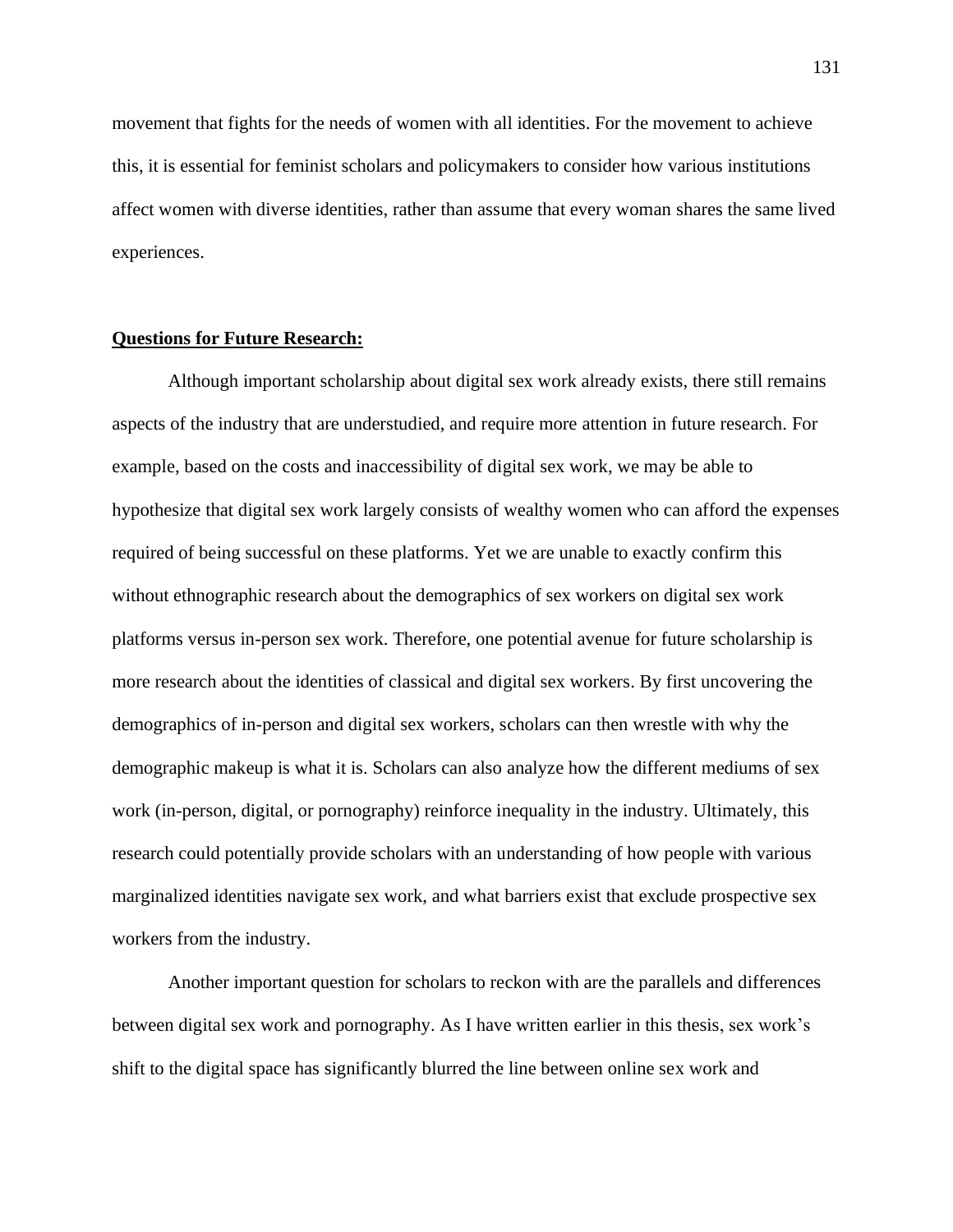pornography. Currently, there is no universal definition of what distinguishes one from the other. For instance, some pornography actors may consider themselves digital sex workers, but the reverse of that may not necessarily be true, even though both entail of people profiting from sexual acts performed for an audience. Yet as both pornography and digital sex work become more widespread, there increasingly is a need for scholars to establish definitions for each term. Future research could address why pornography is considered legal, whereas some iterations of online sex work is not. In addition, even though there is some ethnographic research on this already, it would be useful to have more scholarship comparing the experiences of pornography actors and digital sex workers. This research could interrogate how each category both navigates and disrupts the various systems of oppression that they encounter at the workplace.

Furthermore, it is essential to conduct more research about marginalized people who do digital sex work. Angela Jones has written a fantastic ethnography about Black webcam models, and more scholarship like that is necessary in order to have a holistic understanding of the digital sex work industry. This future research would be extremely valuable in highlighting how marginalized sex workers navigate the world of online sex work. The realm of digital sex work is filled with racism, homophobia, transphobia, classism, and other biases, and is predicated upon sex workers being able to spend a lot of money in order to be successful on various platforms. Classical sex work also includes these oppressive structures, and so it would also be fascinating to compare the experiences of marginalized in-person and digital sex workers. This scholarship could potentially be a catalyst for organizing and activism between the two types of sex workers, and provide them with advice about how to navigate sex work.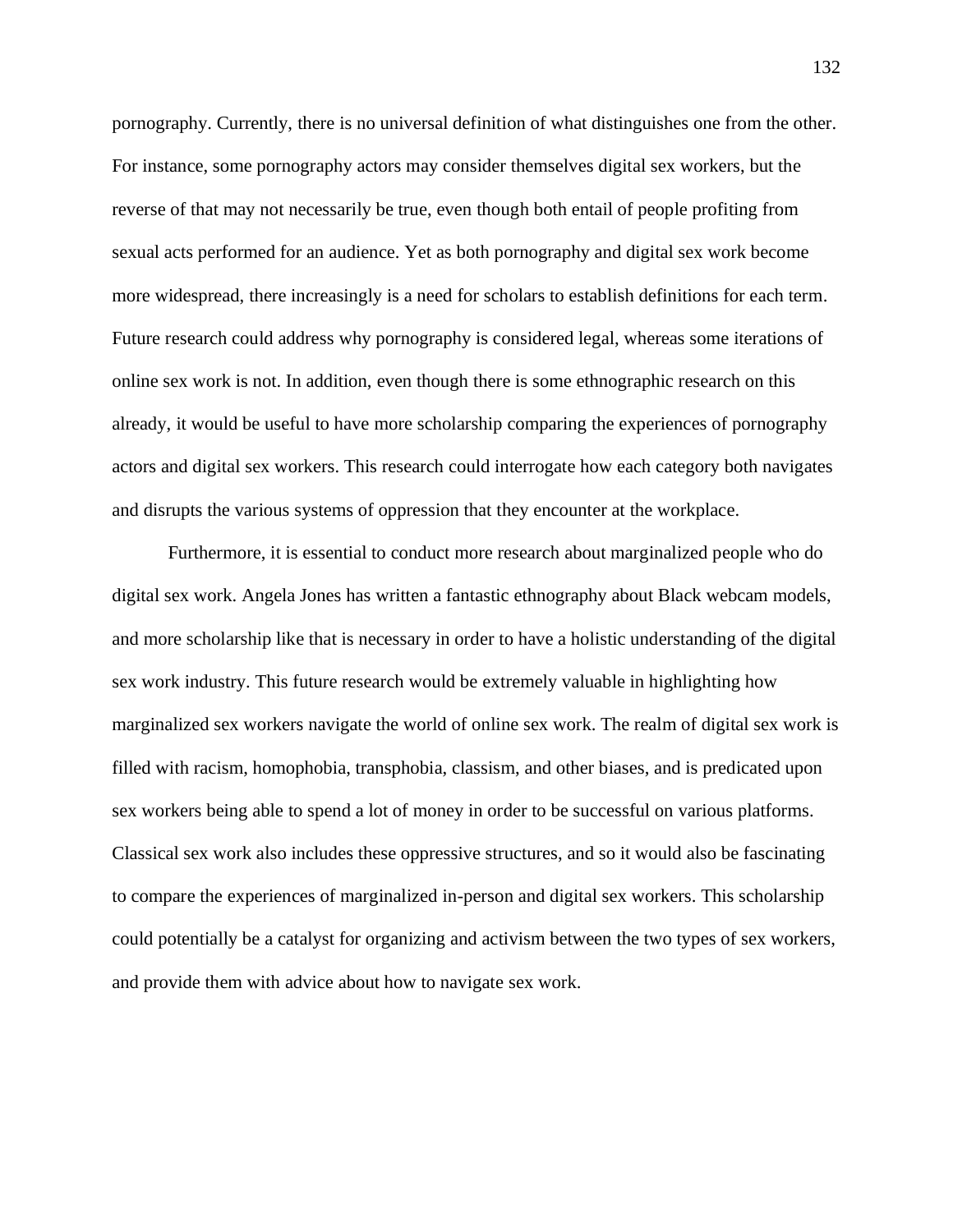# **Bibliography**

- Aarens, Blake, Hima B., Gina Gold, Jade Irie, Madeleine Lawson, and Gloria Lockett. "Women of Color Discuss Sex Work." Interview by Jill Nagle. In *Whores and Other Feminists*, edited by Jill Nagle. New York: Routledge, 1997.
- Allen, Katherine R. "Feminist Theory, Method, and Praxis: Toward a Critical Consciousness for Family and Close Relationship Scholars." *Journal of Social and Political Relationships* (2022): 1-38.
- babylon, femi and Heather Berg. "Erotic Labor within and without Work: An Interview with femi babylon." *South Atlantic Quarterly* 120, no. 3 (July 2021): 631-640.
- Barrett-Ibarria, Sofia. "Here's How Much It Really Costs To Be An Online Sex Worker." *Huffington Post*, April 13, 2020. [https://www.huffpost.com/entry/online-sex-work-cam-only-fans-covid-](https://www.huffpost.com/entry/online-sex-work-cam-only-fans-covid-19_n_5e8de205c5b6359f96d0c2d4)[19\\_n\\_5e8de205c5b6359f96d0c2d4.](https://www.huffpost.com/entry/online-sex-work-cam-only-fans-covid-19_n_5e8de205c5b6359f96d0c2d4)
- Barwulor, Catherine, Allison McDonald, Eszter Hargittai, and Elissa M. Redmiles."'Disadvantaged in the American-Dominated Internet': Sex, Work, and Technology." *Conference on Human Factors in Computing Systems 21* (2021): 1-16.

Berg, Heather. "Left of #MeToo." *Feminist Studies* 46, no. 2 (2020): 259-286.

Berg, Heather. *Porn Work: Sex, Labor, and Late Capitalism*. Chapel Hill: UNC Press, 2021.

- Bernstein, Elizabeth. "Carceral Politics as Gender Justice? The "Traffic in Women" and Neoliberal Circuits of Crime, Sex, and Rights." *Theory and Society* 41 (February 2012): 233-259.
- Black, Amy E. and Jamie L. Allen. "Tracing the Legacy of Anita Hill: The Thomas~Hill Hearings and Media Coverage of Sexual Harassment." *Gender Issues* (2001): 33-52.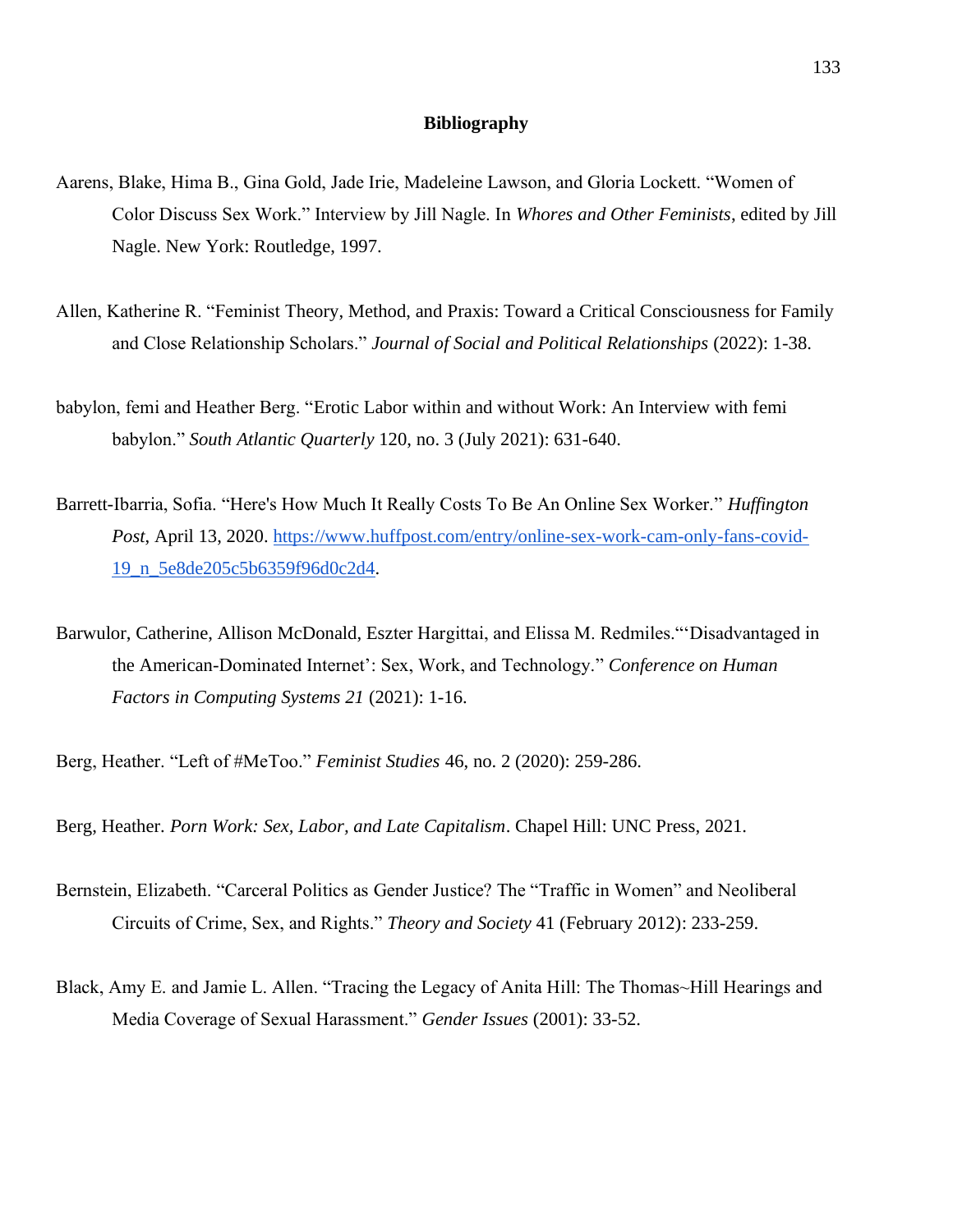- Bleakley, Paul. "'500 Tokens to Go Private': Camgirls, Cybersex and Feminist Entrepreneurship." *Sexuality & Culture* 18 (2014): 892-910.
- Blewett, Lindsay and Tuulia Law. "Sex Work and Allyship: Reflections on Femme-, Bi- and Whorephobia in Queer Communities." *Feral Feminisms: Queer Feminine Affinities* 7 (2018): 58-65.
- Block, Walter. *Defending the Undefendable.* New York: Fleet Press, 1976.
- Bracewell, Lorna Norman. "Beyond Barnard: Liberalism, Antipornograpy Feminism, and the Sex Wars." *Signs: Journal of Women in Culture and Society* 42, no. 1 (2016): 23-48.
- Butler, Judith. "Performative Acts and Gender Constitution: An Essay in Phenomenology and Feminist Theory." *Theatre Journal* 40, no. 4 (December 1998): 519-531.
- Butler, Yvette. "Aligned: Sex Workers' Lessons for the Gig Economy." *Michigan Journal of Race & Law* (Forthcoming): 1-39.
- Crenshaw, Kimberle. "Mapping the Margins: Intersectionality, Identity Politics, and Violence against Women of Color." *Stanford Law Review* 43, no. 6 (July 1991): 1241-1299.
- Collins, Patricia Hill. *Black Feminist Thought: Knowledge, Consciousness, and the Politics of Empowerment*. New York: Routledge, 2000.
- The Combahee River Collective Statement. United States, 2015. Web Archive. [https://www.loc.gov/item/lcwaN0028151/.](https://www.loc.gov/item/lcwaN0028151/)
- Contreras, Brian. "OnlyFans Ditches Sex Work Ban in Abrupt Reversal But Creators Remain Wary." *Los Angeles Times*, August 25, 2021. [https://www.latimes.com/business/technology/story/2021-](https://www.latimes.com/business/technology/story/2021-08-25/onlyfans-ditches-sex-work-ban-in-abrupt-reversal-but-creators-remain-wary) [08-25/onlyfans-ditches-sex-work-ban-in-abrupt-reversal-but-creators-remain-wary.](https://www.latimes.com/business/technology/story/2021-08-25/onlyfans-ditches-sex-work-ban-in-abrupt-reversal-but-creators-remain-wary)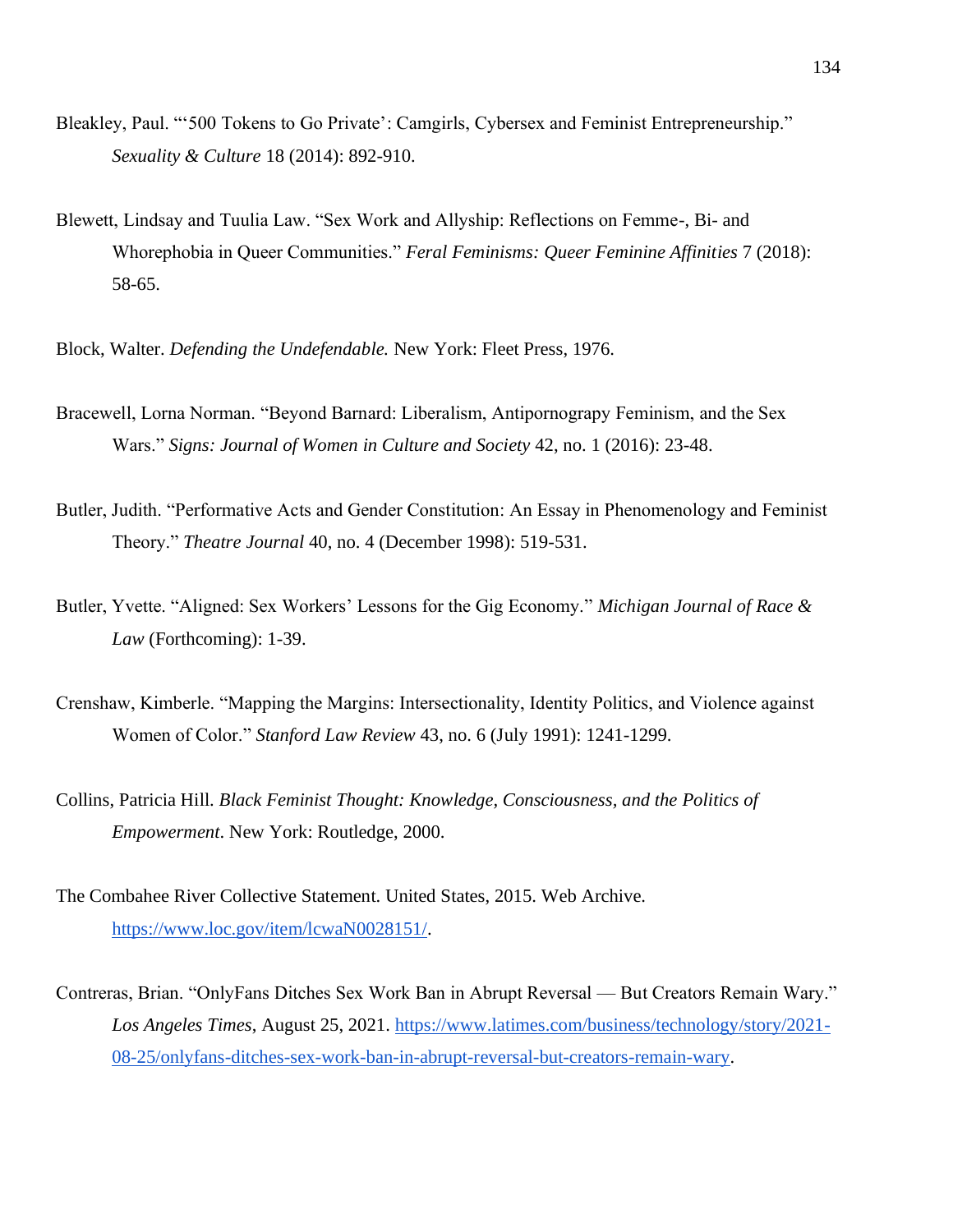- Cunningham, Stewart, Teela Sanders, Jane Scoular, Rosie Campbell, Jane Pitcher, Kathleen Hill, Matt Valentine-Chase, Camille Melissa, Yigit Aydin, and Rebecca Hamer. "Behind the Screen: Commercial Sex, Digital Spaces and Working Online." *Technology in Society* 53 (2018): 47-54.
- da Silva, Ana Paula and Thaddeus Gregory Blanchette. "For Love or for Money? (Re)produtive Work, Sex work, and the Transformation of Feminine Labour." *cadernos pagu* 50 (2017): 1-55. [https://www.scielo.br/j/cpa/a/SKbBG7ZFbbjJLtmM4rN4cDs/?lang=en&format=pdf.](https://www.scielo.br/j/cpa/a/SKbBG7ZFbbjJLtmM4rN4cDs/?lang=en&format=pdf)
- Davies, Stephen. "General Introduction." In *The Encyclopedia of Libertarianism*, edited by Ronald Hamowy, xxv-xxxvii. Thousand Oaks: SAGE Publications, Inc, 2008.

de Beauvoir, Simone. *The Second Sex*. Translated by H.M. Parshley. London: Jonathan Cape, 1956.

- Dickson, EJ. "Sex Workers Worry Bella Thorne's \$2 Million Payday Could Ruin OnlyFans." *Rolling Stone*, August 26, 2020. [https://www.rollingstone.com/culture/culture-news/bella-thorne](https://www.rollingstone.com/culture/culture-news/bella-thorne-onlyfans-sex-workers-1050102/)[onlyfans-sex-workers-1050102/.](https://www.rollingstone.com/culture/culture-news/bella-thorne-onlyfans-sex-workers-1050102/)
- DuBois, Ellen. "The Radicalism of the Woman Suffrage Movement: Notes toward the Reconstruction of Nineteenth-Century Feminism." *Feminist Studies* 3, no. ½ (1975): 63-71.
- Dworkin, Andrea. "Prostitution and Male Supremacy." *Michigan Journal of Gender and Law* 1, no. 1 (1993): 1-13.
- Epstein, Barbara Leslie. "The Successes and Failures of Feminism." *Journal of Women's History* 14, no. 2 (2002): 118-125.
- Featherstone, Liza. "Socialists Should Support Sex Workers' Rights." *Jacobin*, August 5, 2019. <https://jacobinmag.com/2019/08/sex-workers-rights-sesta-fosta-decriminalization-salazar-caban>.
- Frase, Peter. "The Problem With (Sex) Work. " *Jacobin*, March 28, 2012. [https://www.jacobinmag.com/2012/03/the-problem-with-sex-work/.](https://www.jacobinmag.com/2012/03/the-problem-with-sex-work/)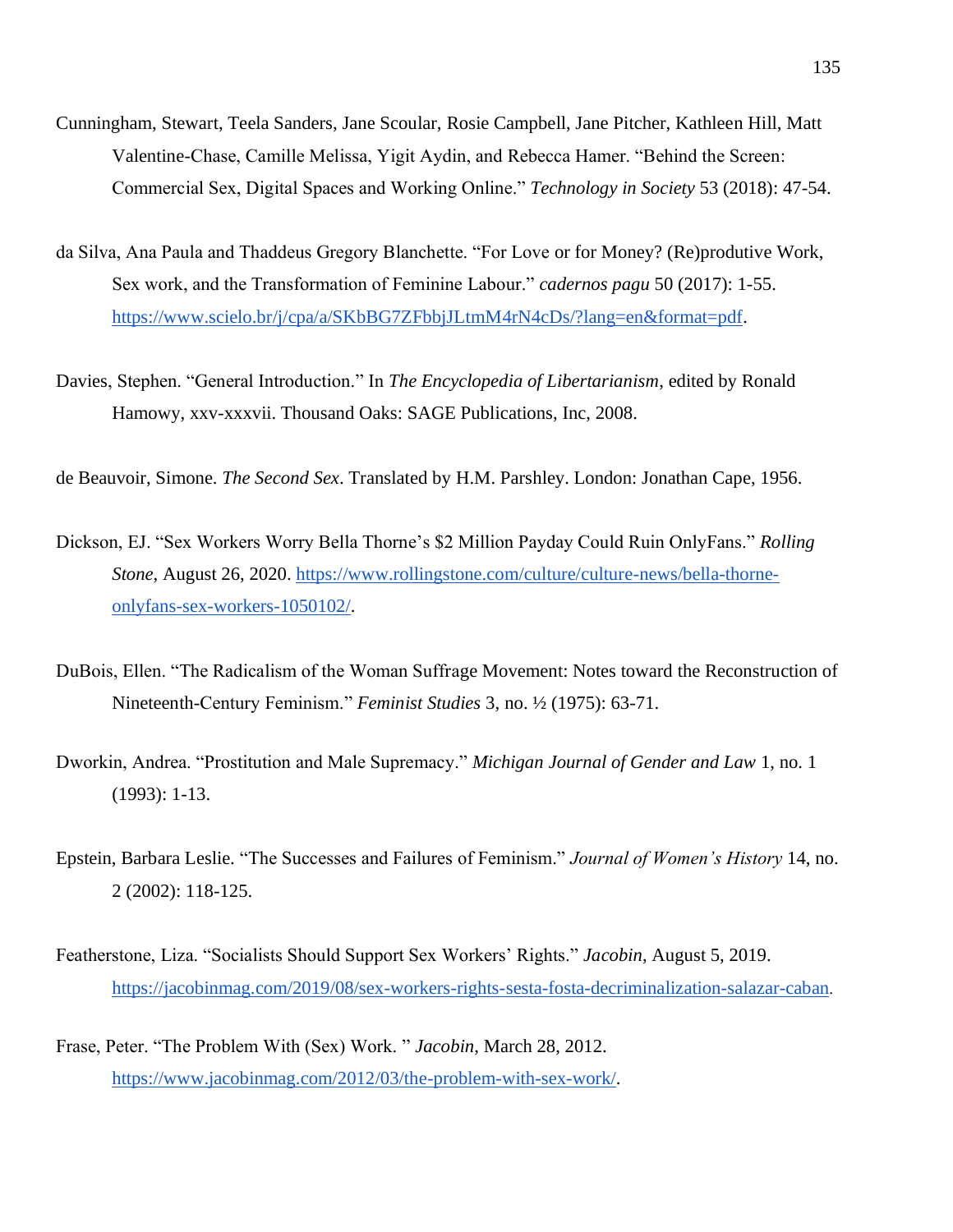Friedan, Betty. *The Feminine Mystique*. New York: W.W. Norton and Company, 1963.

Friedman, Milton. *Capitalism and Freedom*. Chicago: University of Chicago Press, 1962.

- Gallant, Chanelle. "Fuck You, Pay Me," in *Pleasure Activism: The Politics of Feeling Good*, edited by adrienne maree brown. Chico: AK Press, 2019.
- Gandini, Alessandro. "Labour Process Theory and the Gig Economy." *Human Relations* 72, no. 6 (2018): 1039-1056.
- Garrison, Ednie Kaeh. "U.S. Feminism-Grrrl Style! Youth (Sub)Cultures and the Technologics of the Third Wave," *Feminist Studies* 26, no. 1 (2000): 141-170.

Goldman, Emma. *Anarchism and Other Essays*. New York: Mother Earth Publishing Association, 1917.

Grant, Melissa Gira. *Playing the Whore: The Work of Sex Work*. London: Verso Books, 2014.

Harcourt, C and B Donovan. "The Many Faces of Sex Work." *Sex Transm Infect* 81 (2005): 201-206.

- Harder, Mina. "'Just Us Who Got Hurt': OnlyFans Sex Workers Still Haunted By Porn-Ban Debacle." *Fortune*, October 9, 2021. [https://fortune.com/2021/10/09/onlyfans-sex-workers-porn-ban](https://fortune.com/2021/10/09/onlyfans-sex-workers-porn-ban-subscribers/)[subscribers/.](https://fortune.com/2021/10/09/onlyfans-sex-workers-porn-ban-subscribers/)
- Harnois, Catherine. "Re-presenting Feminisms: Past, Present, and Future." *NWSA Journal* 20, no. 1 (2008): 120-145.

Hayek, Friedrich. *Law, Legislation and Liberty*. Milton Park: Routledge, 1973.

Hayes, Peter. "Utopia and the Lumpenproletariat: Marx's Reasoning in 'The Eighteenth Brumaire of Louis Bonaparte.'" *The Review of Politics* 50, no. 3 (1988): 445-465.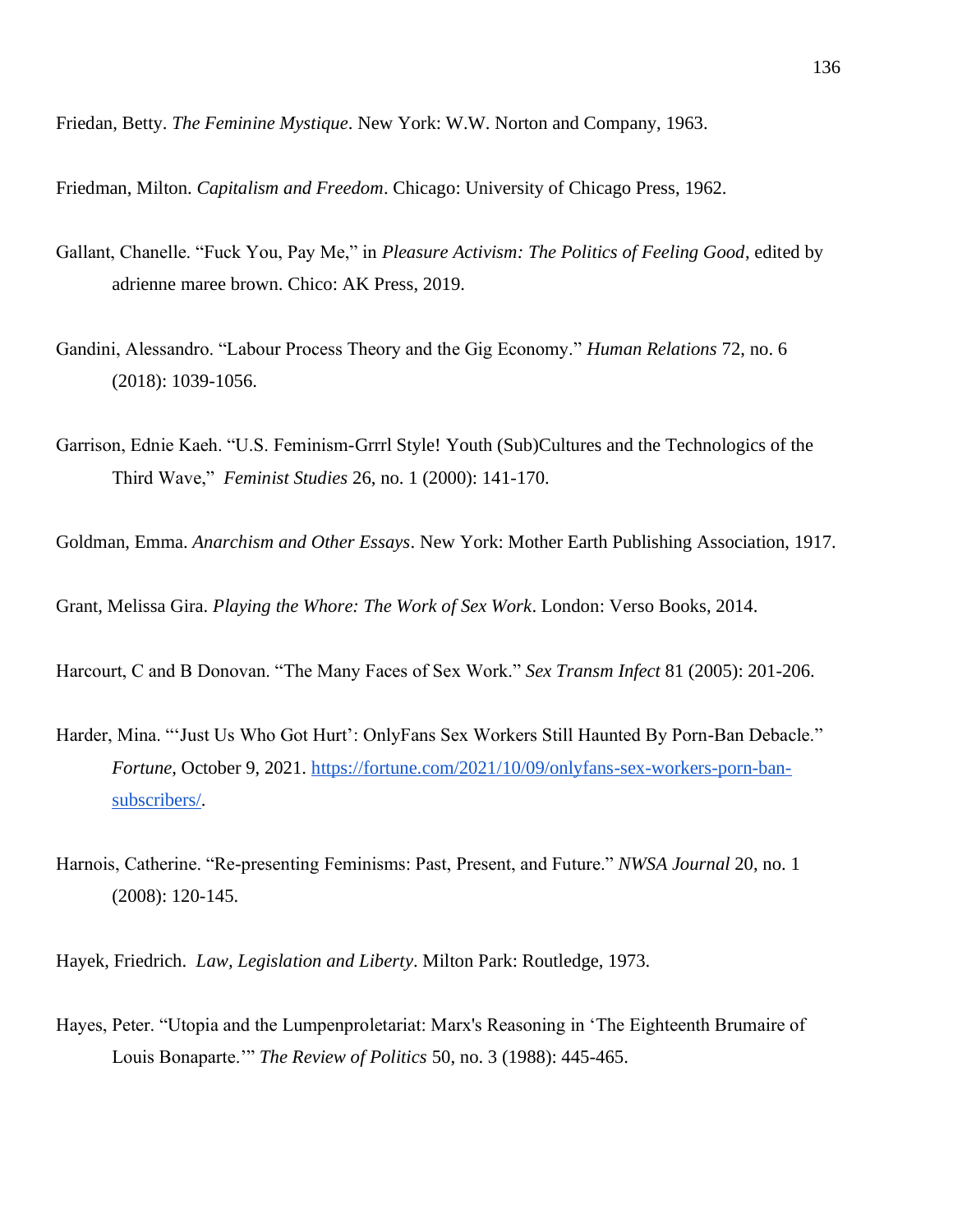- Henry, Madeline V., and Panteá Farvid. "'Always Hot, Always Live': Computer-Mediated Sex Work in the Era of 'Camming.'" *Women's Studies Journal* 31, no. 2 (December 2017): 113-128.
- Hurtado, Aída. "Relating to Privilege: Seduction and Rejection in the Subordination of White Women and Women of Color." *Signs* 14, no. 4 (1989): 835-855.
- Jennings, Rebecca. "The Sexfluencers." *Vox*, October 28, 2021. [https://www.vox.com/the](https://www.vox.com/the-goods/22749123/onlyfans-influencers-sex-work-instagram-pornography)[goods/22749123/onlyfans-influencers-sex-work-instagram-pornography.](https://www.vox.com/the-goods/22749123/onlyfans-influencers-sex-work-instagram-pornography)
- Jones, Angela. "For Black Models Scroll Down: Webcam Modeling and the Racialization of Erotic Labor." *Sexuality & Culture* 19 (2015): 776-799.
- Jones, Angela. "'It's Hard Out Here for a Unicorn': Transmasculine and Nonbinary Escorts, Embodiment, and Inequalities in Cisgendered Workspaces." *Gender & Society* 20, no. 10 (2020): 1-34.
- Jones, Angela. "Sex Work in a Digital Era." *Sociology Compass* 9, no. 7 (2015): 558-570.
- Kaye, Anders. "Why Pornography Is Not Prostitution: Folk Theories of Sexuality in the Law of Vice." *Saint Louis University Law Journal* 60, no. 2 (2016): 243-292.
- Khan, Ummni. "Homosexuality and Prostitution: A Tale of Two Deviances." *University of Toronto Law Journal* 70, no. 3 (2020): 283-205.
- Konstantinovna Krupskaya, Nadezhda. *The Woman Worker*. Translated by Mick Costello. Croydon: Manifesto Press Cooperative Limited, 2017.
- Kymlicka, Will. "Libertarianism." In *Contemporary Political Philosophy: An Introduction*, 102-166. Oxford: Oxford University Press, 2002.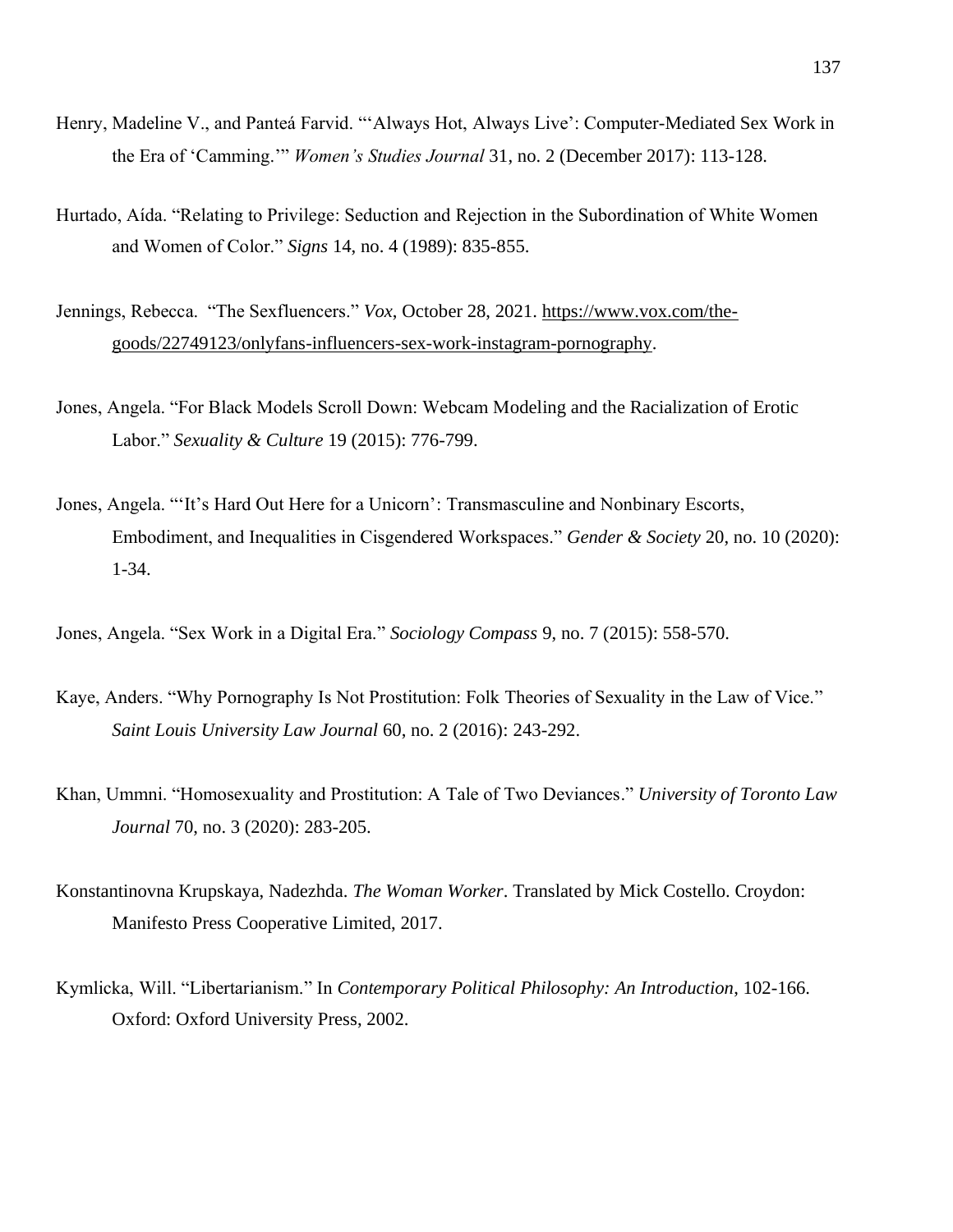Lanigan, Richard L. "Kant, Immanuel." *The International Encyclopedia of Communication Theory and Philosophy* (2016): 1-9.

Libertarian Party. "Platform." Accessed December 8, 2021. [https://www.lp.org/platform/.](https://www.lp.org/platform/)

- Locke, John. "Of Property." In *Two Treatises of Government and a Letter Concerning Toleration*, edited by Ian Shapiro, 111-122. New Haven: Yale University Press, 2003.
- Lord, Annie. "Being an OnlyFans Sex Worker Sounds Stressful." *Vice*, July 11, 2019. [https://www.vice.com/en/article/neagv8/only-fans-sex-worker-interview.](https://www.vice.com/en/article/neagv8/only-fans-sex-worker-interview)
- Lorenz, Taylor and Alyssa Lukpat. "OnlyFans Says It Is Banning Sexually Explicit Content." *The New York Times*, August 19, 2021. [https://www.nytimes.com/2021/08/19/business/onlyfans-porn](https://www.nytimes.com/2021/08/19/business/onlyfans-porn-ban.html)[ban.html.](https://www.nytimes.com/2021/08/19/business/onlyfans-porn-ban.html)
- Lubin, Gus. "There Are 42 Million Prostitutes In The World, and Here's Where They Live." *Business Insider*, January 17, 2012, [https://www.businessinsider.com/there-are-42-million-prostitutes-in](https://www.businessinsider.com/there-are-42-million-prostitutes-in-the-world-and-heres-where-they-live-2012-1)[the-world-and-heres-where-they-live-2012-1.](https://www.businessinsider.com/there-are-42-million-prostitutes-in-the-world-and-heres-where-they-live-2012-1)
- Mac, Juno, and Molly Smith. *Revolting Prostitutes: The Fight for Sex Workers' Rights.* London: Verso Books, 2018.
- MacKinnon, Catherine A. "Feminism, Marxism, Method, and the State: An Agenda for Theory." *Signs* 7, no. 3 (Spring 1982): 515-544. [https://www.jstor.org/stable/3173853.](https://www.jstor.org/stable/3173853)
- MacKinnon, Catherine. "'OnlyFans Is Not a Safe Platform for 'Sex Work.' It's a Pimp.," *New York Times*, September 6, 2021, [https://www.nytimes.com/2021/09/06/opinion/onlyfans-sex-work](https://www.nytimes.com/2021/09/06/opinion/onlyfans-sex-work-safety.html)[safety.html.](https://www.nytimes.com/2021/09/06/opinion/onlyfans-sex-work-safety.html)
- MacKinnon, Catherine. "Trafficking, Prostitution, and Inequality," *Harvard Civil Rights-Civil Liberties Law Review* 46 (2011): 271-309.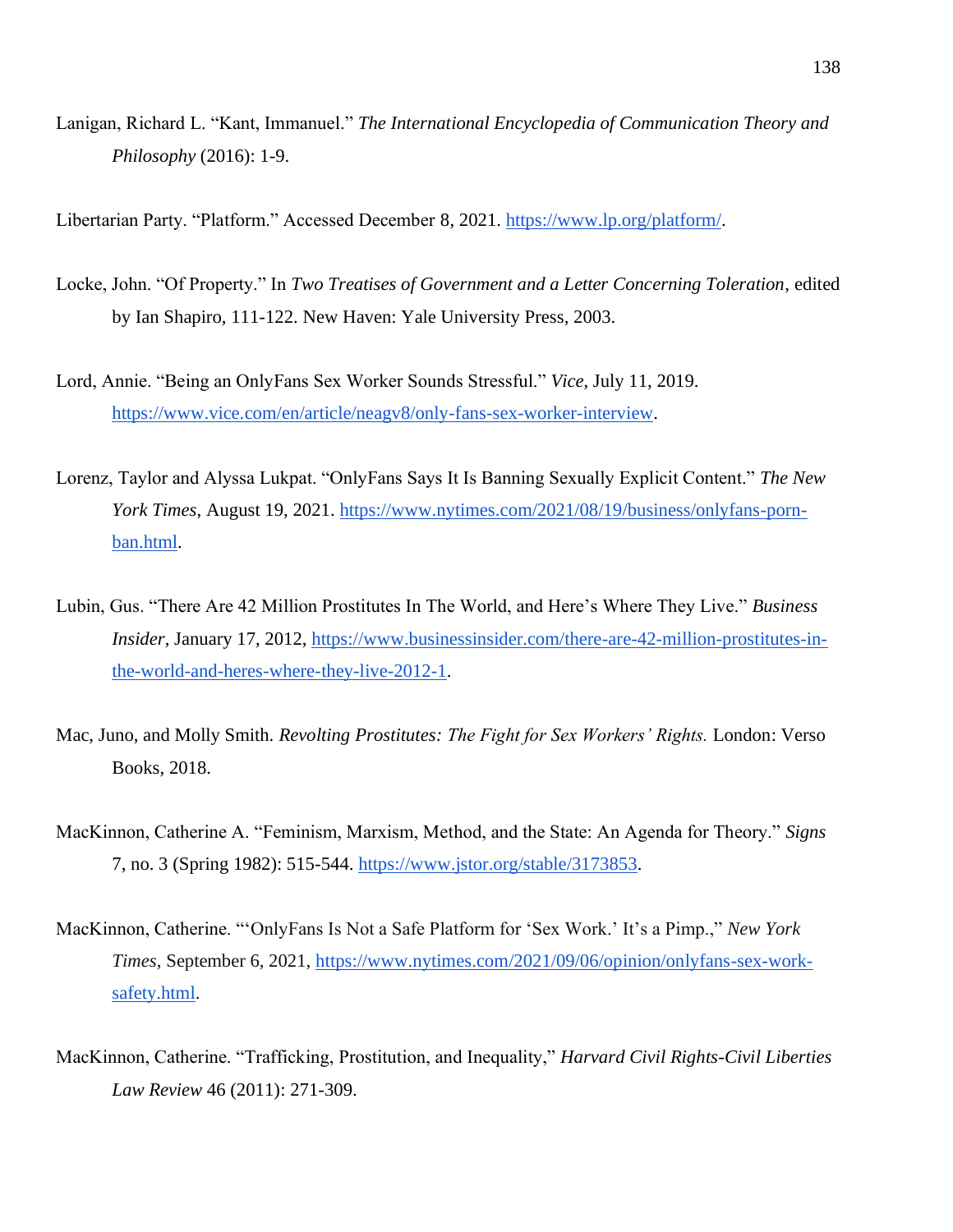- Macleod, Christopher and Edward N. Zalta. "John Stuart Mill." *The Stanford Encyclopedia of Philosophy*, last modified Summer 2020, [https://plato.stanford.edu/archives/sum2020/entries/mill/.](https://plato.stanford.edu/archives/sum2020/entries/mill/)
- Malone Kircher, Madison. "Bella Thorne Broke OnlyFans (No, Not Like That)." *Vulture*, August 31, 2020. [https://www.vulture.com/2020/08/belly-thorne-onlyfans-scam-explained.html.](https://www.vulture.com/2020/08/belly-thorne-onlyfans-scam-explained.html)
- Marx, Karl. *Capital: Volume I: A Critique of Political Economy*. Translated by Samuel Moore and Edward Aveling. Moscow: Progress Publishers, 1867.
- Marx, Karl, and Friedrich Engels. *The Communist Manifesto*. Electric Book Company, 2000. ProQuest Ebook Central.
- Marx, Karl. *The Economic and Philosophic Manuscripts of 1844*. Moscow: Progress Publishers, 1977.
- Marx, Karl. *The Eighteenth Brumaire of Louis Bonaparte*. Translated by Saul K. Padover and Friedrich Engels. Moscow: Progress Publishers, 1937.
- McClanahan, Annie and Jon-David Settell. "Service Work, Sex Work, and the 'Prostitute Imaginary'". *The South Atlantic Quarterly* 120, no. 3 (July 2021): 493-514.
- Mehring, Franz. *Karl Marx: The Story of His Life*. Milton Park: Taylor & Francis Group, 2003. ProQuest Ebook Central.
- Menand, Louis. "Karl Marx, Yesterday and Today." *New Yorker*, October 3, 2016. [https://www.newyorker.com/magazine/2016/10/10/karl-marx-yesterday-and-today.](https://www.newyorker.com/magazine/2016/10/10/karl-marx-yesterday-and-today)

Mill, John Stuart. *On Liberty.* Luton: Andrews UK Ltd., 2016.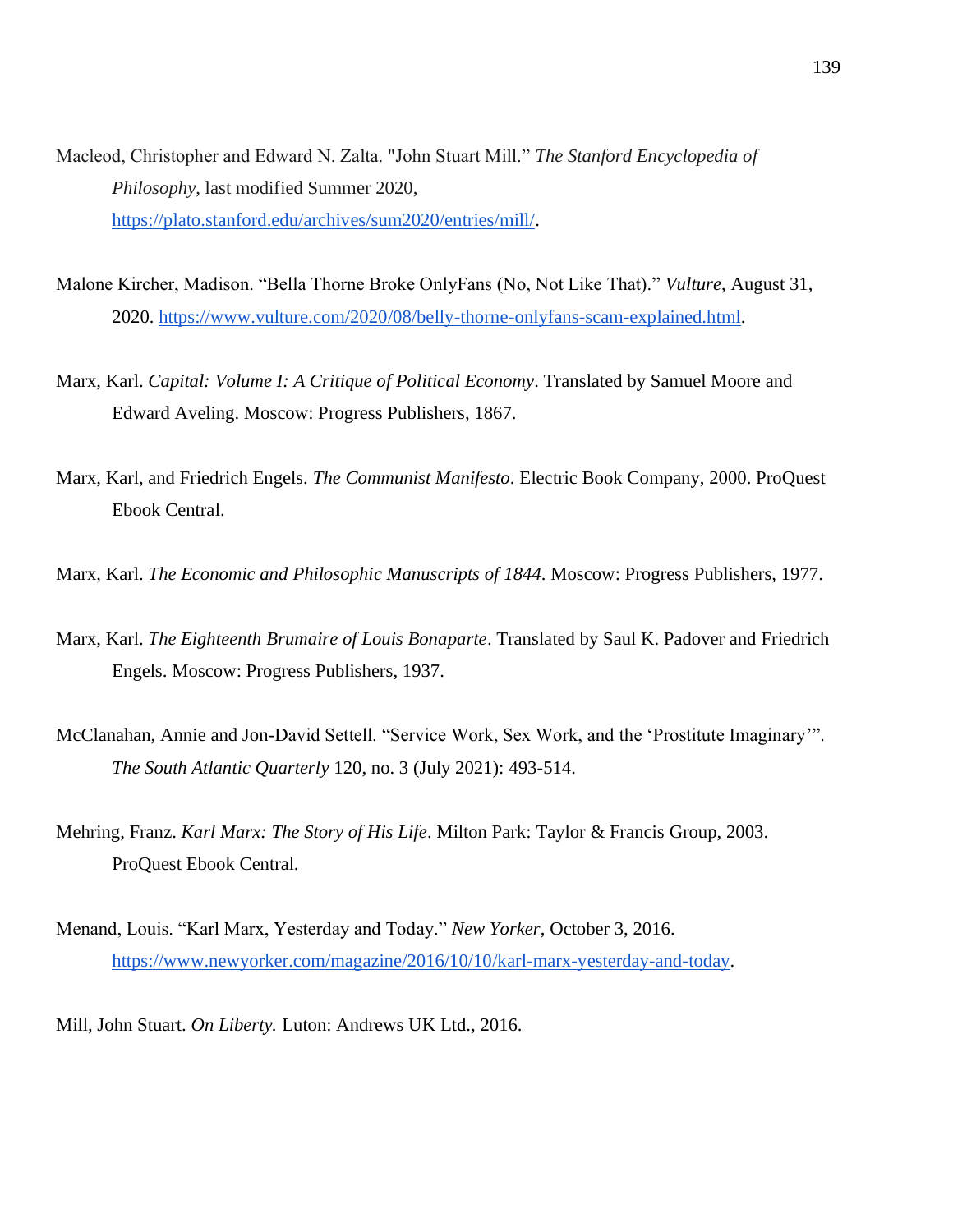Nelson, Vednita. "Prostitution: Where Racism & Sexism Intersect." *Michigan Journal of Gender and Law* 1, no. 1 (1993): 81-89.

Nozick, Robert. *Anarchy, State, and Utopia.* New York: Basic Books Inc., Publishers, 1974.

- Otteson, James R. "Kantian Individualism and Political Libertarianism." *The Independent Review* 13, no. 3 (2009): 389-409.
- Overall, Christine. "What's Wrong with Prostitution? Evaluating Sex Work." *Signs* 17, no. 4 (1992): 705-724.
- Uzgalis, William and Edward N. Zalta. "John Locke." *The Stanford Encyclopedia of Philosophy*. 2020. [https://plato.stanford.edu/archives/spr2020/entries/locke/.](https://plato.stanford.edu/archives/spr2020/entries/locke/)
- Page, Allison, and Jacquelyn Arcy. "#MeToo and the Politics of Collective Healing: Emotional Connection as Contestation." *Communication, Culture & Critique* 13 (2020): 333-348.
- Pateman, Carole. "The Private/Public Dichotomy." In *The Disorder of Women: Democracy, Feminism, and Political Theory* (Redwood City: Stanford University Press, 1989)
- Paterson, Isabel. "The Humanitarian with the Guillotine." In *The Libertarian Reader: Classic and Contemporary Writings from Lao-Tzu to Milton Friedman*, edited by David Boaz, 31-35. New York: The Free Press, 1997.
- Pyett, Priscilla and Deborah Warr. "Women at Risk in Sex Work: Strategies for Survival," *Journal of Sociology* 35, no. 2 (August 1999): 183-197.
- Rand, Helen M. "Challenging the Invisibility of Sex Work in Digital Labour Politics." *Feminist Review*  123 (2019): 40-55.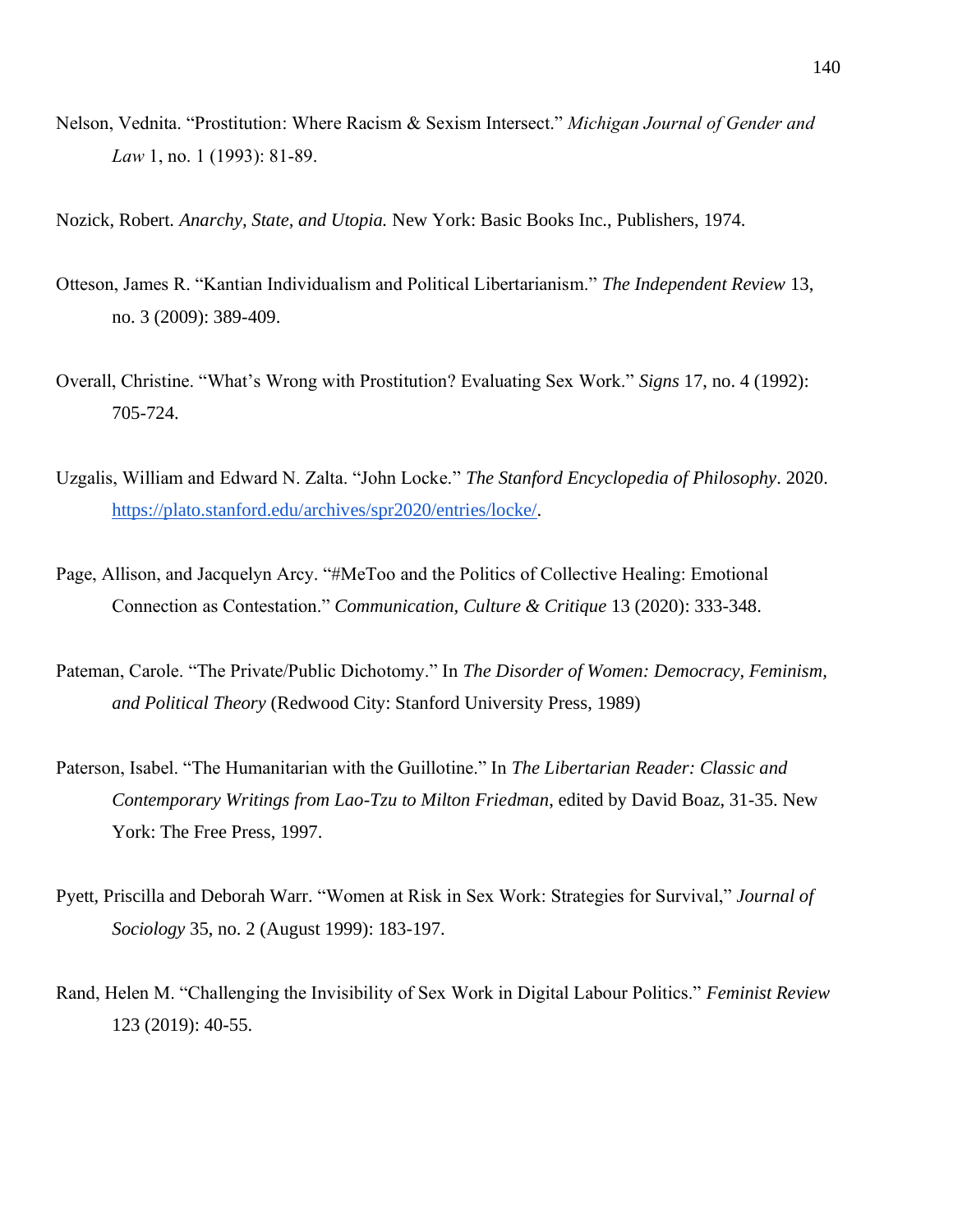- Rathbun, Brian. "Wedges and Widgets: Liberalism, Libertarianism, and the Trade Attitudes of the American Mass Public and Elites." *Foreign Policy Analysis* (2014): 1-24.
- Reger, Jo. "Finding a Place in History: The Discursive Legacy of the Wave Metaphor and Contemporary Feminism." *Feminist Studies* 43, no. 1 (2017): 193-221.
- Rich, Adrienne. "Compulsory Heterosexuality and Lesbian Existence." *Signs* 5, no. 4 (1980): 631-660.
- Robinson, Cedric. *Black Marxism: The Making of the Black Radical Tradition*. Chapel Hill: The University of North Carolina Press, 2000.
- Rothbard, Murray. *For a New Liberty: The Libertarian Manifesto*. New York: MacMillan Publishers, 1973.
- Royle, Camilla. "Introduction: Friedrich Engels and Geography." *Human Geography* 14, no. 2 (2021): 165-172.
- Rubin, Gayle S. "Thinking Sex: Notes for a Radical Theory of the Politics of Sexuality." In *Culture, Society and Sexuality*, edited by Richard Parker and Peter Aggleton, 143-178. London: Routledge, 2006.
- Snyder-Hall, R. Claire. "Third-Wave Feminism and the Defense of 'Choice.'" *Perspectives on Politics* 8, no. 1 (March 2010): 255-261.
- Srinivasan, Amia. "Who Lost the Sex Wars?" *The New Yorker*, September 13, 2021. [https://www.newyorker.com/magazine/2021/09/13/who-lost-the-sex-wars.](https://www.newyorker.com/magazine/2021/09/13/who-lost-the-sex-wars)
- Steadman, Otillia. "I Needed To Film Today And I Physically Can't": Online Sex Workers Are Burning Out." *Buzzfeed News*, September 14, 2021. [https://www.buzzfeednews.com/article/otilliasteadman/only-fans-sex-workers-burnout.](https://www.buzzfeednews.com/article/otilliasteadman/only-fans-sex-workers-burnout)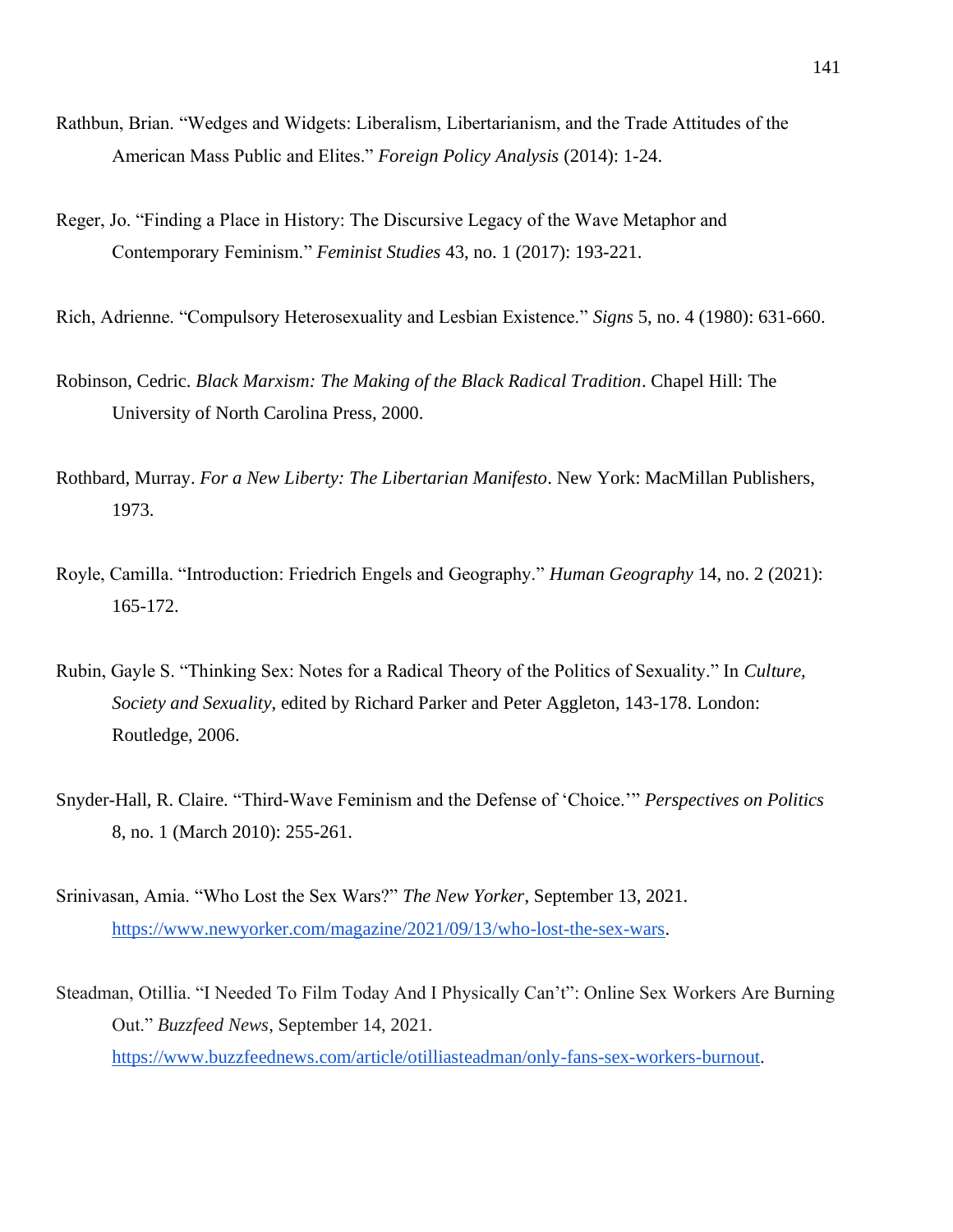- Stardust, Zahra. "Critical Femininities, Fluid Sexualities and Queer Temporalities: Erotic Performers on Objectification, Femmephobia and Oppression." In *Queer Sex Work*, edited by Mary Laing, Katy Pilcher and Nicola Smith, 67-78. New York: Routledge, 2015.
- Stardust, Zahra, Carla Treloar, Elena Cama, and Jules Kim. "'I Wouldn't Call the Cops if I was Being Bashed to Death': Sex Work, Whore Stigma and the Criminal Legal System." *International Journal for Crime, Justice and Social Democracy* 10, no. 3 (2021): 142-157.
- Taylor, Keeanga-Yamahtta. "Race, Class and Marxism." *SocialistWorker.Org*, January 4, 2011. [https://socialistworker.org/2011/01/04/race-class-and-marxism.](https://socialistworker.org/2011/01/04/race-class-and-marxism)
- Thompson, Becky. "Multiracial Feminism: Recasting the Chronology of Second-Wave Feminism." *Feminist Studies* 28, no. 2 (2002): 336-360.
- Terranova, Tiziana. "Free Labor: Producing Culture for the Digital Economy," *Social Text* 18, no. 2 (2000): 33-58.
- Tripp, Heidi. "All Sex Workers Deserve Protection: How FOSTA/SESTA Overlooks Consensual Sex Workers in an Attempt to Protect Sex Trafficking Victims." *Penn State Law Review* 124, no. 1 (2019): 219-246.
- Varricchio, Marino and Walter E. Block. "Prostitution, Essential and Incidental Aspects: A Libertarian Argument for Legalization." *Acta Economica et Turistica* 14, no. 2 (2018): 1-9.
- Watner, Carl. "'Come What, Come Will!' Richard Overton, Libertarian Leveller." *The Journal of Libertarian Studies*, 4, no. 4 (1980): 405-432.
- Watson, Katherine. "Queer Theory." *Group Analysis* 38, no. 1 (2005): 67-81.
- Weeks, Kathi. *The Problem with Work: Feminism, Marxism, Antiwork Politics, and Postwork Imaginaries*. Durham: Duke University Press, 2011.